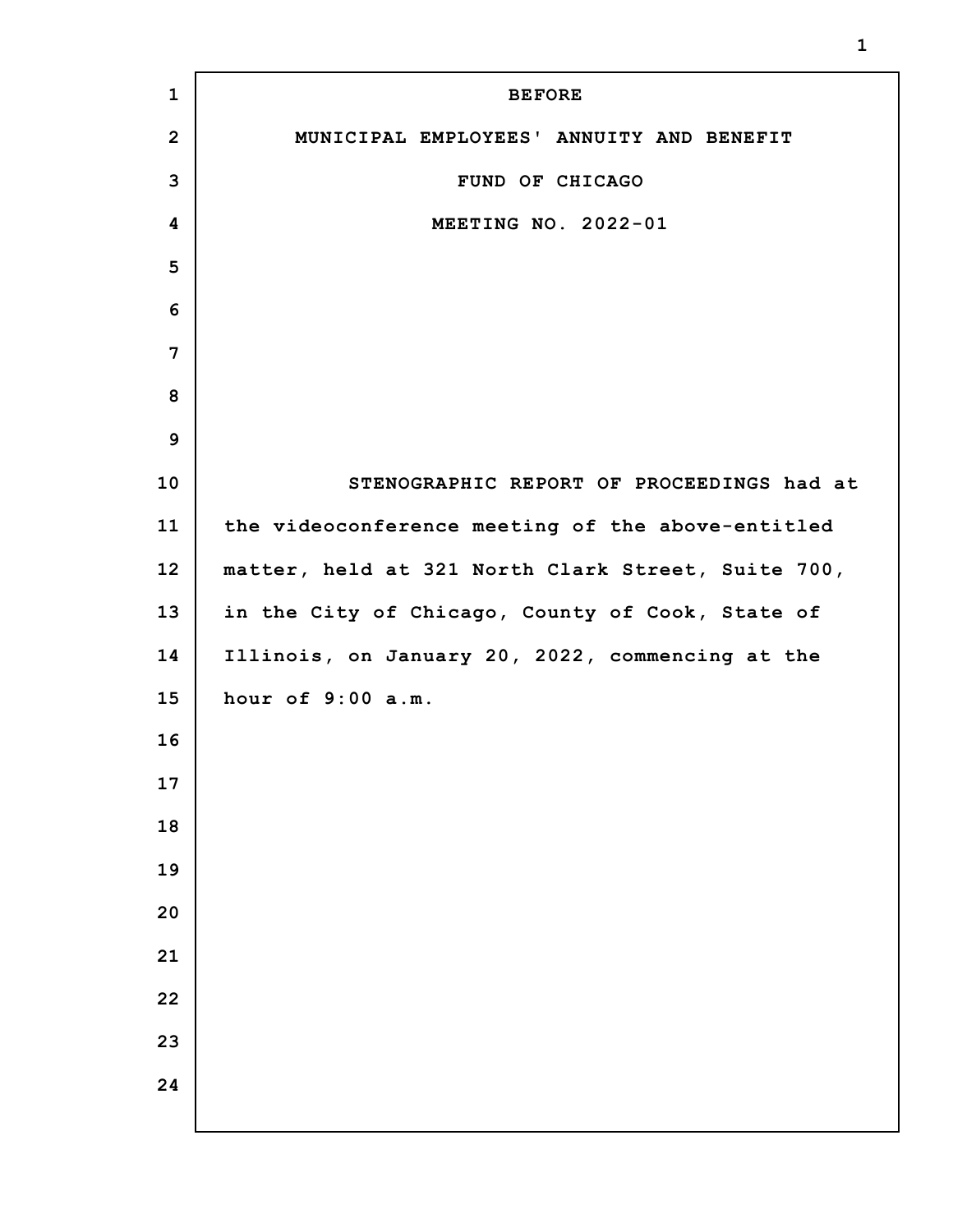```
1
2
3
4
5
6
7
8
9
10
11
12
13
14
15
16
17
18
19
20
21
22
23
24
                          APPEARANCES
     BOARD MEMBERS:
     ROBERT P. DEGNAN, President
     RESHMA SONI, Vice-President and City Comptroller
     MELISSA CONYEARS-ERVIN, City Treasurer
     WILLIAM CANNING, Trustee
     ATTORNEYS FOR THE BOARD:
     BURKE, BURNS AND PINELLI, LTD.
     BY: MS. SARAH A. BOECKMAN
     ALSO PRESENT:
     DENNIS WHITE, Executive Director
     STACEY RUFFOLO, Deputy Executive Director
     CRAIG SLACK, Proxy for City Treasurer
     DONNA HANSEN, Office Manager
     SANDRA SHELBY, Comptroller
     STEPHEN WOLFF, Investment Officer
     NIKKI RIALS, Benefits Manager
     KRISTEN DEWALD, Manager of Member Services
     JAMIE WESNER, Marquette Associates
     BUKOLA BELLO, Vision M.A.I. Consulting
```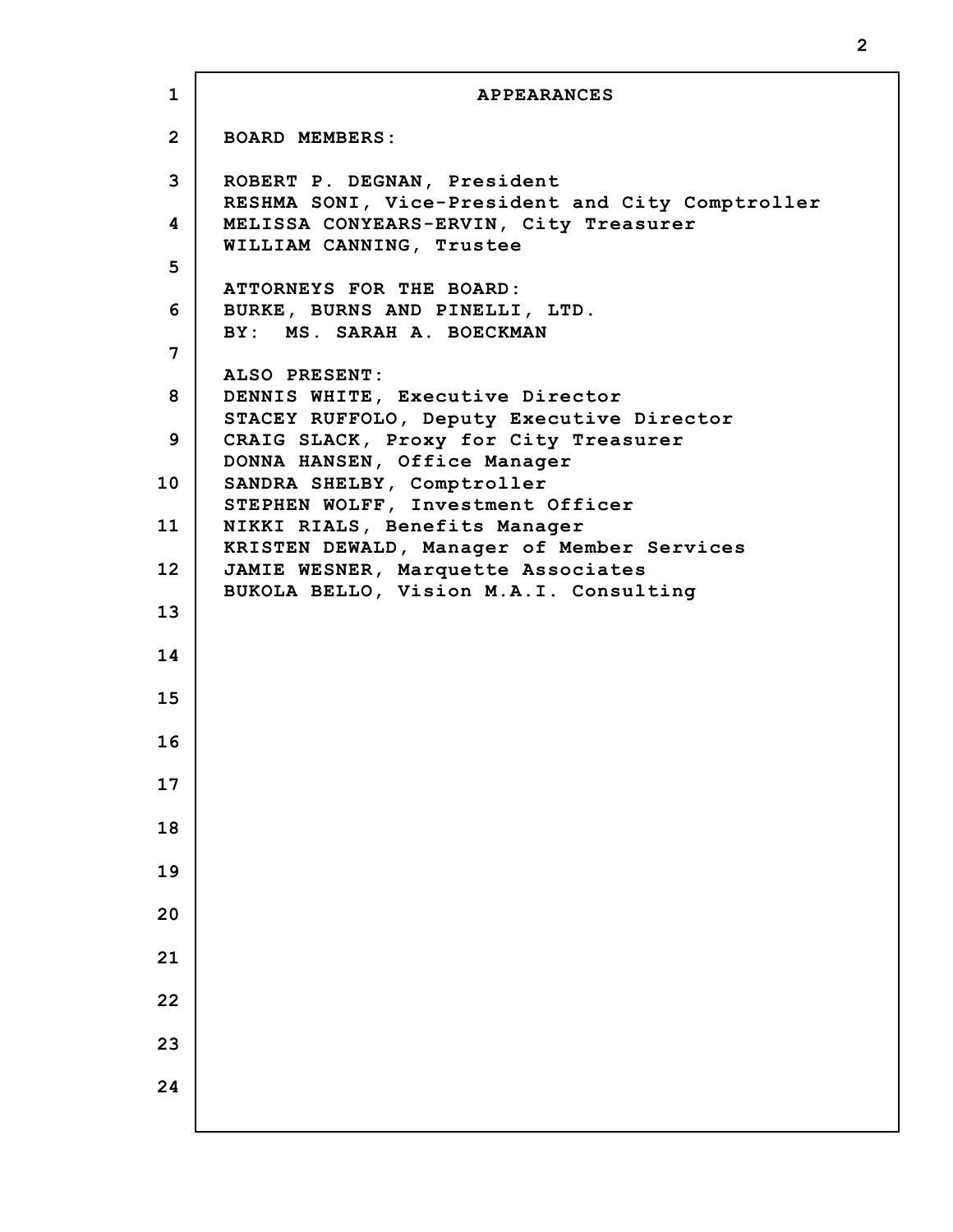**1 2 3 4 5 6 7 8 9 10 11 12 13 14 15 16 17 18 19 20 21 22 23 24 PRESIDENT DEGNAN: I hereby convene this Board of Trustees meeting for January 20, 2022. Donna, please call the roll. MS. HANSEN: Trustee Canning. TRUSTEE CANNING: Present. MS. HANSEN: Trustee Degnan. PRESIDENT DEGNAN: Present. MS. HANSEN: Mr. Slack. MR. SLACK: Present. PRESIDENT DEGNAN: Thank you. We have a quorum for today's meeting. Public Act 101-0640 allows this meeting to be conducted by video audio conference because we continue to believe it is not prudent or practical to have a meeting in public. The Act requires a roll call vote on each matter acted upon. Further consistent with Public Act 101-6040, I note for the record that both the Executive Director and I, as well as Trustee Canning, are physically present at the Fund office. We have posted notice of this meeting in accordance with the Open Meetings Act and the meeting is being recorded. A transcript of the**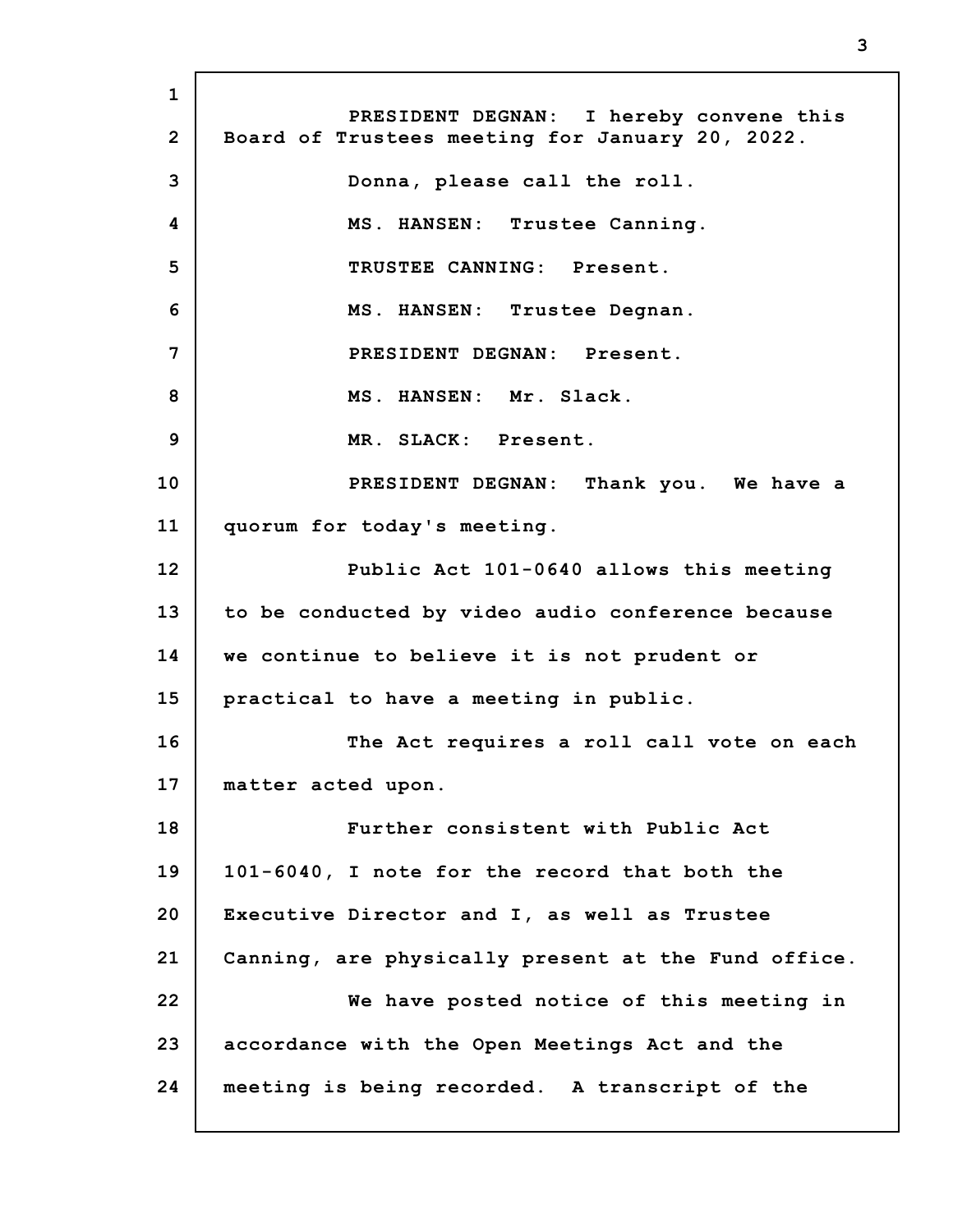| $\mathbf{1}$ | proceedings will be prepared and ultimately, after  |
|--------------|-----------------------------------------------------|
| $\mathbf{2}$ | approval, will be made available on the Fund's      |
| 3            | website.                                            |
| 4            | Consistent with Public Act 91-0715 and              |
| 5            | reasonable constraints determined by the Board of   |
| 6            | Trustees, at each regular meeting of the Board or   |
| 7            | its committees that is open to the public, members  |
| 8            | of the public may request a brief time to address   |
| 9            | the Board on relevant matters within its            |
| 10           | jurisdiction.                                       |
| 11           | Are there any such requests for public              |
| 12           | comment today?                                      |
| 13           | MS. HANSEN: No, sir.                                |
| 14           | PRESIDENT DEGNAN: Hearing none, we will             |
| 15           | move on.                                            |
| 16           | Minutes and transcripts. May I have a               |
| 17           | motion to approve the open and closed minutes for   |
| 18           | the December 16, 2021 board meeting and the related |
| 19           | audio transcript?                                   |
| 20           | TRUSTEE CANNING: I make the motion.                 |
| 21           | PRESIDENT DEGNAN: Is there a second?                |
| 22           | MR. SLACK: Second.                                  |
| 23           | PRESIDENT DEGNAN: Seconded by Mr. Slack.            |
| 24           | Any discussions?                                    |
|              |                                                     |

I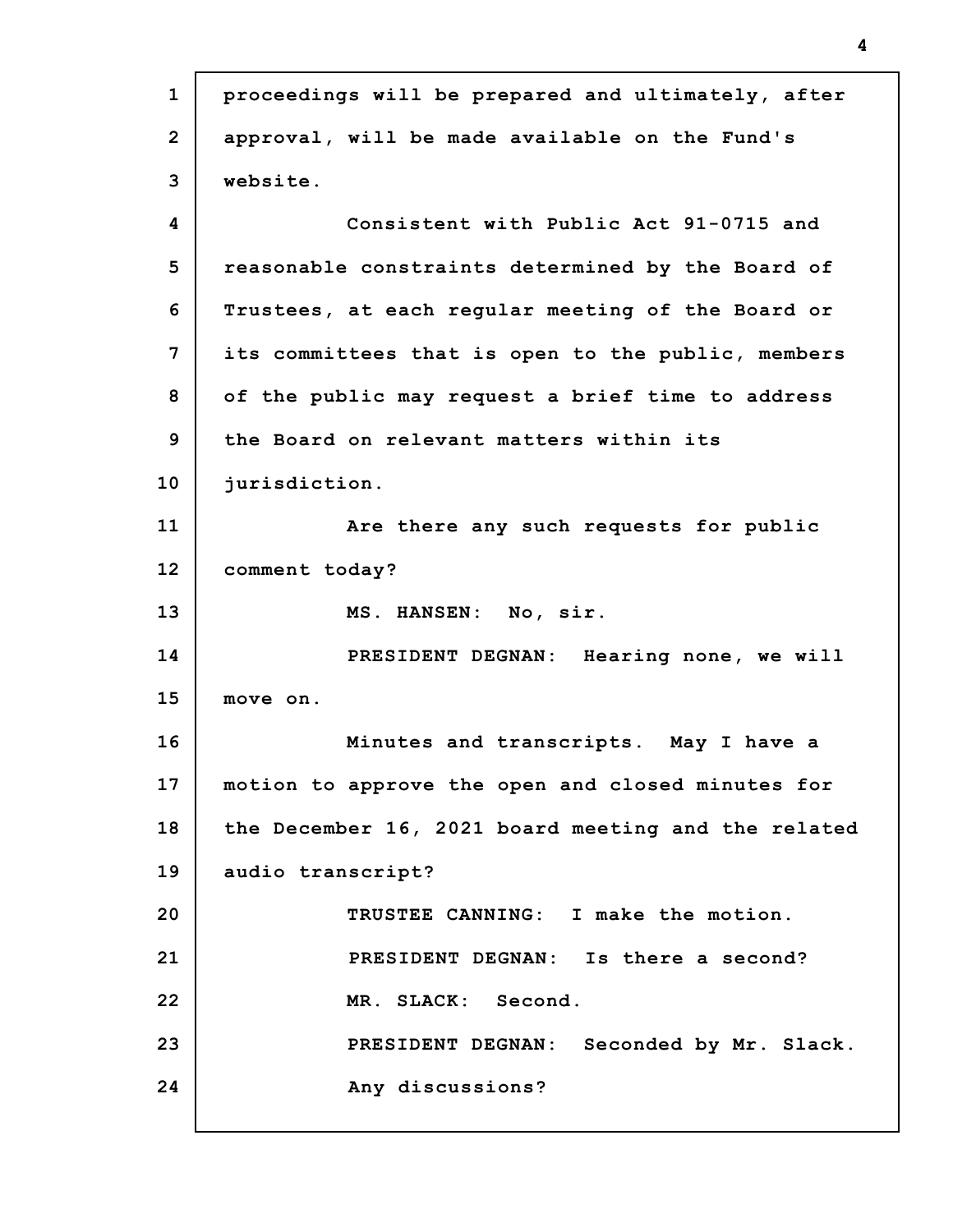**1 2 3 4 5 6 7 8 9 10 11 12 13 14 15 16 17 18 19 20 21 22 23 24 Hearing none, roll call vote please, Donna. MS. HANSEN: Trustee Canning. TRUSTEE CANNING: Yes. MS. HANSEN: Trustee Degnan. PRESIDENT DEGNAN: Yes. MS. HANSEN: Mr. Slack. MR. SLACK: Yes. MS. HANSEN: Motion carries. PRESIDENT DEGNAN: Turning to the approval of agenda items. All Refunds. MS. RIALS: All in order. PRESIDENT DEGNAN: Is there a motion to approve the Refunds on Pages 3 through 8? TRUSTEE CANNING: Motion. PRESIDENT DEGNAN: Moved by Canning. Is there a second? MR. SLACK: Second. PRESIDENT DEGNAN: Seconded by Mr. Slack. Discussion? Donna, could you please call the roll? MS. HANSEN: Trustee Canning. TRUSTEE CANNING: Yes. MS. HANSEN: Trustee Degnan.**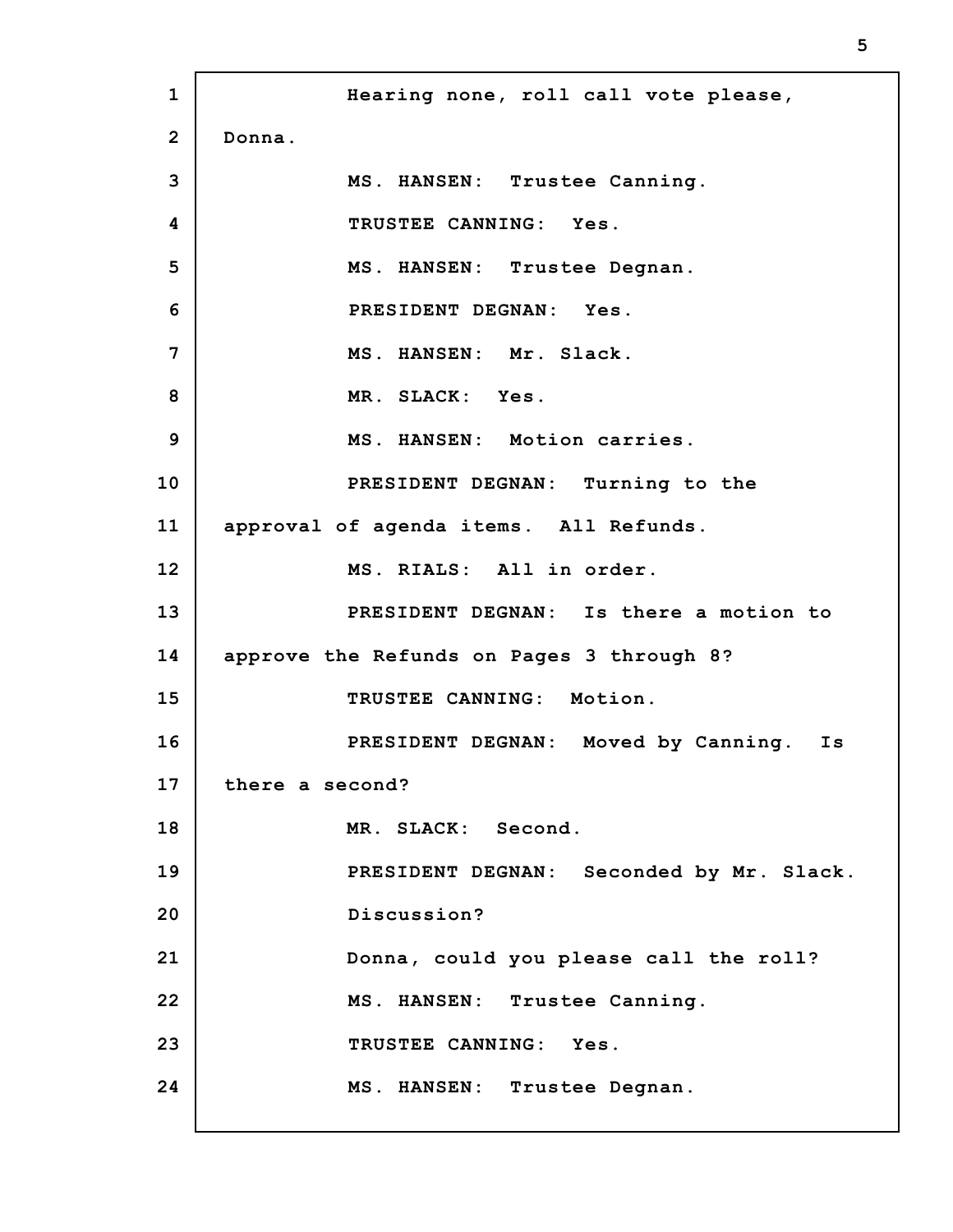**1 2 3 4 5 6 7 8 9 10 11 12 13 14 15 16 17 18 19 20 21 22 23 24 PRESIDENT DEGNAN: Yes. MS. HANSEN: Mr. Slack. MR. SLACK: Yes. MS. HANSEN: Motion carries. PRESIDENT DEGNAN: Motion passes. Administrative and Investment Fees. MS. SHELBY: All in order. PRESIDENT DEGNAN: Thank you. Is there a motion to approve the Administrative and Investment Fees located on Pages 9 through 11? TRUSTEE CANNING: Motion. PRESIDENT DEGNAN: Motion by Mr. Canning. Is there a second? MR. SLACK: Second. PRESIDENT DEGNAN: Seconded by Mr. Slack. Any discussion? Hearing none, Donna, would you please call the roll? MS. HANSEN: Trustee Canning. TRUSTEE CANNING: Yes. MS. HANSEN: Trustee Degnan. PRESIDENT DEGNAN: Yes. MS. HANSEN: Mr. Slack.**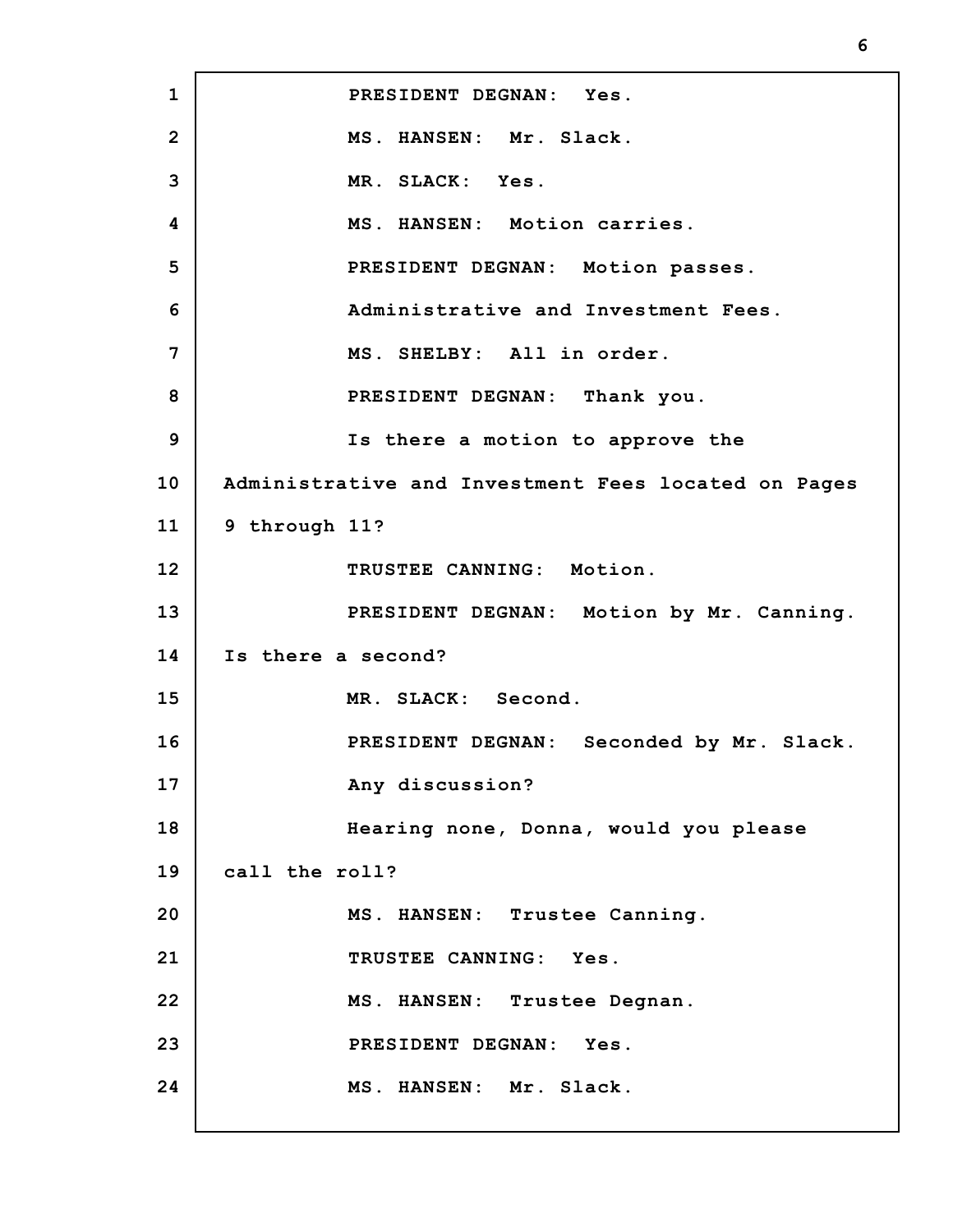| $\mathbf{1}$    | MR. SLACK: Yes.                                   |
|-----------------|---------------------------------------------------|
| $\overline{2}$  | MS. HANSEN: Motion carries.                       |
| 3               | PRESIDENT DEGNAN: The motion passes and           |
| 4               | we will turn now to Annuities for Employees,      |
| 5               | Widows, Widowers, Minor Children, Reversionary,   |
| 6               | Adjusted Annuities, and Suspended Annuities.      |
| 7               | MS. RIALS: All in order.                          |
| 8               | PRESIDENT DEGNAN: Is there a motion to            |
| 9               | approve the annuities located on Pages 12 through |
| 10              | 19?                                               |
| 11              | TRUSTEE CANNING: Motion.                          |
| 12              | PRESIDENT DEGNAN: Mr. Canning so moves.           |
| 13              | Is there a second?                                |
| 14              | MR. SLACK: Second.                                |
| 15              | PRESIDENT DEGNAN: Seconded by Mr. Slack.          |
| 16              | Hearing no discussion, Donna, could we            |
| 17 <sub>2</sub> | call the roll?                                    |
| 18              | MS. HANSEN: Trustee Canning.                      |
| 19              | TRUSTEE CANNING: Yes.                             |
| 20              | MS. HANSEN: Trustee Degnan.                       |
| 21              | PRESIDENT DEGNAN: Yes.                            |
| 22              | MS. HANSEN: Mr. Slack.                            |
| 23              | MR. SLACK: Yes.                                   |
| 24              | MS. HANSEN: Motion carries.                       |
|                 |                                                   |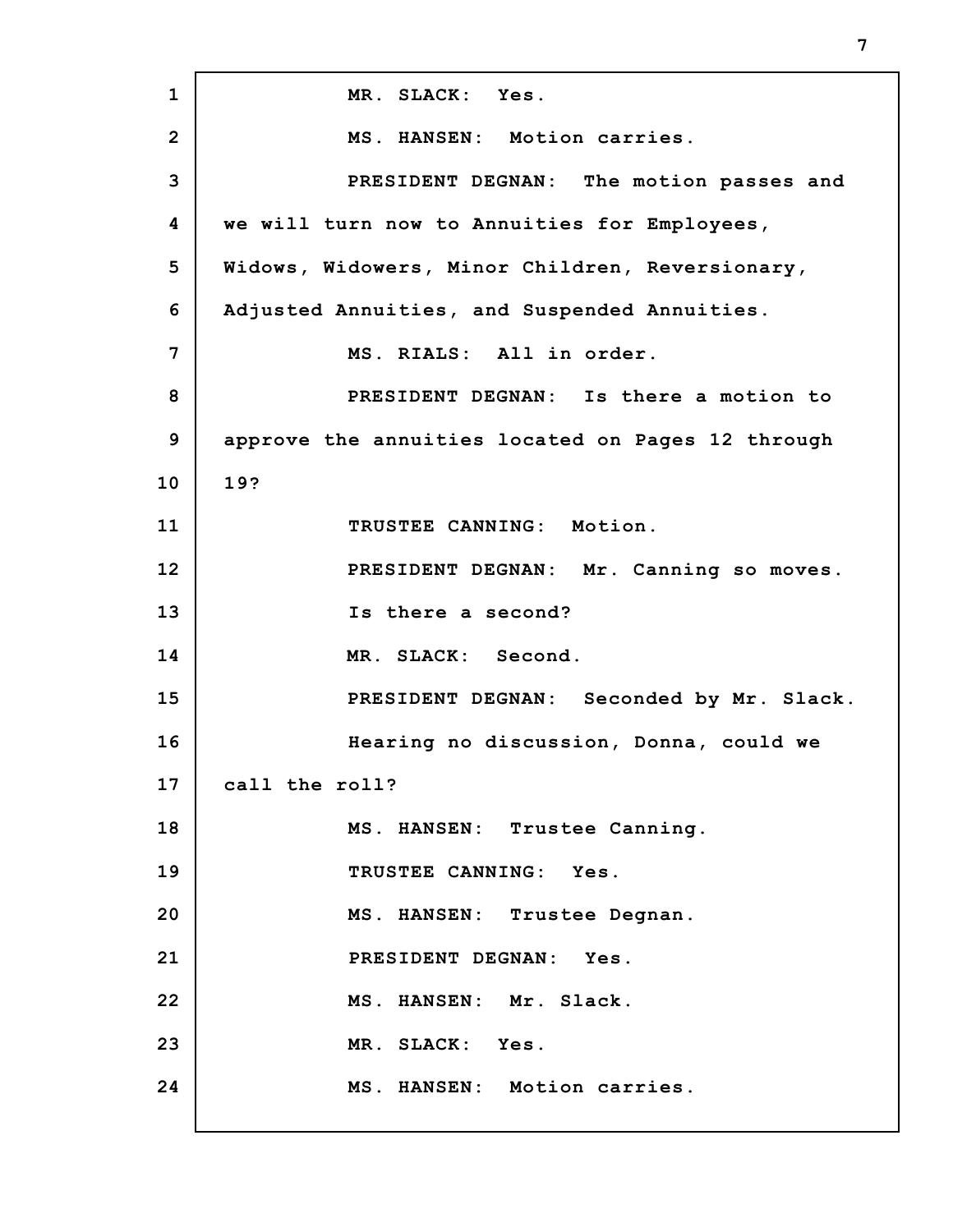**1 2 3 4 5 6 7 8 9 10 11 12 13 14 15 16 17 18 19 20 21 22 23 24 PRESIDENT DEGNAN: Motion passes. We will move to Ordinary and Duty Disability Benefits. MS. RIALS: On an email from Dr. Sullivan, all in order. PRESIDENT DEGNAN: Is there a motion to approve the Ordinary and Duty Disability Benefits located on Pages 20 through 21? TRUSTEE CANNING: Motion. PRESIDENT DEGNAN: Mr. Canning makes the motion. Is there a second? MR. SLACK: Second. PRESIDENT DEGNAN: Seconded by Mr. Slack. Any discussion? Hearing none, Donna, would you call the roll please? MS. HANSEN: Trustee Canning. TRUSTEE CANNING: Yes. MS. HANSEN: Trustee Degnan. PRESIDENT DEGNAN: Yes. MS. HANSEN: Mr. Slack. MR. SLACK: Yes. MS. HANSEN: Motion carries.**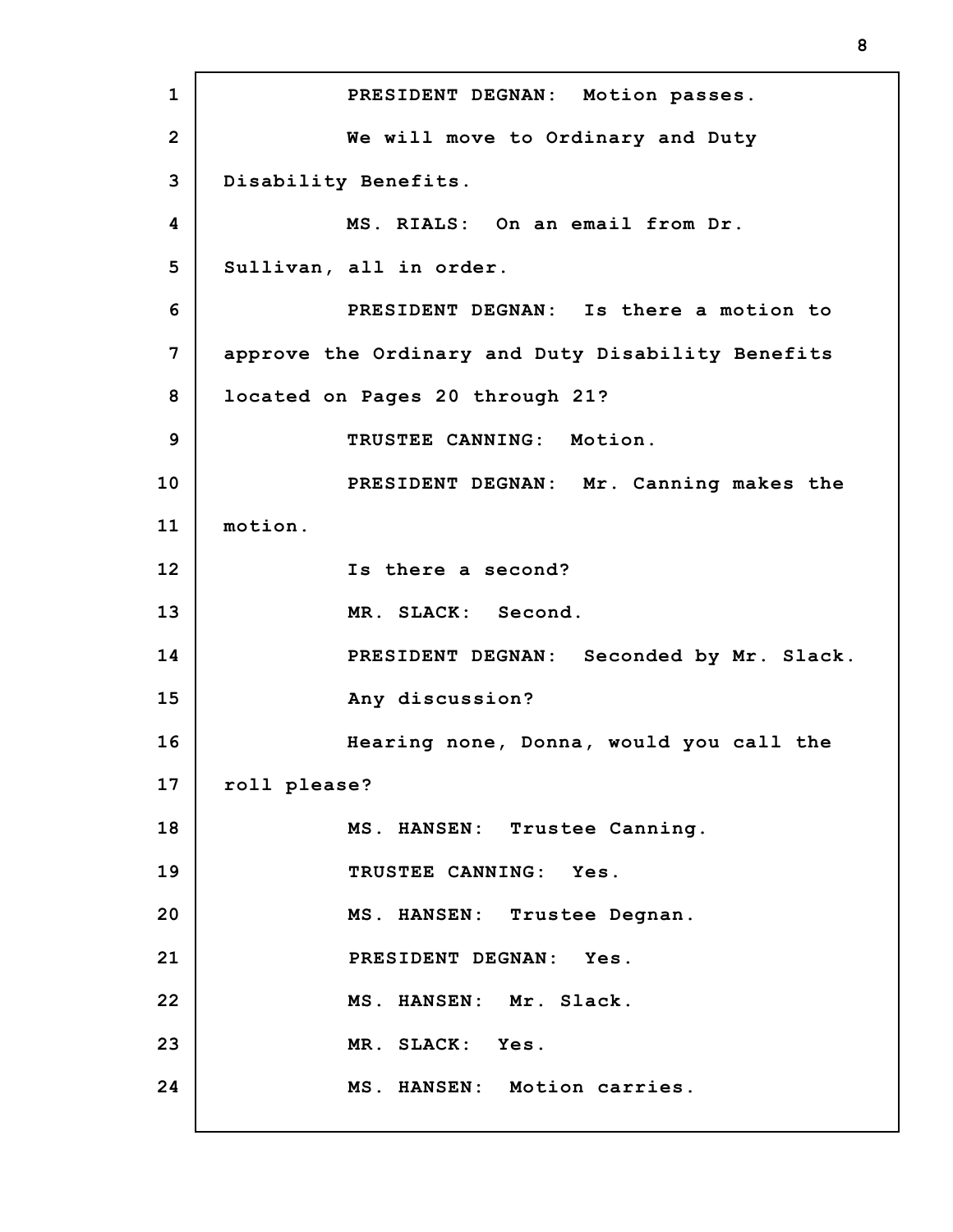**1 2 3 4 5 6 7 8 9 10 11 12 13 14 15 16 17 18 19 20 21 22 23 24 PRESIDENT DEGNAN: The motion passes. We will move on to Ordinary and Duty Disability Extensions. MS. RIALS: Per Dr. Sullivan, all in order. PRESIDENT DEGNAN: Thank you, very much. Is there a motion to approve the Ordinary and Duty Disability Extensions located on Pages 22 and 23? TRUSTEE CANNING: Motion. PRESIDENT DEGNAN: Mr. Canning makes the motion. Is there a second? MR. SLACK: Second. PRESIDENT DEGNAN: Seconded by Slack. Any discussion? Hearing none, Donna, would you please call the roll? MS. HANSEN: Trustee Canning. TRUSTEE CANNING: Yes. MS. HANSEN: Trustee Degnan. PRESIDENT DEGNAN: Yes. MS. HANSEN: Mr. Slack. MR. SLACK: Yes. MS. HANSEN: Motion carries.**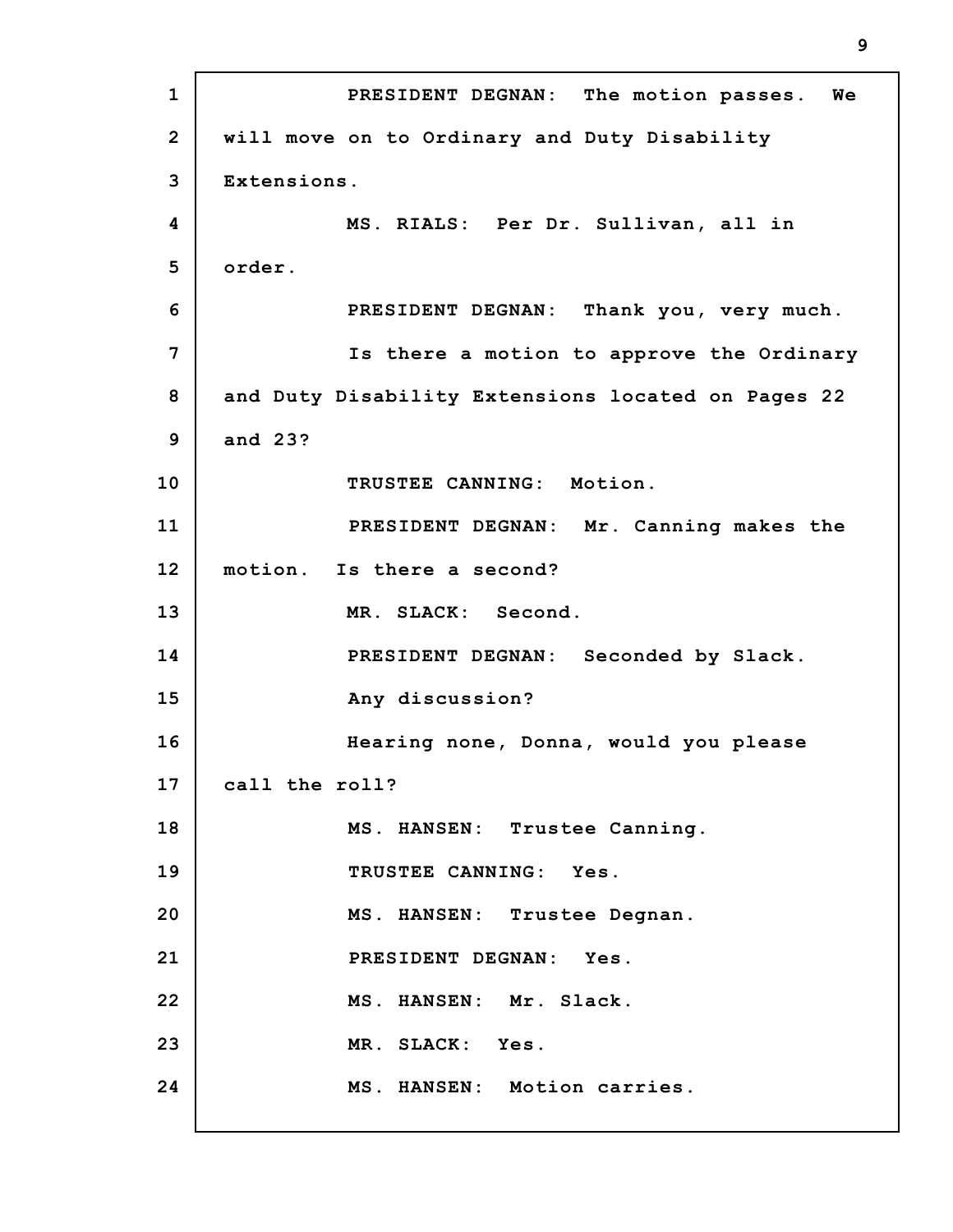**1 2 3 4 5 6 7 8 9 10 11 12 13 14 15 16 17 18 19 20 21 22 23 24 PRESIDENT DEGNAN: Motion passes. We will move on to Adjusted Duty and Ordinary Disability amounts. MS. RIALS: All in order. PRESIDENT DEGNAN: Is there a motion to approve the Adjusted Duty and Ordinary Disability amounts on Pages 24 and 25? TRUSTEE CANNING: Motion. PRESIDENT DEGNAN: Mr. Canning makes the motion. MR. SLACK: Second. PRESIDENT DEGNAN: Seconded by Mr. Slack. Please call the roll, Donna. MS. HANSEN: Trustee Canning. TRUSTEE CANNING: Yes. MS. HANSEN: Trustee Degnan. PRESIDENT DEGNAN: Yes. MS. HANSEN: Mr. Slack. MR. SLACK: Yes. MS. HANSEN: Motion carries. PRESIDENT DEGNAN: Motion passes. Moving on to legislative update. I believe Bukola is with us today. MR. WHITE: Bukola, our legislative**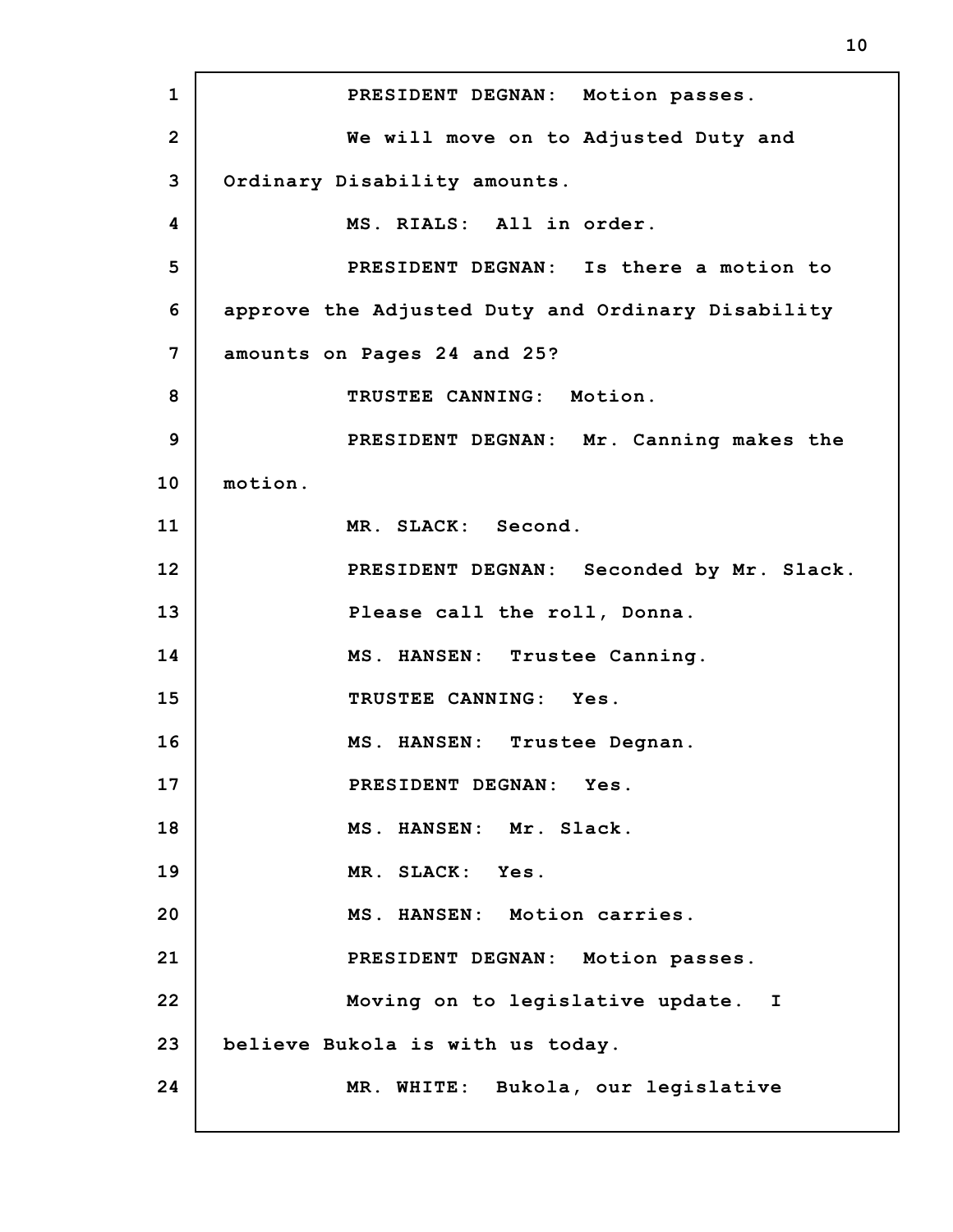| $\mathbf{1}$   | assistant, is on the line. Could you give us a      |
|----------------|-----------------------------------------------------|
| $\overline{2}$ | brief update, Bukola?                               |
| 3              | MS. BELLO: Thank you, chairman. Good                |
| 4              | morning, everyone.                                  |
| 5              | Let me quickly provide you with an update           |
| 6              | on what is happening in Springfield. The            |
| $\overline{7}$ | legislature is a buzz with activity but not         |
| 8              | necessarily in the way that you would think.        |
| 9              | Since the General Assembly convened on              |
| 10             | January 4th, they have had only one in-person       |
| 11             | session day. They cancelled the Tuesday and the     |
| 12             | Thursday of that week and since then we have had    |
| 13             | remote meetings. Because of convening under Covid,  |
| 14             | there have been quite a few cancellations and there |
| 15             | will continue to be in-person cancellations until I |
| 16             | believe the Omicron surge has passed.               |
| 17             | It looks like the next time both chambers           |
| 18             | will be convening in-person will be in February.    |
| 19             | For your review, I provided a list of all           |
| 20             | of the bills that were passed that particular day   |
| 21             | on the 5th. If anything interests you, please you   |
| 22             | can follow up with me, but I will continue to move  |
| 23             | on.                                                 |
| 24             | While they have cancelled days in-person,           |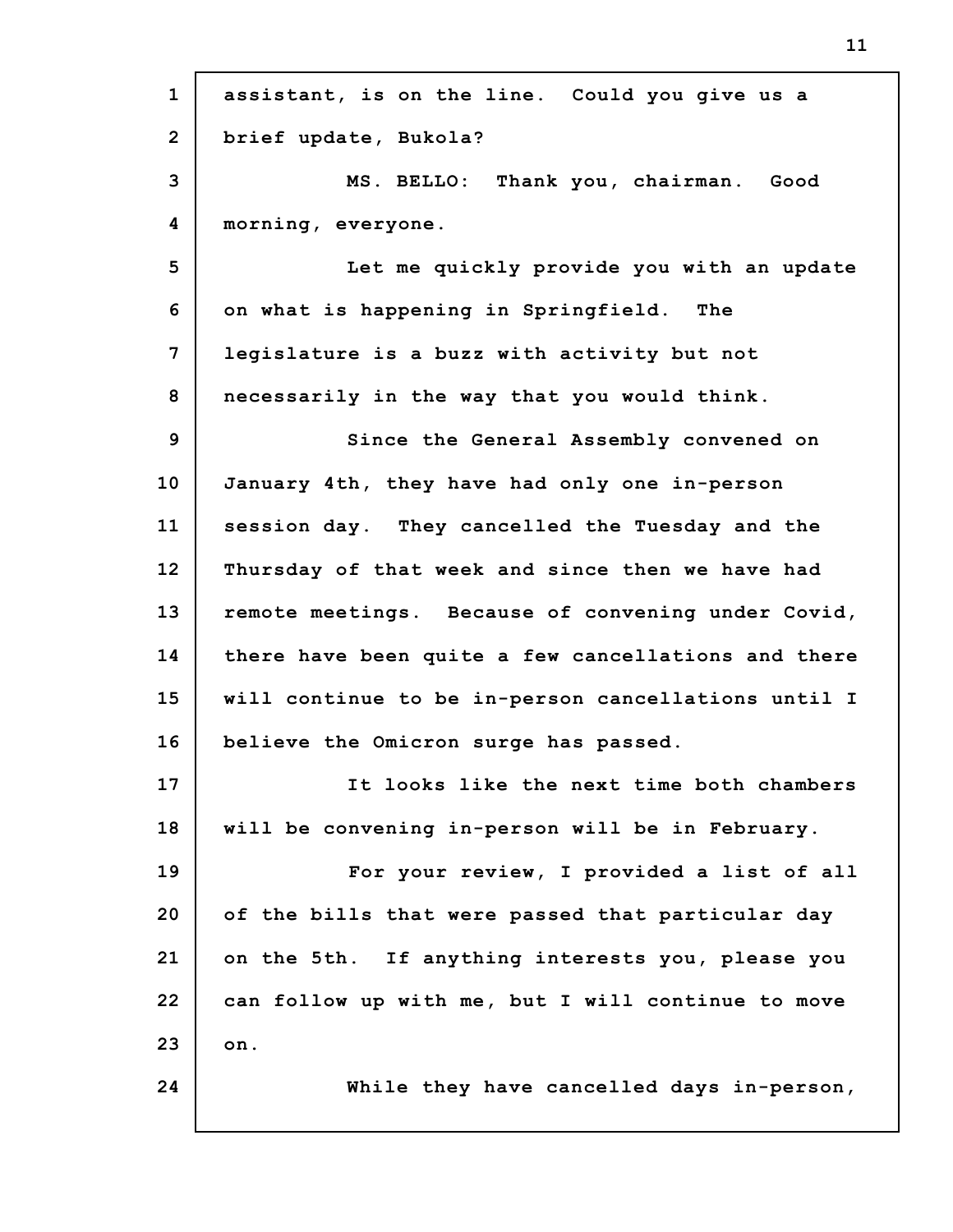| $\mathbf{1}$   | the deadlines to file bills has not been cancelled  |
|----------------|-----------------------------------------------------|
| $\overline{2}$ | nor has it been extended. So we're still on track   |
| 3              | for the first Senate introduction bill deadline to  |
| 4              | be this Friday, January 21st, and then next Friday  |
| 5              | will be the deadline to introduce all House Bills.  |
| 6              | Let me continue to talk about convening             |
| 7              | under Covid. There are quite a few bills that are   |
| 8              | Covid related that have been filed. Primarily you   |
| 9              | will see subject matters that will come up and they |
| 10             | have been filed primarily by Republicans.           |
| 11             | The religious exemption, insurance                  |
| 12             | discrimination, small business relief. We haven't   |
| 13             | quite seen Democrats filing these same bills but I  |
| 14             | think it will be indicative of where the General    |
| 15             | Assembly will head in terms of any Covid related    |
| 16             | legislation, if you see Democrats start to file     |
| 17             | similar bills such as the ones I have listed.<br>If |
| 18             | and when that happens, of course, I will let you    |
| 19             | know because that might impact the way that we      |
| 20             | operate.                                            |
| 21             | Additionally, state agencies are also               |
| 22             | following suit and trying to adjust to what is      |
| 23             | happening with Covid. On I believe it was January   |
| 24             | 7th, the Illinois Department of Labor filed rules.  |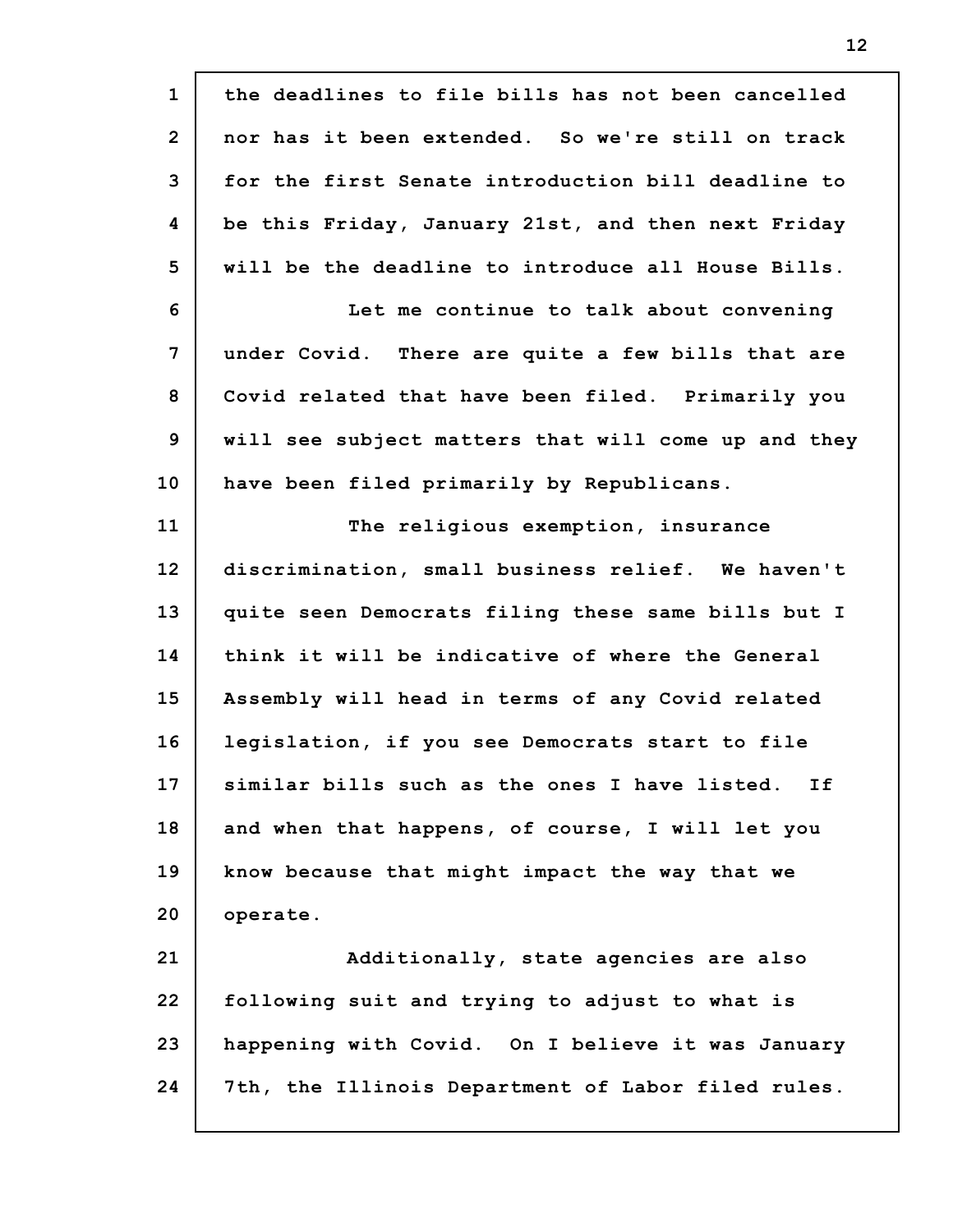| $\mathbf{1}$   | Since then the Supreme Court has issued a stay and   |
|----------------|------------------------------------------------------|
| $\overline{2}$ | so the emergency temporary standard that was         |
| 3              | scheduled to expire July 24th, there is now a stay   |
| 4              | on that as well and so things are pending right      |
| 5              | now.                                                 |
| 6              | What I have advised all of my clients is             |
| 7              | that the mitigations and protocols that you had in   |
| 8              | terms of making sure you are social distancing. If   |
| 9              | anyone tests positive for Covid, not having them     |
| 10             | come into the office. Those things that are          |
| 11             | typically common sense that you have already         |
| 12             | implemented are pretty much consistent with what     |
| 13             | OSHA had provided.                                   |
| 14             | If you would like additional information             |
| 15             | on that, please go ahead and let me know.            |
| 16             | In keeping with convening under Covid,               |
| 17             | the Governor signed a new Disaster Proclamation.     |
| 18             | The first one was set to expire January 8th.<br>This |
| 19             | one is now set to expire February 6th.               |
| 20             | As I stated before, there are going to be            |
| 21             | these rolling Executive Orders and Disaster          |
| 22             | Proclamations. Once one expires or is about to       |
| 23             | expire, I will go ahead and provide you an update    |
| 24             | on the next one.                                     |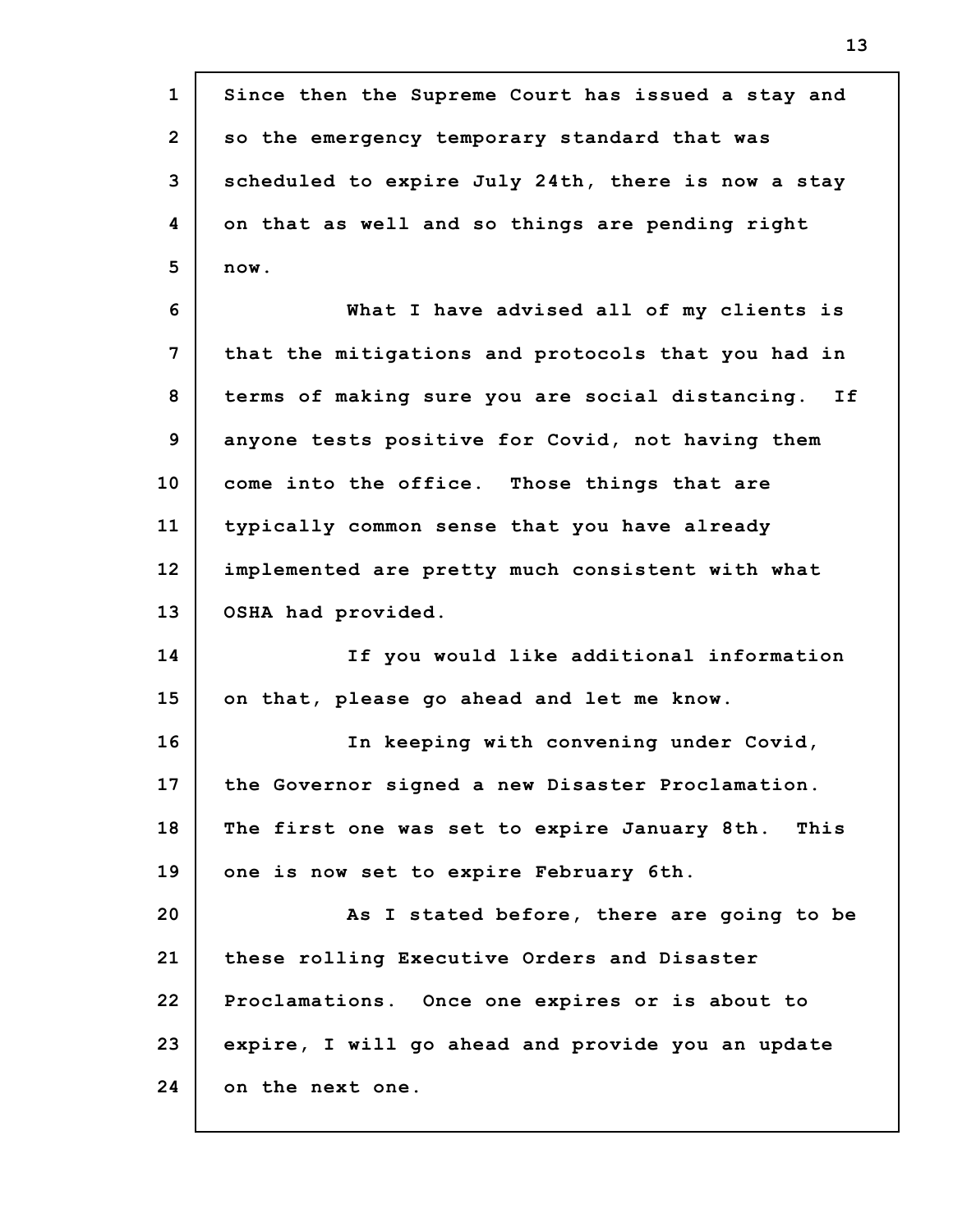| $\mathbf{1}$   | And then as bills continue to flow in, I            |
|----------------|-----------------------------------------------------|
| $\overline{2}$ | am tracking these bills, I will be reporting        |
| 3              | directly to Director White on what these bills are, |
| 4              | where we might be able to take advantage of what is |
| 5              | listed inside the bill or if it is a problem we     |
| 6              | will discuss it and bring it before the Board.      |
| 7              | So far the only two bills that are out              |
| 8              | there that impact MEABF specifically, Senate Bill   |
| 9              | 296, with Senator Villa, that I reported on         |
| 10             | previously, this was filed last year, February 19th |
| 11             | of 2021. She has interest in moving it this         |
| 12             | particular year.                                    |
| 13             | And then Senate Bill 3442, which was                |
|                |                                                     |
| 14             | filed January 18th, this is a service credit        |
| 15             | purchase bill. This bill is still under review.     |
| 16             | Once we have a little bit more information, I will  |
| 17             | be able to present that back to you.                |
| 18             | At this time Senator Feigenholtz is the             |
| 19             | Vice-Chair of the Senate Pensions Committee.<br>I.  |
| 20             | have not been able to follow up with her to find    |
| 21             | out if she intends to move this bill or if this is  |
| 22             | something she filed and intends to hold it. Once I  |
| 23             | have additional information, I will report back.    |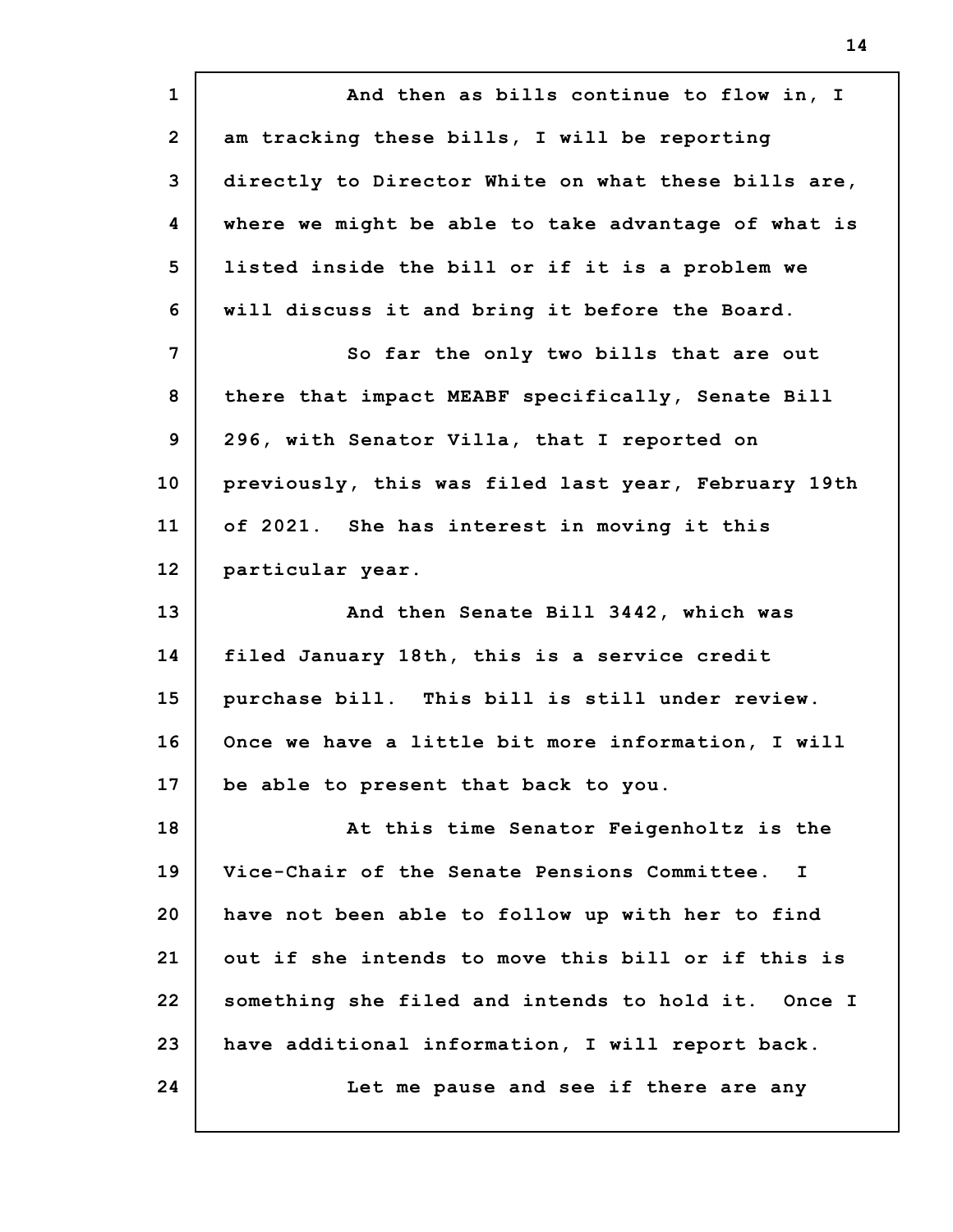| $\mathbf{1}$ | questions.                                          |
|--------------|-----------------------------------------------------|
| $\mathbf{2}$ | TRUSTEE CONYEARS-ERVIN: Good morning.               |
| 3            | So can you certify or elaborate on these            |
| 4            | bills of interest SB 296 and 3442?                  |
| 5            | MS. BELLO: Senate Bill 296 was the                  |
| 6            | trustee indemnification bill that this particular   |
| 7            | body voted on last year that you wanted to have     |
| 8            | filed.                                              |
| 9            | If you recall, Madam Treasurer, last year           |
| 10           | there was a little bit of I'd say apprehension from |
| 11           | leadership about moving this bill. There were       |
| 12           | quite a few things that were happening. We had new  |
| 13           | leadership in the Senate. Things were trying to I   |
| 14           | guess be figured out and so that bill did not move  |
| 15           | but this is our initiative. It's also supported by  |
| 16           | other pension funds and retirement systems.         |
| 17           | So Senator Villa reached out to me                  |
| 18           | expressing an indication that she would like to     |
| 19           | move this bill again this year. We are waiting to   |
| 20           | see what additional information we can provide to   |
| 21           | her and staff to see if this bill will actually be  |
| 22           | moved separately or if it will be put in a larger   |
| 23           | omnibus bill because at this point there is no      |
| 24           | opposition.                                         |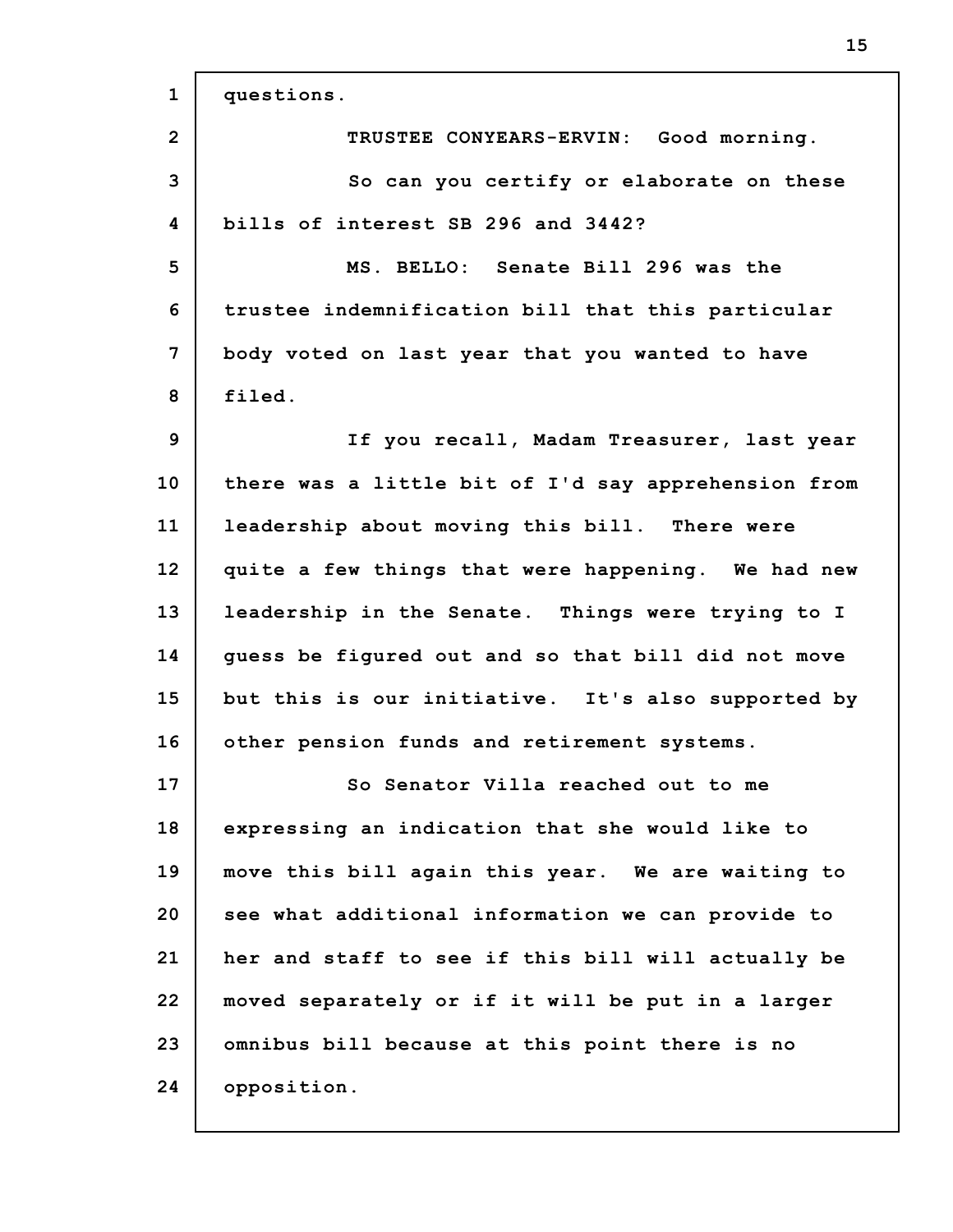**1 2 3 4 5 6 7 8 9 10 11 12 13 14 15 16 17 18 19 20 21 22 23 24 With Senate Bill 3442, that again is an initiative from Senator Feigenholtz. This appears to be new. Allowing an individual who is working within the Board of Education to be able to purchase additional service credit. I need to get additional information from the Senator in regards to if this is an initiative that she came up with or if a constituent approached her about this initiative. Madam Treasurer, as you are aware just because a bill is filed doesn't necessarily mean it will move. Once I get additional information from her, I will be able to report back and then have this particular body take a position whether that be neutral or anything contrary to that. MEMBER CONYEARS-ERVIN: Okay, thanks. I am trying to recall SB 296. Can someone send me the language on that again? MR. WHITE: Sure. In short, the SB 296 really just seeks to change the language from "Trustees may be indemnified" to "Trustees shall be indemnified". MEMBER CONYEARS-ERVIN: All right,**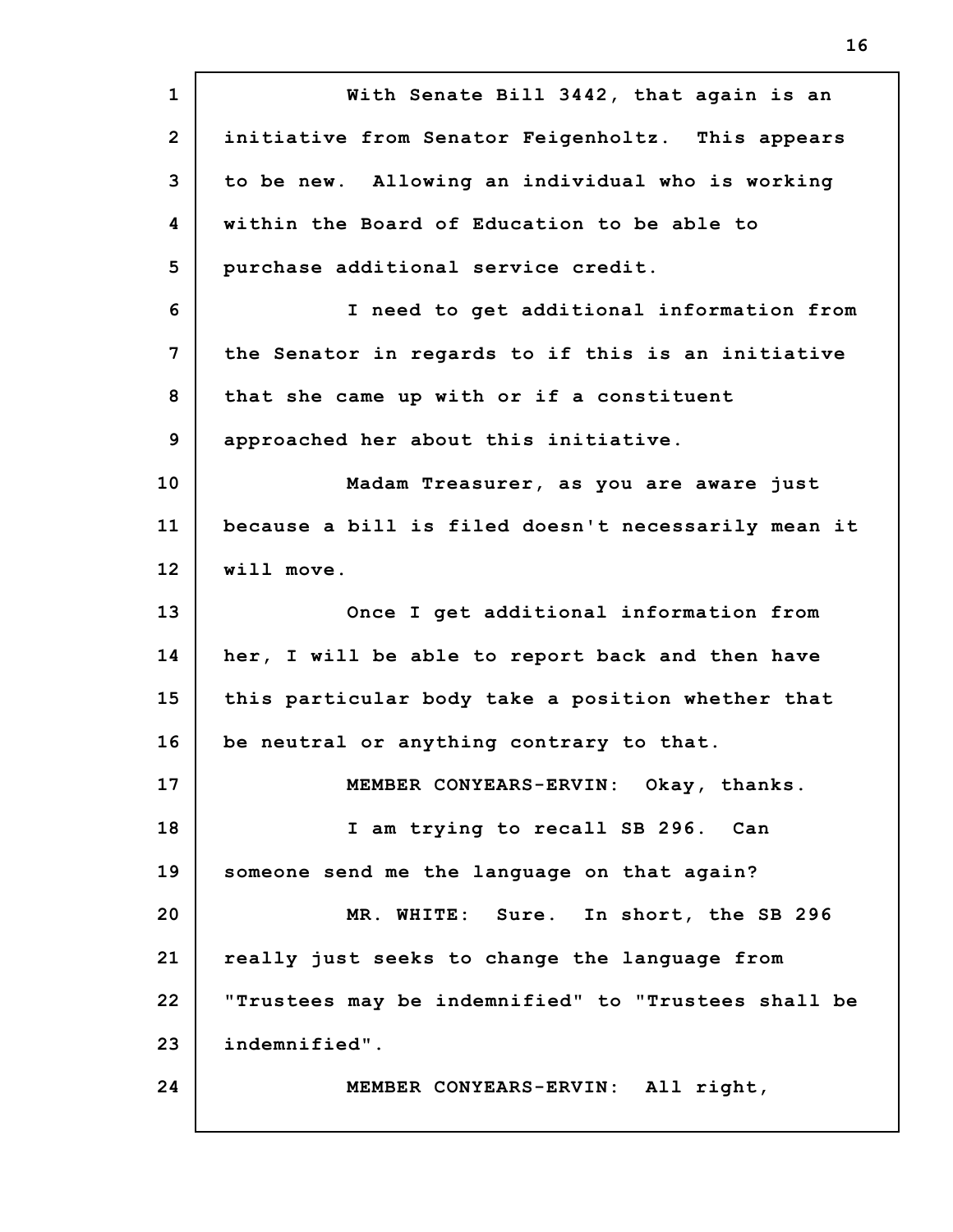**1 2 3 4 5 6 7 8 9 10 11 12 13 14 15 16 17 18 19 20 21 22 23 24 thanks. Thanks, Bukola. MS. BELLO: Thank you. PRESIDENT DEGNAN: Thank you, Bukola. MS. BELLO: Have a great afternoon. PRESIDENT DEGNAN: You too. We will turn now to an update on the Fund net position, Dennis and Stephen. MR. WOLFF: We can go to the data tables first. MR. WHITE: By the way, when Steve jumped in to join us, he took a look at some of the things we are doing. He has some thoughts on some additional information he'd like to share via either this slide or in the finance section. MR. WOLFF: Great. This report is a year-to-date report. So we are now at December year-to-date so the full year on that far right-hand column which is our actual. Our operating inflows for the year are approximately \$600 million, Operating outflows are a little over a billion, which gives us a net operating cash flow deficit of about \$424 million. Go to the section below, you can see the \$424 million rolling in there and then the net**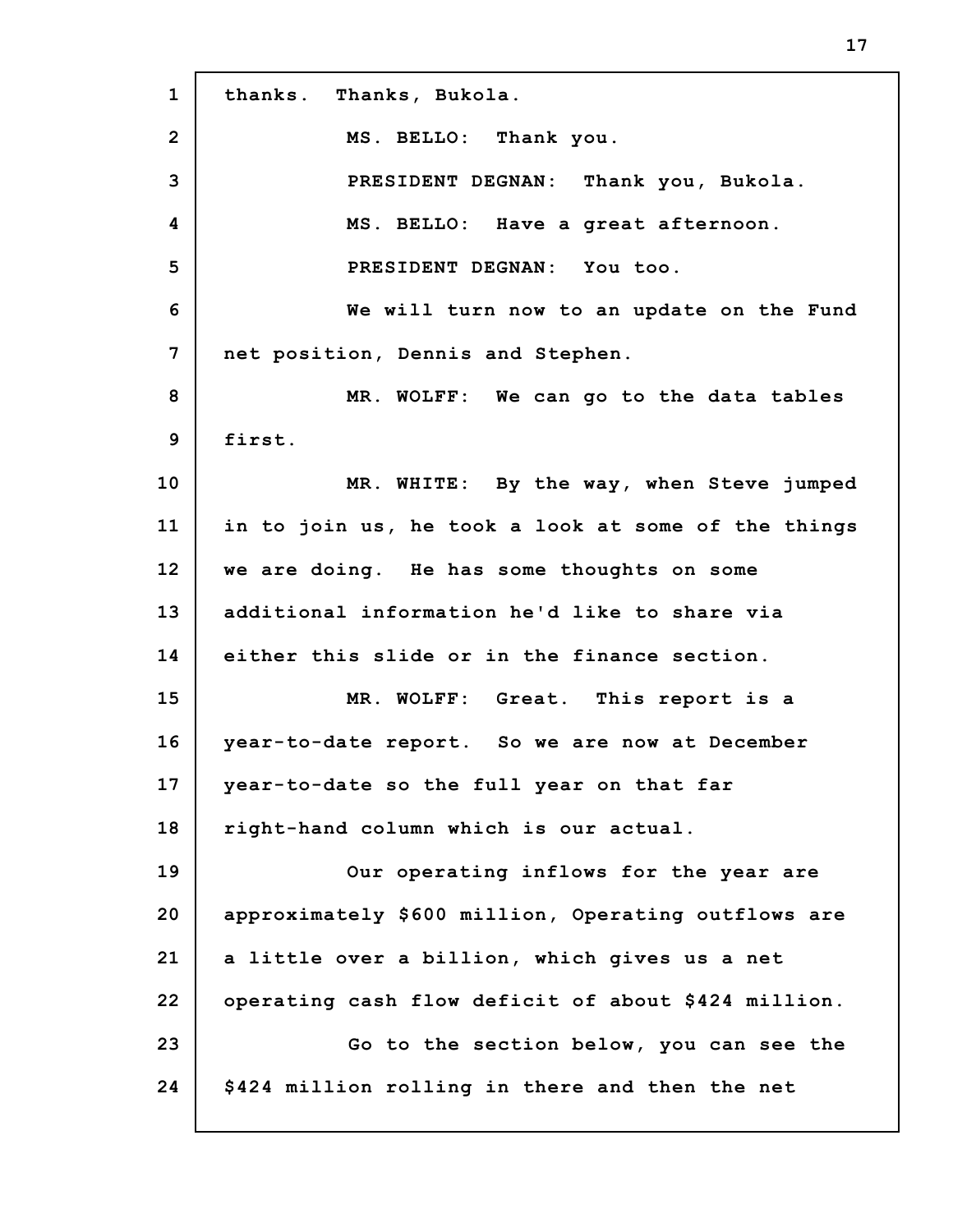**1 2 3 4 5 6 7 8 9 10 11 12 13 14 15 16 17 18 19 20 21 22 23 24 investment effect for the year came out to be about \$503 million, which gave us an actual increase in assets for the year as the markets performed well. We had a very strong month of December so the net investment effect increased significantly over the prior year-to-date figure. Jamie will talk a little bit about that in his section. The final thing on the bottom right corner of this page shows the net funding ratio. 20.3 percent for the year. And relative to the year-to-date last month it was 20.1 so we are up about 20 basis points given the strong performance in the markets. We are down about ten basis points over the prior year 2020 actual. If we can open the other file that has the charts again. TRUSTEE CANNING: Stephen, basically you are saying that the cash flow deficit was covered by the net investments? MR. WOLFF: Yes. This chart we are pulling up is something new I created to kind of visualize this data we have been showing on these reports and the Board can let me know if you find this helpful or not.**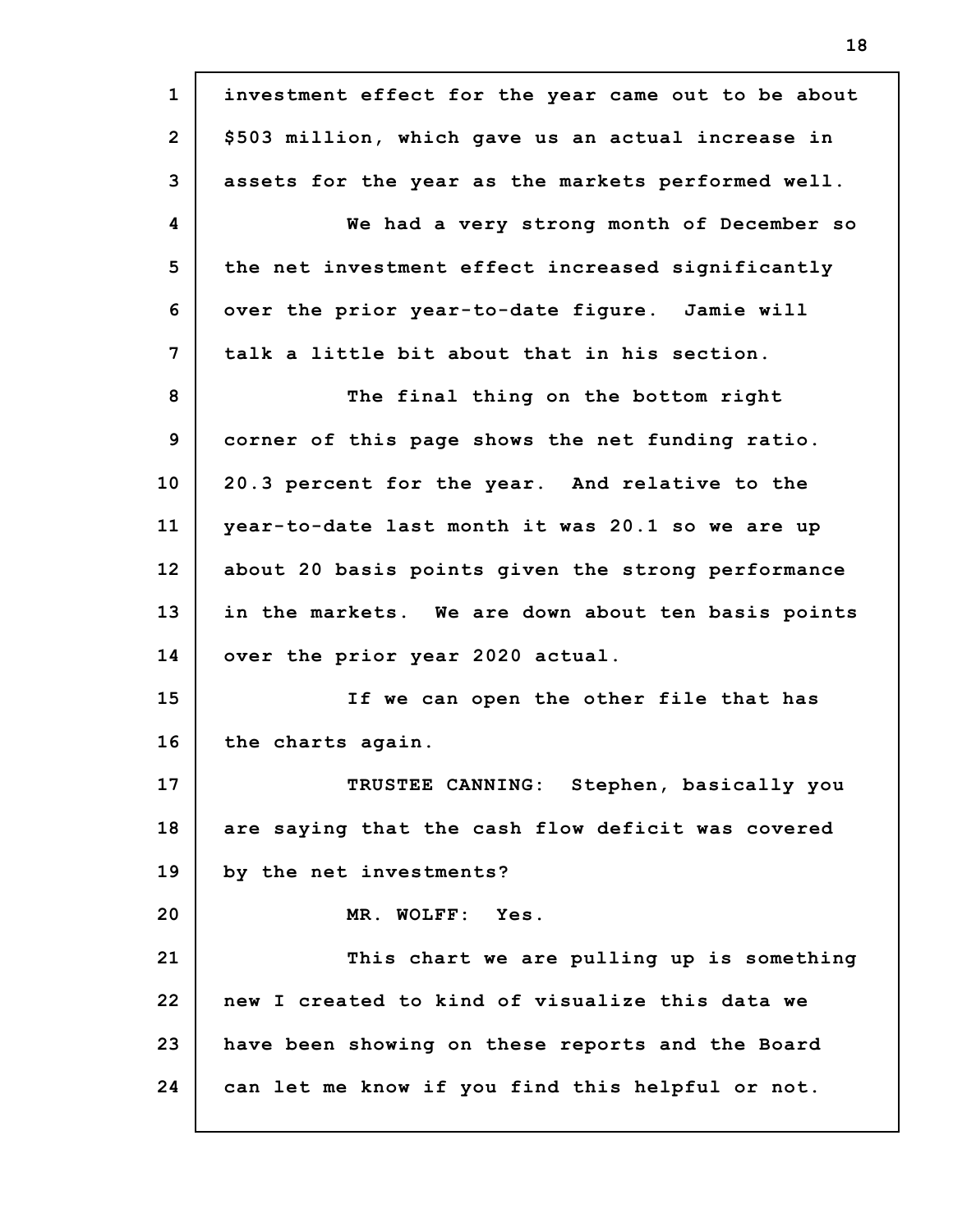**1 2 3 4 5 6 7 8 9 10 11 12 13 14 15 16 17 18 19 20 21 22 23 24 The top section of this report or this chart shows our year-to-date by month net funded ratio. There is the 20.3 percent on the far right chart. You can see it picked up from the previous year-to-date period. Then the chart at the bottom, the orange and the blue lines, is kind of showing the trend over time of what is driving that ratio. So, the orange line is the net investment effect and the zero point is kind of in the middle. We are positive \$503 million, which you see in that far right side. As we have gone through the year, we have had a few ups and downs, but it largely has been positive and moving up and to the right, which we want to see. As the blue line, which is the net operating cash flow has been negative for the majority of the year, excluding when we receive funding towards the beginning of the year. The net two of those results in our funding ratio changing over time. This shows you visually how that number is being impacted over time.**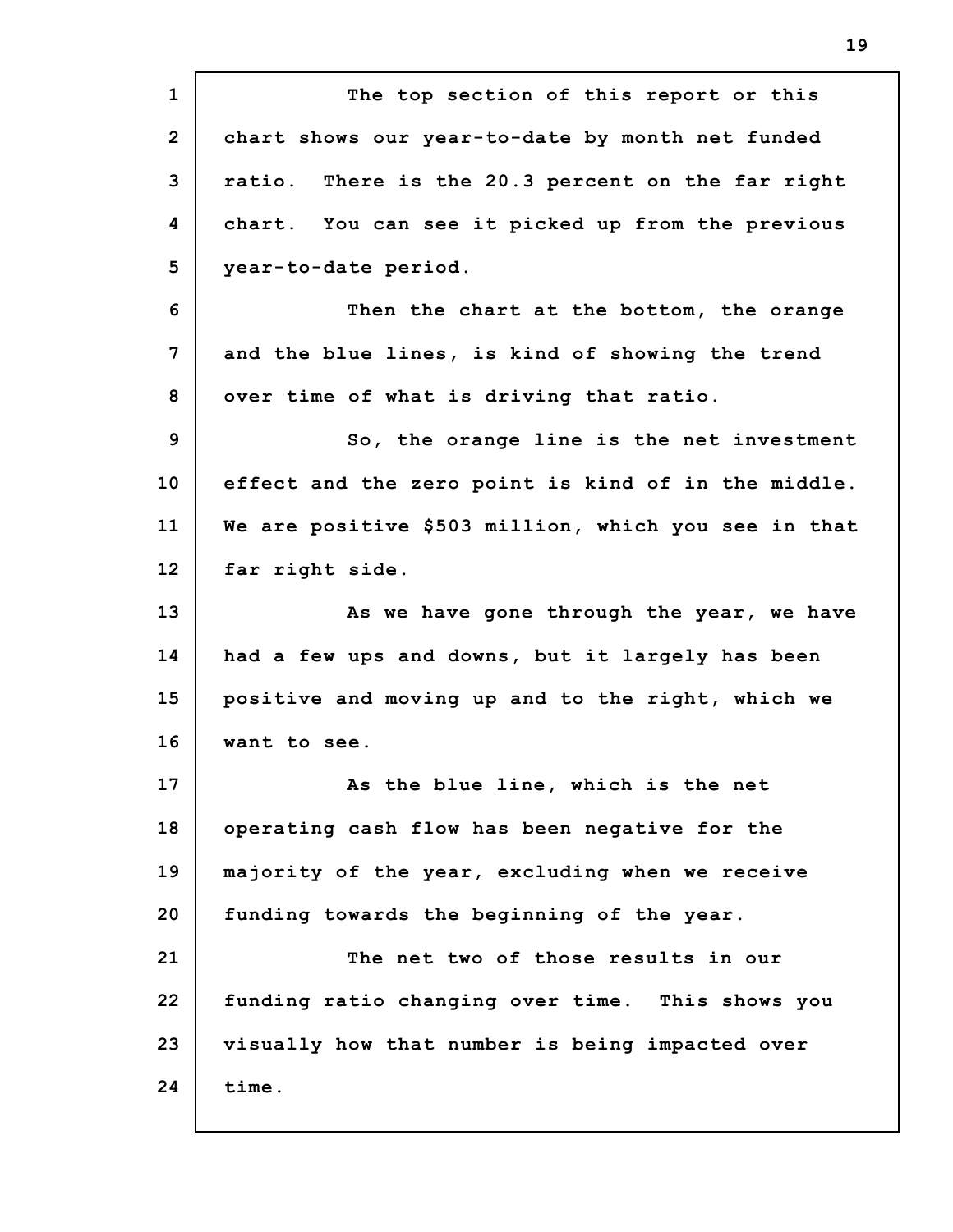**1 2 3 4 5 6 7 8 9 10 11 12 13 14 15 16 17 18 19 20 21 22 23 24 That is all I have. PRESIDENT DEGNAN: Thank you, Stephen, that was very helpful. I like the new graphics. Turning now to Investments. Jamie. MR. WESNER: Good morning, Mr. President. Thank you. I just wanted to walk through today an update on the broad markets. Obviously, there has been a lot of movement since we last met in December. A lot of volatility that is continuing to hit the markets. We will provide you with a preliminary overview of 2021 portfolio performance. As Stephen just alluded to, overall performance for the year was very strong in absolute terms and in relative terms as well. But I want to walk through that performance and also give you a few minutes of a preview of 2022. Some of the risks facing the markets, some of the risks obviously facing pension funds like yours, and kind of set the stage for 2022 going forward. But you can see the market tracker up on the screen. Before I get to the returns, just to highlight some of the big driving forces for capital markets performance for the year.**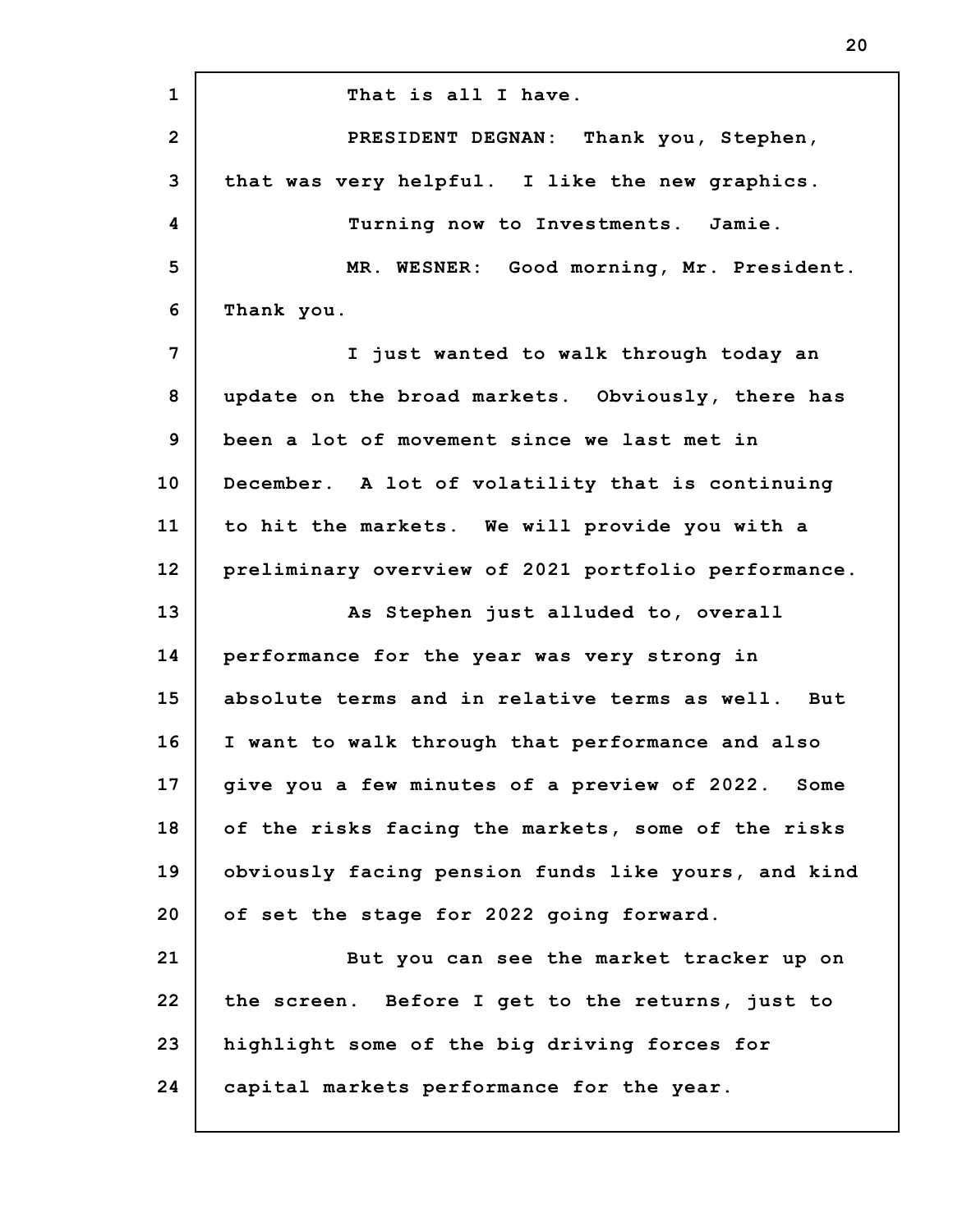**1 2 3 4 5 6 7 Not surprising, Covid continues to be one if not the driving force. Obviously, the Omicron variance surge at the end of the year did not help. But one of the things that has really kind of picked up this year, and we are in a much different position where we stand today where we did a year ago, is inflation.**

**8 9 10 11 12 13 14 15 16 17 18 19 20 Not only have we had over the last two years a tremendous amount of stimulus coming from the Federal Government and the central banks around the world to combat the downturn of Covid, we also have had these significant supply chain issues, which has pushed up the prices for goods because goods are more scarce. They are not as easily available and so prices have continued to go up. One other factor that has continued to hit the inflation figures and cause them to be surprisingly high has been meaningful wage inflation. We have all heard about the great**

**21 22 23 24 resignation and how we have seen a kind of historic number of people kind of resigning from jobs to go out and find either a different job in the same industry or maybe switch professions.**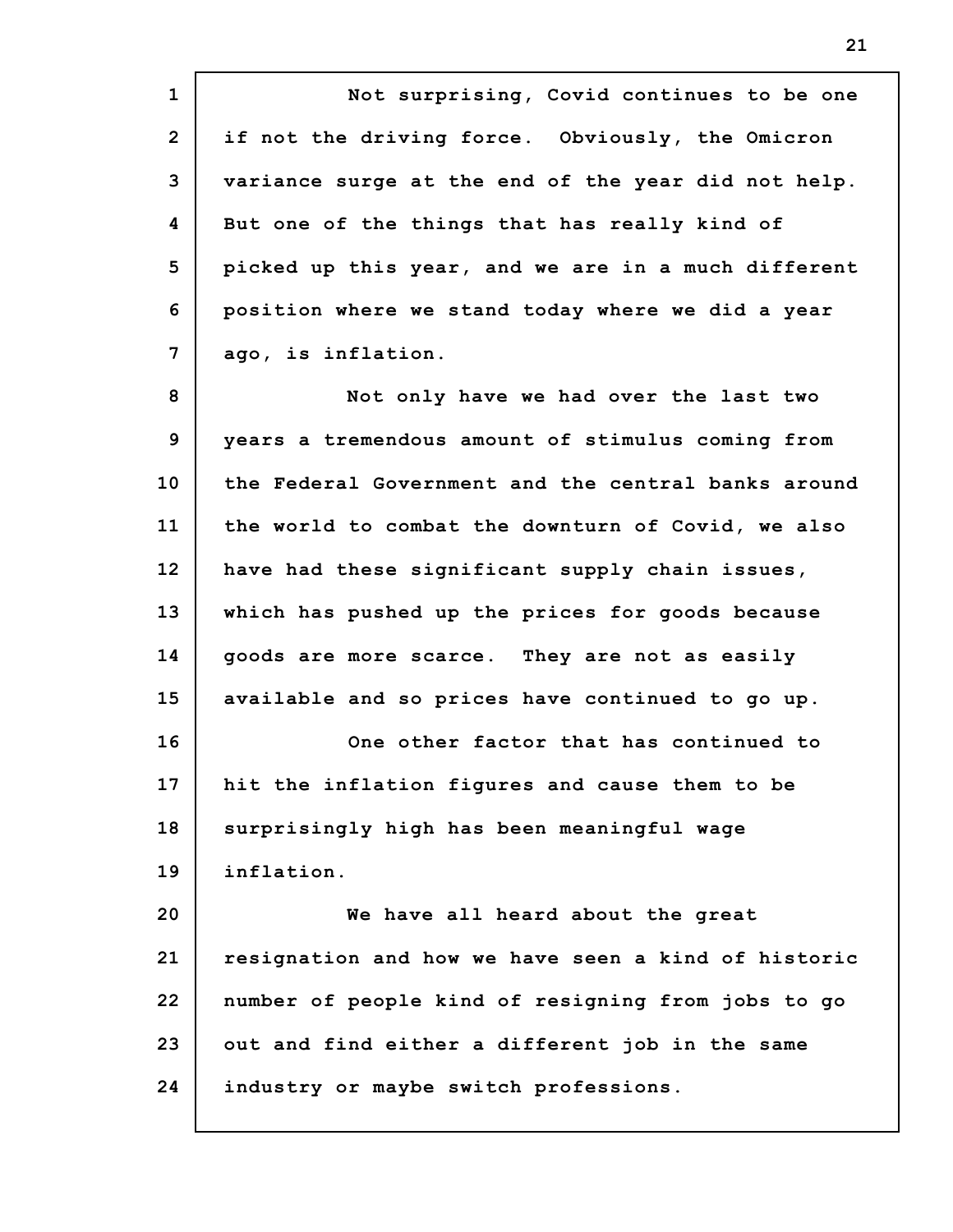**1 2 3 4 5 6 7 8 9 10 11 12 13 14 15 16 17 18 19 20 21 22 23 24 One of the statistics that is out there is for every unemployed American that there is that there is one and a half job openings right now. In terms of the labor market, it is definitely an employee market and companies are certainly in a more challenging position trying to keep employees on board. And in order to compete, they have to increase wages and wage inflation is one thing we really hadn't seen for several decades. So the inflation numbers that we got for the month of December 2021 year-over-year were nearly 7 percent. Those figures, to put them in historical context, we haven't seen inflationary figures that high since the early 1980's. So four decades since we have seen inflationary figures that high. The whole kind of conversation of what capital markets are trying to assess is are the causes of inflation going to be more structural in nature; i.e., more persistent? Or, are some of these issues going to resolve themselves when we get the supply chain back on line and the Federal Reserve starts to pull away some of the stimulus,**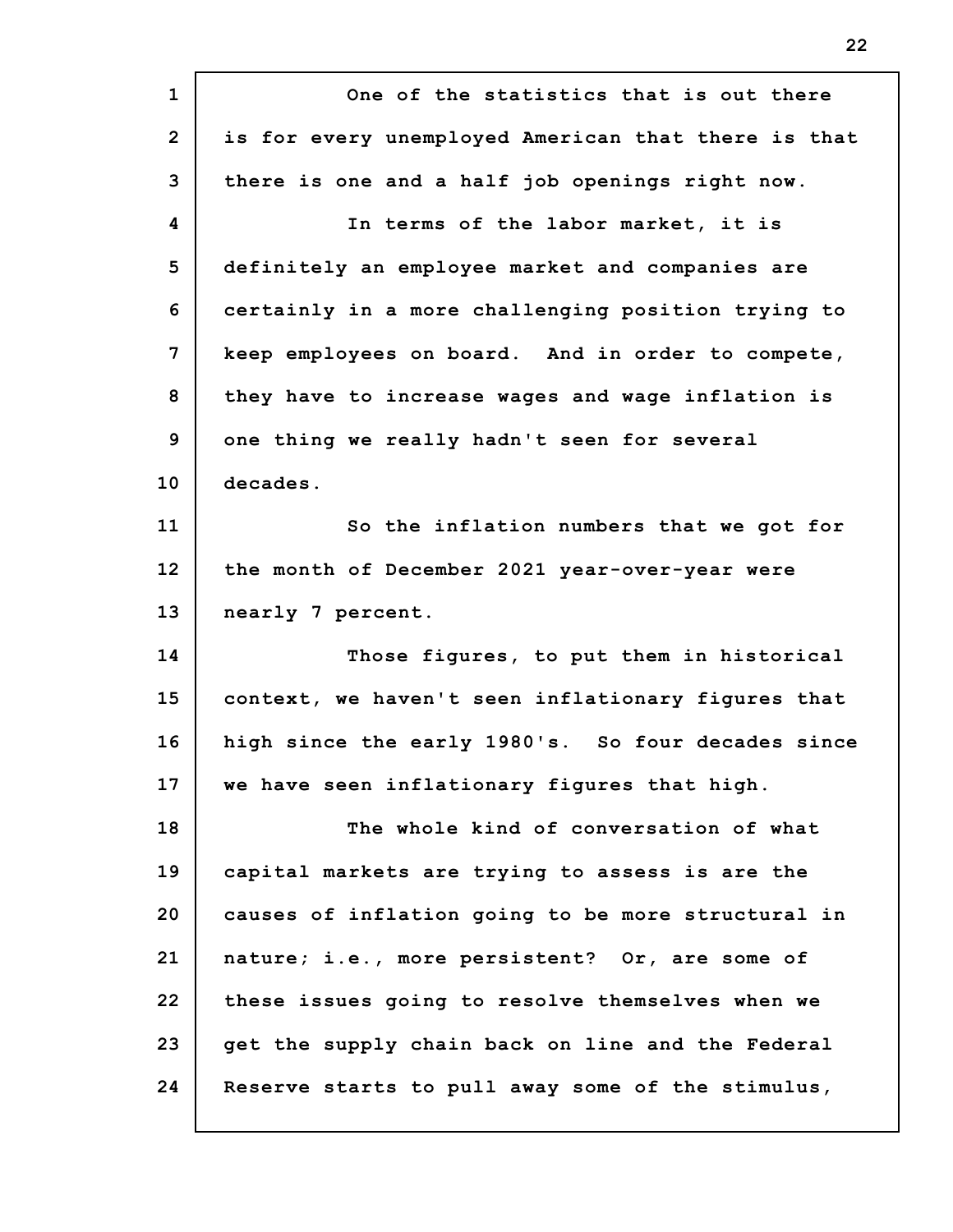| $\mathbf{1}$   | that is the concern that is out there for the      |
|----------------|----------------------------------------------------|
| $\overline{2}$ | markets.                                           |
| 3              | What has happened over the last couple of          |
| 4              | weeks is that the concern is that the Fed may be a |
| 5              | little bit late on raising interest rates. Might   |
| 6              | be a little bit behind as we are seeing these high |
| 7              | inflationary figures.                              |
| 8              | The fixed income markets have actually             |
| 9              | seen a pretty significant increase in interest     |
| 10             | rates.                                             |
| 11             | If you think back to last year at this             |
| 12             | time, we started off 2021 with a significant       |
| 13             | increase in interest rates.                        |
| 14             | For the first quarter of last year, we             |
| 15             | actually saw core bonds down 3 and a half percent. |
| 16             | It seems like such a long time ago.                |
| 17             | As we continued forward through 2021, we           |
| 18             | recovered, and in the upper right-hand table you   |
| 19             | can see in the year-end 2021 we were down only     |
| 20             | about a percent and a half. Interest rates did     |
| 21             | increase throughout the year but we did get enough |
| 22             | income from the fixed income securities to lessen  |
| 23             | that loss and the loss in core bond was only 1 and |
| 24             | a half percent.                                    |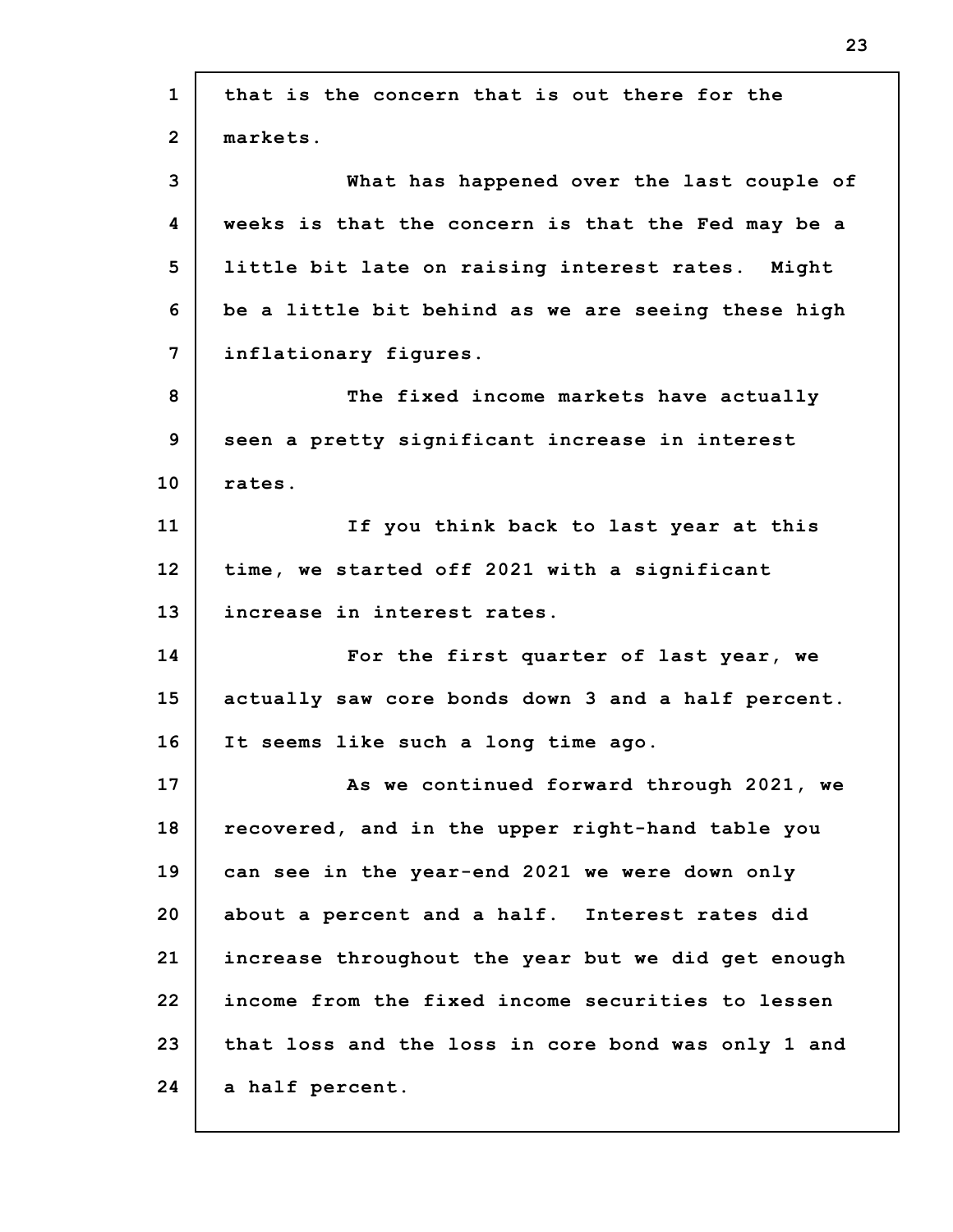**1 2 3 4 5 6 7 8 9 10 11 12 13 14 15 16 17 18 19 20 21 22 23 24 If you think about where we go from here, the path of least resistance for interest rates is higher. When we see higher interest rates, we will see negative absolute returns for fixed income. The question is how negative? Are those going to be another year like 2021 where we see fixed income down a percent and a half or will we see even more volatility? We don't think there will be tremendous volatility. One of the reasons why is because interest rates in the rest of the world outside of the U.S. remain historically low. When investors look at the opportunity and where to invest in high quality fixed income, if they invest in, for example, Germany and invest in a German 10-year bond, they are getting a half a percent. Where here in the U.S. you are getting almost 2 percent. The idea is there will be enough investors coming in to buy U.S. securities, treasury securities that will keep interest rates going up too much. Again, it is all unknown but that is, as you look at kind of the base case going forward,**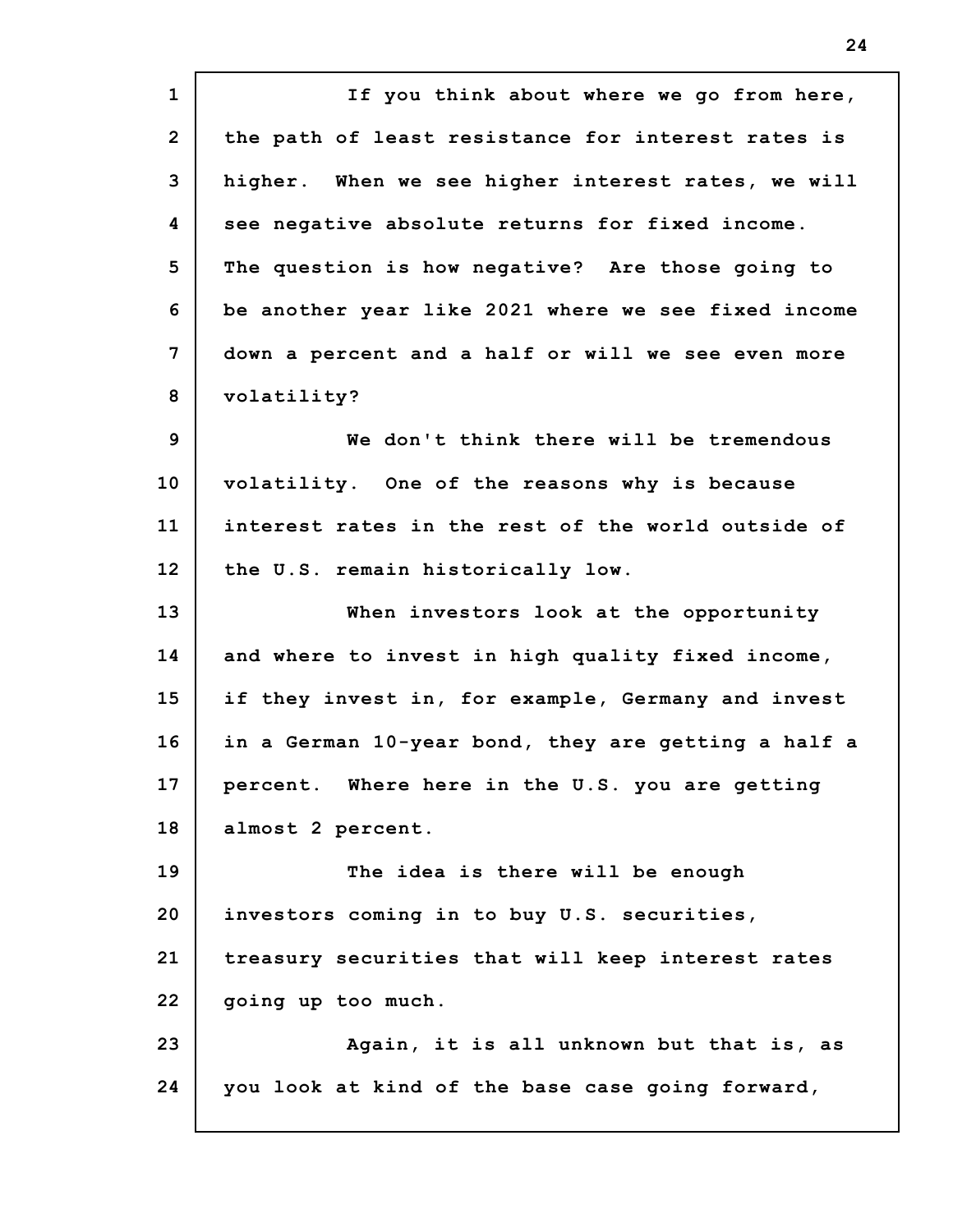| $\mathbf{1}$ | that is what I think the market have as their base |
|--------------|----------------------------------------------------|
| $\mathbf{2}$ | case.                                              |
| 3            | The other parts of the fixed income                |
| 4            | market that really helped makeup for the losses in |
| 5            | core investment grade fixed income, high yield and |
| 6            | bank loans. Two areas where you do have dedicated  |
| 7            | exposure within your portfolio.                    |
| 8            | You can see about two-thirds of the way            |
| 9            | down that fixed income table. High yield and bank  |
| 10           | loans for the year both up in excess of 5 percent. |
| 11           | As you look at total fixed income                  |
| 12           | portfolio returns, the driver is really how much   |
| 13           | high yield and bank loans did you have in the      |
| 14           | portfolio. For 2021, it was the more the better.   |
| 15           | Equity markets. If we shift back to the            |
| 16           | left-hand column, vis-à-vis eye popping strong     |
| 17           | numbers. So you see the S&P 500 for the fourth     |
| 18           | quarter up 11 percent. For calendar year 2021, up  |
| 19           | 28.7 percent.                                      |
| 20           | If we think about where we go from three           |
| 21           | year numbers not on this page, but the three year  |
| 22           | numbers for the S&P 500 annualized returns of 26   |
| 23           | percent for the S&P 500.                           |
| 24           | It is really just a reminder we're coming          |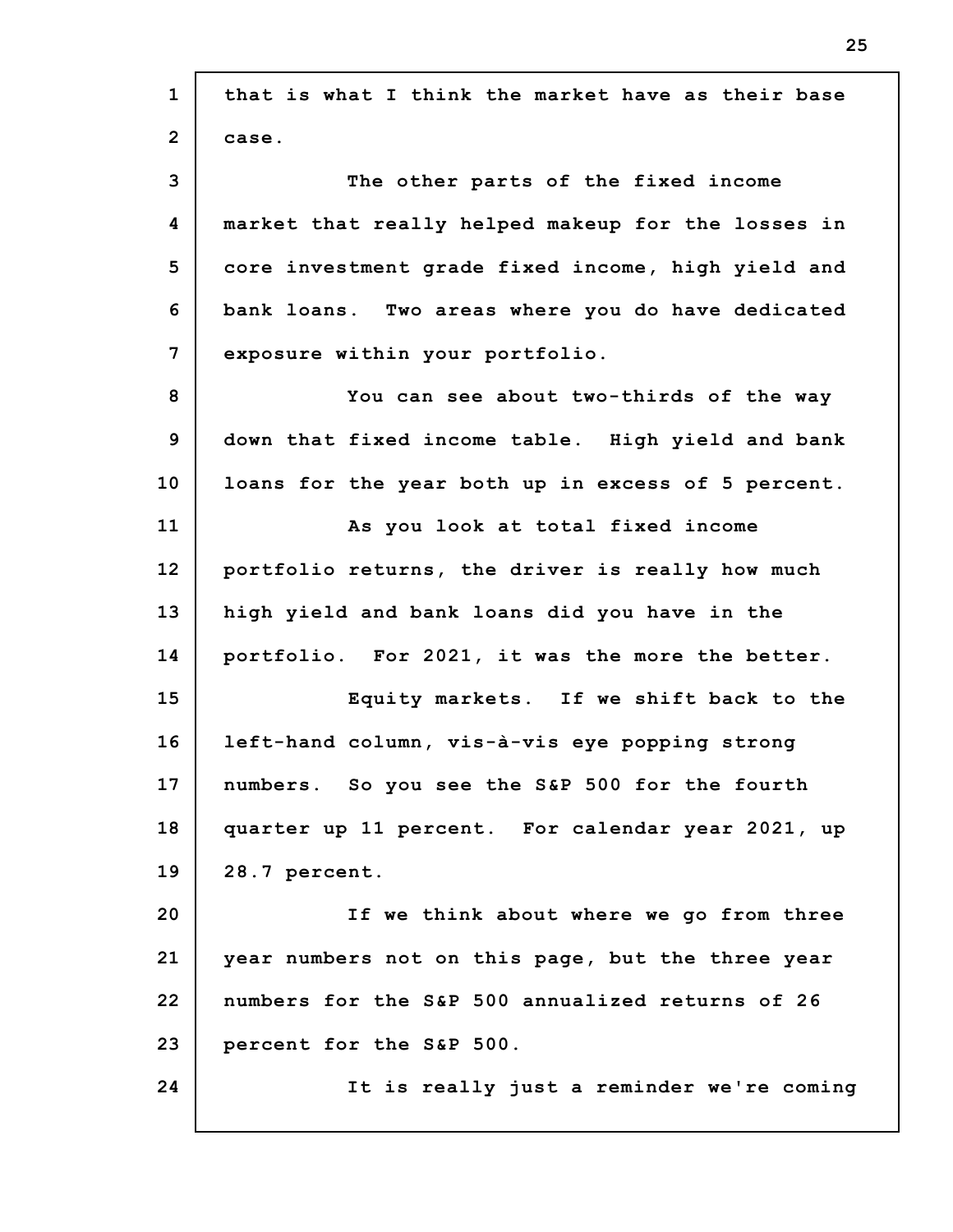| $\mathbf{1}$   | off an exceptionally strong period of equity market |
|----------------|-----------------------------------------------------|
| $\overline{2}$ | returns. We have had great earnings growth in the   |
| 3              | U.S. and across the whole world but the U.S. has    |
| 4              | really been highlight.                              |
| 5              | For 2022, the question is going to be can           |
| 6              | we continue to support these high valuations?       |
| 7              | 2021 we really saw U.S. earning growth              |
| 8              | come back and that really helped stocks. The        |
| 9              | question for 2022 will be does that continue and    |
| 10             | can we support these types of equity valuations.    |
| 11             | If you look across the board, and in our            |
| 12             | views at Marquette, 2022 expectations certainly     |
| 13             | will be taken down from 2021 and it is mid single   |
| 14             | digit returns for equities.                         |
| 15             | I think most people believe with the                |
| 16             | raising rate environment there will be some         |
| 17             | headwinds for equities but at the end of the day    |
| 18             | still potentially positive returns.                 |
| 19             | On the international side, the second               |
| 20             | table down, you can see that the broad              |
| 21             | international benchmark, which is the second row    |
| 22             | there, it is called the ACWI ex-US. That is in      |
| 23             | grey, year-to-date returns only 7.8 percent.        |
| 24             | Fortunately, your active managers, which            |
|                |                                                     |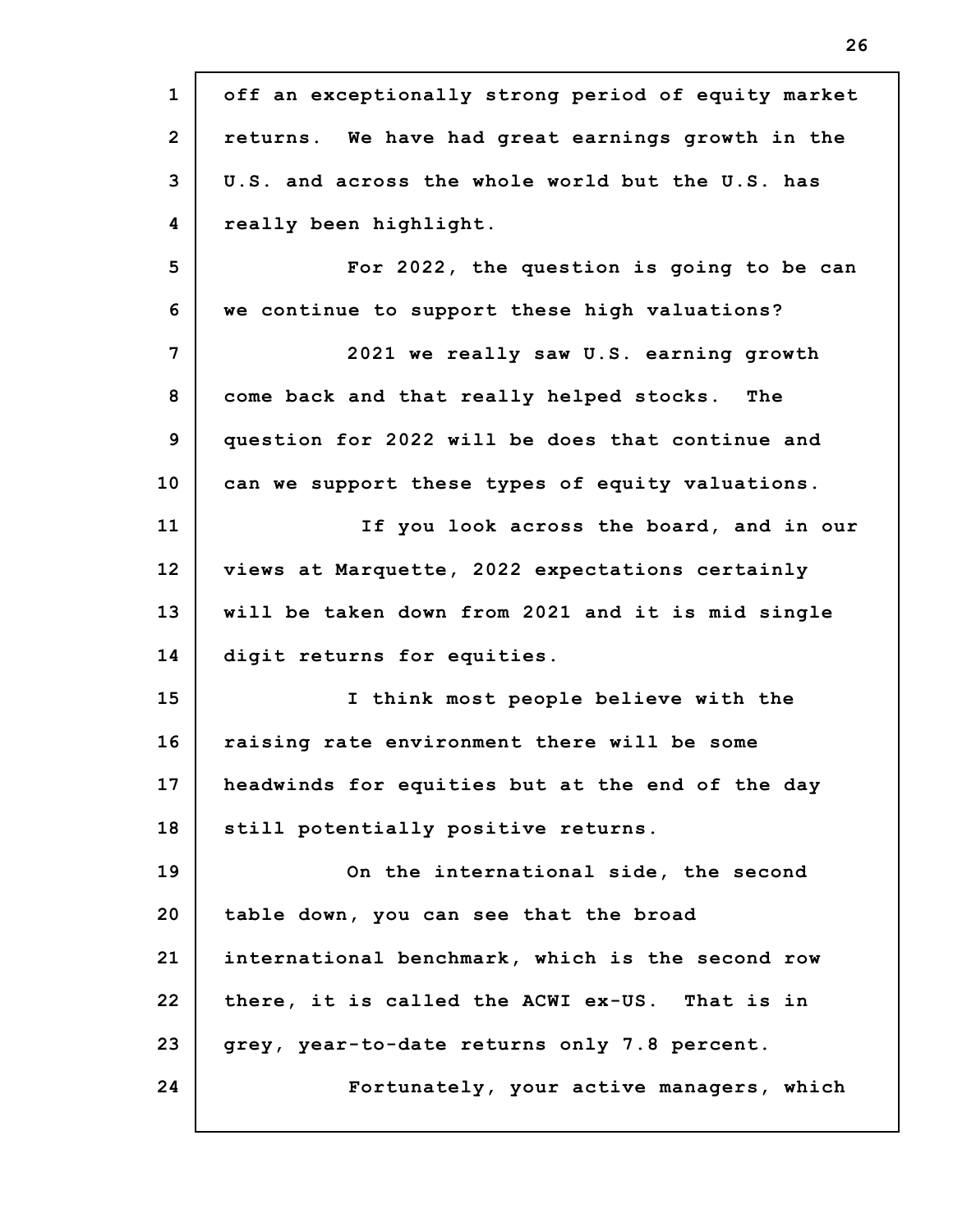| $\mathbf{1}$   | we will see in a moment, provided upside          |
|----------------|---------------------------------------------------|
| $\overline{2}$ | performance which was great.                      |
| 3              | If you look at just U.S. versus                   |
| 4              | international from a benchmark perspective, the   |
| 5              | U.S. gave you three times the returns of the      |
| 6              | international markets.                            |
| 7              | One of the biggest headwinds for the              |
| 8              | international markets was emerging markets. It is |
| 9              | the second row from the bottom in that            |
| 10             | international table.                              |
| 11             | Emerging markets negative for the fourth          |
| 12             | quarter and negative for the year-to-date period. |
| 13             | So a negative 2 and a half percent from emerging  |
| 14             | markets. And emerging markets, again to put in    |
| 15             | context, is about a quarter of the international  |
| 16             | benchmark.                                        |
| 17             | So, China, Brazil, the two largest                |
| 18             | emerging markets, down about 20 percent each.     |
| 19             | China, if you kind of look at pure economic risks |
| 20             | out there, China is still likely the largest risk |
| 21             | out there in the global economy. The issues with  |
| 22             | their housing market, issues with their banking   |
| 23             | system, and the question will be whether their    |
| 24             | government can kind of thread the needle and      |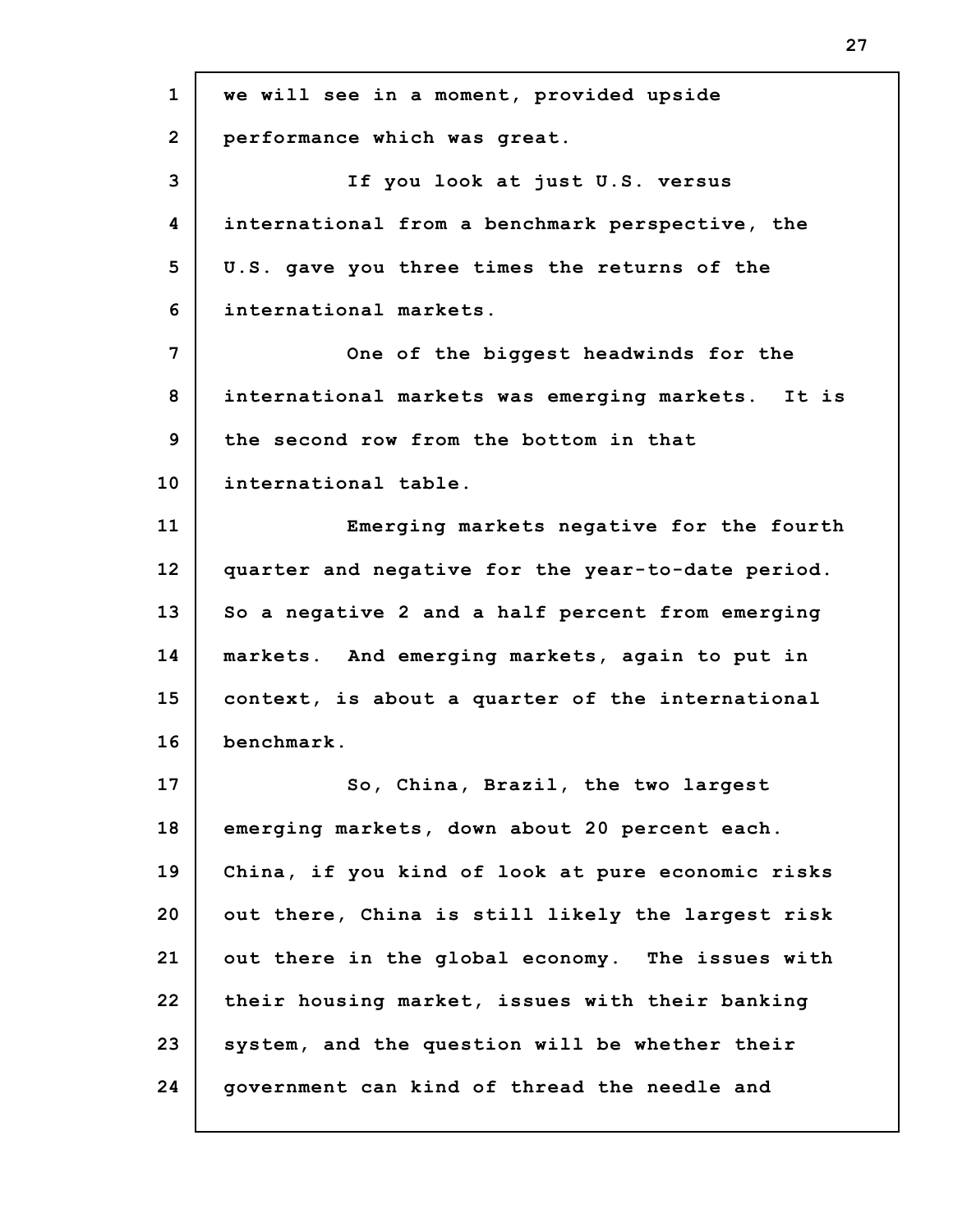| $\mathbf{1}$   | provide enough support to prevent a crash but not   |
|----------------|-----------------------------------------------------|
| $\overline{2}$ | provide too much support to create a high           |
| 3              | inflationary environment.                           |
| 4              | Some of the alternatives, we have had the           |
| 5              | conversation within this Board about alternatives   |
| 6              | as we have continued to discuss your asset          |
| 7              | allocation. Alternatives performed relatively       |
| 8              | well.                                               |
| 9              | On the hedge fund side, the middle table            |
| 10             | on the right-hand column, while overall hedge funds |
| 11             | were a little lack luster. Simple strategies, like  |
| 12             | the defensive equity, which is measured by the CBOE |
| 13             | and PutWrite benchmark, continue to perform well so |
| 14             | that is the Parametric and Neuberger Berman         |
| 15             | strategies that you have. You see that benchmark    |
| 16             | was exceptionally strong up about 22 percent.       |
| 17             | Your managers didn't quite match that               |
| 18             | benchmark. But historically that benchmark has      |
| 19             | been pretty easy to beat but in 2021 it was         |
| 20             | actually very challenging to beat but we will look  |
| 21             | at those figures in a moment.                       |
| 22             | You can see some of the other hedge fund            |
| 23             | strategies relatively modest performance. Again,    |
| 24             | we continue to view this space as low cost          |
|                |                                                     |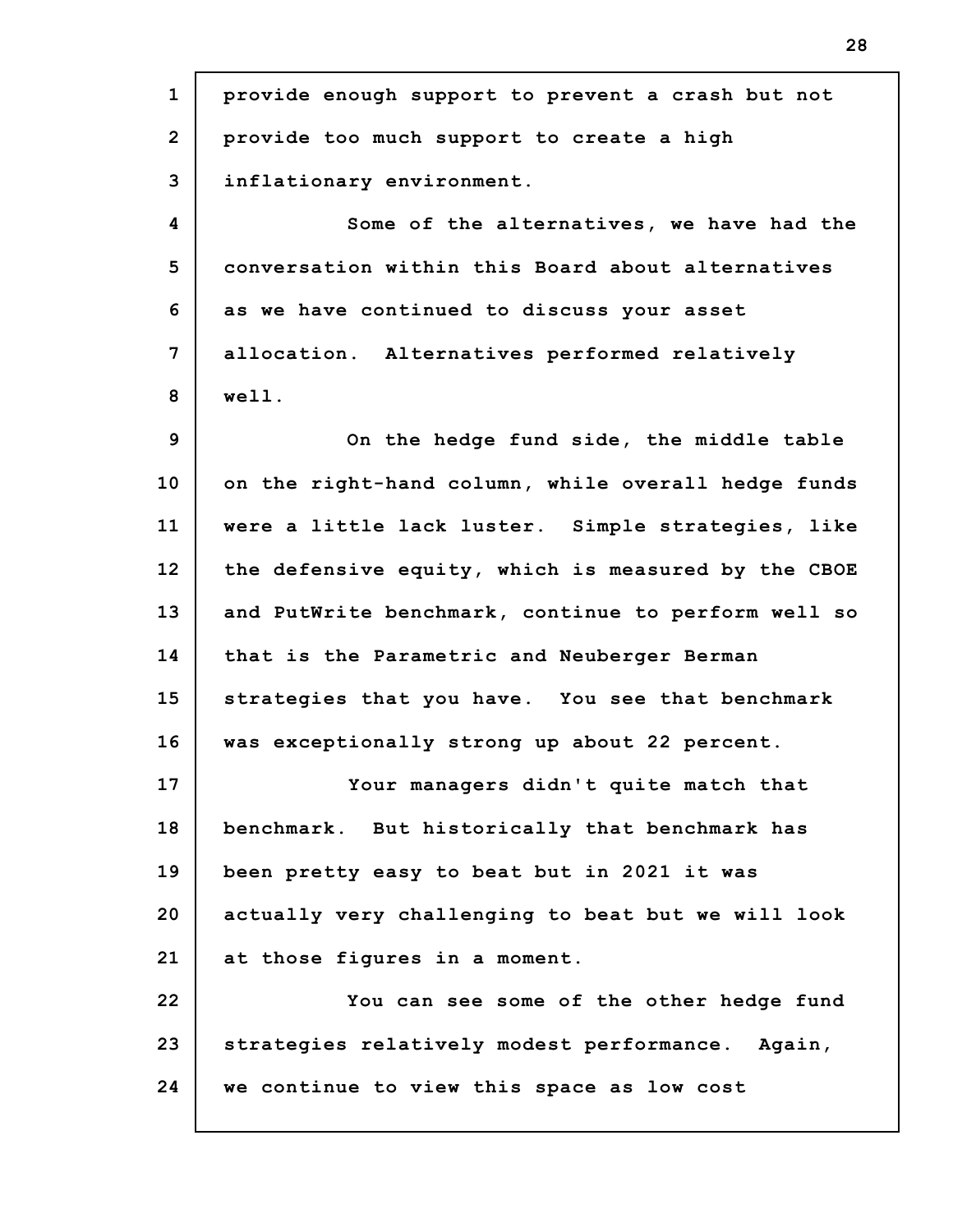| $\mathbf{1}$    | transparent and stable as a much wiser way to play  |
|-----------------|-----------------------------------------------------|
| $\overline{2}$  | this hedge fund space.                              |
| $\mathbf{3}$    | A few figures that aren't on the page.              |
| 4               | Private equity and infrastructure. We continue to   |
| 5               | see those figures, those parts of the market,       |
| 6               | perform very well. Infrastructure, we are likely    |
| 7               | to see high single digit returns for 2021. Private  |
| 8               | equity a lot of transactions taking place in the    |
| 9               | private equity space. Lots of capital coming back   |
| 10 <sub>1</sub> | to investors.                                       |
| 11              | The one area that is kind of reflected on           |
| 12              | this page but the final numbers for the benchmarks  |
| 13              | are real estate, in the bottom left-hand part of    |
| 14              | the table. With real estate, for fourth quarter we  |
| 15              | have been talking about expectations for fourth     |
| 16              | quarter returns of maybe 5, 6 percent. We have      |
| 17              | many managers returning fourth quarter numbers of   |
| 18              | nearly 10 percent for a single quarter. Real        |
| 19              | estate ended up giving us nearly 20 percent for the |
| 20              | entire year. 2020 was flat. 2020 was up about 20    |
| 21              | percent. So, really, really strong returns coming   |
| 22              | in for the real estate part of the market.          |
| 23              | Any questions before we jump to the Flash           |
| 24              | Report?                                             |
|                 |                                                     |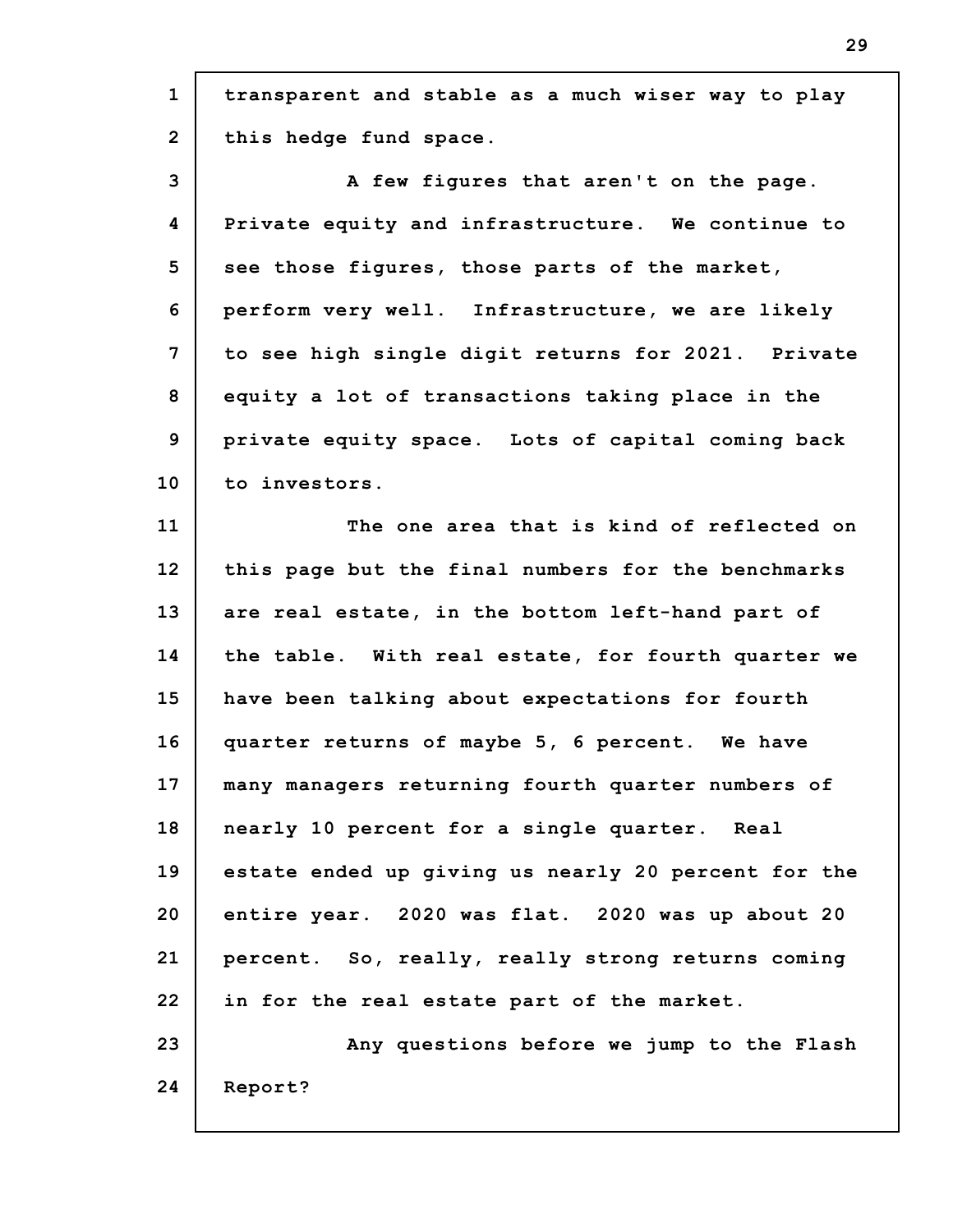**1 2 3 4 5 6 7 8 9 10 11 12 13 14 15 16 17 18 19 20 21 22 23 24 Looking at the Flash Report, just kind of hitting off real quick with two managers that you do have on alert. You currently have Segall Bryant on alert in fixed income and BMO on alert in the global low volatility space. We did speak in the fall of 2021 that we would be coming back to you with a recommendation for Segall Bryant to take them off of alert status. If you recall last year, Segall Bryant went on alert status for organizational issues. They were acquired by a Canadian financial firm. Segall Bryant continues to be based in Chicago lead by the same team. We put them on alert basically to make sure that everything was going to play out as they thought. In all of our conversations with the team there, things have played out exactly as we and they anticipated and our research team has recommended that our clients remove Segall Bryant from alert status. So that is one positive recommendation today for your two managers on alert status. The other strategy that is on alert BMO we will talk about in a little bit and talk about**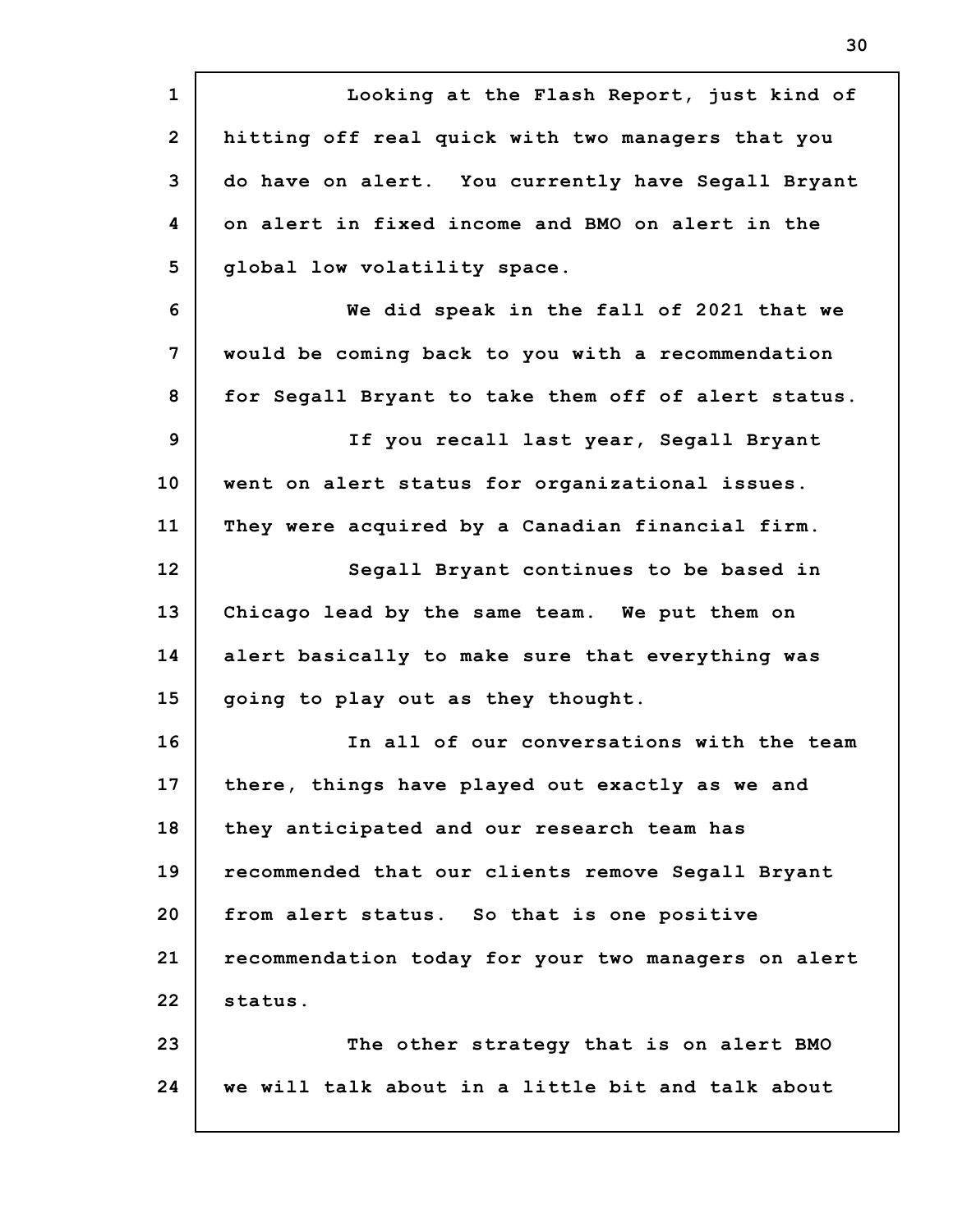| $\mathbf{1}$   | some of the issues going on within BMO. If you      |
|----------------|-----------------------------------------------------|
| $\overline{2}$ | will recall, the team that manages the low          |
| 3              | volatility strategy has been sold to Columbia       |
| 4              | Threadneedle and again we will talk about that in a |
| 5              | few minutes.                                        |
| 6              | If we scroll down to the summary page,              |
| 7              | we'll see that for the 2021 calendar year, we were  |
| 8              | a positive 13.6 percent. Strongly outpacing the     |
| 9              | benchmark. The benchmark will come up a bit as we   |
| 10             | did not have the final reporting numbers for real   |
| 11             | estate when this report was calculated. So we will  |
| 12             | see that benchmark come up a little bit higher but  |
| 13             | you will still outperform by well in excess of      |
| 14             | 1 percent for the calendar year net of fees.        |
| 15             | If you go down to the bottom of that                |
| 16             | page, as you can see where you generated those nice |
| 17             | returns, and kind of look at an unusual asset class |
| 18             | for the outperformance, U.S. equities. U.S.         |
| 19             | equities has continued to be an area where active   |
| 20             | managers have underperformed but you can see there  |
| 21             | that your U.S. equities have actually outperformed  |
| 22             | and it was largely due to the active manager        |
| 23             | outperformance in your small and mid-cap space.     |
| 24             | Very happy to see that.                             |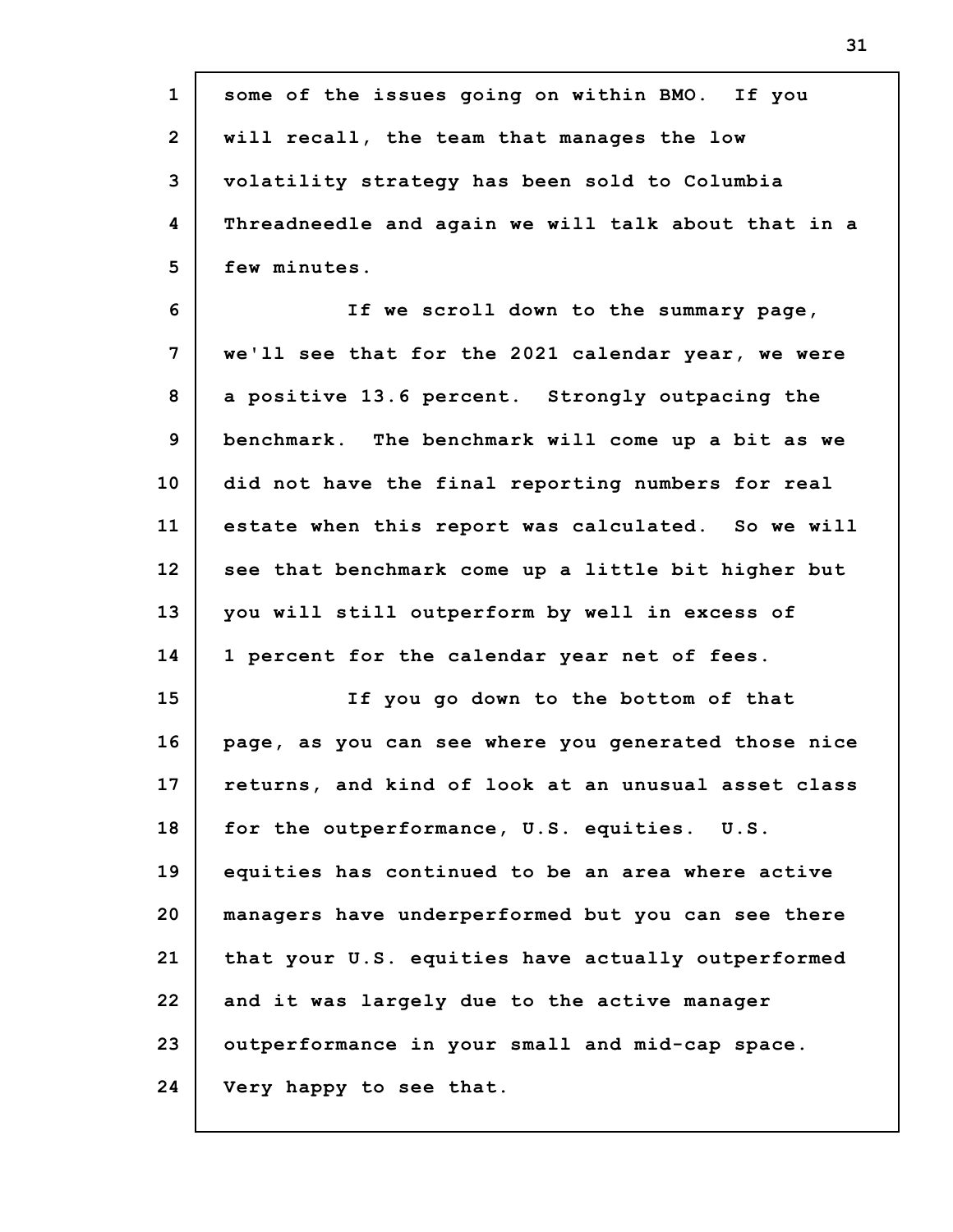**1 2 3 4 5 6 7 8 9 10 11 12 13 14 15 16 17 18 19 20 21 22 23 24 I mentioned that fixed income was also strong earlier. International equities outperformed. Really everything, other than open ended real estate, nicely outperformed its benchmark. Very happy to see how all parts of the portfolio were working well for 2021. As we continue down, and I hate to belabor this point, but always kind of feedback off of Stephen's report, in the charts that he just discussed. While 2021 was a nice year for investment earnings and we did have strong investment earnings that outpaced the cash flows that went out the door to meet benefit payments, that was based on a very strong year of equity market returns. And, unfortunately, as we are selling assets throughout the year, those are assets that are not remaining in the portfolio to increase even more and generate more investment earnings with the strong market performance. We have talked about these kind of ad nauseam in the past. You can see the continued results of the cash that goes out to meet benefit payments. This is just cash going out of the investment portfolio, not to mention the other**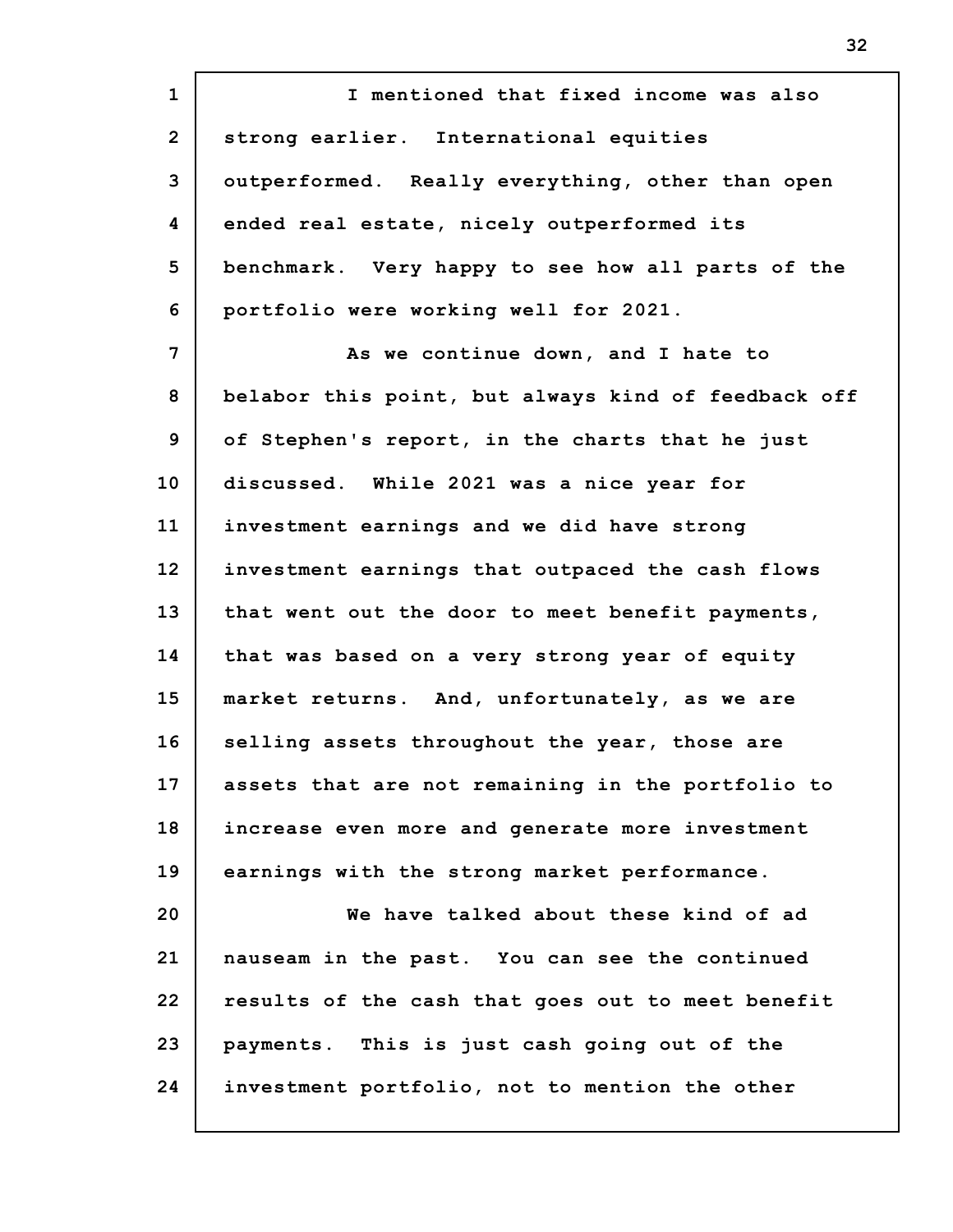**1 2 3 4 5 6 7 8 9 10 11 12 13 14 15 16 17 18 19 20 21 22 23 24 contributions that come in that are used for benefit payments. You can see the aggregate earnings for all the various investment periods as well. If we continue down to look at performance. Actually, we can jump to what is Page 8 of the Marquette report just to highlight a few managers and performance for the year. Again, I already hit the highlights that each of the main asset classes that your composites outperformed. Within the fixed income space, we focus on that one-year column. The biggest driver for you to have that positive 1 and a half percent essentially in returns versus the benchmark being down 1 and a half percent were your three higher yielding managers. So MacKay Shields, Crescent, Symphony, all outpacing their benchmarks and all up 5 to 6 percent for the calendar year. That really helped to offset some of the weaker performance we saw in core fixed income. Garcia Hamilton was the weakest performer in your core space. That's not surprising to us, given that they are the most concentrated and they**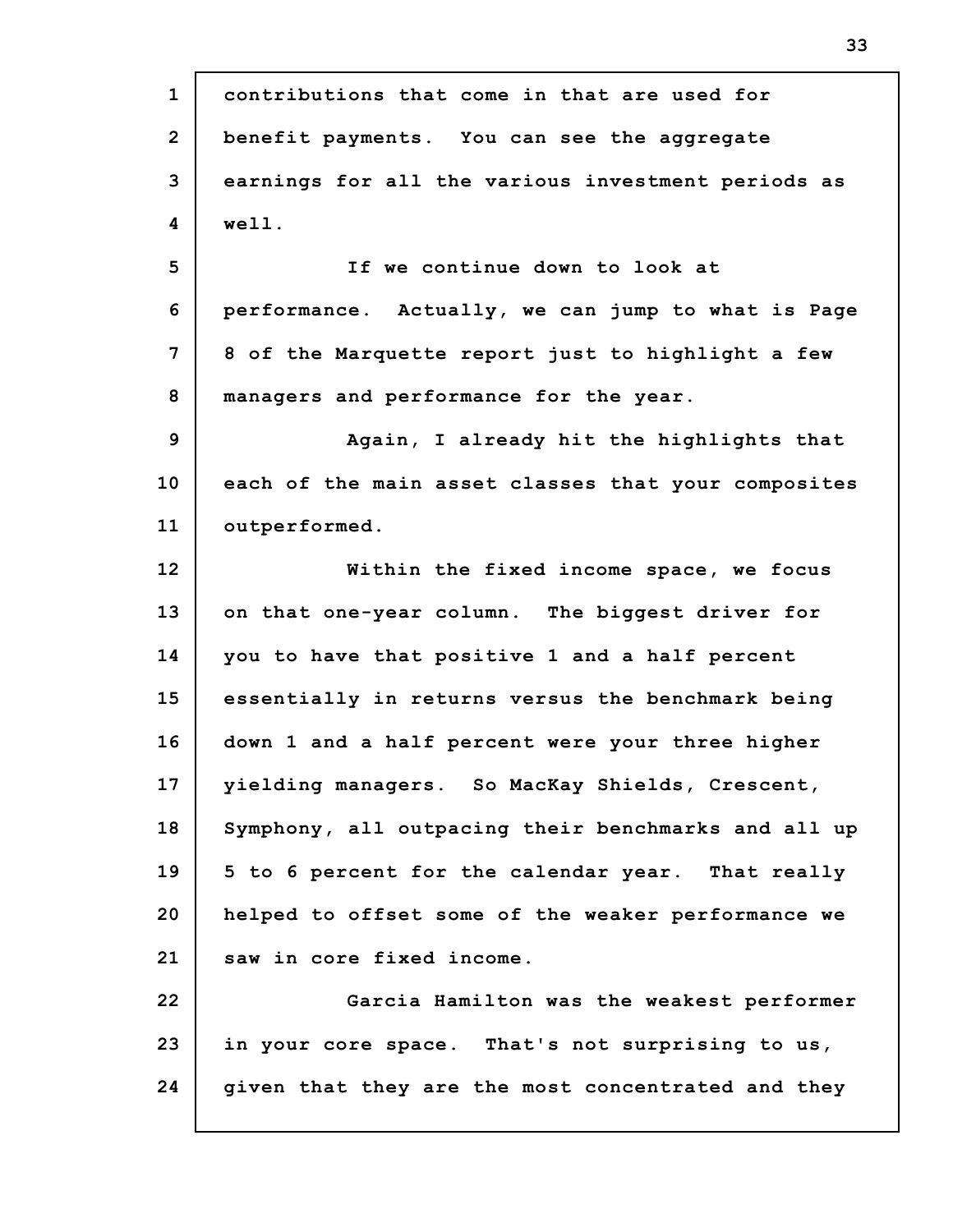| $\mathbf{1}$   | have a little bit more exposure to U.S. treasuries  |
|----------------|-----------------------------------------------------|
| $\overline{2}$ | and less corporate so that to have that             |
| 3              | underperformance in a year of rising rates is not   |
| 4              | necessarily surprising. We know that a manager      |
| 5              | like NIS manages their portfolio very differently   |
| 6              | and they end up being a very nice complimentary     |
| 7              | strategy. You can see NIS kind of made up for the   |
| 8              | underperformance of Garcia Hamilton and there's     |
| 9              | been years where it has been the opposite where NIS |
| 10             | has underperformed.                                 |
| 11             | In terms of U.S. equities, down towards             |
| 12             | the bottom, we can see here that at the very bottom |
| 13             | Ariel's nice outperformance for the year has kind   |
| 14             | of been a continuing story. A little bit weaker     |
| 15             | performance in the fourth quarter but nobody bats a |
| 16             | thousand so you are going to have periods of        |
| 17             | underperformance but intermediate-term and          |
| 18             | long-term performance continues to be very strong.  |
| 19             | On the top of the next page, your other             |
| 20             | two small cap managers, and here a nice story       |
| 21             | developing as well.                                 |
| 22             | If you recall, Kayne Anderson was your              |
| 23             | manager that really came out of the gate strongly   |
| 24             | about three years ago in the end of 2020. Early     |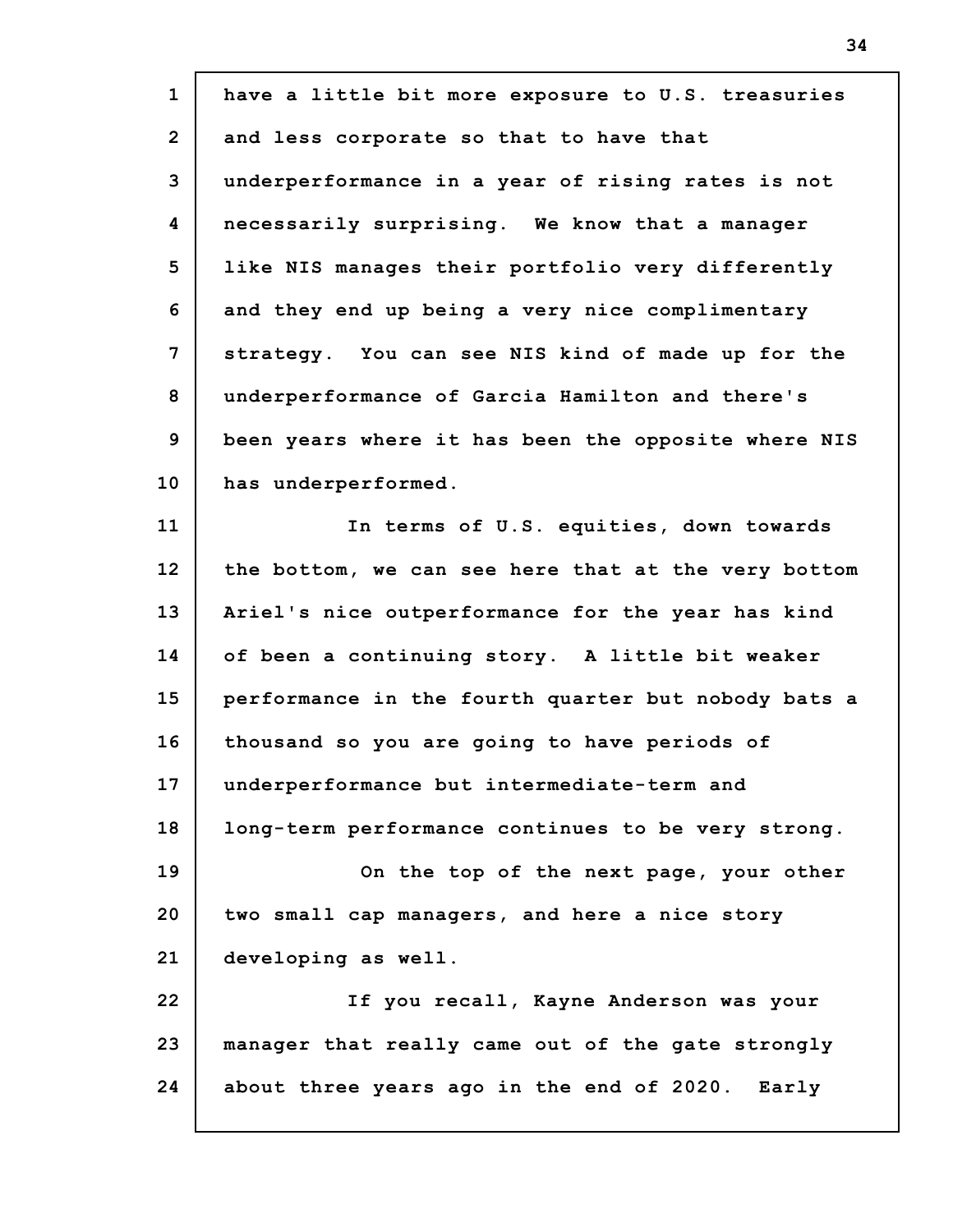| $\mathbf{1}$    | 2021 they had some weakness but they rebounded in   |
|-----------------|-----------------------------------------------------|
| $\overline{2}$  | the fourth quarter and while they underperformed    |
| 3               | for the year their long-term performance continues  |
| 4               | to be very strong.                                  |
| 5               | And then Nuveen, a manager that we                  |
| 6               | brought in front of the Board, they were on alert.  |
| 7               | Again, one of the reasons why you have patience     |
| 8               | with managers and make sure that the story that     |
| 9               | they are talking about in terms of their investment |
| 10 <sub>1</sub> | thesis makes sense because, basically, since the    |
| 11              | time that you could have terminated them when their |
| 12              | performance had been weaker over the last year,     |
| 13              | they are outperforming by a good 6, 7 percent net   |
| 14              | of fees and having the patience to stick with a     |
| 15              | manager. They didn't have any changes to their      |
| 16              | people, their philosophy, and their strategy has    |
| 17              | come back into favor. It is nice to see that small  |
| 18              | cap part of the portfolio adding good value.        |
| 19              | A similar story on the international                |
| 20              | side. The only difference on the international      |
| 21              | side is that the consistency of which your managers |
| 22              | have outperformed. Here's been a great story.       |
| 23              | Sometimes you talk about trying to consolidate      |
| 24              | managers but it's hard when all of your managers    |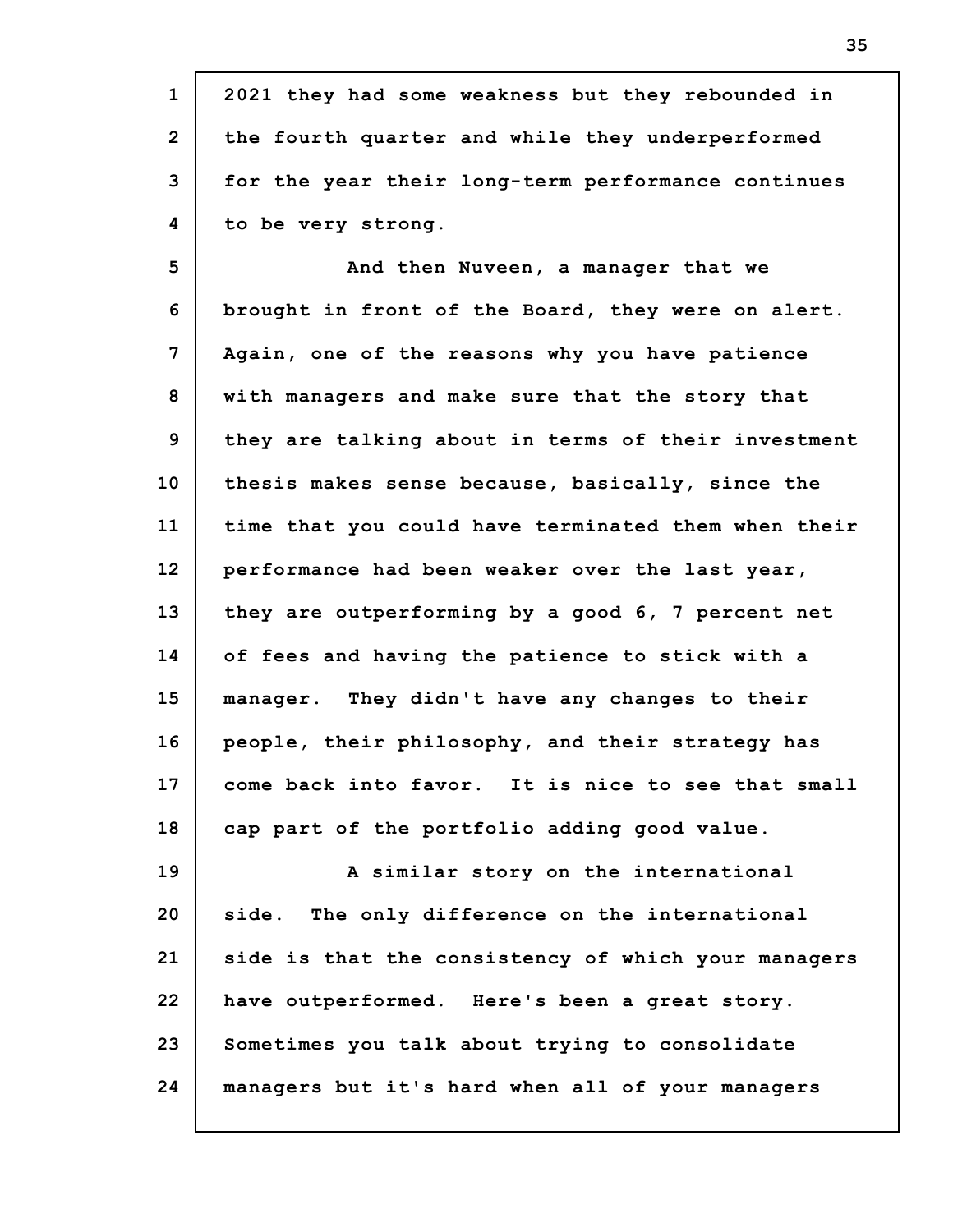**1 2 3 4 5 6 7 8 9 10 11 12 13 14 15 16 17 18 19 20 21 22 23 24 continue to do exactly what we have asked them to do. So LSV, MacKay Shields, Walter Scott, all outperforming for the one-year period. Most importantly, as you go out to the 10-year period, all of the strategies continue to add great value versus their benchmarks. We did make a replacement about a year ago in terms of your international small cap managers. We did have a Segall Bryant strategy that was underperforming. But Acadian and Kayne Anderson, which were your two new managers that were hired at the end of the first quarter last year, both have added great value versus their benchmarks. You can see that their since inception numbers, which are in the far right-hand side of the page, both of them outperforming since inception so very pleased there. Kayne Anderson a little bit of a weaker December but again one month we are not overly concerned. Wrapping up, William Blair on the emerging market side. Emerging markets has been a tough area to be in. It has been tougher to be in**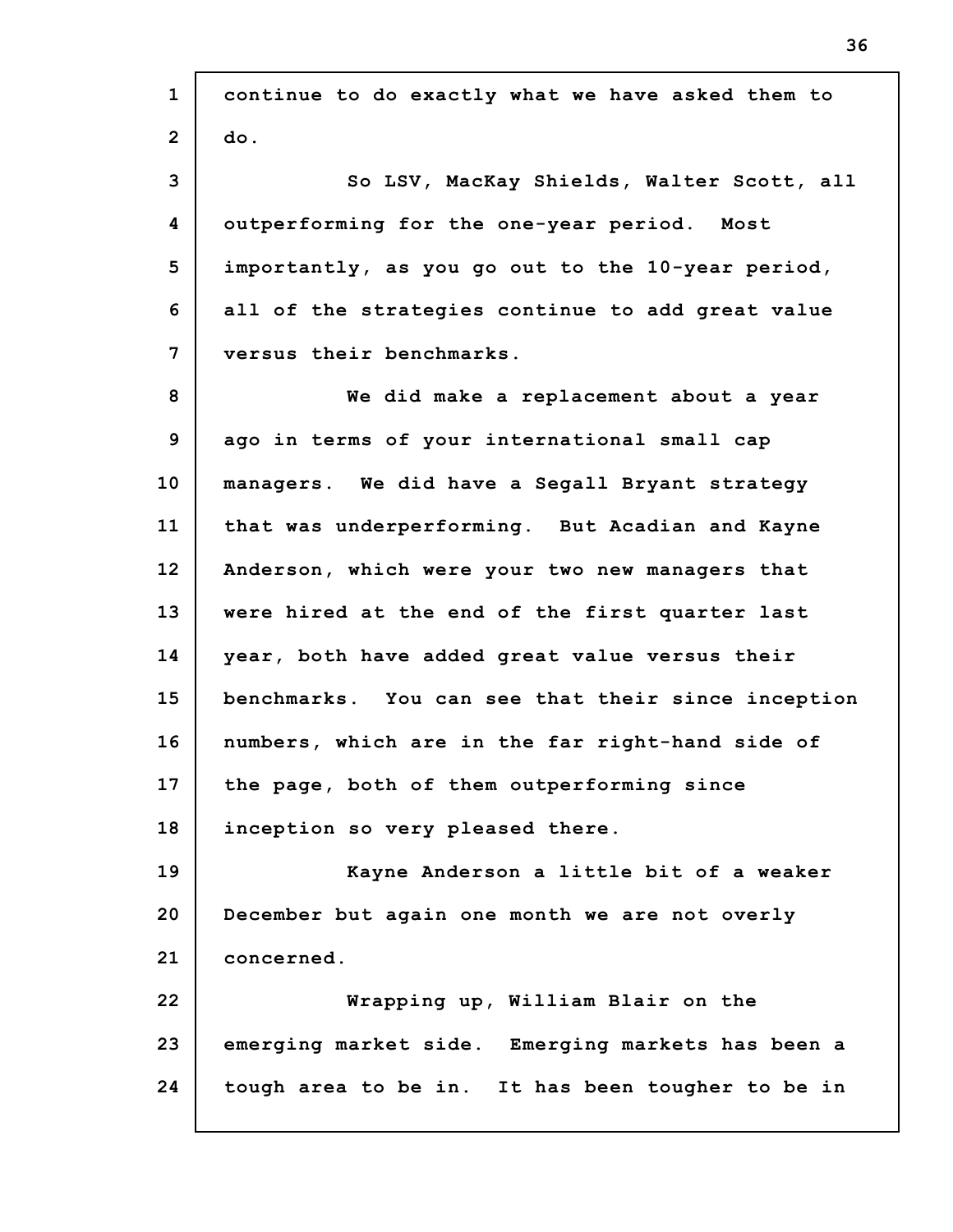| $\mathbf{1}$   | growth in emerging markets which is where William   |
|----------------|-----------------------------------------------------|
| $\overline{2}$ | Blair focuses but great security selection.         |
| 3              | So while they didn't outperform as much             |
| 4              | as they did in 2020, 2021 they still outperformed   |
| 5              | by about 4 percent net of fees. Very positive       |
| 6              | story continuing with William Blair on the emerging |
| $\overline{7}$ | market side.                                        |
| 8              | We transitioned some of the alternatives            |
| 9              | on the next page starting off with the low          |
| 10             | volatility.                                         |
| 11             | In aggregate, your low volatility                   |
| 12             | managers were beating the low volatility benchmark  |
| 13             | so positive about 16 percent versus 14 percent for  |
| 14             | the low vol benchmark.                              |
| 15             | BMO has underperformed Acadian and with             |
| 16             | the personnel changes, again, we will talk a little |
| 17             | bit about our recommended course of action when     |
| 18             | Stephen gets into the staff report.                 |
| 19             | Hedge funds. You have wanted to have as             |
| 20             | much long exposure as you can have for 2021. And    |
| 21             | anything that kind of hedged performance was a      |
| 22             | little bit of a distractor but strategies           |
| 23             | performing as expected and long-term performance    |
| 24             | still very strong for all the managers.<br>No       |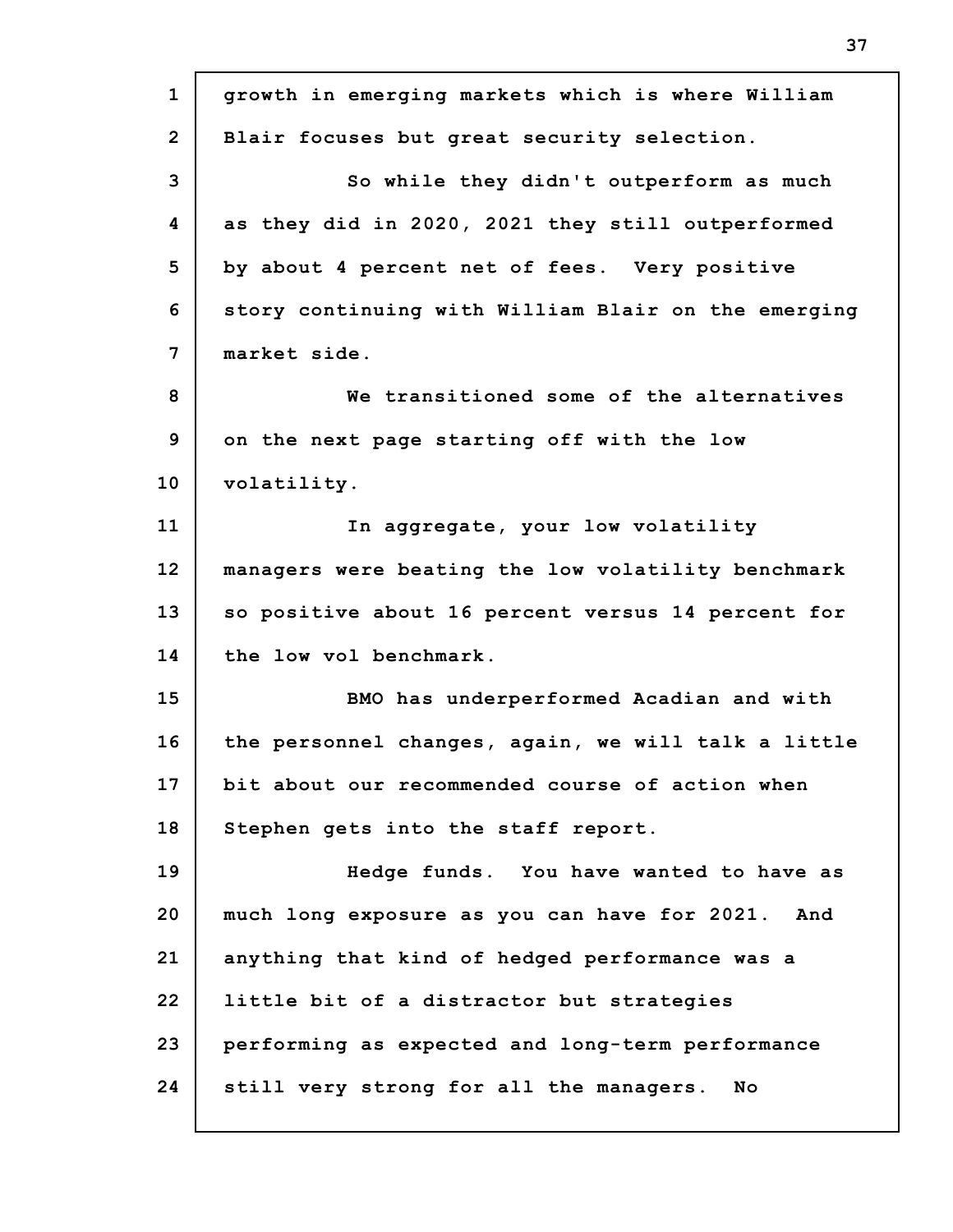| $\mathbf{1}$   | concerns with any of the strategies at this point.  |
|----------------|-----------------------------------------------------|
| $\overline{2}$ | The next page continues and kind of wraps           |
| 3              | up some of the alternative strategies. This is      |
| 4              | your real estate and your infrastructure.           |
| 5              | Real estate, as I mentioned, very strong            |
| 6              | returns. And so for the Odyssey benchmark, which    |
| 7              | is a peer based benchmark, which the managers are   |
| 8              | shown here against, the benchmark was up 21         |
| 9              | percent, that was pretty hard to keep up. American  |
| 10             | Realty came the closest just shy of 21 percent.     |
| 11             | J.P. Morgan was up 20 percent. The                  |
| 12             | AFL-CIO BitFund underperformance there in the past. |
| 13             | We will break that down into a little bit more      |
| 14             | specific recommendation in the coming quarters and  |
| 15             | talk a little bit more about what is going on       |
| 16             | within that fund but the overall real estate        |
| 17             | exposure continues to be positive.                  |
| 18             | Wrapping up with infrastructure.                    |
| 19             | Infrastructure, we don't have fourth quarter        |
| 20             | numbers yet. We anticipate fourth quarter numbers   |
| 21             | to be very strong. A lot of transactions taking     |
| 22             | place in the infrastructure space. We anticipate    |
| 23             | that the one year returns end up being very close   |
| 24             | to that 10 percent level. Things functioning as     |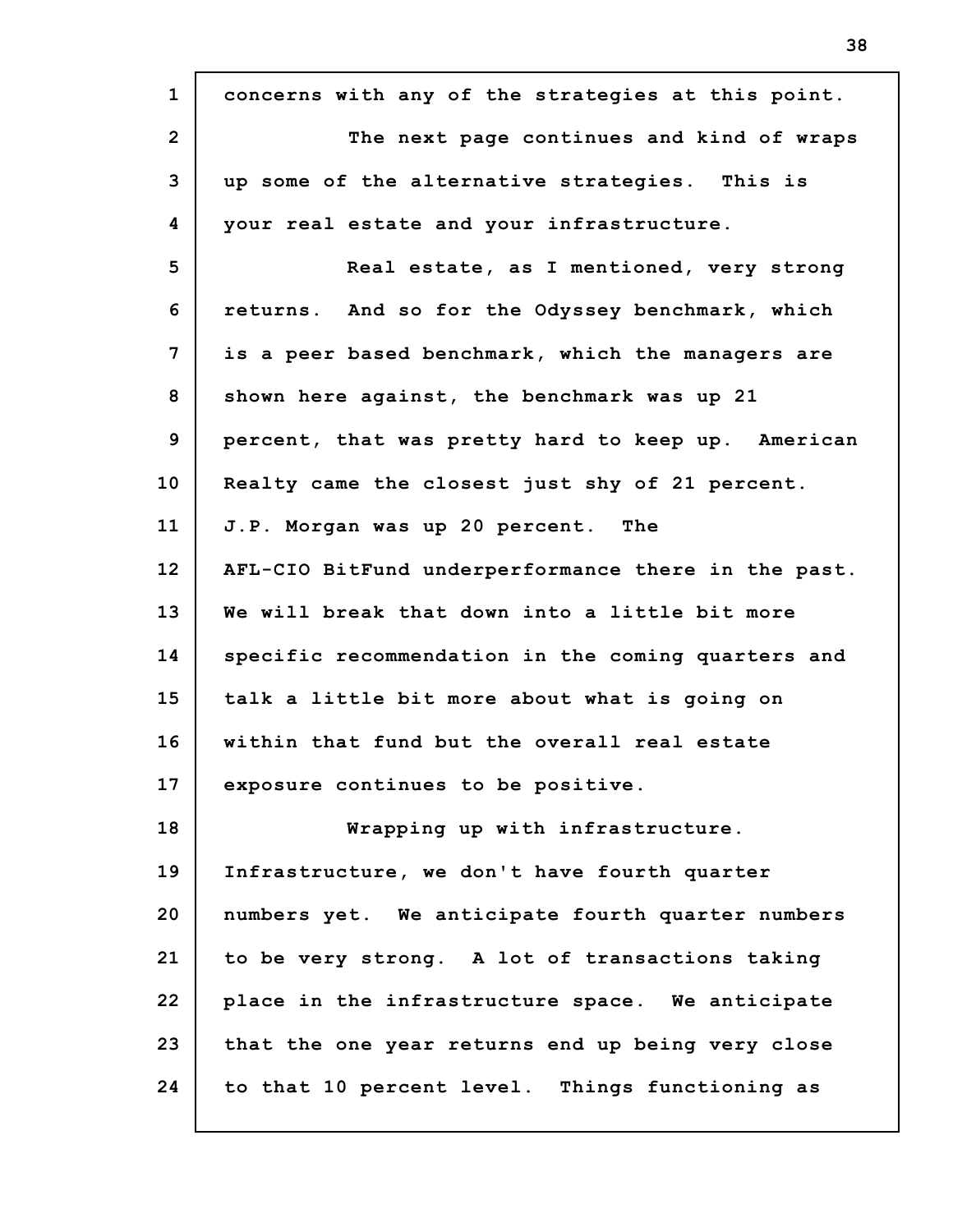**1 2 3 4 5 6 7 8 9 10 11 12 13 14 15 16 17 18 19 20 21 22 23 24 expected. Any questions on the portfolio performance? At the February meeting, we will have a more formal review of the year-to-date periods with some more rankings. Again, those figures are not yet available within the database. If there are no other questions, I will transition it over to Steve and we'll talk through a few of the other issues that are outstanding and kind of at the end have a few items on the Roadmap to kind of wrap up with. MR. WOLFF: Thanks, Jamie. So the first slide I will talk about is portfolio growth. We talked about this top section a little bit and how the net investment effect has outperformed our operating cash flow deficits. I won't spend any time looking at that. Looking at the chart at the bottom, you can see the yellow line, which is the S&P 500, kicked back up quite substantially about 4.4 percent for the month. I want to draw your attention to the middle lines again, the kind of navy blue and**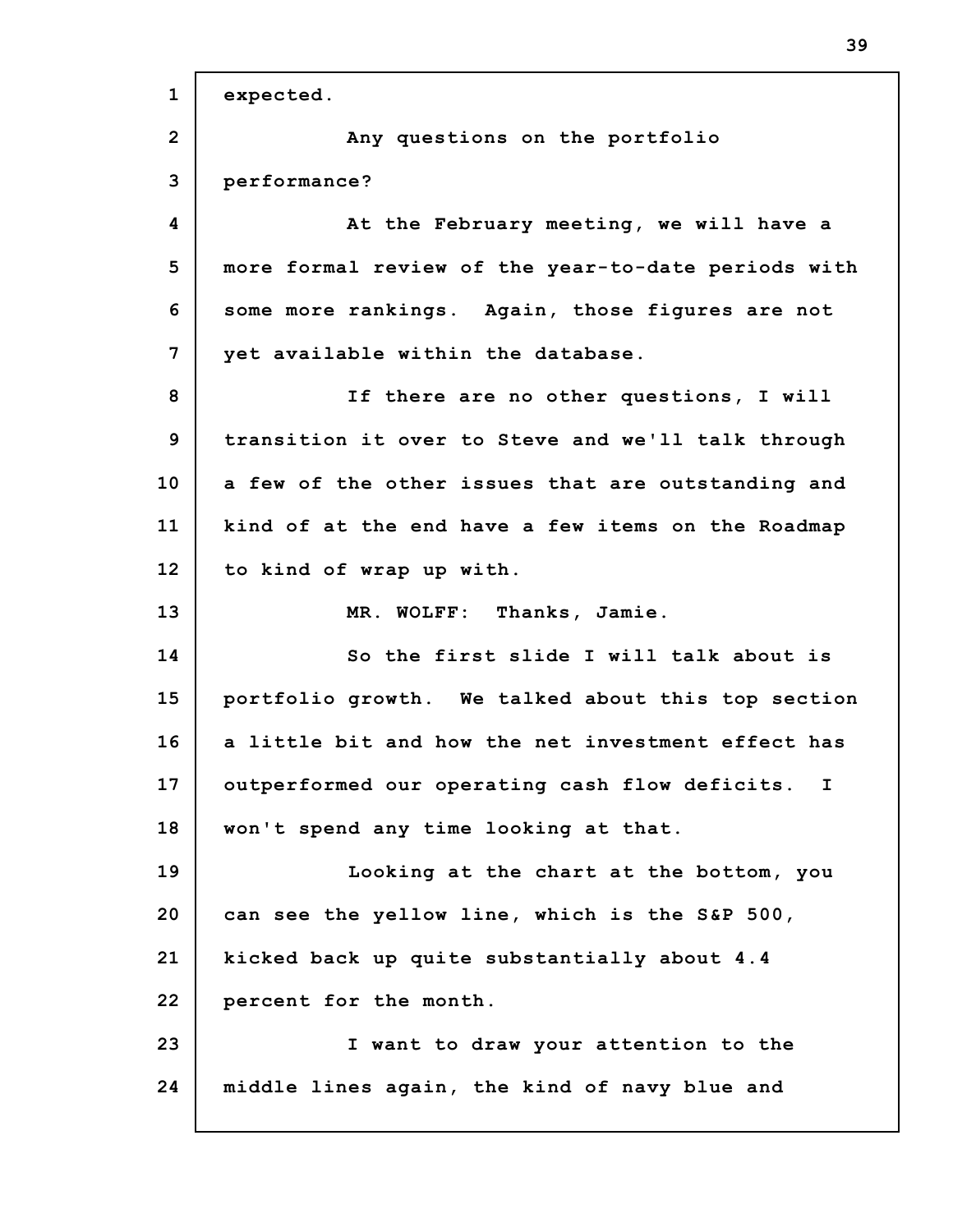**1 2 3 4 5 6 7 8 9 10 11 12 13 14 15 16 17 18 19 20 21 22 23 24 cobalt blue ones, we actually saw, as Jamie mentioned, strong performance across our managers relative to their benchmarks so that spread actually widened which we like to see. The spread for the full year is about 190 basis points so that is a very strong performance for our managers. We go to the next slide. This is our new slide that shows the asset allocation. You can see on the left-hand side that the equity allocation is still slightly overweight. The fixed income allocation is under by 2.6 percent. Hedge funds are over 1.9 percent which is a little bit less than they were last month but still strong. And then our alternative investments, private equity and real estate, are underweighted as we continue to receive distributions and not make any new investments in that space. If we go to the next slide, capital activity. We didn't have any capital calls for the month of December but we did receive about \$8.4 million in distributions and redemptions. The largest was by Adams Street. Almost \$3 million. Our net \$8.4 million positive inflow for the month.**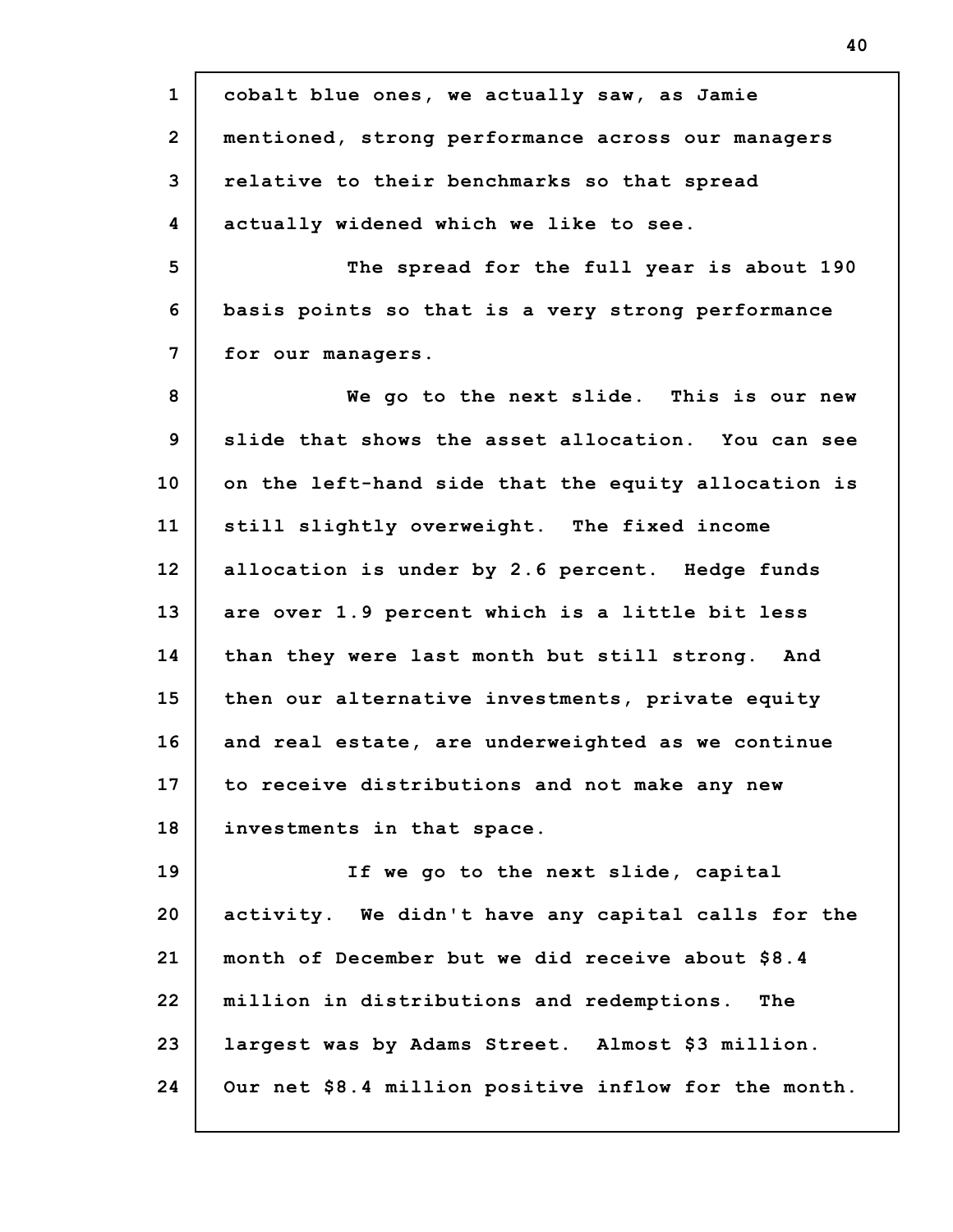**1 2 3 4 5 6 7 8 9 10 11 12 13 14 15 16 17 18 19 20 21 22 23 24 If we go to the next slide, as Jamie alluded to earlier, for the watch list, we have a recommendation for Columbia Threadneedle. This was formally known as the BMO global low volatility mandate. It is approximately \$79 million. And as Jamie mentioned, there was an organizational change where BMO sold their asset management division to Columbia Threadneedle in April of 2021. We placed them on watch in May of 2021 due to the organizational change. In the last few quarters, MEABFs investment in this mandate has become a large percentage of this product's asset, which is of concern. In addition to retention of key portfolio management is an ongoing concern. For these reasons, we recommend termination of this manager at this time. Jamie, do you have anything that you would like to add to that? MR. WESNER: No. I think the main issue is this is certainly a shorter hold period for a manager then we ever anticipate when we engage a manager. This is a manager that we have had within the portfolio for less than three years. But,**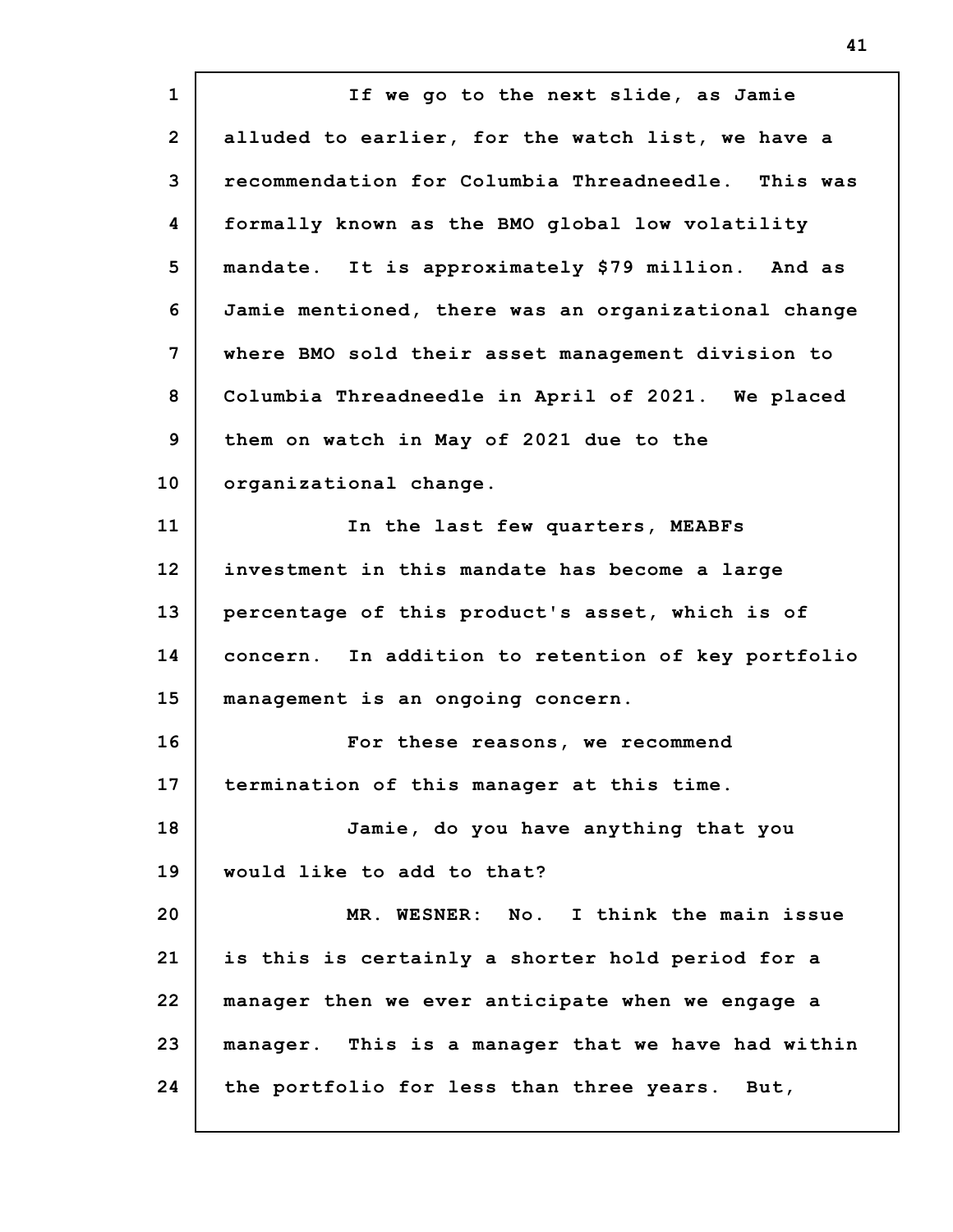| $\mathbf{1}$   | obviously, when you look at corporate transactions, |
|----------------|-----------------------------------------------------|
|                |                                                     |
| $\overline{2}$ | and the sale of a major division that took place,   |
| 3              | it is something that you can't essentially plan     |
| 4              | for.                                                |
| 5              | The positives here that these are liquid            |
| 6              | assets in a separate account so these are all       |
| $\overline{7}$ | global stock securities with very good liquidity.   |
| 8              | As we make a transition, there is no concerns about |
| $\mathbf{9}$   | liquidity or any issues in terms of making sure we  |
| 10             | realize full value for these securities.            |
| 11             | MR. WOLFF: What we would like to do with            |
| 12             | the proceeds with this, we would like to use about  |
| 13             | half for benefit payments and expenses for the      |
| 14             | upcoming payment coming on February 1st. The other  |
| 15             | half we would like to transfer to our existing      |
| 16             | global low vol manager which is Acadian.            |
| 17             | So I will pause, if there are any                   |
| 18             | questions.                                          |
| 19             | PRESIDENT DEGNAN: You said half and                 |
| 20             | half?                                               |
| 21             | MR. WOLFF: Approximately, yes. I have               |
| 22             | more details on the sources of cash slide.          |
| 23             | PRESIDENT DEGNAN: Based on the                      |
| 24             | recommendation of the Fund's investment staff and   |
|                |                                                     |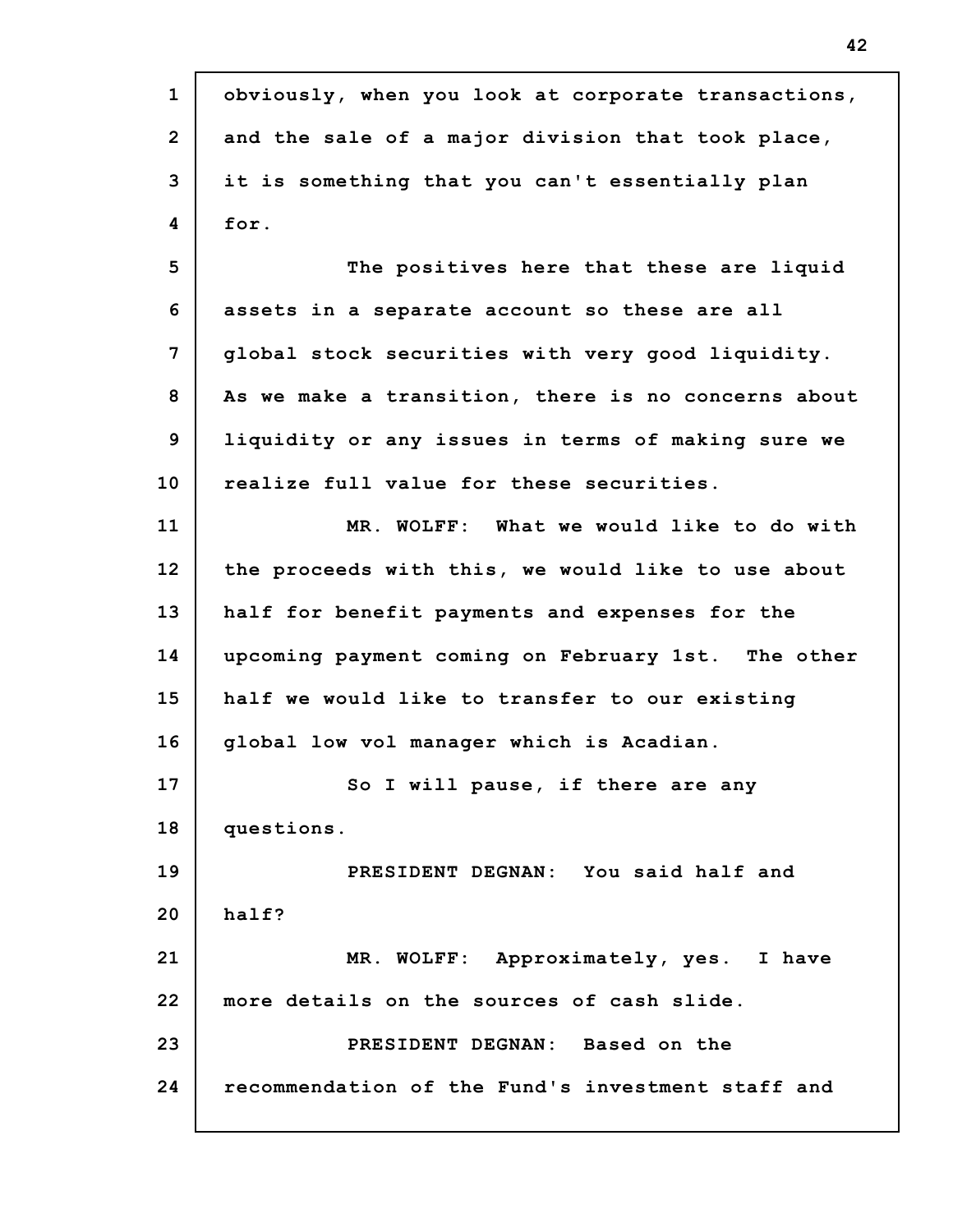**1 2 3 4 5 6 7 8 9 10 11 12 13 14 15 16 17 18 19 20 21 22 23 24 investment consultant, do I have a motion to terminate Columbia Threadneedle, an entity that has been on the Fund's watchlist, and to allocate the proceeds consistent with the recommendation presented by the investment staff and consultant? TRUSTEE CANNING: I make the motion. PRESIDENT DEGNAN: We have a motion by Mr. Canning. Do I have a second? MEMBER CONYEARS-ERVIN: Second. PRESIDENT DEGNAN: Seconded by Madam Treasurer. Donna, please call the roll. MS. HANSEN: Trustee Canning. TRUSTEE CANNING: Yes. MS. HANSEN: Trustee Degnan. PRESIDENT DEGNAN: Yes. MS. HANSEN: Trustee Conyears-Ervin. TRUSTEE CONYEARS-ERVIN: Yes. MS. HANSEN: Motion carries. PRESIDENT DEGNAN: Motion passes. Stephen, has some more for us. MR. WOLFF: The next slide talks about our cash flow need for the month. We are starting with approximately \$17 million in cash. We're**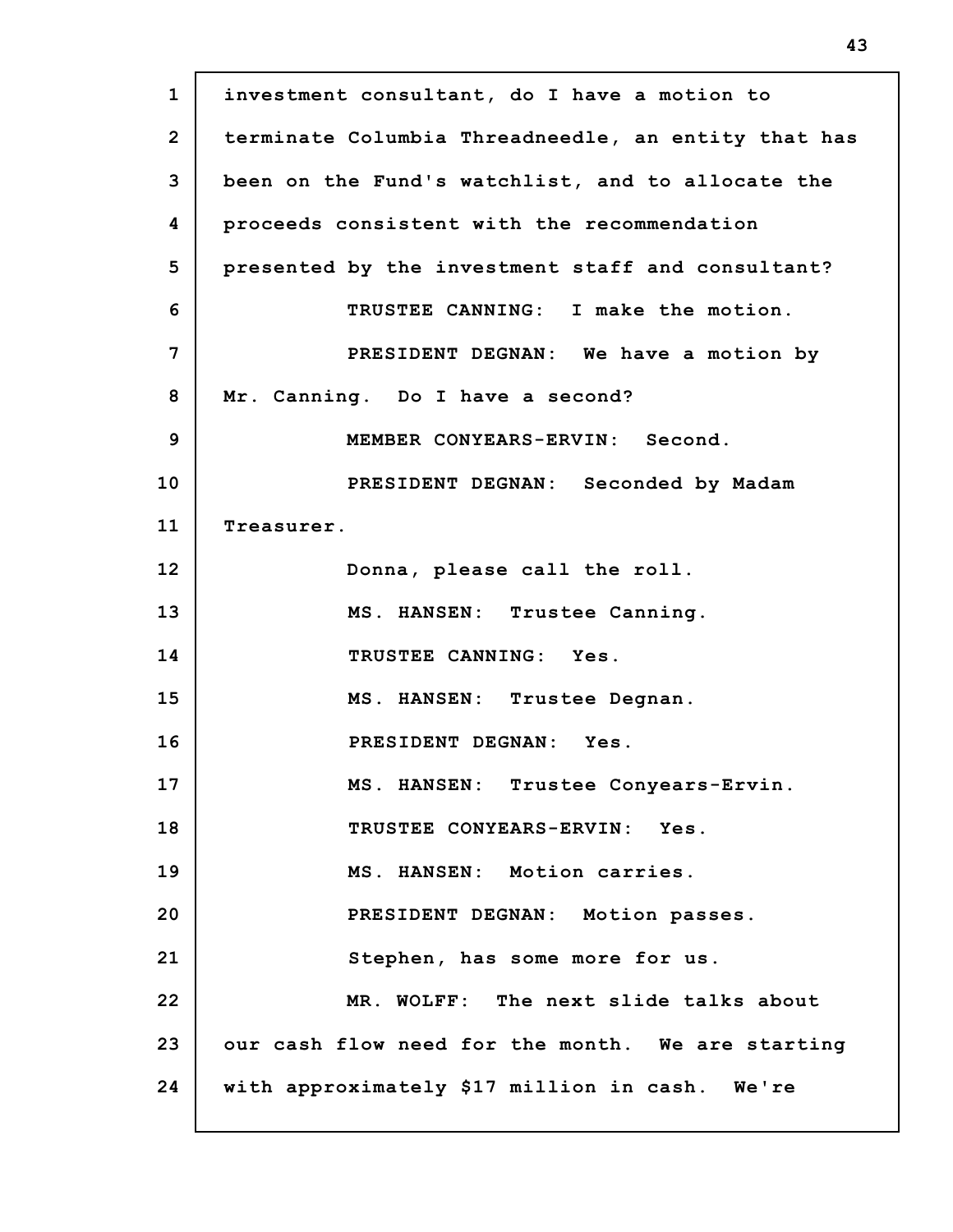| $\mathbf{1}$   | receiving about \$8.5 million and we are going to be  |
|----------------|-------------------------------------------------------|
| $\overline{2}$ | paying out \$96 million. It gives us a net            |
| 3              | shortfall of about \$70.4 million. We like to keep    |
| 4              | a \$10 million cushion. So our liquidity needs for    |
| 5              | the month are \$80 million.                           |
| 6              | If we go to the next slide, we show how               |
| 7              | we would like to raise that amount. On the top        |
| 8              | part of this slide for the \$80 million, as we just   |
| 9              | mentioned, we would redeem up to \$39 million from    |
| 10             | Columbia Threadneedle. \$15 million would come from   |
| 11             | LSV international equity. \$11 million from           |
| 12             | Northern Trust's passive ACWI ex-US mandate and       |
| 13             | then we would have an additional \$15 million in      |
| 14             | excess investment cash that we would transfer over.   |
| 15             | Part of that \$15 million is the \$10 million that we |
| 16             | had pulled last month from Parametric, which is our   |
| 17             | hedge fund allocation. And then the second part of    |
| 18             | this slide, we would like to do another \$10          |
| 19             | million. As we mentioned before, we need to get a     |
| 20             | little bit ahead of the curve to withdraw from        |
| 21             | these hedge fund managers. So we'd like to do         |
| 22             | another \$10 million from Parametric. It helps us     |
| 23             | to reduce that overweight and also pay for benefit    |
| 24             | and expenses but that would be for March 1st          |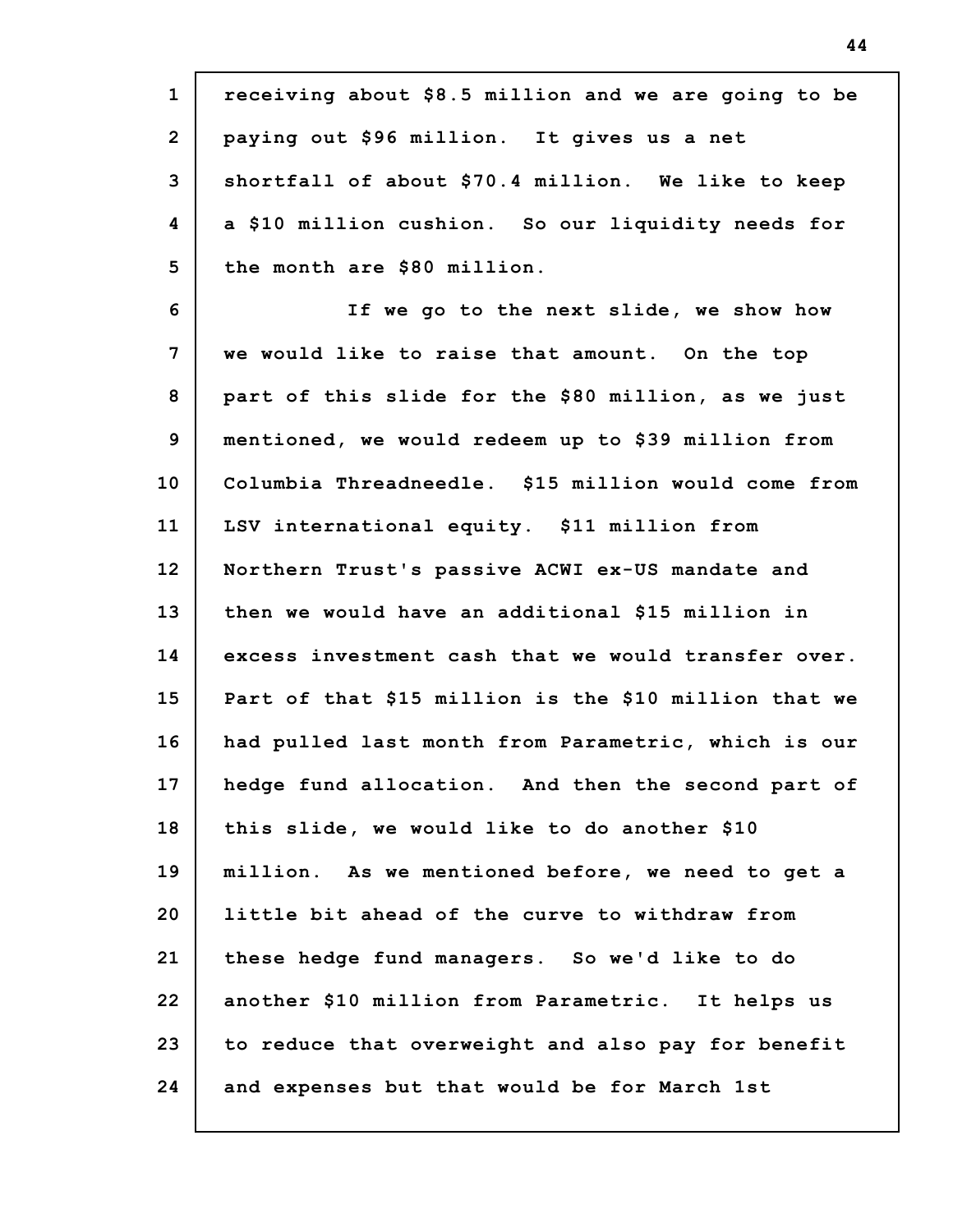**1 2 3 4 5 6 7 8 9 10 11 12 13 14 15 16 17 18 19 20 21 22 23 24 benefits. MEMBER CONYEARS-ERVIN: When you say redeem, that means that these are funds that we can access without additional fees? MR. WOLFF: That is correct. MEMBER CONYEARS-ERVIN: Okay. MR. WOLFF: The total is \$90 million as outlined above to pay for February's benefits and a portion of March. PRESIDENT DEGNAN: Thank you, Stephen. Based upon the recommendation of the Fund's investment staff and the investment consultants, do I have a motion to liquidate up to \$90 million from the managers identified and in the manner determined by staff and the consultants to assist in the payments of benefits to Fund members for February and the additional \$10 million for March? TRUSTEE CANNING: Motion. PRESIDENT DEGNAN: We have a motion by Mr. Canning. Is there a second? MEMBER CONYEARS-ERVIN: Second. PRESIDENT DEGNAN: Thank you, Madam Treasurer.**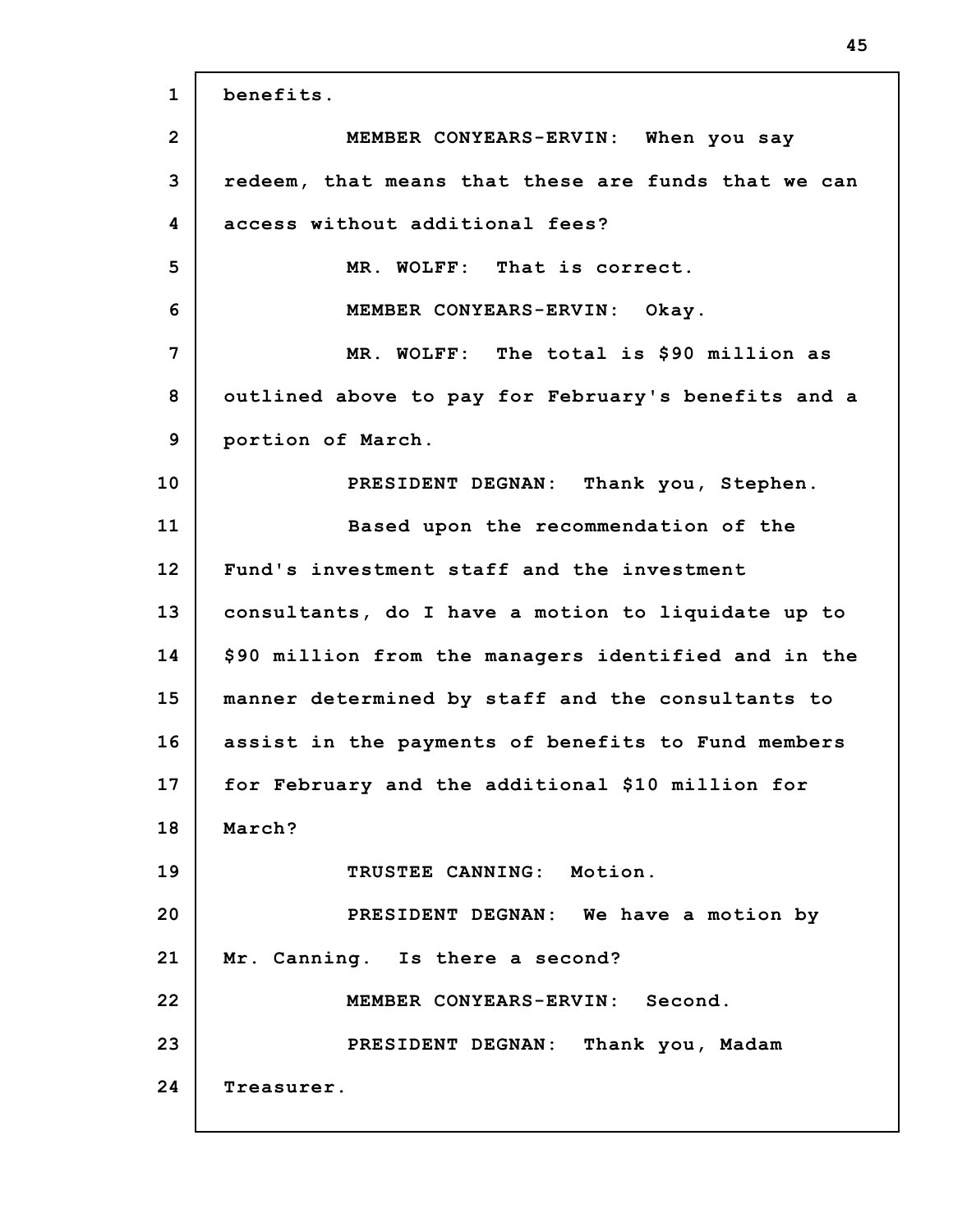**1 2 3 4 5 6 7 8 9 10 11 12 13 14 15 16 17 18 19 20 21 22 23 24 Call the roll please, Donna. MS. HANSEN: Trustee Canning. TRUSTEE CANNING: Yes. MS. HANSEN: Trustee Degnan. PRESIDENT DEGNAN: Yes. MS. HANSEN: Trustee Conyears-Ervin. TRUSTEE CONYEARS-ERVIN: Yes. MS. HANSEN: Motion carries. PRESIDENT DEGNAN: Motion passes. I believe we have some more. MR. WOLFF: A couple more. The next slide is on liquidations for the year. As you can see, all the managers we pulled from, including the \$65 million from the three managers listed at the bottom from last month's meeting. We are also expecting a \$1.6 million redemption from our real estate AFL-CIO BitFund and that would be in February. The next slide is our action plan for the year. For 2022, the first part of the year, as we kind of think through some of the things we would like to work on. One of the things that the Board approved back in May of '21 was a new asset allocation,**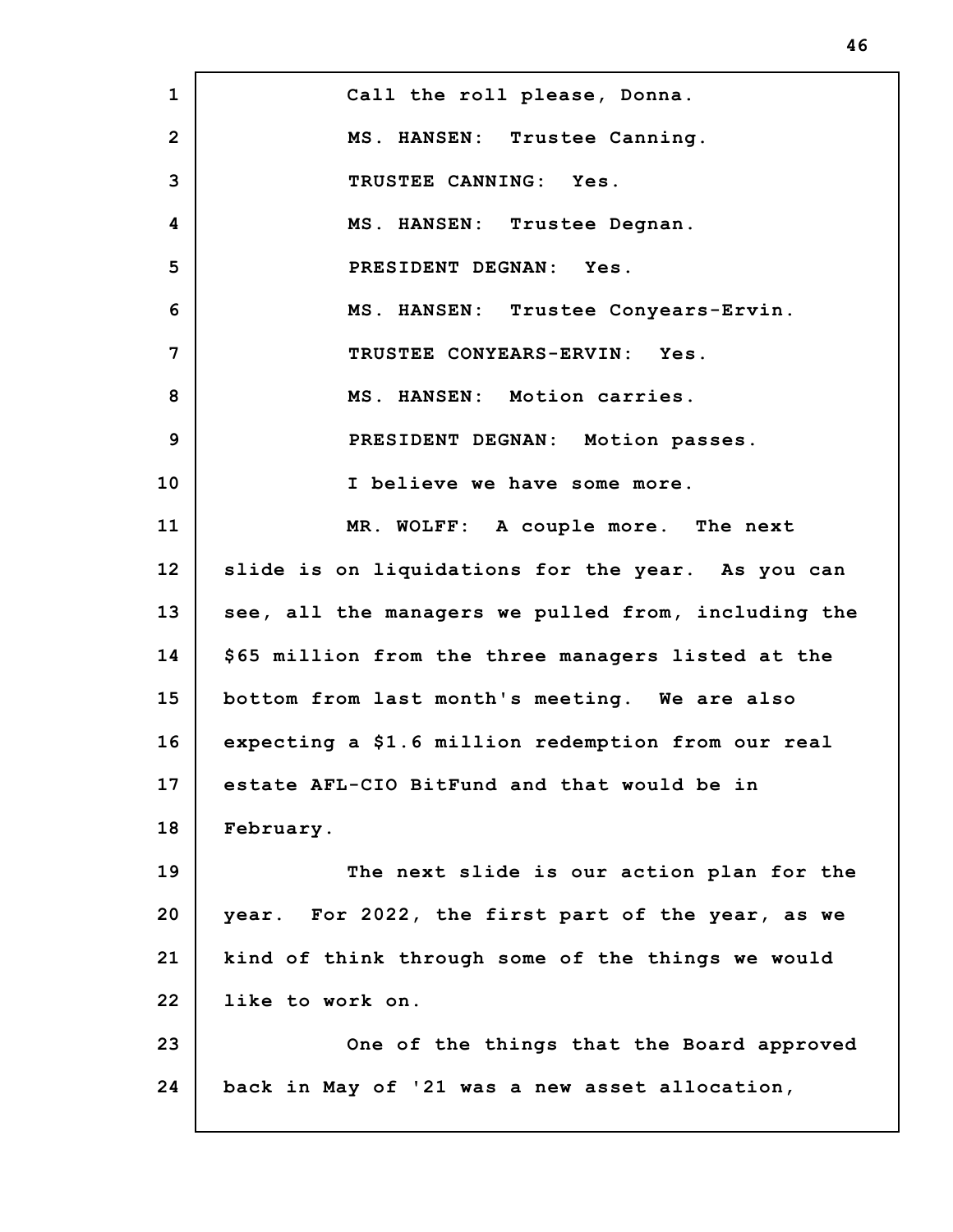| $\mathbf{1}$   | which included an increase or a new allocation to   |
|----------------|-----------------------------------------------------|
| $\overline{2}$ | private debt of approximately 5 percent.            |
| 3              | We are beginning the process of working             |
| 4              | on a request for proposal to fill that allocation   |
| 5              | and to find the best manager possible. We will      |
| 6              | likely bring that to the board in the next few      |
| 7              | months for approval to issue and then hopefully we  |
| 8              | can fund that.                                      |
| 9              | As you know, these alternative                      |
| 10             | investments sometimes can take quarters, if not     |
| 11             | years, to call capital and invest over time. We     |
| 12             | want to get that process started.                   |
| 13             | I would also like to give the Board an              |
| 14             | update on the security lending program that we      |
| 15             | have. Just kind of a high level overview for board  |
| 16             | members who maybe are not familiar with it. Just    |
| 17             | what is securities lending, how much income does it |
| 18             | produce for our fund and also talk a little bit     |
| 19             | about the collateral pool we have for that. I will  |
| 20             | probably doing that at our February meeting.        |
| 21             | MR. WHITE: That might be actually good              |
| 22             | for our investment meetings. We have scheduled two  |
| 23             | investment meetings this year. That could be a      |
| 24             | topic for the Investment Committee meeting.         |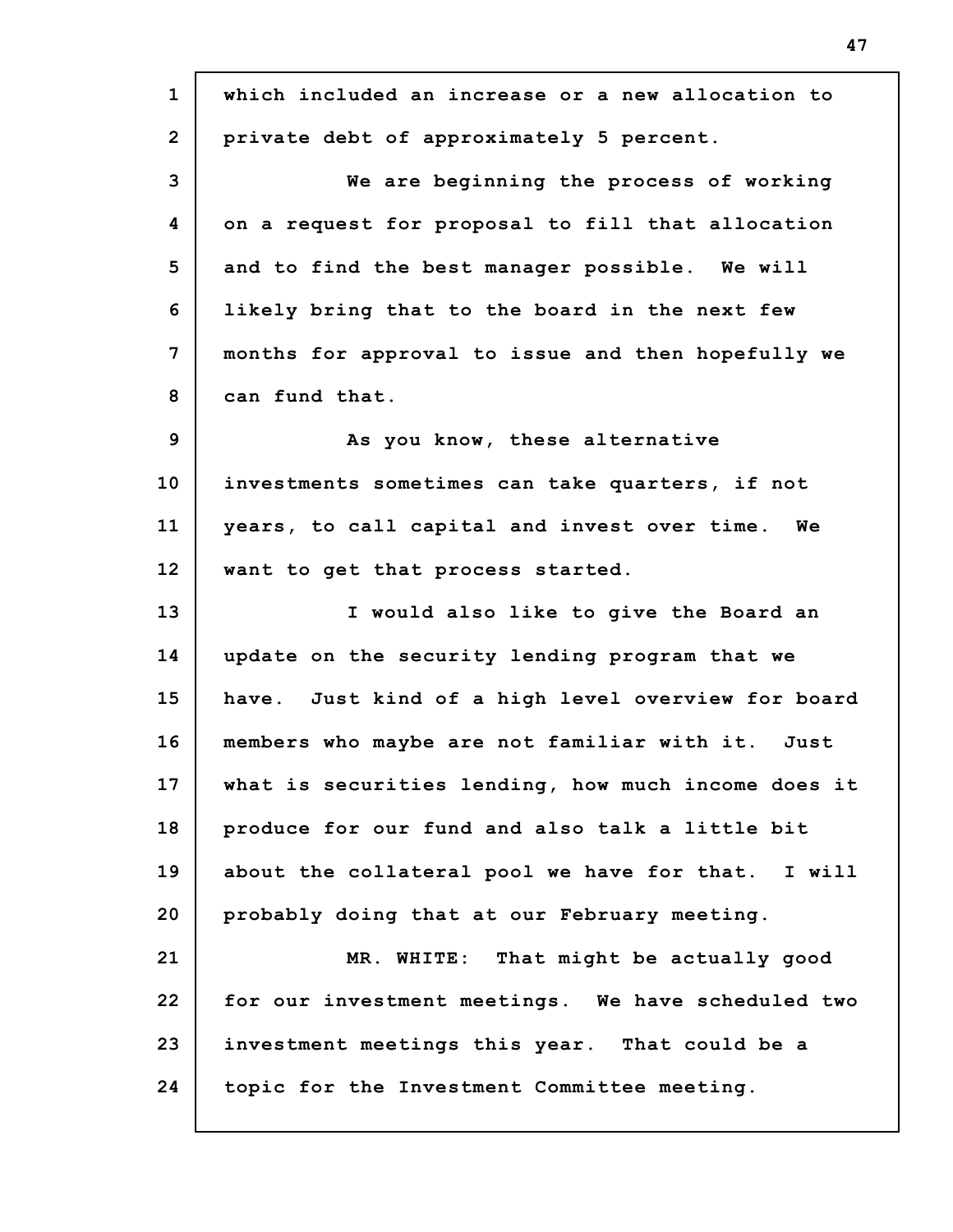| $\mathbf{1}$   | MR. WOLFF: Great. Then we will probably             |
|----------------|-----------------------------------------------------|
| $\overline{2}$ | do that.                                            |
| 3              | The other item we want to revisit is the            |
| 4              | hedge fund allocation, which we talked about. You   |
| 5              | know, how can we pull money from that or reduce     |
| 6              | that allocation given the liquidity constraints.    |
| $\overline{7}$ | We would like to develop a plan how and which       |
| 8              | managers we would like to take from longer term so  |
| 9              | we will present that to the Board.                  |
| 10             | Final bullet point there is the                     |
| 11             | international equity account structure. We          |
| 12             | currently have separate accounts for these managers |
| 13             | in international equity. We would like to look at   |
| 14             | the feasibility of moving them potentially to       |
| 15             | commingled funds assuming that the fees would be    |
| 16             | the same and there is no other impact on returns or |
| 17             | anything else in the fund. We want to make sure     |
| 18             | that makes sense and it could have a potential to   |
| 19             | reduce the operational intensity of having separate |
| 20             | accounts open in foreign markets. That is           |
| 21             | something we'd like to dig a little bit deeper into |
| 22             | and report back to the Board.                       |
| 23             | MR. WHITE: One thing we'd like to add,              |
| 24             | even though it is not a formal plan at this point,  |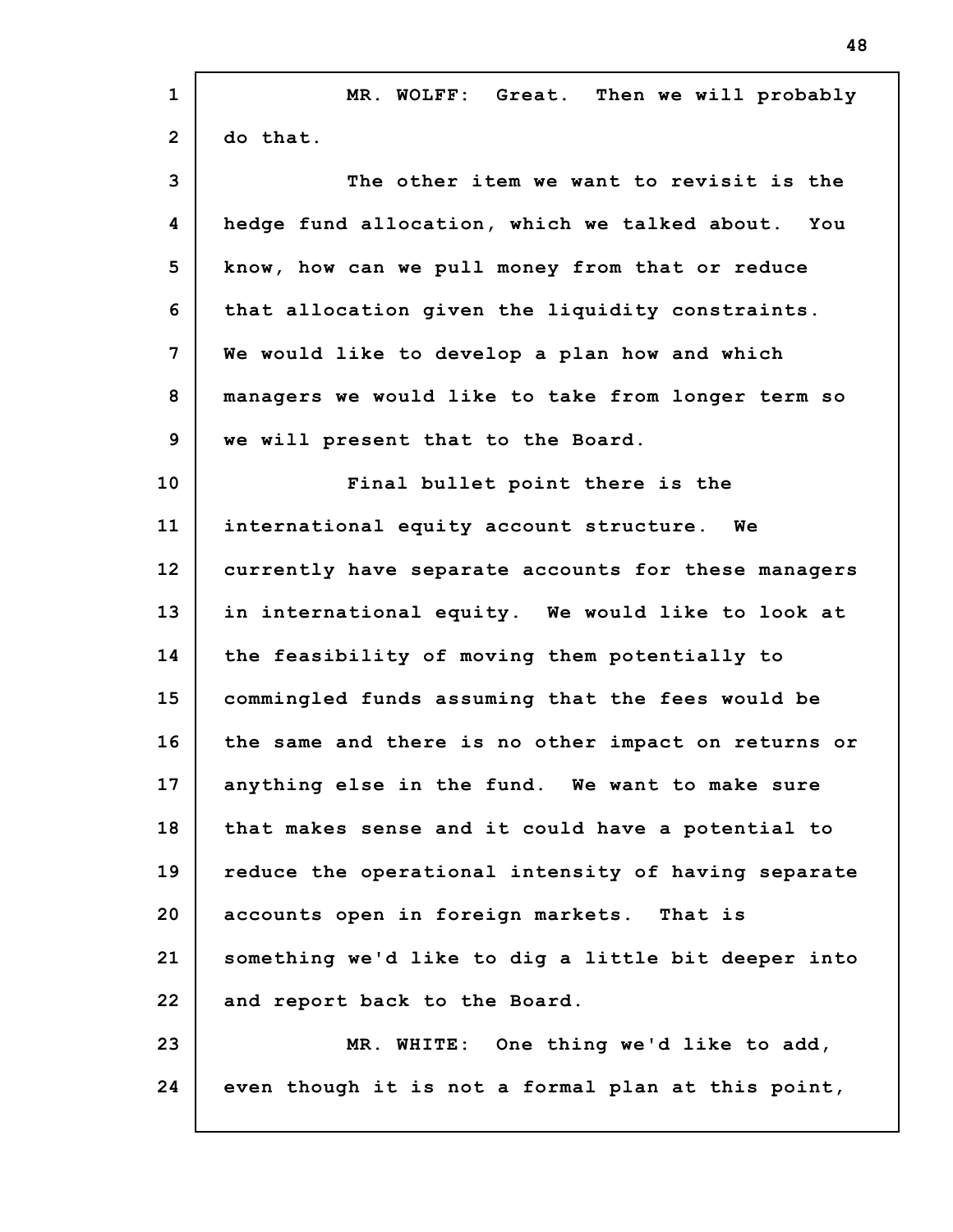| $\mathbf{1}$   | I think we have reached out to Trustee Soni as the  |
|----------------|-----------------------------------------------------|
| $\overline{2}$ | City Comptroller and to Craig who works with Madam  |
| 3              | Treasurer just to discuss sort of the timing of the |
| 4              | employer contributions, that we are scheduled to    |
| 5              | receive this year from the City. To the extent      |
| 6              | that we can kind of maybe possibly shift the timing |
| 7              | or move some of the timing around, we are hoping    |
| 8              | that can kind of minimize some of the liquidation   |
| 9              | that we have to do in order to pay benefits,        |
| 10             | especially in sort of the first part of the year.   |
| 11             | Who knows, there may be some wiggle room to do      |
| 12             | something else creative toward the end of the year. |
| 13             | At least, from preliminary discussions              |
| 14             | with Craig and from Trustee Soni, they are open to  |
| 15             | at least having that dialogue to kind of map out    |
|                |                                                     |
| 16             | the timeframe for the money coming in and how we    |
| 17             | can best utilize it.                                |
| 18             | MEMBER CONYEARS-ERVIN: I can't believe              |
| 19             | even with increased funding we are still talking    |
| 20             | about liquidations.                                 |
| 21             | MR. WHITE: I think we're scheduled to               |
| 22             | receive 595 this year but we spend about 980 every  |
| 23             | year so that is that gap in there. Certainly,       |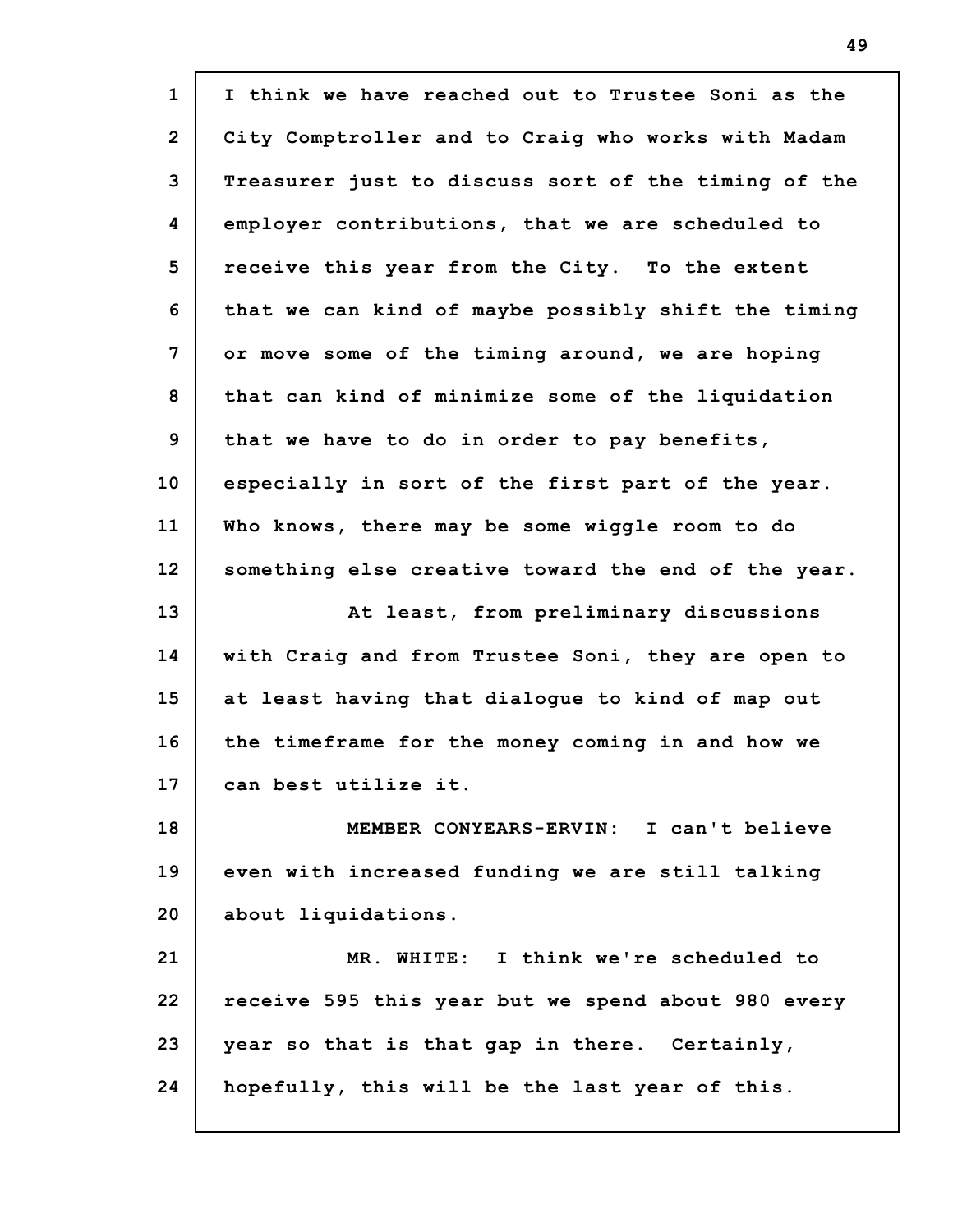**1 2 3 4 5 6 7 8 9 10 11 12 13 14 15 16 17 18 19 20 21 22 23 24 MEMBER CONYEARS-ERVIN: Because we are for the ARC now, right? MR. WHITE: In 2023, we should get our ARC payment. MEMBER CONYEARS-ERVIN: All right. MR. WOLFF: We touched on the watchlist and the action items there. The final thing I have today is I wanted to revisit the multi asset credit request for proposals. Just as a refresher, this RFP was issued back in July of 2021. We received the responses in August of '21. And this mandate provides flexibility for managers to opportunistically invest across some various fixed income sub asset classes, including high yield, bank loans, structured credit, emerging market debt, et cetera. We have received 51 responses so far. Those have been reviewed by our investment consultant. Just as a reminder, Jamie talked about this earlier as well, the Fund currently has three fixed income managers that play in this space,**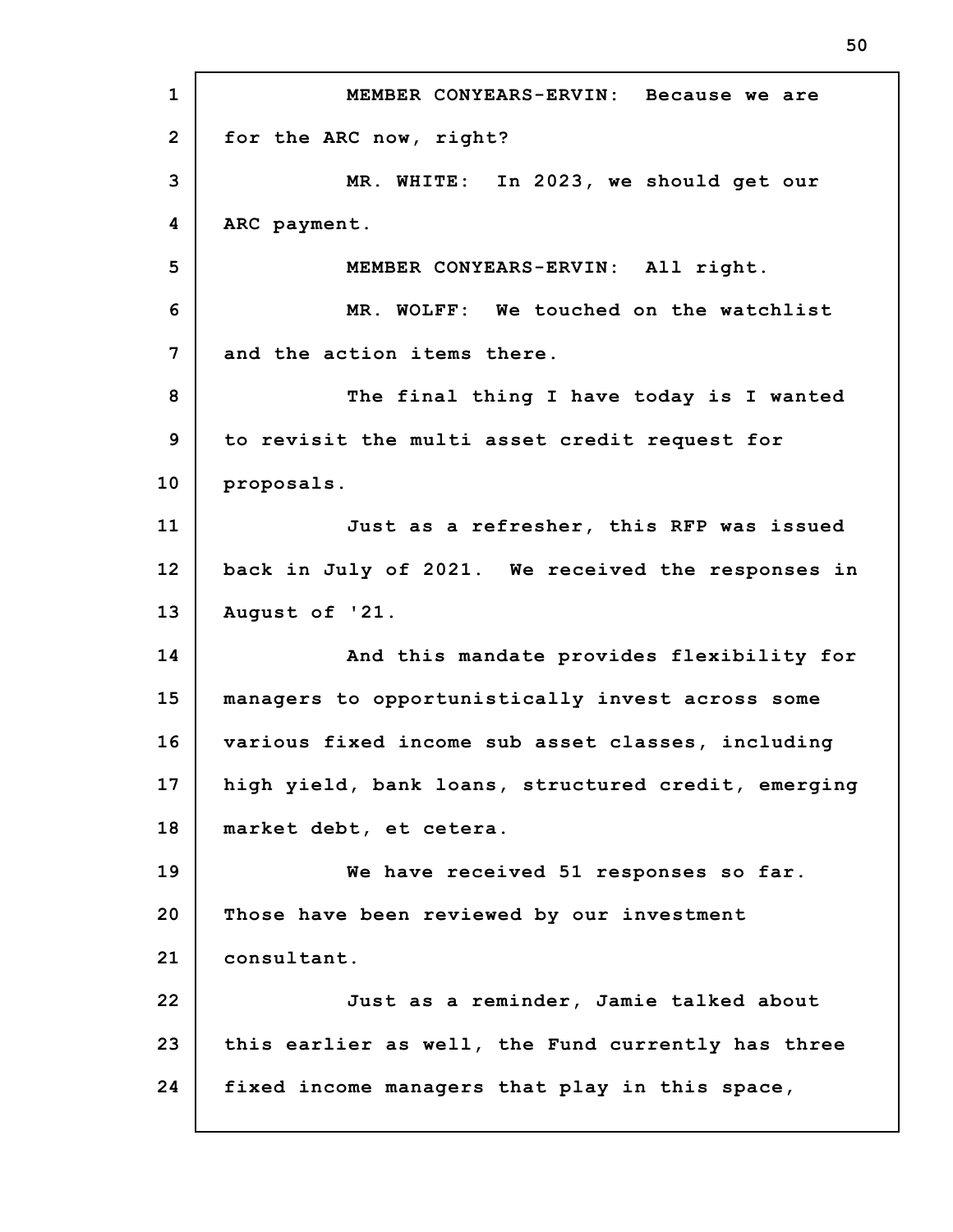| $\mathbf{1}$   | including high yields, bank loans, syndicated      |
|----------------|----------------------------------------------------|
| $\mathbf{2}$   | loans, et cetera.                                  |
| 3              | Based on our ongoing conversations                 |
| 4              | between myself, Dennis and the consultant, we feel |
| 5              | that we don't see the benefit of adding a new      |
| 6              | manager in this space at this time.                |
| $\overline{7}$ | Jamie, do you have anything you would              |
| 8              | like to add to that?                               |
| 9              | MR. WESNER: This was a good exercise in            |
| 10             | looking at the other strategies that were in this  |
| 11             | space. We knew going into this that MacKay Shields |
| 12             | and Symphony had these capabilities. Crescent was  |
| 13             | already managing a specific portfolio that was     |
| 14             | comprised of multi assets.                         |
| 15             | So we feel very comfortable that you have          |
| 16             | three exceptionally strong managers in this space  |
| 17             | and that given all of the constraints on the       |
| 18             | Board's time and just building the right portfolio |
| 19             | that there is no need to add an additional manager |
| 20             | at this point in time.                             |
| 21             | PRESIDENT DEGNAN: Basically, we put out            |
| 22             | a RFP and the responses were redundant to what we  |
| 23             | already have?                                      |
| 24             | MR. WOLFF: Yes, there was a lot of                 |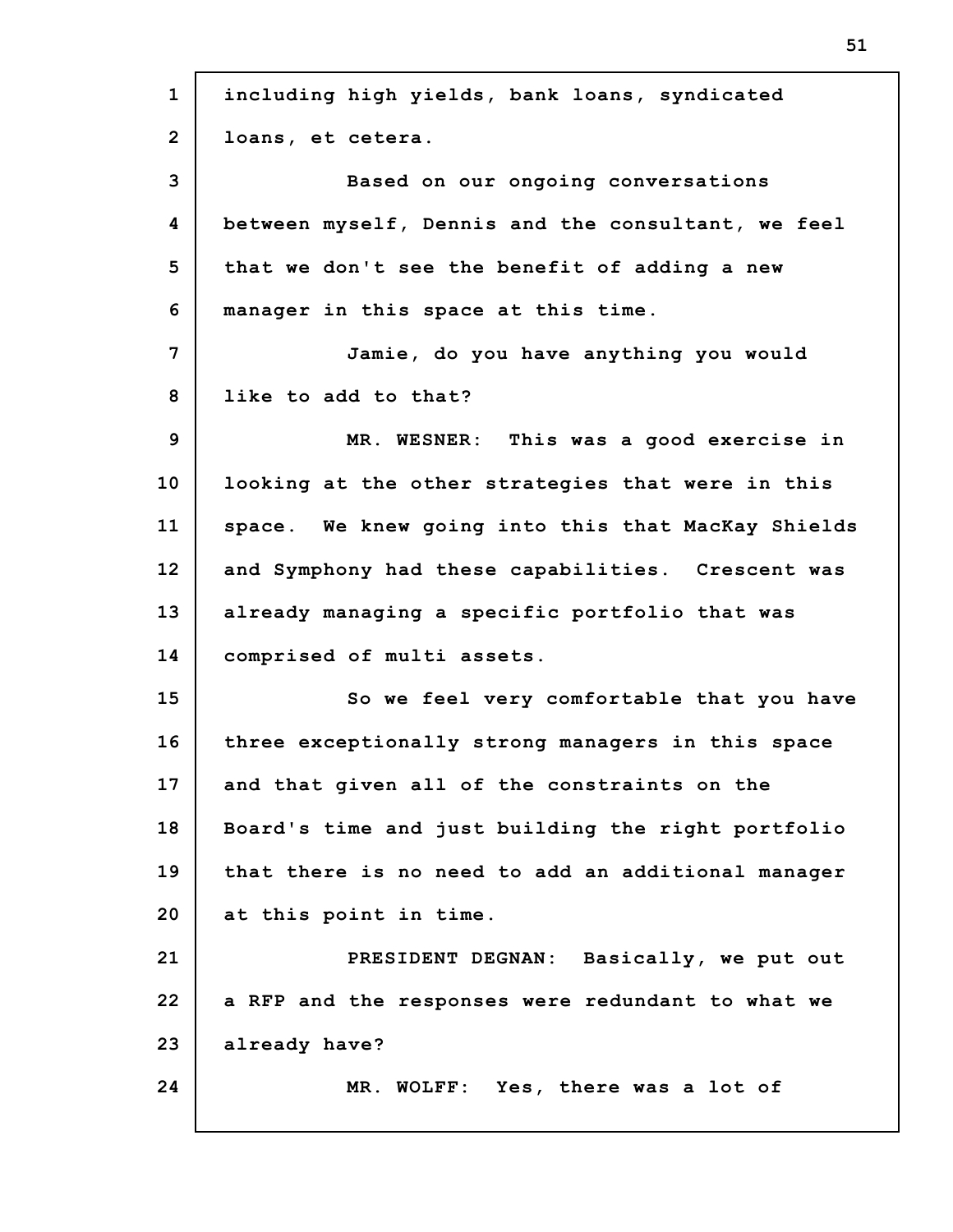| $\mathbf{1}$   | redundancy.                                        |
|----------------|----------------------------------------------------|
| $\overline{2}$ | MR. WESNER: It highlighted that your               |
| 3              | managers are amongst the strongest in the universe |
| 4              | as well.                                           |
| 5              | So I don't want you to think we spent a            |
| 6              | lot of time going through the responses, and       |
| 7              | obviously the managers went through a lot of time  |
| 8              | composing their responses, but we do think it was  |
| 9              | certainly a beneficial exercise to go through for  |
| 10             | the Fund.                                          |
| 11             | PRESIDENT DEGNAN: Based upon the                   |
| 12             | recommendation of the Fund's investment staff and  |
| 13             | the investment consultant, do I have a motion to   |
| 14             | formally terminate the outstanding RFP in this     |
| 15             | matter?                                            |
| 16             | TRUSTEE CANNING: Motion.                           |
| 17             | PRESIDENT DEGNAN: Motion by Mr. Canning.           |
| 18             | Is there a second?                                 |
| 19             | MEMBER CONYEARS-ERVIN: Second.                     |
| 20             | PRESIDENT DEGNAN: Thank you, Madam                 |
| 21             | Treasurer.                                         |
| 22             | Donna, could you please call the roll?             |
| 23             | MS. HANSEN: Trustee Canning.                       |
| 24             | TRUSTEE CANNING: Yes.                              |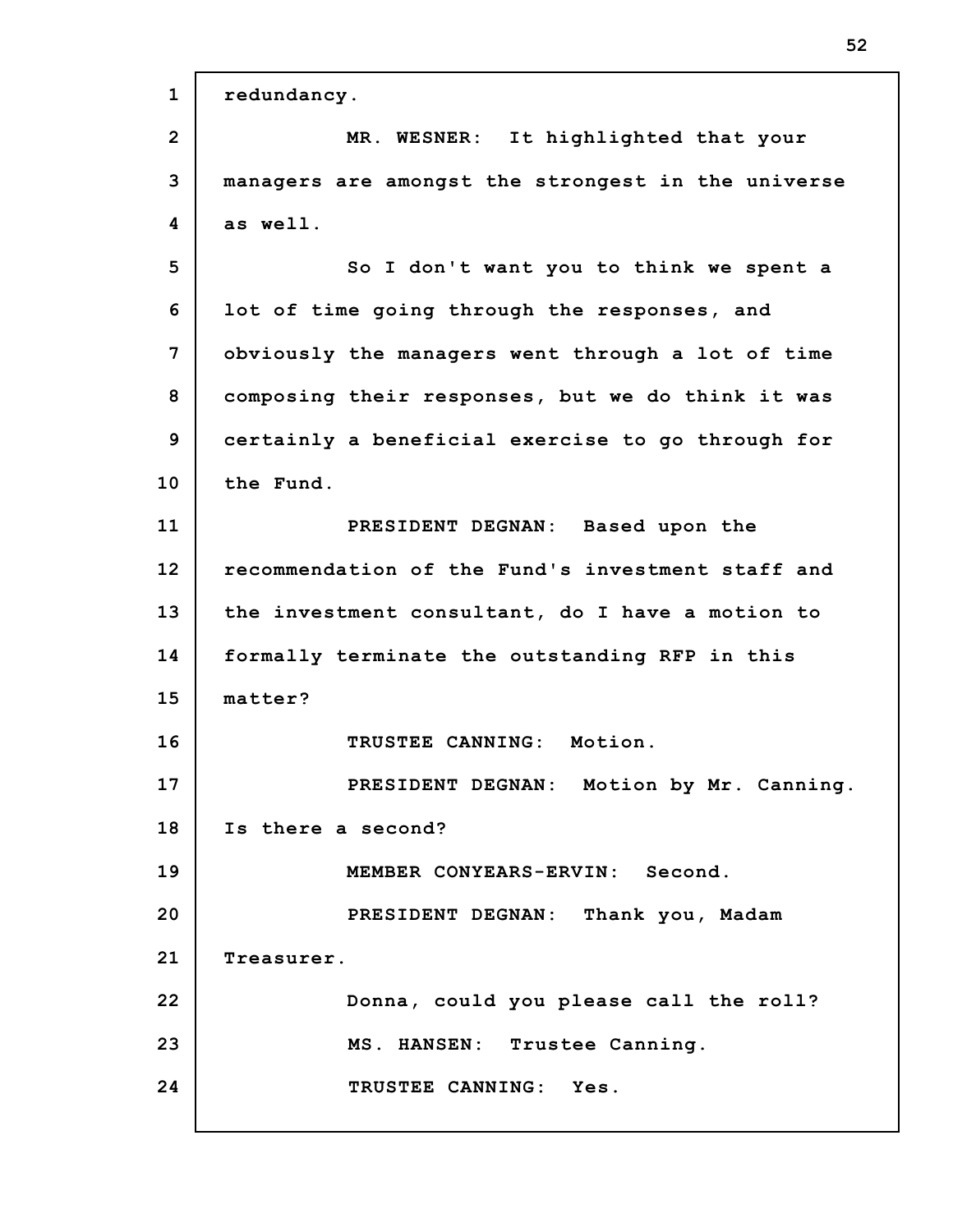**1 2 3 4 5 6 7 8 9 10 11 12 13 14 15 16 17 18 19 20 21 22 23 24 MS. HANSEN: Trustee Degnan. PRESIDENT DEGNAN: Yes. MS. HANSEN: Trustee Conyears-Ervin. TRUSTEE CONYEARS-ERVIN: Yes. MS. HANSEN: Motion carries. PRESIDENT DEGNAN: Motion passes. Thank you, Stephen, for your presentation and thank you, Jamie, for yours as well. I am going to turn to the audit engagement letter. I am going to turn this over to our Executive Director Dennis White. MR. WHITE: We have before us the annual engagement letter for our auditor. I think this will be the third audit performed by this particular firm. Our audit fees are pretty consistent with what they were last year for primarily \$41,000 and then there is an additional provision for \$2,500 for extra fees, if needed. We have had a good experience with this auditor and the engagement letter has been reviewed by counsel and beyond that I am not sure if there is any additional concerns. PRESIDENT DEGNAN: How often is the audit**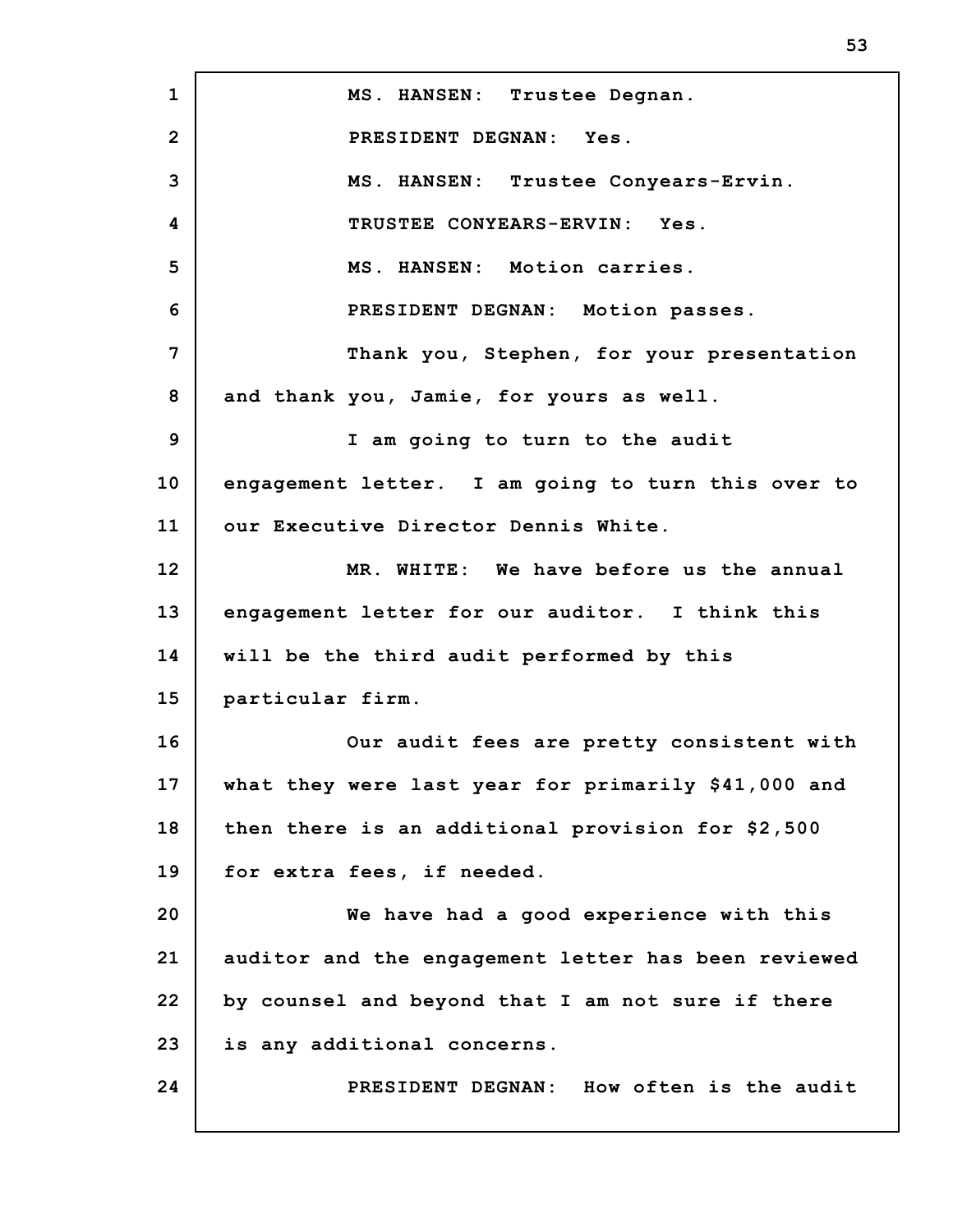**1 2 3 4 5 6 7 8 9 10 11 12 13 14 15 16 17 18 19 20 21 22 23 24 done? Annually? MR. WHITE: Annually. We should have a report in June. PRESIDENT DEGNAN: Any discussion? Do I have a motion to approve the audit letter with Calibre for preparation of the 2021 audit report for the fees set forth in the letter and on the terms presented? TRUSTEE CANNING: Motion. PRESIDENT DEGNAN: Motion by Mr. Canning. Do I have a second? MEMBER CONYEARS-ERVIN: Second. PRESIDENT DEGNAN: Thank you, Madam Treasurer. Donna, could you please call the roll? MS. HANSEN: Trustee Canning. TRUSTEE CANNING: Yes. MS. HANSEN: Trustee Degnan. PRESIDENT DEGNAN: Yes. MS. HANSEN: Trustee Conyears-Ervin. TRUSTEE CONYEARS-ERVIN: Yes. MS. HANSEN: Motion carries. PRESIDENT DEGNAN: The motion passed. I am going to move on to the actuary**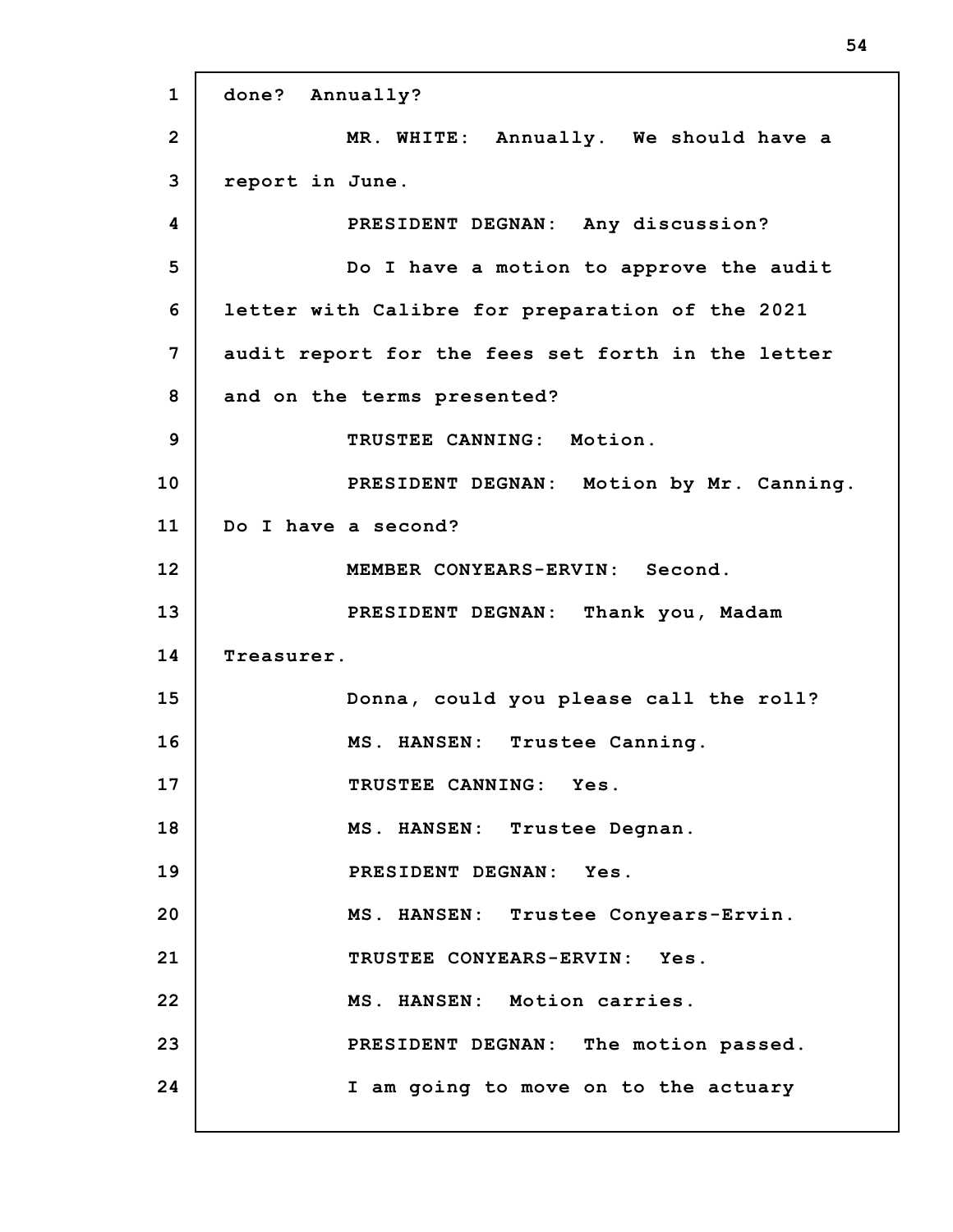| $\mathbf{1}$   | engagement letter. Dennis, once again would you     |
|----------------|-----------------------------------------------------|
| $\overline{2}$ | please summarize this matter?                       |
| 3              | MR. WHITE: Similar to the audit                     |
| 4              | engagement letter, we have before you the actuarial |
| 5              | engagement letter. Our fees for the actuary report  |
| 6              | this year are \$60,000. There is also a provision   |
| 7              | for up to \$24,500 in additional expenses.          |
| 8              | We anticipate utilizing some of that this           |
| 9              | year because every five years we try to do an       |
| 10             | Experience Study so I think we're up for an         |
| 11             | Experience Study again and we should be able to get |
| 12             | the Experience Study completed within this \$24,500 |
| 13             | additional expense.                                 |
| 14             | One other thing I wanted to draw your               |
| 15             | attention to is a slight increase in the hourly     |
| 16             | rate for the two most senior actuaries. Just a \$15 |
| 17             | increase in their hourly rate but still we have a   |
| 18             | $$24,500$ cap.                                      |
| 19             | We should have a draft for May 6th for              |
| 20             | the report and right now there is a blank in the    |
| 21             | agreement for the date where the final is to be     |
| 22             | due. We are thinking of adding May 15th in there    |
| 23             | but at the latest May 31st for that completion date |
| 24             | so this can be brought back to the board for review |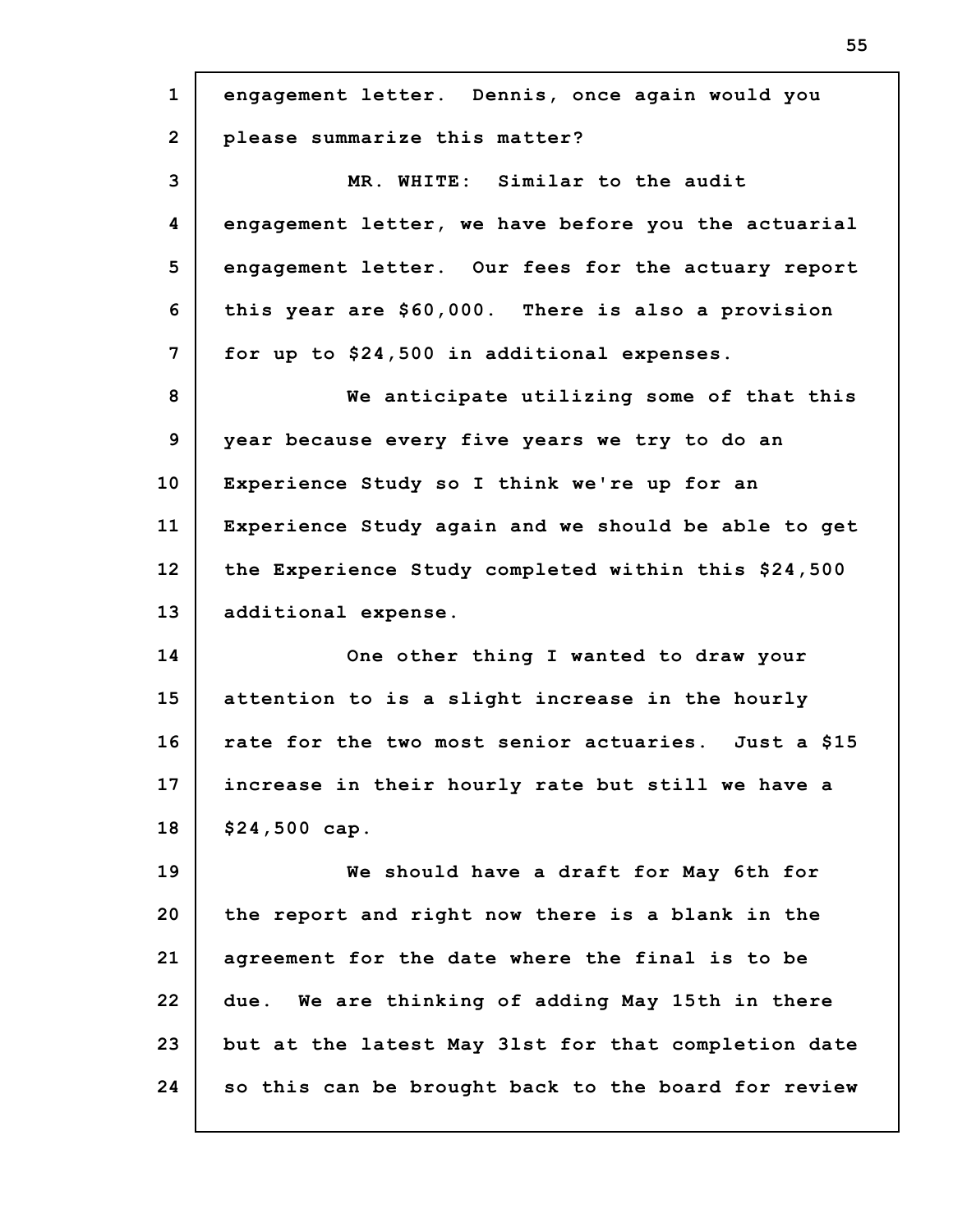| $\mathbf{1}$ | in June.                                           |
|--------------|----------------------------------------------------|
| $\mathbf{2}$ | PRESIDENT DEGNAN: Any discussion?                  |
| 3            | Do I have a motion to approve the                  |
| 4            | actuarial engagement letter with Segal for         |
| 5            | preparation of the 2021 actuarial report set forth |
| 6            | in the letter and the terms presented?             |
| 7            | TRUSTEE CANNING: Motion.                           |
| 8            | PRESIDENT DEGNAN: I have a motion from             |
| 9            | Mr. Canning. Do I have a second?                   |
| 10           | TRUSTEE SONI: Second.                              |
| 11           | PRESIDENT DEGNAN: Trustee Soni second.             |
| 12           | Donna, would you please call the roll?             |
| 13           | MS. HANSEN: Trustee Canning.                       |
| 14           | TRUSTEE CANNING: Yes.                              |
| 15           | MS. HANSEN: Trustee Degnan.                        |
| 16           | PRESIDENT DEGNAN: Yes.                             |
| 17           | MS. HANSEN: Trustee Soni.                          |
| 18           | TRUSTEE SONI: Yes.                                 |
| 19           | MS. HANSEN: Motion carries.                        |
| 20           | PRESIDENT DEGNAN: Executive Director's             |
| 21           | Report.                                            |
| 22           | MR. WHITE: Good morning, again,                    |
| 23           | Trustees.                                          |
| 24           | I will just brief you on four matters.             |
|              |                                                    |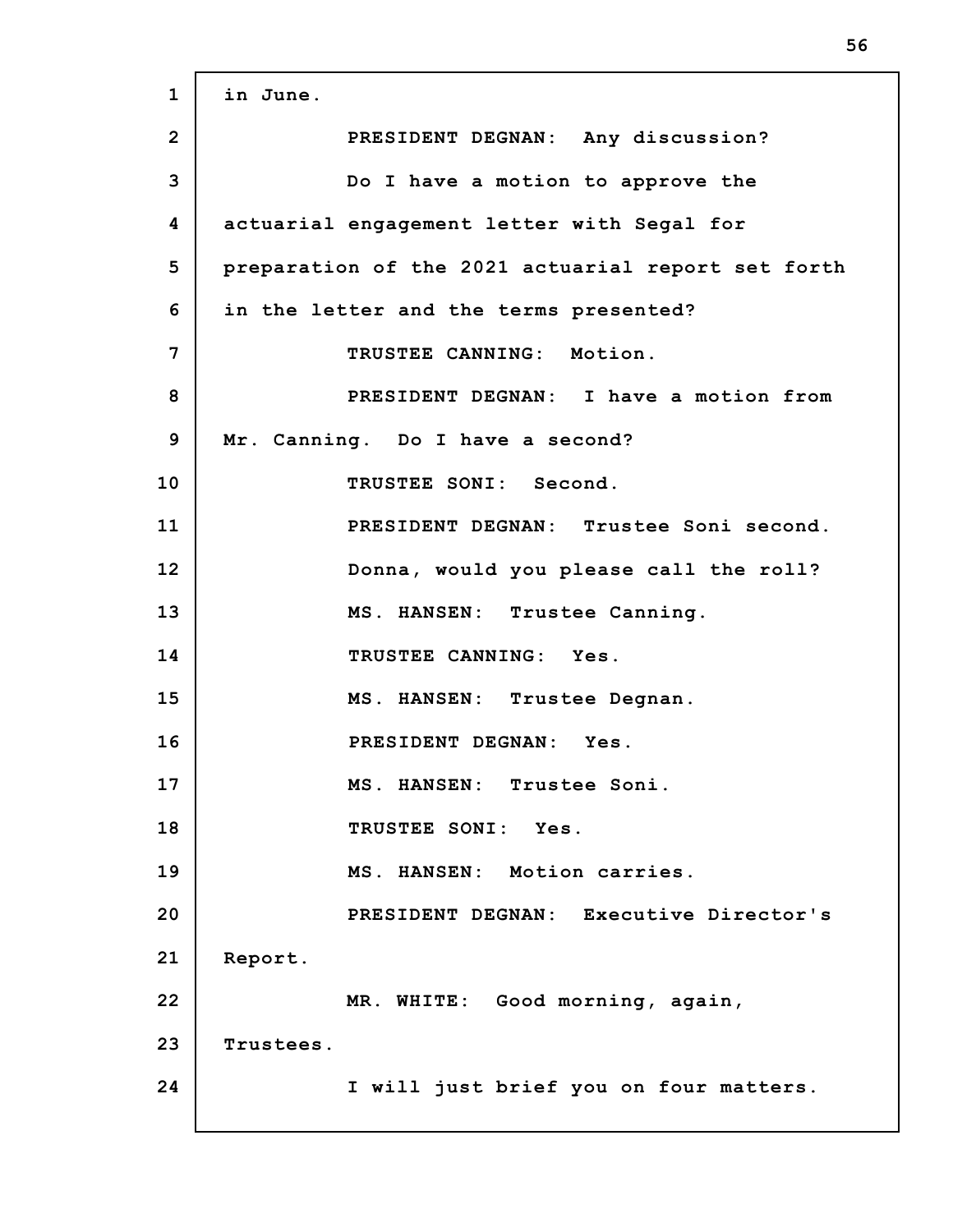| $\mathbf{1}$ | Sort of our standard carry over item is an update   |
|--------------|-----------------------------------------------------|
| $\mathbf{2}$ | on FOIAs and media inquiries.                       |
| 3            | We have received four FOIAs since our               |
| 4            | last meeting and they are typical in terms of       |
| 5            | seeking information regarding some of our financial |
| 6            | information.                                        |
| 7            | We have a couple of vendors that seek all           |
| 8            | of our financial data and then there is also one    |
| 9            | seeking information regarding a specific member but |
| 10           | that is it.                                         |
| 11           | We have responded to two of the four and            |
| 12           | we will get responses out to the other two within   |
| 13           | the mandated time by law.                           |
| 14           | Second, I wanted to update the Board on             |
| 15           | the pension verification project. As the Board      |
| 16           | knows because of Covid we amended our normal        |
| 17           | practice with a verification every year. For the    |
| 18           | last two years because of Covid, we only sought     |
| 19           | verification from those members where there is a    |
| 20           | Power of Attorney on file or where there is         |
| 21           | somebody who resided in the residence's home.<br>Wе |
| 22           | didn't want it to be burdensome on some of our      |
| 23           | members who by definition are a bit older.<br>We    |
| 24           | wanted to make it as reasonable as possible.        |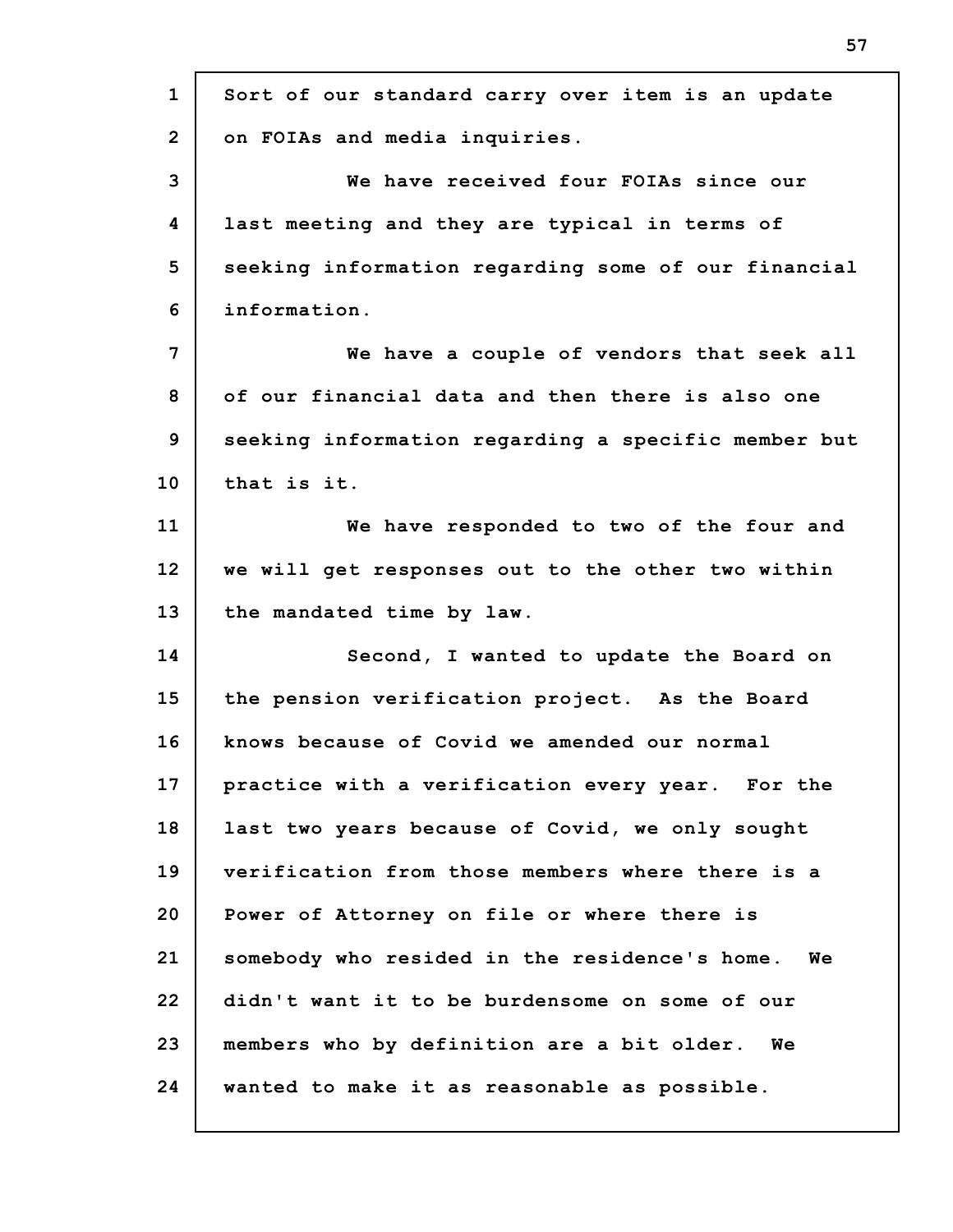**1 2 3 4 5 6 7 8 9 10 11 12 13 14 15 16 17 18 19 20 21 22 23 24 But as we are now starting to get into the normal state of Covid and people are learning to navigate things despite the versus, we are going back to our efforts to do an annual update of all of our members and to verify that they are all entitled to receive the benefits. We plan to break it down into four groups this year. We will have mailings going out four different times a year. For each of the groups, we will send out the first mailing and for those who don't respond we will send out a second mailing and then we will back to the Board and report on whatever remains outstanding where we don't have a response before we take any official action. Based on last names, we are going to break it down in four pieces. I think the first set is going to go out in March. Personnel-wise, I want to make the Board aware that we did have two employees who resigned since our last board meeting and I think as Jamie mentioned this is sort of a Covid migration. I have had an exit interview with one. I haven't had one with the other yet. No issues. Just better opportunities and more pay.**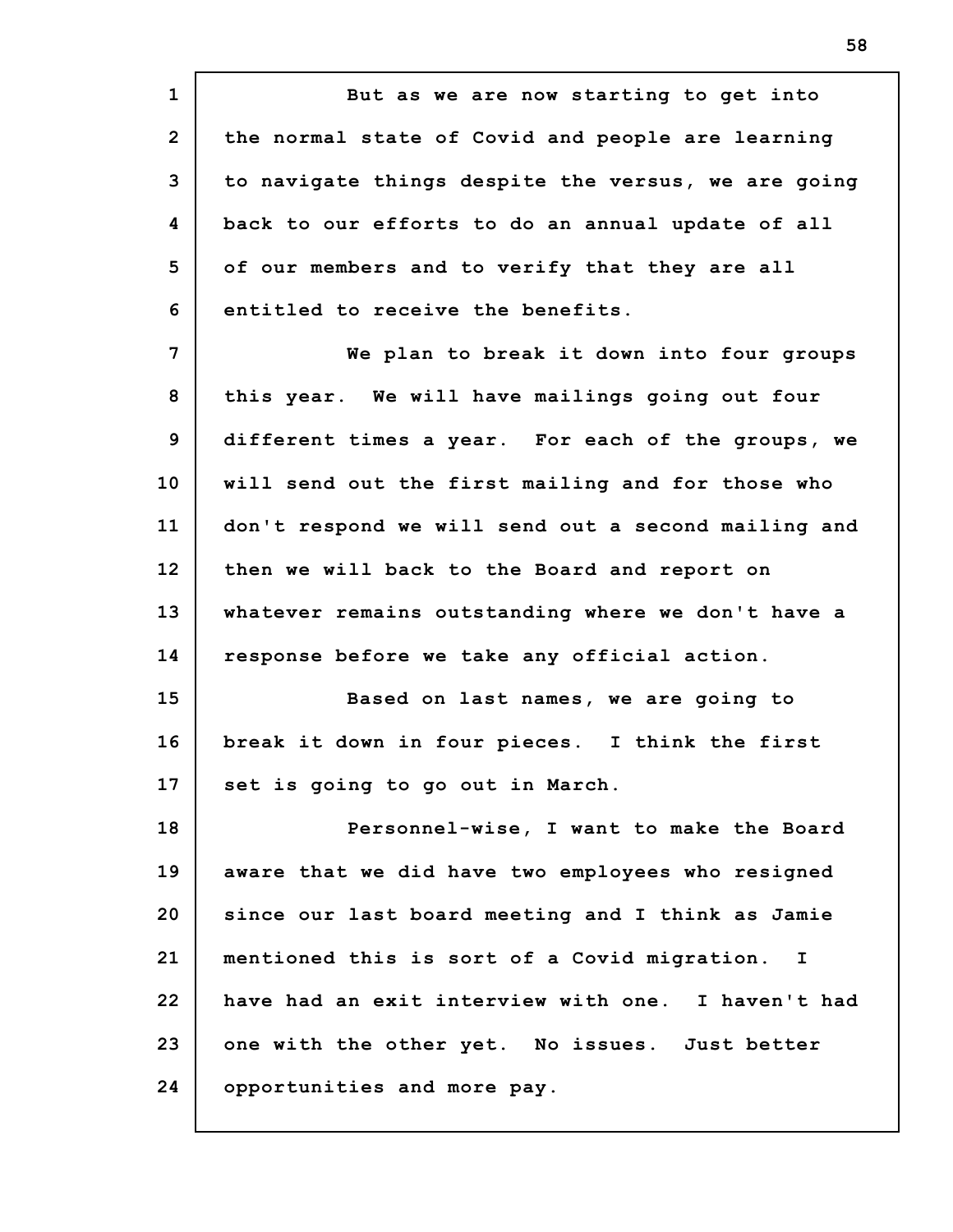**1 2 3 4 5 6 7 8 9 10 11 12 13 14 15 16 17 18 19 20 21 22 23 24 In fact, the employee I spoke with, we had conversations prior to the resignation about increased salary. We couldn't really match the numbers that were kicked around at that time. With that in mind, we have three positions that are vacant and we will send copies of those job postings out to the Trustees. The fourth is just an item where we try to do something twice a year with the employees from a morale perspective. This year we want to do a Bulls game on February 11th, which is a Friday, so we will be sending further information out. Certainly, we are hoping that the Trustees, if they are interested, want to come out and see a Bulls game. They are actually winning this year. You can come out and join us. The tickets I think are \$65. As we have done in the past, I think between myself and Stacey and Donna, I think, too, we will probably buy at least one ticket for each staff member and then if the staff members want to bring family or friends they can pay for their own. I think people get excited for the sports. We are open to other ideas beyond sports**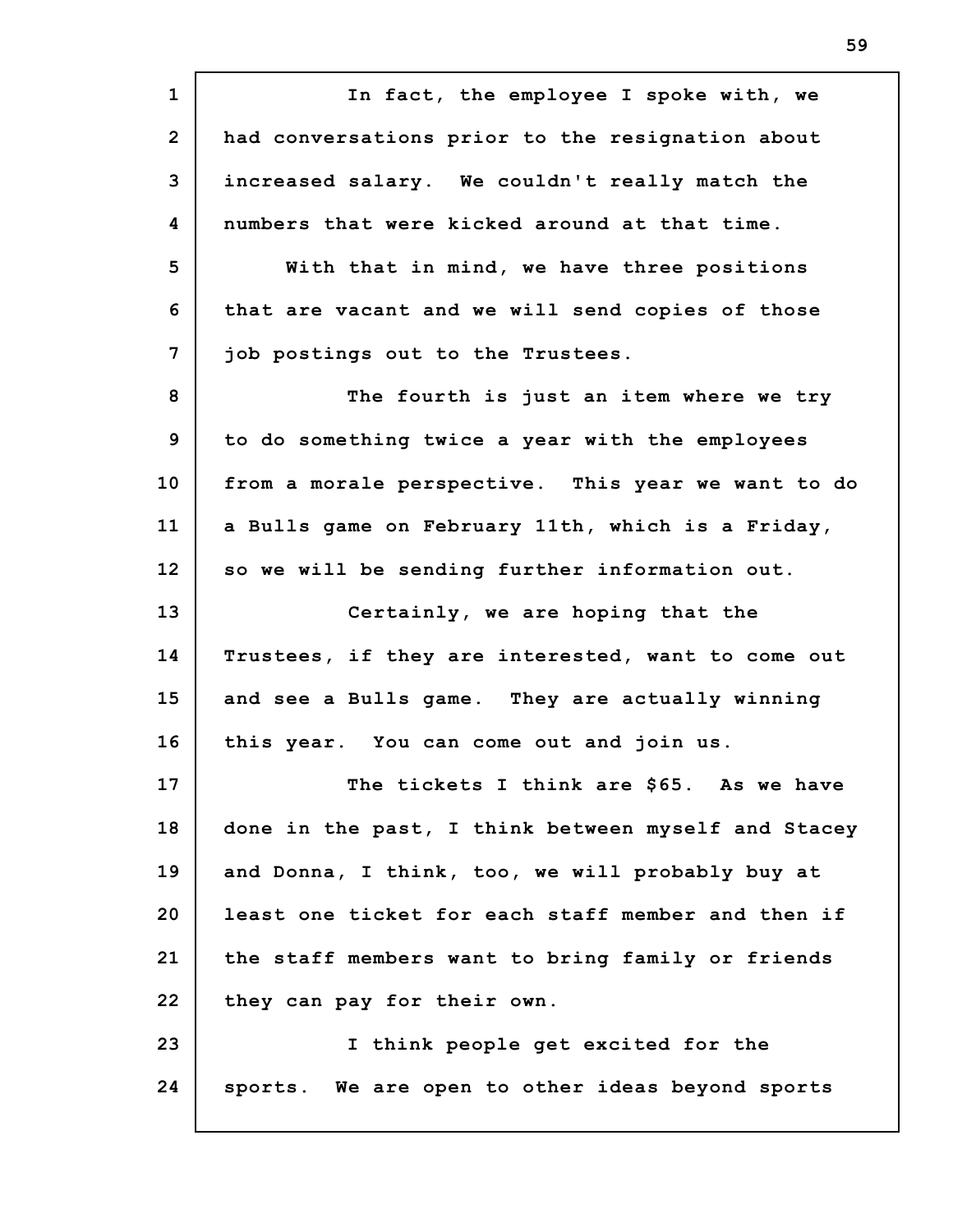**1 2 3 4 5 6 7 8 9 10 11 12 13 14 15 16 17 18 19 20 21 22 23 24 for team building exercises. That is it for the Executive Director's Report. PRESIDENT DEGNAN: Thank you, Dennis. Legal update, Sarah. MS. BOECKMAN: There is one matter that I'd like to discuss in executive session, but the first matter, President Degnan, involves the Warman matter, which I believe the Board is familiar with. You did receive copies of the Fund's briefs as well as the two briefs and exhibits submitted by counsel for Ms. Warman. I defer to the Board with respect to what they would like to do today but I believe there were some discussions between Board members and with the Executive Director about possibly taking the matter under advisement and deferring the action to a subsequent meeting. Obviously, we defer to the Board on how they want to proceed. PRESIDENT DEGNAN: This legal matter, as I understand it, involves Member 152664. I will note that one of our trustees, Trustees Thompson, is not here today. I think it is prudent that we take this under advisement. So**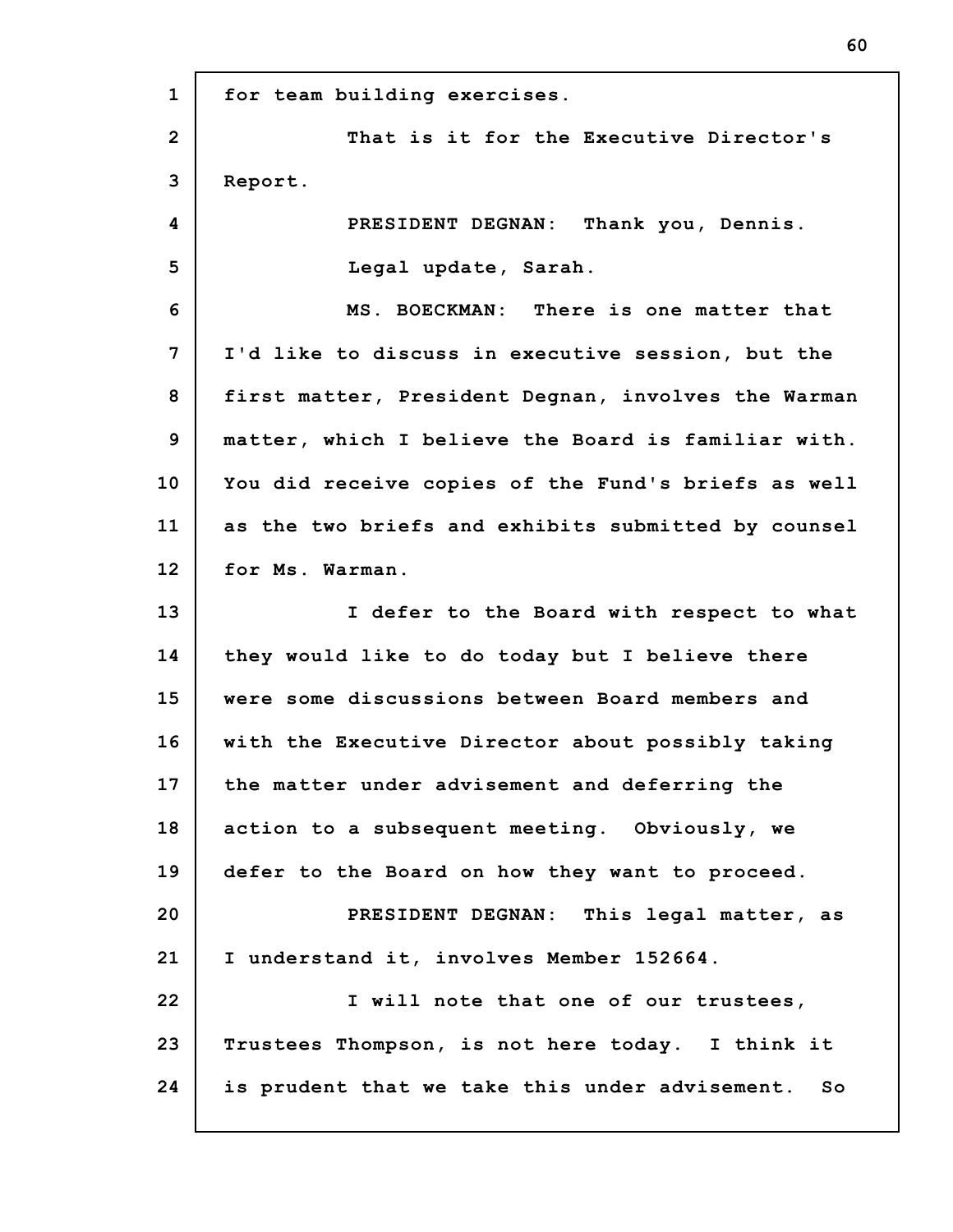| $\mathbf{1}$   | may I have a motion to take the matter pertaining  |
|----------------|----------------------------------------------------|
| $\overline{2}$ | to Member 152664 under advisement?                 |
| 3              | TRUSTEE CANNING: Motion.                           |
| 4              | PRESIDENT DEGNAN: Motion by Mr. Canning.           |
| 5              | Is there a second?                                 |
| 6              | MR. SLACK: Second.                                 |
| 7              | PRESIDENT DEGNAN: Second by Mr. Slack.             |
| 8              | Please, call the roll, Donna.                      |
| 9              | MS. HANSEN: Trustee Canning.                       |
| 10             | TRUSTEE CANNING: Yes.                              |
| 11             | MS. HANSEN: Trustee Degnan.                        |
| 12             | PRESIDENT DEGNAN: Yes.                             |
| 13             | MS. HANSEN: Trustee Soni.                          |
| 14             | TRUSTEE SONI: Yes.                                 |
| 15             | MS. HANSEN: Mr. Slack.                             |
| 16             | MR. SLACK: Yes.                                    |
| 17             | MS. HANSEN: Motion carries.                        |
| 18             | PRESIDENT DEGNAN: We are going to go               |
| 19             | into closed session to talk about a separate legal |
| 20             | matter. May I have a motion to go into closed      |
| 21             | session pursuant to Section 2(c)11 of the Open     |
| 22             | Meetings Act to discuss probably or pending        |
| 23             | litigation involving a legal matter?               |
| 24             | TRUSTEE CANNING: Motion.                           |
|                |                                                    |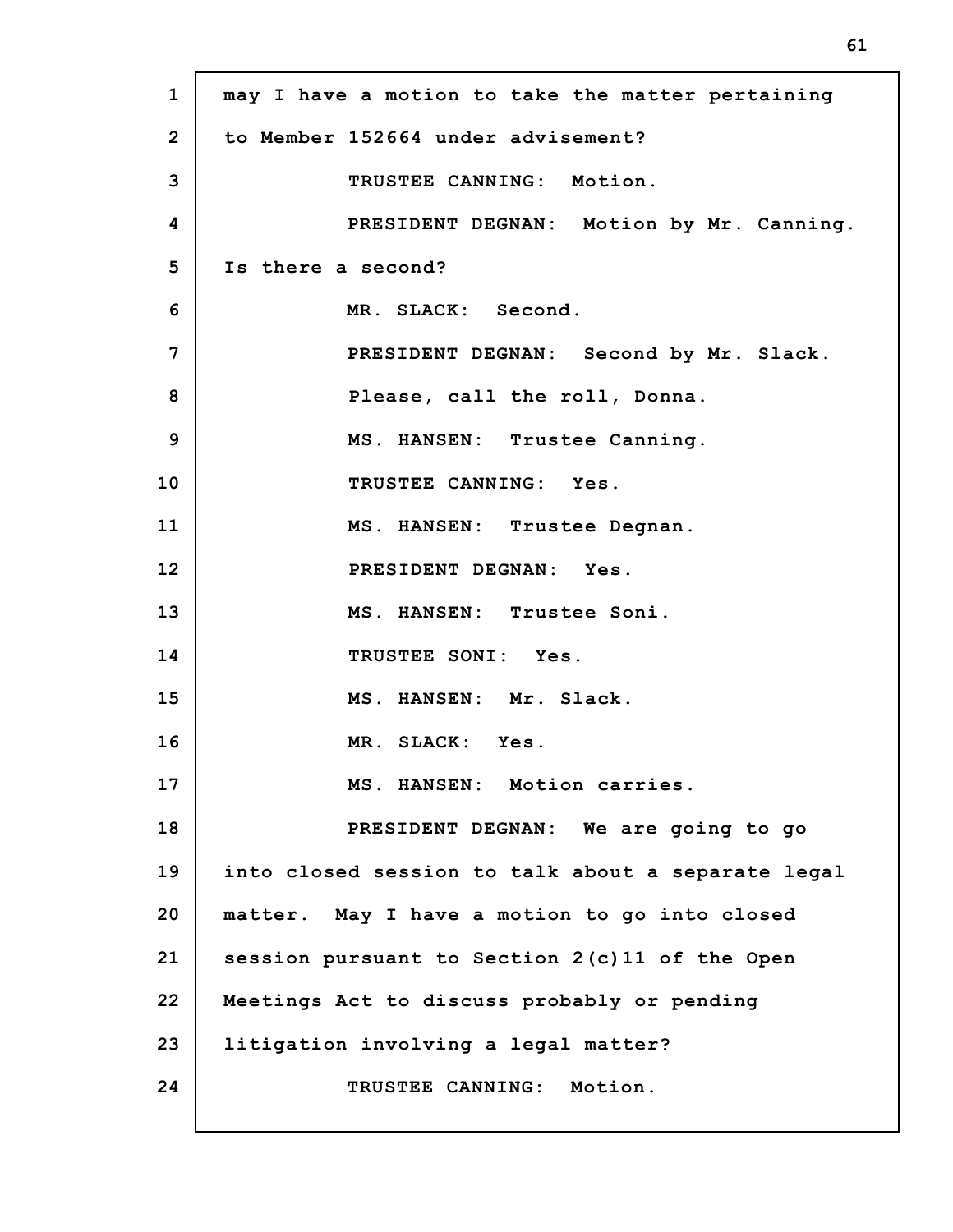| $\mathbf{1}$   | PRESIDENT DEGNAN: Motion by Mr. Canning.        |
|----------------|-------------------------------------------------|
| $\overline{2}$ | Do I have a second?                             |
| 3              | MR. SLACK: Second.                              |
| 4              | PRESIDENT DEGNAN: Seconded by Mr. Slack.        |
| 5              | Donna, please call the roll.                    |
| 6              | MS. HANSEN: Trustee Canning.                    |
| 7              | TRUSTEE CANNING: Yes.                           |
| 8              | MS. HANSEN: Trustee Degnan.                     |
| 9              | PRESIDENT DEGNAN: Yes.                          |
| 10             | MS. HANSEN: Trustee Soni.                       |
| 11             | TRUSTEE SONI: Yes.                              |
| 12             | MS. HANSEN: Mr. Slack.                          |
| 13             | MR. SLACK: Yes.                                 |
| 14             | MS. HANSEN: Motion carries.                     |
| 15             | (Whereupon, the Board went into                 |
| 16             | Executive Session off the record.               |
| 17             | No action was taken in Executive                |
| 18             | Session.)                                       |
| 19             | PRESIDENT DEGNAN: Our next order of             |
| 20             | business is new business/old business? Is there |
| 21             | any new business or old business?               |
| 22             | Hearing none, I assume there is none.           |
| 23             | Is there a motion to adjourn today's            |
| 24             | meeting?                                        |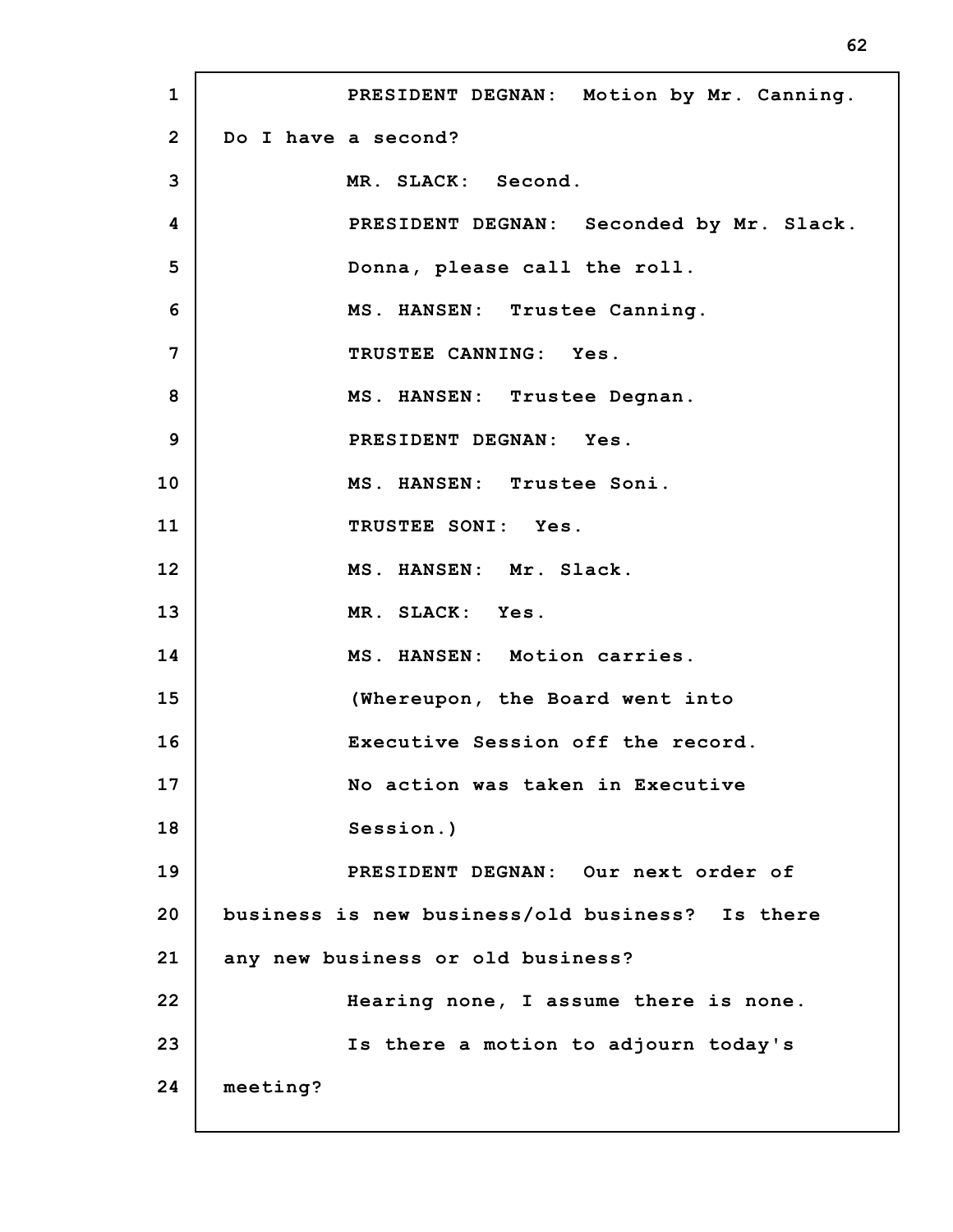**TRUSTEE CANNING: Motion. PRESIDENT DEGNAN: Motion by Canning. Do I have a second? MR. SLACK: Second. PRESIDENT DEGNAN: Seconded by Mr. Slack All in favor of adjournment please say "Aye". (Chorus of ayes.) PRESIDENT DEGNAN: Ayes have it and we're adjourned. Thank you. (WHICH WERE ALL THE PROCEEDINGS IN THE ABOVE-ENTITLED MEETING AT THIS DATE AND TIME.)**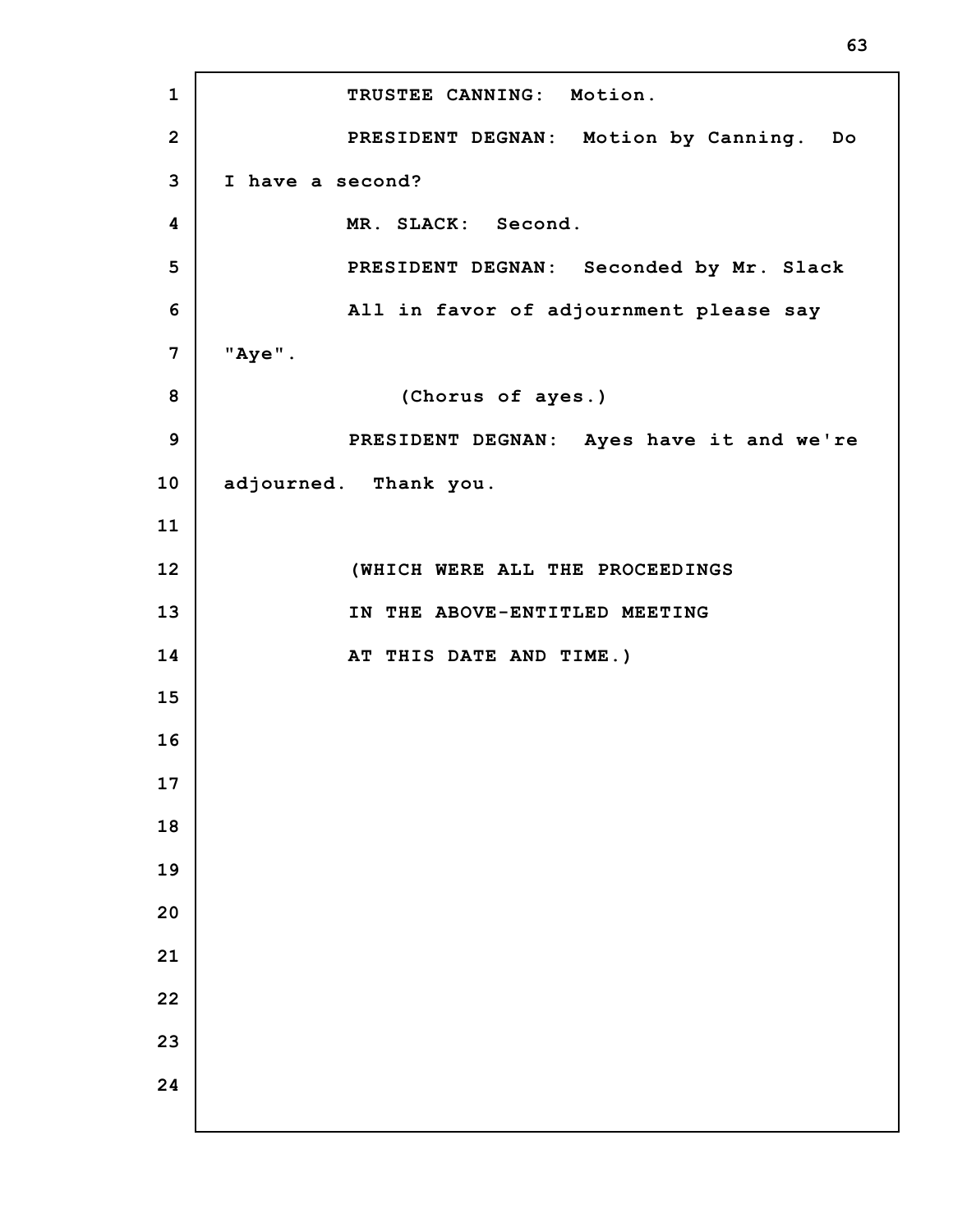**STATE OF ILLINOIS ) ) SS. COUNTY OF DU PAGE ) DEBORAH TYRRELL, being a Certified Shorthand Reporter, on oath says that she is a court reporter doing business in the County of DuPage and State of Illinois, that she reported in shorthand the proceedings given at the taking of said cause and that the foregoing is a true and correct transcript of her shorthand notes so taken as aforesaid; and contains all the proceedings given at said cause. \_\_\_\_\_\_\_\_\_\_\_\_\_\_\_\_\_\_\_\_\_\_ DEBBIE TYRRELL, CSR License No. 084-001078**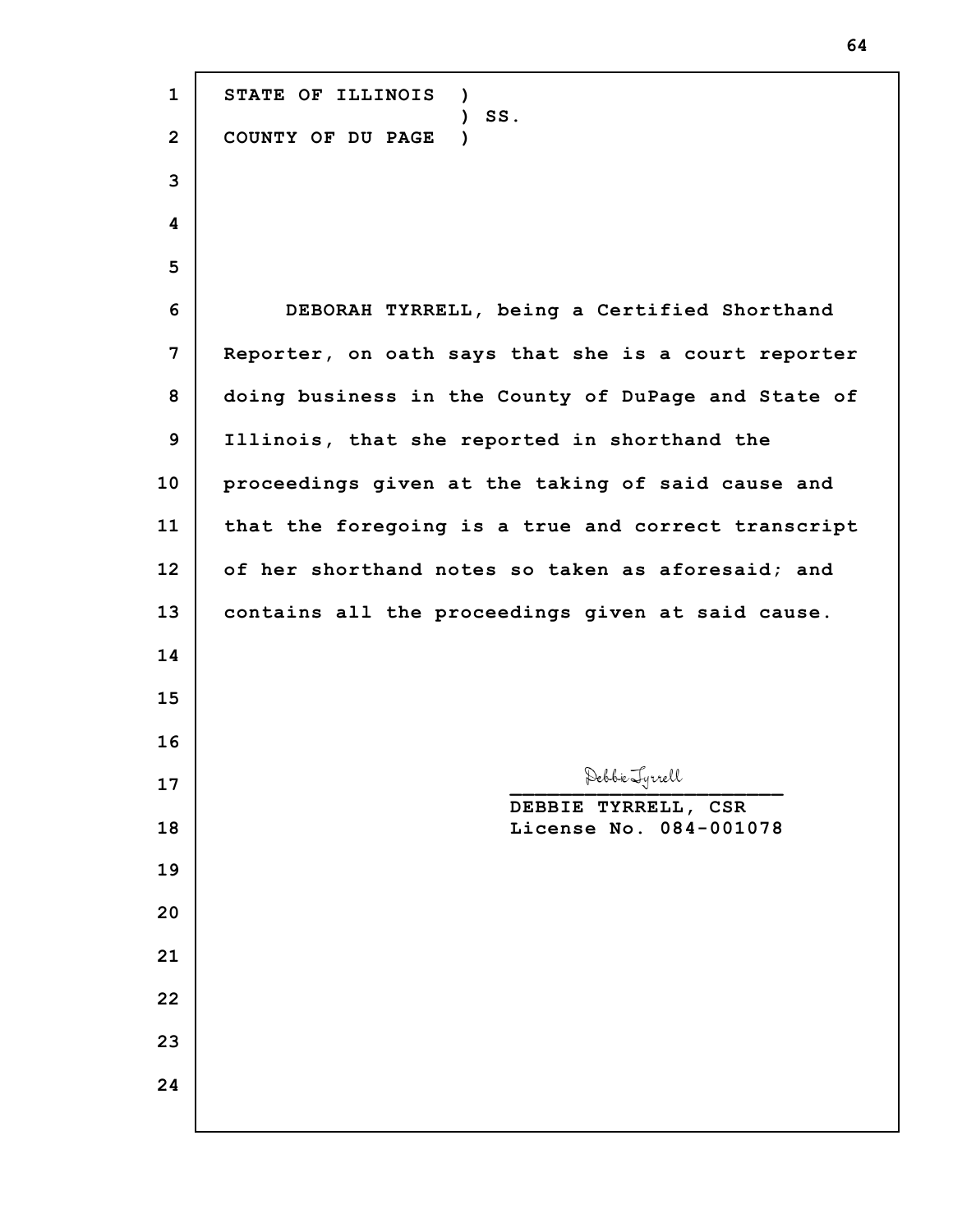| \$                                                   | $\mathbf{2}$                                | $51$ [1] - 50:19<br>595 [1] - 49:22                      | 60:18, 62:17<br>active [3] - 26:24,      | 30:20, 30:21, 30:23,<br>35:6                     |
|------------------------------------------------------|---------------------------------------------|----------------------------------------------------------|------------------------------------------|--------------------------------------------------|
| $$10$ [5] - 44:4, 44:15,                             | 2 [2] - 24:18, 27:13                        | 5th [1] - 11:21                                          | 31:19, 31:22                             | ALL [1] - 63:12                                  |
| 44:18, 44:22, 45:17                                  | 2(c)11 [1] - 61:21                          |                                                          | activity [2] - 11:7,                     | allocate $[1] - 43:3$                            |
| $$11$ [1] - 44:11                                    | $2.6$ [1] - 40:12                           | 6                                                        | 40:20                                    | allocation [10] - 28:7,                          |
| $$15$ [4] - 44:10, 44:13,                            | $20$ [8] - 1:14, 3:2, 8:8,                  |                                                          | actual [3] - 17:18.                      | 40:9, 40:10, 40:12,                              |
| 44:15, 55:16                                         | 18:12, 27:18, 29:19,                        | 6 [3] - 29:16, 33:19,                                    | 18:2, 18:14                              | 44.17, 46:24, 47:1,                              |
| $$17$ [1] - 43:24                                    | 29:20, 38:11                                | 35:13                                                    | actuarial $\lbrack 3 \rbrack$ - 55.4,    | 47:4, 48:4, 48:6                                 |
| \$2,500 $[1] - 53:18$                                | $20.1$ [1] - 18:11                          | 6th [2] - 13:19, 55:19                                   | 56.4, 56.5                               | <b>allowing</b> $[1] - 16.3$                     |
| \$24,500 $[3] - 55:7$ ,                              | $20.3$ [2] - 18:10, 19:3                    |                                                          | actuaries $[1]$ - 55:16                  | allows $[1] - 3:12$                              |
| 55:12, 55:18                                         | $2020$ [5] - 18:14,                         | $\overline{7}$                                           | actuary [2] - 54:24,                     | alluded [2] - 20:13.                             |
| $$39$ [1] - 44:9                                     | 29:20, 34:24, 37:4                          | 7 [2] - 22:13, 35:13                                     | 55:5                                     | 41:2                                             |
| $$41,000$ [1] - 53:17                                | 2021 [26] - 4:18, 14:11,                    | $7.8$ [1] - 26:23                                        | ACWI [2] - 26:22,<br>44:12               | almost [2] - 24:18.<br>40:23                     |
| \$424 [2] - 17:22, 17:24<br>$$503$ [2] - 18:2, 19:11 | 20:12, 22:12, 23:12,<br>23.17, 23:19, 24:6, | 70.4 $[1] - 44:3$                                        | ad $[1] - 32:20$                         | ALSO $[1] - 2:7$                                 |
| $$60,000$ [1] - 55:6                                 | 25:14, 25:18, 26:7,                         | $700$ [1] - 1:12                                         | Adams $[1] - 40:23$                      | alternative [3] - 38:3,                          |
| $$600$ [1] - 17:20                                   | 26.13, 28:19, 29:7,                         | 7th [1] - 12:24                                          | add $[5] - 36.6, 41.19$ ,                | 40:15, 47:9                                      |
| $$65$ [2] - 46:14, 59:17                             | 30:6, 31:7, 32:6,                           |                                                          | 48:23, 51:8, 51:19                       | alternatives $[4]$ - 28:4,                       |
| $$79$ [1] - 41:5                                     | 32:10, 35:1, 37:4,                          | 8                                                        | added [1] - 36:14                        | 28:5, 28:7, 37:8                                 |
| \$80 $[2] - 44:5, 44:8$                              | 37:20, 41:8, 41:9,                          |                                                          | adding [3] - 35:18,                      | amended [1] - 57:16                              |
| $$90$ [2] - 45:7, 45:14                              | 50:12, 54:6, 56:5                           | $8$ [2] - 5:14, 33:7                                     | 51:5, 55:22                              | <b>American [2] - 22:2.</b>                      |
| $$96$ [1] - 44:2                                     | $2022$ [8] - 1:14, 3:2,                     | $8.4$ [2] - 40:21, 40:24                                 | addition [1] - 41:14                     | 38:9                                             |
|                                                      | 20:17, 20:20, 26:5,                         | $8.5$ [1] - 44:1                                         | additional [15] -                        | <b>amount</b> [2] - 21:9,                        |
|                                                      | 26:9, 26:12, 46:20                          | 8th [1] - 13:18                                          | 13:14, 14:23, 15:20,                     | 44:7                                             |
|                                                      | 2022-01 [1] - 1:4                           |                                                          | 16:5, 16:6, 16:13,                       | <b>amounts</b> [2] - 10:3,                       |
| $21$ [2] - 46:24, 50:13                              | $2023$ [1] - 50:3                           | 9                                                        | 17:13, 44:13, 45.4,                      | 10:7                                             |
|                                                      | $21$ [3] - 8:8, 38:8,<br>38:10              | $9$ [1] - 6:11                                           | 45:17, 51:19, 53:18,                     | $AND$ [3] - 1:2, 2:6,<br>63:14                   |
| 0                                                    | 21st $[1] - 12:4$                           | $91-0715$ [1] - 4.4                                      | 53:23, 55:7, 55:13<br>additionally [1] - | Anderson [3] - 34:22,                            |
| 084-001078 [1] - 64:18                               | $22$ [2] - 9:8, 28:16                       | $980$ [1] - 49:22                                        | 12:21                                    | 36:12, 36:19                                     |
|                                                      | $23$ [1] - 9:9                              | $9:00$ [1] - 1:15                                        | address $[1] - 4:8$                      | annual $[2] - 53:12$ ,                           |
| 1                                                    | $24$ [1] - 10:7                             |                                                          | adjourn [1] - 62:23                      | 58:4                                             |
|                                                      | 24th $[1] - 13:3$                           | A                                                        | adjourned $[1]$ - $63:10$                | annualized $[1]$ - 25:22                         |
| 1 [4] - 23:23, 31:14,                                | $25$ [1] - 10:7                             |                                                          | adjournment [1] -                        | annually $[2] - 54.1$ ,                          |
| 33:14, 33:16                                         | $26$ [1] - 25:22                            | $a.m$ <sub>[1]</sub> - 1:15                              | 63:6                                     | 54:2                                             |
| $1.6$ [1] - 46:16                                    | $28.7$ [1] - 25:19                          | able [6] - 14:4, 14:17,                                  | adjust [1] - 12:22                       | Annuities [3] - 7:4, 7:6                         |
| <b>1.9</b> [1] - 40:13                               | 296 [5] - 14:9, 15:4,                       | 14:20, 16:4, 16:14,<br>55:11                             | Adjusted [3] - 7:6,                      | annuities $[1] - 7:9$                            |
| 10 [2] - 29:18, 38:24                                | 15:5, 16:18, 16:20                          | ABOVE $[1]$ - 63:13                                      | 10:2, 10:6                               | <b>ANNUITY</b> [1] - 1:2                         |
| 10-year $[2] - 24:16$ ,                              |                                             | above-entitled [1] -                                     | Administrative <sup>[2]</sup> -          | anticipate [4] - 38:20,                          |
| 36:5                                                 | 3                                           | 1:11                                                     | 6:6, 6:10                                | 38:22, 41:22, 55:8                               |
| 101-0640 $[1]$ - 3:12<br>101-6040 $[1]$ - 3:19       | $3$ [3] - 5:14, 23:15,                      | <b>ABOVE-ENTITLED</b> [1]                                | advantage [1] - 14:4                     | anticipated $[1]$ - 30:18                        |
| 11 [2] - 6:11, 25:18                                 | 40:23                                       | $-63:13$                                                 | advised [1] - 13:6<br>advisement [3] -   | APPEARANCES[1] -<br>2:1                          |
| 11th [1] - 59:11                                     | 321 $[1] - 1.12$                            | absolute [2] - 20:15,                                    | 60:17, 60:24, 61:2                       | apprehension [1] -                               |
| $12$ [1] - 7:9                                       | 3442 [3] - 14:13, 15:4,                     | 24:4                                                     | $AFL$ [2] - 38:12, 46:17                 | 15:10                                            |
| <b>13.6</b> [1] - 31:8                               | 16:1                                        | Acadian $[3] - 36:11$ ,                                  | $AFL-ClO [2] - 38:12,$                   | approached [1] - 16:9                            |
| <b>14</b> [1] - 37:13                                | $3$ st [1] - 55:23                          | 37:15, 42:16                                             | 46:17                                    | approval $[3] - 4:2$ ,                           |
| 152664 [2] - 60:21,                                  |                                             | $access_{[1]} - 45:4$                                    | aforesaid $[1] - 64:12$                  | 5:11,47:7                                        |
| 61:2                                                 | 4                                           | $accordance_{[1]} - 3:23$<br><b>account</b> $[2] - 42:6$ | afternoon [1] - 17:4                     | approve [9] - 4:17,                              |
| 15th [1] - 55:22                                     |                                             | 48:11                                                    | agencies [1] - 12:21                     | 5.14, 6.9, 7.9, 8.7,                             |
| $16$ [2] - 4:18, 37:13                               | $4$ [1] - 37:5                              | accounts [2] - 48:12,                                    | agenda [1] - 5:11                        | 9:7, 10:6, 54:5, 56:3                            |
| 18th [1] - 14:14                                     | $4.4$ [1] - 39:21<br>4th $[1] - 11:10$      | 48:20                                                    | aggregate [2] - 33:2,                    | <b>approved</b> $[1] - 46:23$                    |
| $19$ [1] - 7:10                                      |                                             | acquired [1] - 30:11                                     | 37:11                                    | April $[1] - 41.8$                               |
| $190$ [1] - 40:5<br>1980's [1] - 22:16               | 5                                           | Act $[6] - 3.12, 3.16,$                                  | ago [4] - 21:7, 23:16,                   | ARC [2] - 50:2, 50:4<br>area [3] - 29:11, 31:19, |
| 19th $[1]$ - 14:10                                   |                                             | 3:18, 3:23, 4:4,                                         | 34.24, 36.9<br>agreement [1] - 55:21     | 36:24                                            |
| 1st [2] - 42:14, 44:24                               | 5 [4] - 25:10, 29:16,                       | 61:22                                                    | ahead $[3] - 13:15$ ,                    | areas $[1] - 25.6$                               |
|                                                      | 33:19, 47:2                                 | acted $[1] - 3.17$                                       | 13:23, 44:20                             | <b>Ariel's</b> $[1]$ - 34:13                     |
|                                                      | $500$ [4] - 25:17, 25:22,                   | <b>action</b> $[6] - 37:17$ ,                            | <b>alert</b> $[10] - 30.3, 30.4,$        | <b>Assembly</b> $[2] - 11:9$ ,                   |
|                                                      | 25:23, 39:20                                | 46:19, 50:7, 58:14,                                      | 30:8, 30:10, 30:14,                      | 12:15                                            |
|                                                      |                                             |                                                          |                                          |                                                  |
|                                                      |                                             | <b>-DEBBIE TYRRELL REPORTING SERVICE.</b>                |                                          |                                                  |

**(630) 292-1742**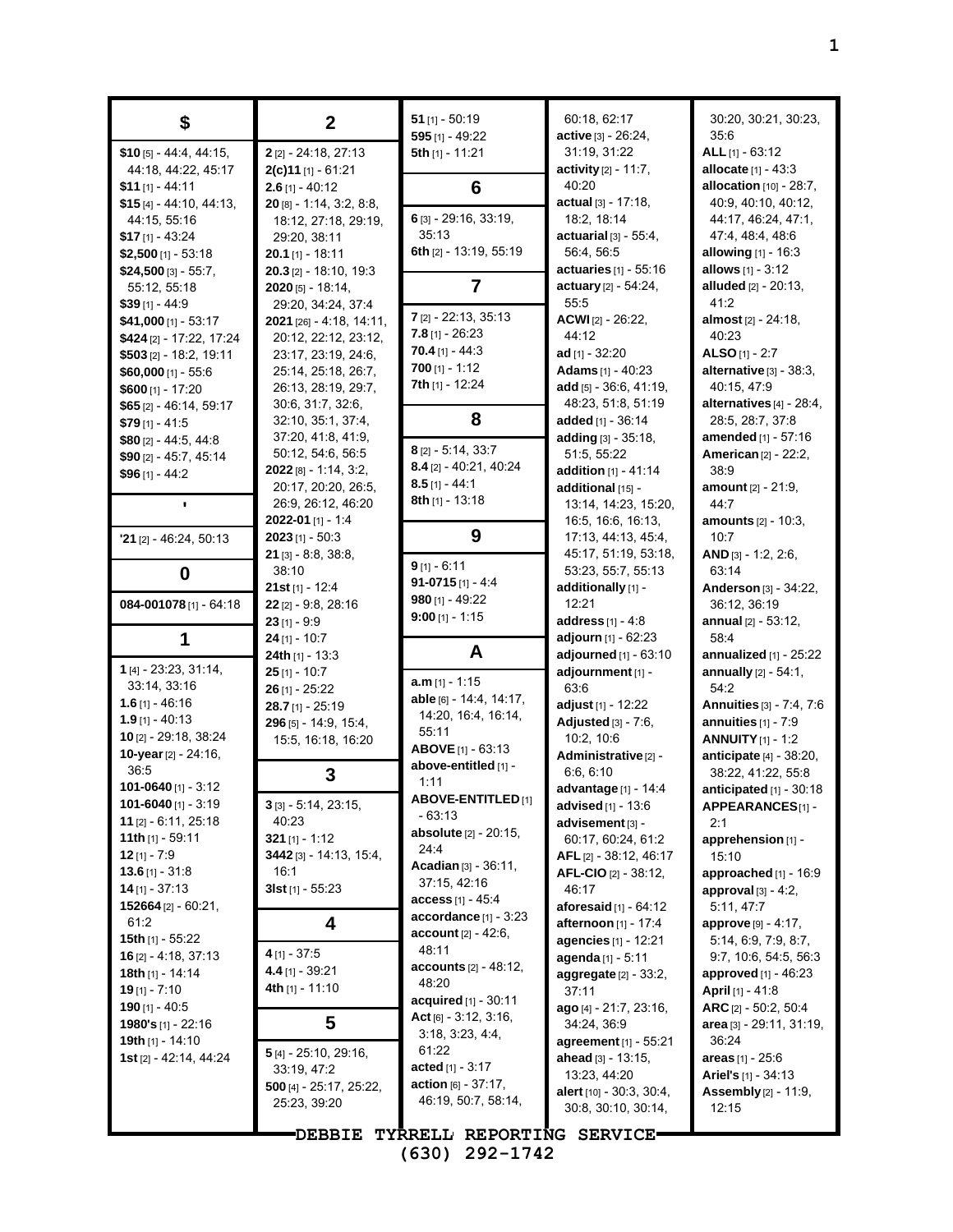| assess [1] - 22:19<br>asset [9] - 28:6, 31:17,            | 26.21, 27:4, 27:16,<br>28:13, 28:15, 28:18,<br>31:9, 31:12, 32:5, | <b>Board</b> [22] - 3:2, 4:5,<br>4:6, 4:9, 14:6, 16:4,<br>18:23, 28:5, 35:6, | C                                                    | cetera [2] - 50:18, 51:2<br>chain [2] - 21:12,<br>22:23 |
|-----------------------------------------------------------|-------------------------------------------------------------------|------------------------------------------------------------------------------|------------------------------------------------------|---------------------------------------------------------|
| 33:10, 40:9, 41:7,<br>41:13, 46:24, 50:9,                 | 33:15, 37:12, 37:14,                                              | 46.23, 47:13, 48.9,                                                          | calculated [1] - 31:11<br>calendar [4] - 25:18,      | Chair [1] - 14:19                                       |
| 50:16                                                     | 38.6, 38.7, 38.8                                                  | 48:22, 57:14, 57:15,                                                         | 31:7, 31:14, 33:19                                   | chairman [1] - 11:3                                     |
| assets [5] - 18:3,                                        | benchmarks [5] -                                                  | 58:12, 58:18, 60:9,                                                          | Calibre [1] - 54:6                                   | challenging [2] - 22:6,                                 |
| 32:16, 32:17, 42:6,                                       | 29:12, 33:18, 36:7,                                               | 60:13, 60:15, 60:19,                                                         | Canadian [1] - 30:11                                 | 28:20                                                   |
| 51:14                                                     | 36:15, 40:3                                                       | 62:15                                                                        | cancellations [2] -                                  | chambers [1] - 11:17                                    |
| <b>assist</b> $[1] - 45:16$                               | beneficial $[1]$ - 52:9                                           | <b>board</b> $[7] - 4:18$ , 22:7,                                            | 11:14, 11:15                                         | change $[3] - 16:21$ ,                                  |
| assistant $[1] - 11:1$                                    | benefit [6] - 32:13.                                              | 26:11, 47:6, 47:15,                                                          | cancelled $[3] - 11:11$ ,                            | 41:6, 41:10                                             |
| Associates $[1]$ - 2:12                                   | 32:22, 33:2, 42:13,                                               | 55:24, 58:20                                                                 | 11:24, 12:1                                          | changes [2] - 35:15,                                    |
| assume [1] - 62:22                                        | 44:23.51:5<br><b>BENEFIT</b> $[1]$ - 1:2                          | <b>Board's</b> [1] - 51:18<br>body [2] - 15:7, 16:15                         | <b>Canning [30] - 3:4,</b>                           | 37:16                                                   |
| assuming [1] - 48:15<br>$AT_{[1]} - 63.14$                | <b>benefits</b> $[5] - 45.1$ ,                                    | <b>BOECKMAN</b> [2] - 2:6,                                                   | 3:21, 5:3, 5:16, 5:22,<br>6:13, 6:20, 7:12,          | changing [1] - 19:22                                    |
| attention [2] - 39:23,                                    | 45.8, 45.16, 49.9,                                                | 60.6                                                                         | 7:18, 8:10, 8:18,                                    | chart [5] - 18:21, 19:2,<br>19:4, 19:6, 39:19           |
| 55:15                                                     | 58:6                                                              | <b>bond</b> $[2] - 23:23$ ,                                                  | 9:11, 9:18, 10:9,                                    | charts [2] - 18:16,                                     |
| <b>Attorney</b> [1] - 57:20                               | <b>Benefits</b> $[3] - 2:11$ ,                                    | 24:16                                                                        | 10:14, 43:8, 43:13,                                  | 32:9                                                    |
| ATTORNEYS[1] - 2:5                                        | 8:3, 8:7                                                          | <b>bonds</b> $[1]$ - 23:15                                                   | 45:21, 46:2, 52:17,                                  | <b>CHICAGO</b> [1] - 1:3                                |
| audio [2] - 3:13, 4:19                                    | <b>Berman</b> [1] - 28:14                                         | <b>bottom</b> $[9] - 18.8$ ,                                                 | 52:23, 54:10, 54:16,                                 | Chicago [2] - 1:13,                                     |
| audit [7] - 53.9, 53.14,                                  | best [2] - 47:5, 49:17                                            | 19.6, 27:9, 29:13,                                                           | 56.9, 56.13, 61.4,                                   | 30:13                                                   |
| 53:16, 53:24, 54:5,                                       | <b>better</b> $[2] - 25:14$ ,                                     | 31:15, 34:12, 39:19,                                                         | 61:9, 62:1, 62:6,                                    | Children [1] - 7:5                                      |
| 54:7, 55:3                                                | 58:23                                                             | 46:15                                                                        | 63:2                                                 | China [3] - 27:17,                                      |
| auditor [2] - 53:13,                                      | between [3] - 51:4,<br>59:18, 60:15                               | <b>Brazil</b> [1] - 27:17<br><b>break</b> $[3] - 38:13$ ,                    | <b>CANNING</b> [32] - 2:4,<br>3:5, 4:20, 5:4, 5:15,  | 27:19, 27:20                                            |
| 53:21<br>August [1] - 50:13                               | beyond [2] - 53:22,                                               | 58:7, 58:16                                                                  | 5:23, 6:12, 6:21,                                    | Chorus [1] - 63:8<br>CIO [2] - 38:12, 46:17             |
| available $[3] - 4:2$ ,                                   | 59:24                                                             | <b>brief</b> $[3] - 4.8, 11.2,$                                              | 7:11, 7:19, 8:9, 8:19,                               | City $[6] - 1:13, 2:3,$                                 |
| 21:15, 39:7                                               | $big$ [1] - 20:23                                                 | 56:24                                                                        | 9:10, 9:19, 10:8,                                    | 2:4, 2:9, 49:2, 49:5                                    |
| aware [2] - 16:10,                                        | biggest [2] - 27:7,                                               | <b>briefs</b> $[2] - 60.10$ ,                                                | 10:15, 18:17, 43:6,                                  | <b>Clark</b> $[1] - 1:12$                               |
| 58:19                                                     | 33:13                                                             | 60:11                                                                        | 43:14, 45:19, 46:3,                                  | class $[1] - 31:17$                                     |
| Aye" [1] - 63:7                                           | <b>bill</b> $[12] - 12:3, 14:5,$                                  | bring [3] - 14.6, 47.6,                                                      | 52:16, 52:24, 54:9,                                  | classes $[2] - 33:10$ ,                                 |
| ayes [1] - 63:8                                           | 14:15, 14:21, 15:6,                                               | 59:21                                                                        | 54:17, 56:7, 56:14,                                  | 50:16                                                   |
| Ayes $[1] - 63.9$                                         | 15:11, 15:14, 15:19,                                              | <b>broad</b> $[2] - 20.8$ , $26.20$                                          | 61:3, 61:10, 61:24,<br>62:7, 63:1                    | clients $[2] - 13.6$ ,                                  |
|                                                           | 15:21, 15:23, 16:11<br><b>Bill</b> $[4]$ - 14:8, 14:13,           | <b>brought</b> $[2] - 35:6$ ,<br>55:24                                       | cap [5] - 31:23, 34:20,                              | 30:19                                                   |
| В                                                         | 15:5, 16:1                                                        | <b>Bryant</b> $[6]$ - 30:3, 30:8,                                            | 35:18, 36:9, 55:18                                   | close $[1] - 38:23$                                     |
| <b>bank</b> $[5]$ - 25:6, 25:9,                           | <b>billion</b> [1] - 17:21                                        | 30:9, 30:12, 30:19,                                                          | capabilities [1] -                                   | closed $[3] - 4:17$ ,<br>61:19, 61:20                   |
| 25:13, 50:17, 51:1                                        | bills [10] - 11:20, 12:1,                                         | 36:10                                                                        | 51:12                                                | closest [1] - 38:10                                     |
| <b>banking</b> [1] - 27:22                                | 12:7, 12:13, 12:17,                                               | <b>building</b> [2] - 51:18,                                                 | capital [6] - 20:24,                                 | cobalt [1] - 40:1                                       |
| <b>banks</b> [1] - 21:10                                  | 14:1, 14:2, 14:3,                                                 | 60:1                                                                         | 22:19, 29:9, 40:19,                                  | collateral [1] - 47:19                                  |
| base [2] - 24:24, 25:1                                    | 14:7, 15:4                                                        | <b>Bukola</b> [5] - 10:23,                                                   | 40.20, 47:11                                         | Columbia [5] - 31:3,                                    |
| <b>based</b> $[8] - 30:12$ ,                              | <b>Bills</b> $[1]$ - 12:5                                         | 10:24, 11:2, 17:1,                                                           | carries [14] - 5:9, 6:4,                             | 41:3, 41:8, 43:2,                                       |
| 32:14, 38:7, 42:23,                                       | <b>bit</b> [21] - 14:16, 15:10,<br>18:7, 23:5, 23:6,              | 17:3<br><b>BUKOLA</b> $[1]$ - 2:12                                           | 1:2, 1:24, 8:24, 9:24,<br>10:20, 43:19, 46:8,        | 44:10                                                   |
| 45:11, 51:3, 52:11,<br>58:15                              | 30.24, 31.9, 31.12,                                               | <b>bullet</b> $[1] - 48.10$                                                  | 53:5, 54:22, 56:19,                                  | <b>column</b> [4] - 17:18,                              |
| <b>basis</b> $[3] - 18:12$ ,                              | 34 1, 34 14, 36 19,                                               | <b>Bulls</b> $[2] - 59.11$ ,                                                 | 61:17, 62:14                                         | 25:16, 28:10, 33:13                                     |
| 18:13, 40:6                                               | 37:17, 37:22, 38:13,                                              | 59:15                                                                        | <b>carry</b> [1] - 57:1                              | combat <sub>[1]</sub> - 21:11<br>comfortable [1] -      |
| <b>bats</b> $[1]$ - 34:15                                 | 38:15, 39:16, 40:13,                                              | burdensome <sub>[1]</sub> -                                                  | case [2] - 24:24, 25:2                               | 51:15                                                   |
| <b>beat</b> $[2] - 28:19, 28:20$                          | 44:20, 47:18, 48:21,                                              | 57:22                                                                        | cash $[11] - 17.22$ ,                                | coming [9] - 21:9,                                      |
| <b>beating</b> $[1] - 37:12$                              | 57:23                                                             | <b>BURKE</b> $[1] - 2.6$                                                     | 18:18, 19:18, 32:12,                                 | 24:20, 25:24, 29:9,                                     |
| <b>become</b> $[1] - 41:12$                               | <b>BitFund</b> [2] - 38:12,                                       | <b>BURNS</b> $[1] - 2.6$                                                     | 32:22, 32:23, 39:17,                                 | 29:21, 30:7, 38:14,                                     |
| <b>BEFORE</b> $[1] - 1.1$                                 | 46:17<br><b>Blair</b> [3] - 36:22, 37:2,                          | <b>business</b> $[6] - 12:12$ ,                                              | 42:22, 43:23, 43:24,<br>44:14                        | 42:14, 49:16                                            |
| <b>beginning</b> $[2] - 19:20$ ,<br>47:3                  | 37:6<br><b>blank</b> [1] - 55:20                                  | 62:20, 62:21, 64:8<br>business/old [1] -<br>62:20                            | <b>causes</b> [1] - 22:20<br><b>CBOE</b> [1] - 28:12 | commencing [1] -<br>1:14                                |
| <b>behind</b> $[1] - 23.6$<br><b>belabor</b> $[1] - 32.8$ | <b>blue</b> $[4]$ - 19:7, 19:17,                                  | <b>buy</b> [2] - 24:20, 59:19                                                | <b>central</b> [1] - 21:10                           | comment $[1] - 4:12$                                    |
| <b>BELLO</b> [5] $- 2:12,$                                | 39:24, 40:1                                                       | <b>buzz</b> $[1] - 11:7$                                                     | <b>certainly</b> $[6] - 22:6$ ,                      | commingled [1] -<br>48:15                               |
| 11:3, 15:5, 17:2,                                         | <b>BMO</b> [6] - 30:4, 30:23,                                     | <b>BY</b> [1] - 2:6                                                          | 26:12, 41:21, 49:23,                                 | Committee [2] -                                         |
| 17:4                                                      | 31:1, 37:15, 41:4,                                                |                                                                              | 52:9, 59:13                                          | 14:19, 47:24                                            |
| <b>below</b> $[1] - 17:23$                                | 41:7                                                              |                                                                              | <b>Certified</b> $[1] - 64.6$                        | committees $[1] - 4:7$                                  |
| benchmark [17] -                                          | <b>BOARD</b> $[2]$ - 2:2, 2:5                                     |                                                                              | <b>certify</b> $[1] - 15.3$                          | common [1] - 13:11                                      |
|                                                           |                                                                   |                                                                              |                                                      |                                                         |

**DEBBIE TYRRELL REPORTING SERVICE (630) 292-1742**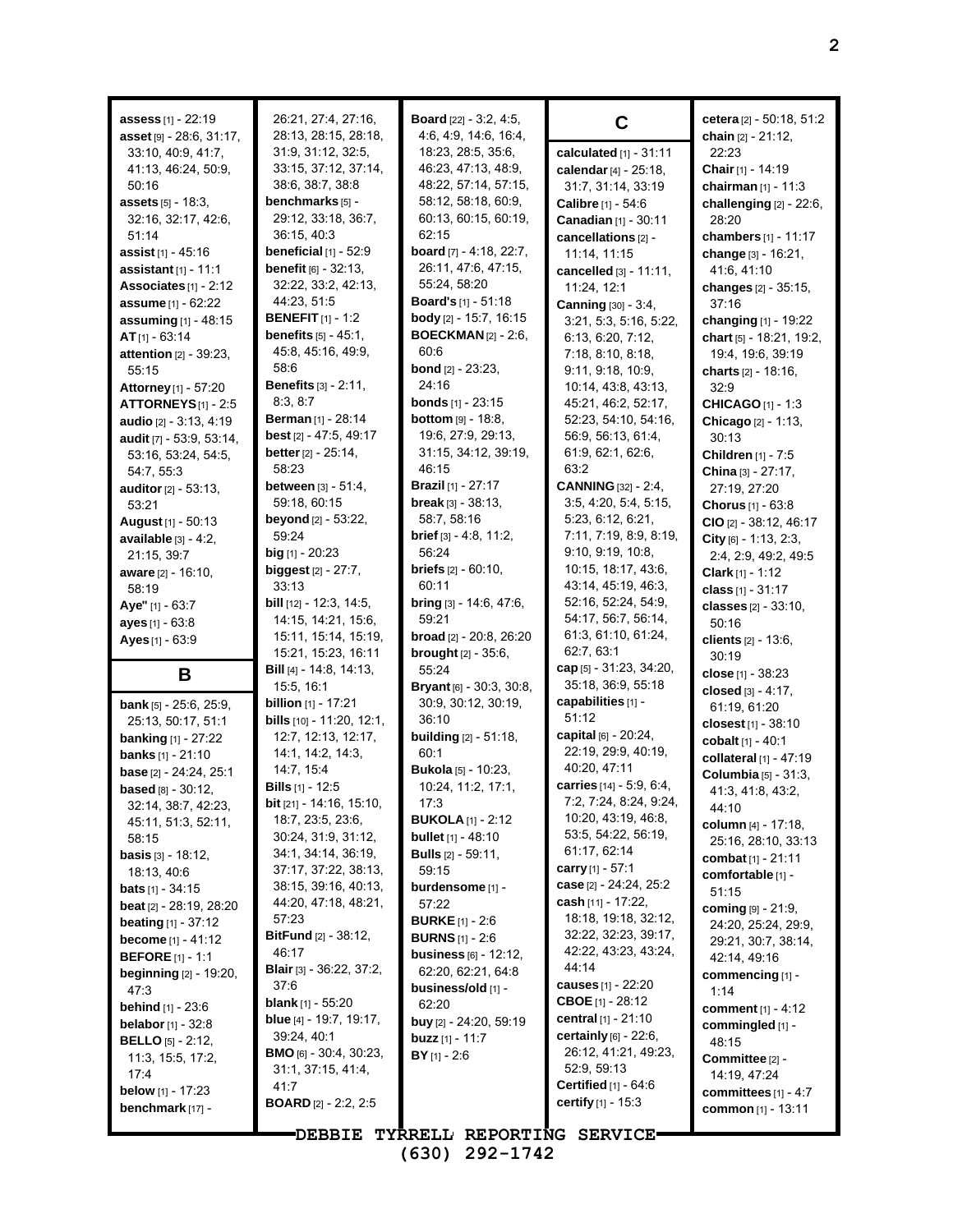| companies $[1]$ - 22:5                   |                              |                                                            |                                    |                                 |
|------------------------------------------|------------------------------|------------------------------------------------------------|------------------------------------|---------------------------------|
|                                          | 11:18, 12:6, 13:16           | Crescent [2] - 33:17,                                      | 45:10, 45:20, 45:23,               | 40:17, 40:22                    |
| compete $[1] - 22:7$                     | conversation [2] -           | 51:12                                                      | 46.5, 46.9, 51.21,                 | division $[2] - 41:7$ ,         |
| completed [1] - 55:12                    | 22:18, 28:5                  | CSR $[1]$ - 64:17                                          | 52:11, 52:17, 52:20,               | 42:2                            |
| completion [1] - 55:23                   | conversations [3] -          | curve [1] - 44:20                                          | 53:2, 53:6, 53:24,                 | done [2] - 54:1, 59:18          |
| complimentary [1] -                      | 30:16, 51:3, 59:2            | cushion [1] - 44:4                                         | 54:4, 54:10, 54:13,                | <b>DONNA</b> $[1]$ - 2:9        |
| 34:6                                     | Conyears [4] - 43:17,        |                                                            | 54:19, 54:23, 56:2,                | Donna [16] - 3:3, 5:2,          |
| composing $[1]$ - 52:8                   | 46:6, 53:3, 54:20            | D                                                          | 56.8, 56.11, 56:16,                | 5:21, 6:18, 7:16,               |
| composites [1] -                         | <b>CONYEARS</b> [17] - 2:4,  |                                                            | 56:20, 60:4, 60:20,                | 8:16, 9:16, 10:13,              |
| 33:10                                    | 15:2, 16:17, 16:24,          | data [3] - 17:8, 18:22,                                    | 61:4, 61:7, 61:12,                 | 43.12, 46:1, 52:22,             |
| comprised [1] - 51:14                    | 43:9, 43:18, 45:2,           | 57:8                                                       | 61:18, 62:1, 62:4,                 | 54:15, 56:12, 59:19,            |
| Comptroller [3] - 2:3,                   | 45.6, 45.22, 46.7,           | database [1] - 39:7                                        | 62.9, 62.19, 63.2,                 | 61:8, 62:5                      |
| 2:10, 49:2                               | 49:18, 50:1, 50:5,           | $\textbf{DATE}$ [1] - 63:14                                | 63.5, 63.9                         | door $[1] - 32:13$              |
| concentrated [1] -                       | 52:19, 53:4, 54:12,          | date [11] - 17:16,                                         | Democrats [2] - 12:13,             | down [17] - 18:13,              |
| 33:24                                    | 54:21                        | 17:17, 18:6, 18:11,                                        | 12:16                              | 23:15, 23:19, 24:7,             |
| concern [4] - 23:1,                      | Conyears-Ervin [4] -         | 19:2, 19:5, 26:23,                                         | <b>Dennis</b> $[5] - 17:7,$        | 25.9, 26.13, 26:20,             |
| 23.4, 41.14, 41.15                       | 43:17, 46:6, 53:3,           | 27:12, 39:5, 55:21,                                        | 51:4, 53:11, 55:1,                 | 27:18, 31:6, 31:15,             |
| concerned [1] - 36:21                    | 54:20                        | 55:23                                                      | 60:4                               | 32.7, 33.5, 33.16,              |
| concerns [3] - 38:1,                     | <b>CONYEARS-ERVIN</b>        | days [1] - 11:24                                           | <b>DENNIS</b> $[1] - 2:8$          | 34:11, 38:13, 58:7,             |
| 42:8, 53:23                              | $[17] - 2:4, 15:2,$          | deadline [2] - 12:3,                                       | Department [1] -                   | 58:16                           |
| conducted [1] - 3:13                     | 16:17, 16:24, 43:9,          | 12:5                                                       | 12:24                              | downs [1] - 19:14               |
| conference $[1]$ - $3:13$                | 43:18, 45:2, 45:6,           | deadlines $[1]$ - 12:1                                     | <b>Deputy</b> $[1] - 2.8$          | downturn [1] - 21:11            |
| consistency [1] -                        | 45.22, 46.7, 49.18,          | <b>DEBBIE</b> [1] - 64:17                                  | despite [1] - 58:3                 | $Dr [2] - 8.4, 9.4$             |
| 35:21                                    | 50:1, 50:5, 52:19,           | <b>DEBORAH</b> [1] - 64:6                                  | details [1] - 42:22                | draft $[1]$ - 55:19             |
| consistent [5] - 3:18,                   | 53.4, 54.12, 54.21           | debt [2] - 47:2, 50:18                                     | determined $[2] - 4:5$ ,           | draw [2] - 39:23, 55:14         |
| 4.4, 13.12, 43.4,                        | Cook [1] - 1:13              | decades $[2] - 22:10$ ,                                    | 45:15                              | driver [2] - 25:12,             |
| 53:16                                    | <b>copies</b> [2] - 59:6,    | 22:16                                                      | develop [1] - 48:7                 | 33:13                           |
| consolidate [1] -                        | 60:10                        | December [7] - 4:18,                                       | developing [1] - 34:21             | driving [3] - 19:8,             |
| 35:23                                    | core $[5] - 23.15$ ,         | 17:16, 18:4, 20:10,                                        | <b>DEWALD</b> [1] - 2:11           | 20:23, 21:2                     |
| constituent [1] - 16:8                   | 23:23, 25:5, 33:21,          | 22:12, 36:20, 40:21                                        | dialogue [1] - 49:15               | DU $[1] - 64:2$                 |
| constraints $[3] - 4:5$ ,                | 33:23                        | dedicated $[1]$ - 25:6                                     | difference [1] - 35:20             | due [3] - 31:22, 41:9,          |
| 48:6, 51:17                              | corner [1] - 18:9            | deeper [1] - 48:21                                         | different [3] - 21:5,              | 55:22                           |
| consultant $[5] - 43:1$ ,                | corporate [2] - 34:2,        | defensive [1] - 28:12                                      | 21:23, 58:9                        | DuPage [1] - 64:8               |
| 43.5, 50.21, 51.4,                       | 42:1                         | defer $[2] - 60:13$ ,                                      | differently $[1]$ - 34:5           | Duty [6] - 8:2, 8:7, 9:2,       |
| 52:13                                    | correct $[2] - 45.5$ ,       | 60:19                                                      | dig [1] - 48:21                    | 9.8, 10.2, 10.6                 |
| consultants [2] -                        | 64:11                        | deferring [1] - 60:17                                      | digit [2] - 26:14, 29:7            |                                 |
| 45.13, 45.15                             | $cost_{[1]} - 28:24$         | deficit [2] - 17:22,                                       | directly [1] - 14:3                | Е                               |
| Consulting $[1]$ - 2:12                  | counsel [2] - 53:22,         | 18:18                                                      | Director [6] - 2:8, 2:8,           |                                 |
| contains [1] - 64:13                     | 60:11                        | deficits [1] - 39:17                                       |                                    |                                 |
|                                          |                              |                                                            |                                    | early [2] - 22:16, 34:24        |
|                                          | <b>COUNTY [1] - 64:2</b>     |                                                            | 3:20, 14:3, 53:11,<br>60:16        | earning [1] - 26:7              |
| context [2] - 22:15,                     | County [2] - 1:13, 64:8      | definitely [1] - 22:5                                      | Director's [2] - 56:20,            | earnings [5] - 26:2,            |
| 27:15                                    | couple [3] - 23:3,           | definition [1] - 57:23<br><b>Degnan</b> [16] - $3.6, 5.5,$ |                                    | 32:11, 32:12, 32:19,            |
| continue [15] - 3:14,                    | 46:11, 57:7                  | 5:24, 6:22, 7:20,                                          | 60.2<br>Disability $[6]$ - $8:3$ , | 33:3                            |
| 11:15, 11:22, 12:6,                      | <b>course</b> [2] - 12:18,   | 8:20, 9:20, 10:16,                                         | 8:7, 9:2, 9:8, 10:3,               | easily [1] - 21:14              |
| 14:1, 26:6, 26:9,<br>28:13, 28:24, 29:4, | 37:17                        | 43:15, 46:4, 53:1,                                         | 10:6                               | easy [1] - 28:19                |
| 32:7, 33:5, 36:1,                        | <b>court</b> [1] - 64:7      | 54:18, 56:15, 60:8,                                        | <b>Disaster</b> [2] - 13:17,       | economic [1] - 27:19            |
| 36:6, 40:16                              | Court [1] - 13:1             | 61:11, 62:8                                                | 13:21                              | economy $[1] - 27:21$           |
| <b>continued</b> $[6] - 21:15$ ,         | covered [1] - 18:18          | <b>DEGNAN</b> [83] - $2:3$ ,                               | discrimination [1] -               | Education $[1] - 16.4$          |
| 21:16, 23:17, 28:6,                      | $Covid$ [13] - 11:13,        | 3.1, 3.7, 3.10, 4.14,                                      | 12:12                              | effect $[4] - 18.1, 18.5,$      |
| 31:19, 32:21                             | 12:7, 12:8, 12:15,           | 4.21, 4.23, 5.6, 5.10,                                     | <b>discuss</b> $[5]$ - 14:6,       | 19:10, 39:16                    |
| continues $[6] - 21:1$ ,                 | 12:23, 13:9, 13:16,          | 5:13, 5:16, 5:19, 6:1,                                     | 28.6, 49.3, 60.7,                  | <b>efforts</b> $[1] - 58.4$     |
| 30:12, 34:18, 35:3,                      | 21:1, 21:11, 57:16,          | 6.5, 6.8, 6.13, 6.16,                                      | 61:22                              | either [2] - 17:14,             |
| 38:2, 38:17                              | 57:18, 58:2, 58:21           | 6:23, 7:3, 7:8, 7:12,                                      | <b>discussed</b> $[1]$ - 32:10     | 21:23                           |
| continuing [3] - 20:10,                  | <b>CRAIG</b> [1] - 2:9       | 7:15, 7:21, 8:1, 8:6,                                      | discussion $[7] - 5:20$ ,          | <b>elaborate</b> $[1]$ - 15:3   |
| 34:14, 37:6                              | Craig [2] - 49:2, 49:14      | 8:10, 8:14, 8:21, 9:1,                                     | 6:17, 7:16, 8:15,                  | email $[1] - 8.4$               |
| <b>contrary</b> [1] - 16:16              | <b>crash</b> [1] - 28:1      | 9.6, 9.11, 9.14, 9.21,                                     | 9:15, 54:4, 56:2                   | emergency $[1]$ - 13:2          |
| contributions $[2]$ -                    | create $[1] - 28:2$          | 10:1, 10:5, 10:9,                                          | $discussions_{[3]}$ -              | <b>emerging</b> $[10] - 27:8$ , |
| 33.1, 49.4                               | <b>created</b> $[1]$ - 18:22 | 10:12, 10:17, 10:21,                                       | 4:24, 49:13, 60:15                 | 27:11, 27:13, 27:14,            |
| convene $[1] - 3:1$                      | creative $[1] - 49.12$       | 17:3, 17:5, 20:2,                                          | distancing $[1]$ - 13:8            | 27:18, 36:23, 37:1,             |
| convened $[1] - 11.9$                    | credit $[4]$ - 14:14,        | 42:19, 42:23, 43:7,                                        | distractor $[1]$ - 37:22           | 37:6, 50:17                     |
| convening $[4] - 11:13$ ,                | 16.5, 50.9, 50.17            | 43:10, 43:16, 43:20,                                       | distributions [2] -                | <b>employee</b> [2] - 22:5,     |

**DEBBIE TYRRELL REPORTING SERVICE (630) 292-1742**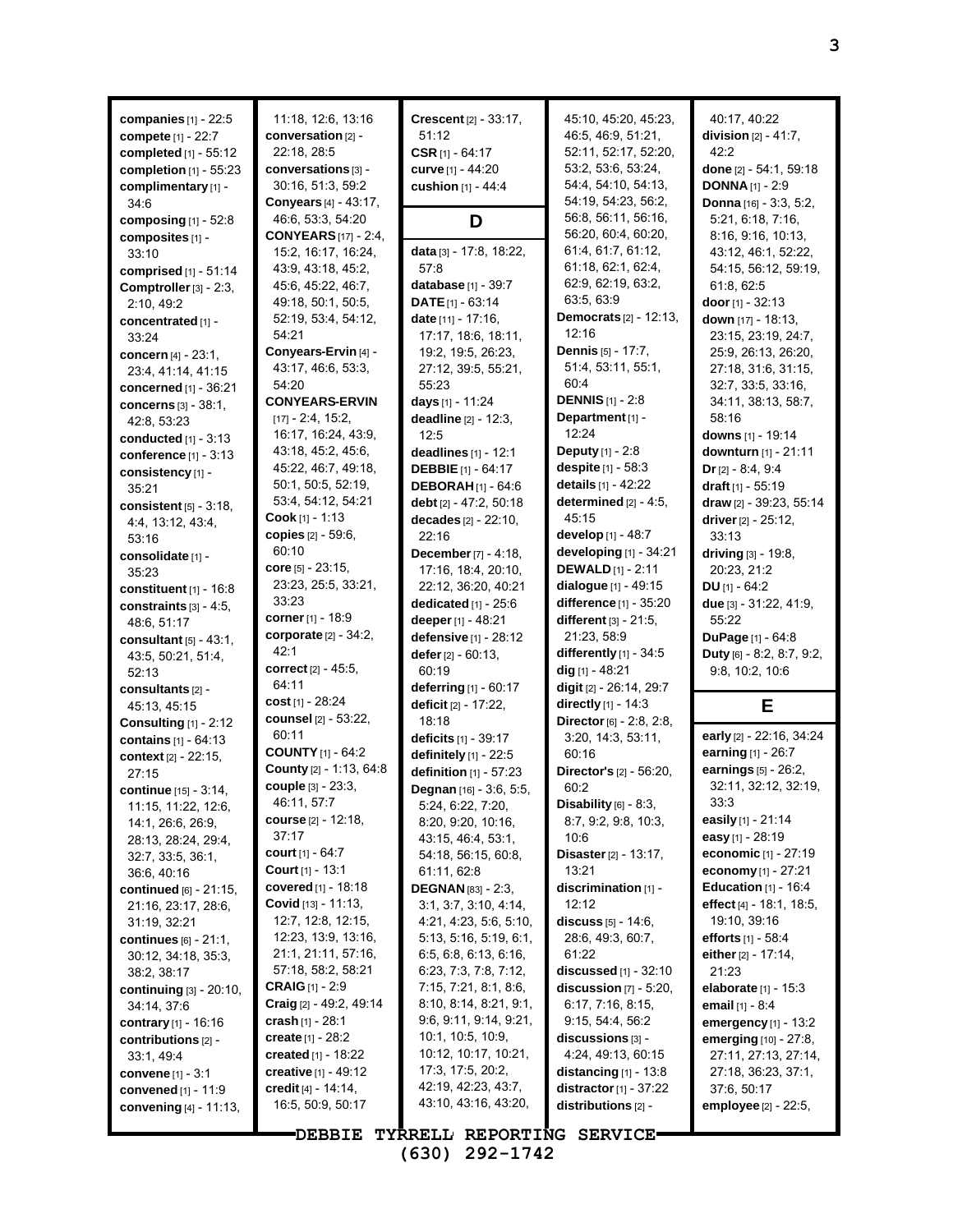59:1 **Employees** [1] - 7:4 **employees** [3] - 22:7, 58:19, 59:9 **EMPLOYEES'** [1] - 1:2 **employer**[1] - 49:4 **end** [9] - 21:3, 23:19, 26:17, 34:6, 34:24, 36:13, 38:23, 39:11, 49:12 **ended** [2] - 29:19, 32:4 **engage** [1] - 41:22 **engagement** [7] - 53:10, 53:13, 53:21, 55:1, 55:4, 55:5, 56:4 **entire** [1] - 29:20 **ENTITLED** [1] - 63:13 **entitled** [2] - 1:11, 58:6 **entity** [1] - 43:2 **environment** [2] - 26:16, 28:3 **equities** [7] - 26:14, 26:17, 31:18, 31:19, 31:21, 32:2, 34:11 **equity** [13] - 25:15, 26:1, 26:10, 28:12, 29:4, 29:8, 29:9, 32:14, 40:10, 40:15, 44:11, 48:11, 48:13 **ERVIN** [17] - 2:4, 15:2, 16:17, 16:24, 43:9, 43:18, 45:2, 45:6, 45:22, 46:7, 49:18, 50:1, 50:5, 52:19, 53:4, 54:12, 54:21 **Ervin** [4] - 43:17, 46:6, 53:3, 54:20 **especially** [1] - 49:10 **essentially** [2] - 33:15, 42:3 **estate** [11] - 29:13, 29:14, 29:19, 29:22, 31:11, 32:4, 38:4, 38:5, 38:16, 40:16, 46:17 **et** [2] - 50:18, 51:2 **ex** [2] - 26:22, 44:12 **ex-US** [2] - 26:22, 44:12 **exactly** [2] - 30:17, 36:1 **example** [1] - 24:15 **exceptionally** [3] - 26:1, 28:16, 51:16 **excess** [3] - 25:10, 31:13, 44:14 **excited** [1] - 59:23

**excluding** [1] - 19:19 **Executive** [10] - 2:8, 2:8, 3:20, 13:21, 53:11, 56:20, 60:2, 60:16, 62:16, 62:17 **executive** [1] - 60:7 **exemption** [1] - 12:11 **exercise** [2] - 51:9, 52:9 **exercises** [1] - 60:1 **exhibits** [1] - 60:11 **existing** [1] - 42:15 **exit** [1] - 58:22 **expectations** [2] - 26:12, 29:15 **expected** [2] - 37:23, 39:1 **expecting** [1] - 46:16 **expense** [1] - 55:13 **expenses** [3] - 42:13, 44:24, 55:7 **experience** [1] - 53:20 **Experience** [3] - 55:10, 55:11, 55:12 **expire** [4] - 13:3, 13:18, 13:19, 13:23 **expires** [1] - 13:22 **exposure** [4] - 25:7, 34:1, 37:20, 38:17 **expressing** [1] - 15:18 **extended** [1] - 12:2 **Extensions** [2] - 9:3, 9:8 **extent** [1] - 49:5 **extra** [1] - 53:19 **eye** [1] - 25:16 **F facing** [2] - 20:18, 20:19 **fact** [1] - 59:1 **factor**[1] - 21:16 **fall** [1] - 30:6 **familiar**[2] - 47:16, 60:9 **family** [1] - 59:21 **far**[6] - 14:7, 17:17, 19:3, 19:12, 36:16, 50:19 **favor**[2] - 35:17, 63:6 **feasibility** [1] - 48:14 **February** [9] - 11:18, 13:19, 14:10, 39:4, 42:14, 45:17, 46:18, 47:20, 59:11 **February's** [1] - 45:8 **Fed** [1] - 23:4 **Federal** [2] - 21:10, 22:23

**feedback** [1] - 32:8 **Fees** [2] - 6:6, 6:10 **fees** [9] - 31:14, 35:14, 37:5, 45:4, 48:15, 53:16, 53:19, 54:7, 55:5 **Feigenholtz** [2] - 14:18, 16:2 **few** [12] - 11:14, 12:7, 15:12, 19:14, 20:17, 29:3, 31:5, 33:7, 39:10, 39:11, 41:11, 47:6 **figure** [1] - 18:6 **figured** [1] - 15:14 **figures** [9] - 21:17, 22:14, 22:15, 22:17, 23:7, 28:21, 29:3, 29:5, 39:6 **file** [4] - 12:1, 12:16, 18:15, 57:20 **filed** [8] - 12:8, 12:10, 12:24, 14:10, 14:14, 14:22, 15:8, 16:11 **filing** [1] - 12:13 **fill** [1] - 47:4 **final** [6] - 18:8, 29:12, 31:10, 48:10, 50:8, 55:21 **finance** [1] - 17:14 **financial** [3] - 30:11, 57:5, 57:8 **firm** [2] - 30:11, 53:15 **first** [11] - 12:3, 13:18, 17:9, 23:14, 36:13, 39:14, 46:20, 49:10, 58:10, 58:16, 60:8 **five** [1] - 55:9 **fixed** [16] - 23:8, 23:22, 24:4, 24:6, 24:14, 25:3, 25:5, 25:9, 25:11, 30:4, 32:1, 33:12, 33:21, 40:11, 50:16, 50:24 **Flash** [2] - 29:23, 30:1 **flat** [1] - 29:20 **flexibility** [1] - 50:14 **flow** [6] - 14:1, 17:22, 18:18, 19:18, 39:17, 43:23 **flows** [1] - 32:12 **focus** [1] - 33:12 **focuses** [1] - 37:2 **FOIAs** [2] - 57:2, 57:3 **follow** [2] - 11:22, 14:20 **following** [1] - 12:22 **FOR** [1] - 2:5 **force** [1] - 21:2 **forces** [1] - 20:23

**DEBBIE TYRRELL REPORTING SERVICE (630) 292-1742**

**foregoing** [1] - 64:11 **foreign** [1] - 48:20 **formal** [2] - 39:5, 48:24 **formally** [2] - 41:4, 52:14 **forth** [2] - 54:7, 56:5 **fortunately** [1] - 26:24 **forward** [3] - 20:20, 23:17, 24:24 **four** [7] - 22:16, 56:24, 57:3, 57:11, 58:7, 58:8, 58:16 **fourth** [10] - 25:17, 27:11, 29:14, 29:15, 29:17, 34:15, 35:2, 38:19, 38:20, 59:8 **Friday** [3] - 12:4, 59:11 **friends** [1] - 59:21 **front** [1] - 35:6 **full** [3] - 17:17, 40:5, 42:10 **functioning** [1] - 38:24 **Fund** [5] - 3:21, 17:6, 45:16, 50:23, 52:10 **FUND** [1] - 1:3 **fund** [10] - 28:9, 28:22, 29:2, 38:16, 44:17, 44:21, 47:8, 47:18, 48:4, 48:17 **Fund's** [6] - 4:2, 42:24, 43:3, 45:12, 52:12, 60:10 **funded** [1] - 19:2 **funding** [4] - 18:9, 19:20, 19:22, 49:19 **funds** [7] - 15:16, 20:19, 28:10, 37:19, 40:12, 45:3, 48:15 **G game** [2] - 59:11, 59:15 **gap** [1] - 49:23 **Garcia** [2] - 33:22, 34:8 **gate** [1] - 34:23 **General** [2] - 11:9, 12:14 **generate** [1] - 32:18 **generated** [1] - 31:16 **German** [1] - 24:16 **Germany** [1] - 24:15 **given** [6] - 18:12, 33:24, 48:6, 51:17,

64:10, 64:13 **global** [5] - 27:21,

30:5, 41:4, 42:7, 42:16 **goods** [2] - 21:13, 21:14 **Government**[1] - 21:10 **government**[1] - 27:24 **Governor**[1] - 13:17 **grade** [1] - 25:5 **graphics** [1] - 20:3 **great** [10] - 17:4, 17:15, 21:20, 26:2, 27:2, 35:22, 36:6, 36:14, 37:2, 48:1 **grey** [1] - 26:23 **groups** [2] - 58:7, 58:9 **growth** [4] - 26:2, 26:7, 37:1, 39:15 **guess** [1] - 15:14 **H half** [13] - 22:3, 23:15, 23:20, 23:24, 24:7, 24:16, 27:13, 33:14, 33:16, 42:13, 42:15, 42:19, 42:20 **Hamilton** [2] - 33:22, 34:8 **hand** [7] - 17:18, 23:18, 25:16, 28:10, 29:13, 36:16, 40:10 **HANSEN** [63] - 2:9, 3:4, 3:6, 3:8, 4:13, 5:3, 5:5, 5:7, 5:9, 5:22, 5:24, 6:2, 6:4, 6:20, 6:22, 6:24, 7:2, 7:18, 7:20, 7:22, 7:24, 8:18, 8:20, 8:22, 8:24, 9:18, 9:20, 9:22, 9:24, 10:14, 10:16, 10:18, 10:20, 43:13, 43:15, 43:17, 43:19, 46:2, 46:4, 46:6, 46:8, 52:23, 53:1, 53:3, 53:5, 54:16, 54:18, 54:20, 54:22, 56:13, 56:15, 56:17, 56:19, 61:9, 61:11, 61:13, 61:15, 61:17, 62:6, 62:8, 62:10, 62:12, 62:14 **happy** [2] - 31:24, 32:5 **hard** [2] - 35:24, 38:9 **hate** [1] - 32:7 **head** [1] - 12:15 **headwinds** [2] - 26:17, 27:7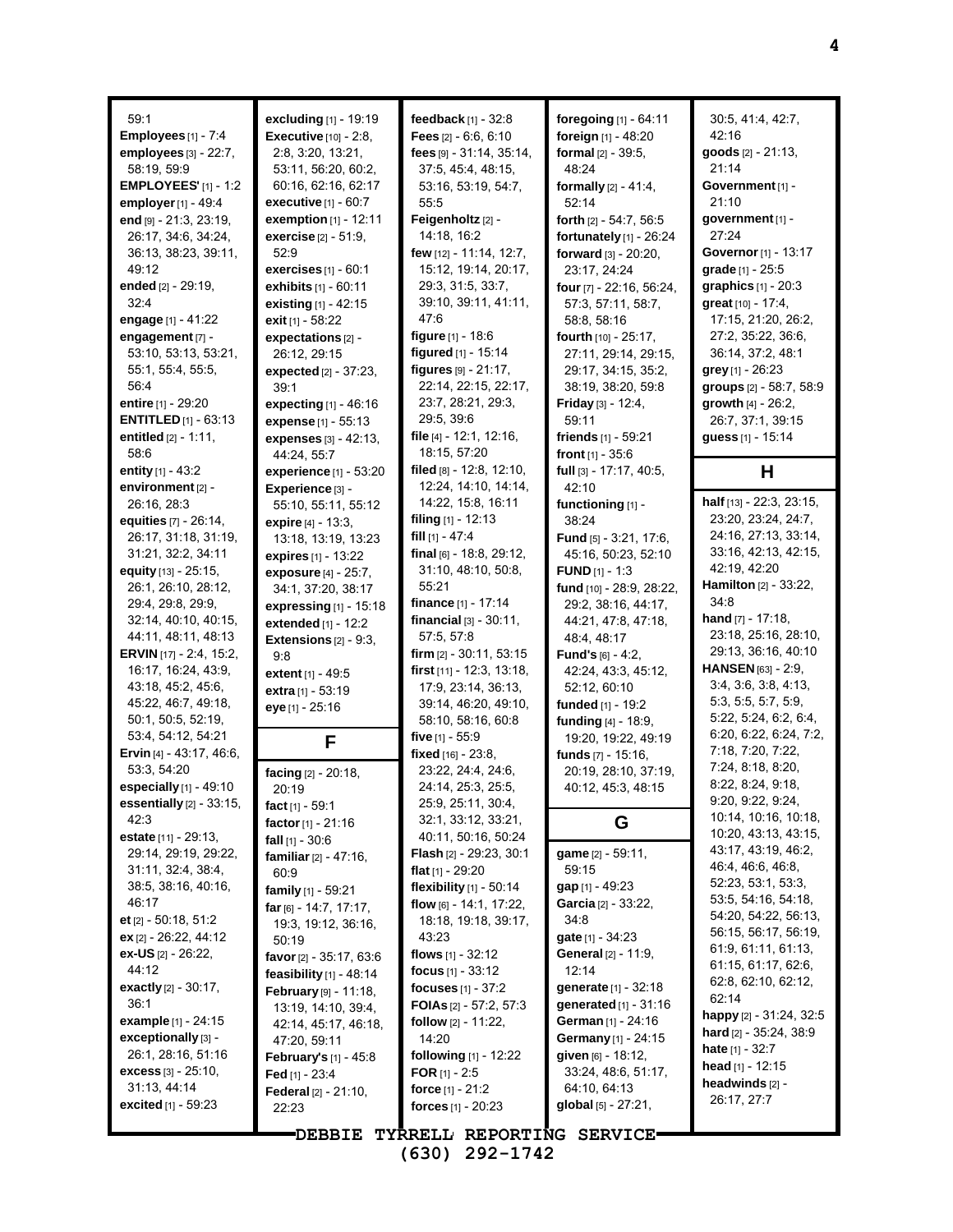**heard** [1] - 21:20 **hearing** [7] - 4:14, 5:1, 6:18, 7:16, 8:16, 9:16, 62:22 **hedge** [9] - 28:9, 28:10, 28:22, 29:2, 37:19, 40:12, 44:17, 44:21, 48:4 **hedged** [1] - 37:21 **held** [1] - 1:12 **help** [1] - 21:3 **helped** [3] - 25:4, 26:8, 33:20 **helpful** [2] - 18:24, 20:3 **helps** [1] - 44:22 **hereby** [1] - 3:1 **high** [14] - 21:18, 22:16, 22:17, 23:6, 24:14, 25:5, 25:9, 25:13, 26:6, 28:2, 29:7, 47:15, 50:17, 51:1 **higher** [4] - 24:3, 31:12, 33:16 **highlight** [3] - 20:23, 26:4, 33:7 **highlighted** [1] - 52:2 **highlights** [1] - 33:9 **hired** [1] - 36:13 **historic** [1] - 21:21 **historical** [1] - 22:14 **historically** [2] - 24:12, 28:18 **hit** [3] - 20:11, 21:17, 33:9 **hitting** [1] - 30:2 **hold** [2] - 14:22, 41:21 **home** [1] - 57:21 **hopefully** [2] - 47:7, 49:24 **hoping** [2] - 49:7, 59:13 **hour** [1] - 1:15 **hourly** [2] - 55:15, 55:17 **House** [1] - 12:5 **housing** [1] - 27:22 **I i.e** [1] - 22:21 **idea** [1] - 24:19 **ideas** [1] - 59:24 **identified** [1] - 45:14 **Illinois** [3] - 1:14, 12:24, 64:9 **ILLINOIS** [1] - 64:1 **impact** [3] - 12:19, 14:8, 48:16

**impacted** [1] - 19:23 **implemented** [1] - 13:12 **importantly** [1] - 36:5 **IN** [1] - 63:13 **in-person** [4] - 11:10, 11:15, 11:18, 11:24 **inception** [2] - 36:15, 36:18 **included** [1] - 47:1 **including** [3] - 46:13, 50:16, 51:1 **income** [18] - 23:8, 23:22, 24:4, 24:6, 24:14, 25:3, 25:5, 25:9, 25:11, 30:4, 32:1, 33:12, 33:21, 40:11, 47:17, 50:16, 50:24 **increase** [9] - 18:2, 22:8, 23:9, 23:13, 23:21, 32:18, 47:1, 55:15, 55:17 **increased** [3] - 18:5, 49:19, 59:3 **indemnification** [1] - 15:6 **indemnified** [1] - 16:22 **indemnified"** [1] - 16:23 **indication** [1] - 15:18 **indicative** [1] - 12:14 **individual** [1] - 16:3 **industry** [1] - 21:24 **inflation** [6] - 21:7, 21:17, 21:19, 22:8, 22:11, 22:20 **inflationary** [4] - 22:15, 22:17, 23:7, 28:3 **inflow** [1] - 40:24 **inflows** [1] - 17:19 **information** [11] - 13:14, 14:16, 14:23, 15:20, 16:6, 16:13, 17:13, 57:5, 57:6, 57:9, 59:12 **Infrastructure** [1] - 38:19 **infrastructure** [5] - 29:4, 29:6, 38:4, 38:18, 38:22 **initiative** [4] - 15:15, 16:2, 16:7, 16:9 **inquiries** [1] - 57:2 **inside** [1] - 14:5 **insurance** [1] - 12:11 **intends** [2] - 14:21, 14:22

**intensity** [1] - 48:19 **interest** [10] - 14:11, 15:4, 23:5, 23:9, 23:13, 23:20, 24:2, 24:3, 24:11, 24:21 **interested** [1] - 59:14 **interests** [1] - 11:21 **intermediate** [1] - 34:17 **intermediate-term** [1] - 34:17 **international** [14] - 26:19, 26:21, 27:4, 27:6, 27:8, 27:10, 27:15, 32:2, 35:19, 35:20, 36:9, 44:11, 48:11, 48:13 **interview** [1] - 58:22 **introduce** [1] - 12:5 **introduction** [1] - 12:3 **invest** [5] - 24:14, 24:15, 47:11, 50:15 **Investment**[4] - 2:10, 6:6, 6:10, 47:24 **investment**[23] - 18:1, 18:5, 19:9, 25:5, 32:11, 32:12, 32:18, 32:24, 33:3, 35:9, 39:16, 41:12, 42:24, 43:1, 43:5, 44:14, 45:12, 47:22, 47:23, 50:20, 52:12, 52:13 **Investments** [1] - 20:4 **investments** [4] - 18:19, 40:15, 40:18, 47:10 **investors** [3] - 24:13, 24:20, 29:10 **involves** [2] - 60:8, 60:21 **involving** [1] - 61:23 **issue** [2] - 41:20, 47:7 **issued** [2] - 13:1, 50:11 **issues** [9] - 21:12, 22:22, 27:21, 27:22, 30:10, 31:1, 39:10, 42:9, 58:23 **item** [3] - 48:3, 57:1, 59:8 **items** [3] - 5:11, 39:11, 50:7 **J J.P** [1] - 38:11 **Jamie** [11] - 18:6, 20:4, 39:13, 40:1, 41:1, 41:6, 41:18, 50:22, 51:7, 53:8,

**DEBBIE TYRRELL REPORTING SERVICE (630) 292-1742**

58:20 **JAMIE**[1] - 2:12 **January** [7] - 1:14, 3:2, 11:10, 12:4, 12:23, 13:18, 14:14 **job** [3] - 21:23, 22:3, 59:7 **jobs** [1] - 21:22 **join** [2] - 17:11, 59:16 **July** [2] - 13:3, 50:12 **jump** [2] - 29:23, 33:6 **jumped** [1] - 17:10 **June** [2] - 54:3, 56:1 **jurisdiction** [1] - 4:10 **K Kayne** [3] - 34:22, 36:11, 36:19 **keep** [4] - 22:7, 24:21, 38:9, 44:3 **keeping** [1] - 13:16 **key** [1] - 41:14 **kicked** [2] - 39:21, 59:4 **kind** [28] - 18:22, 19:7, 19:10, 20:19, 21:4, 21:21, 21:22, 22:18, 24:24, 27:19, 27:24, 29:11, 30:1, 31:17, 32:8, 32:20, 34:7, 34:13, 37:21, 38:2, 39:11, 39:12, 39:24, 46:21, 47:15, 49:6, 49:8, 49:15 **known** [1] - 41:4 **knows** [2] - 49:11, 57:16 **KRISTEN** [1] - 2:11 **L Labor** [1] - 12:24 **labor** [1] - 22:4 **lack** [1] - 28:11 **language** [2] - 16:19, 16:21 **large** [1] - 41:12 **largely** [2] - 19:14, 31:22 **larger**[1] - 15:22 **largest** [3] - 27:17, 27:20, 40:23 **last** [22] - 14:10, 15:7, 15:9, 18:11, 20:9, 21:8, 23:3, 23:11, 23:14, 30:9, 35:12, 36:13, 40:14, 41:11, 44:16, 46:15, 49:24,

53:17, 57:4, 57:18,

58:15, 58:20 **late** [1] - 23:5 **latest** [1] - 55:23 **law** [1] - 57:13 **lead** [1] - 30:13 **leadership** [2] - 15:11, 15:13 **learning** [1] - 58:2 **least** [4] - 24:2, 49:13, 49:15, 59:20 **left** [3] - 25:16, 29:13, 40:10 **left-hand** [3] - 25:16, 29:13, 40:10 **legal** [4] - 60:5, 60:20, 61:19, 61:23 **legislation** [1] - 12:16 **legislative** [2] - 10:22, 10:24 **legislature** [1] - 11:7 **lending** [2] - 47:14, 47:17 **less** [3] - 34:2, 40:13, 41:24 **lessen** [1] - 23:22 **letter**[10] - 53:10, 53:13, 53:21, 54:6, 54:7, 55:1, 55:4, 55:5, 56:4, 56:6 **level** [2] - 38:24, 47:15 **License** [1] - 64:18 **likely** [3] - 27:20, 29:6, 47:6 **line** [5] - 11:1, 19:9, 19:17, 22:23, 39:20 **lines** [2] - 19:7, 39:24 **liquid** [1] - 42:5 **liquidate** [1] - 45:13 **liquidation** [1] - 49:8 **liquidations** [2] - 46:12, 49:20 **liquidity** [4] - 42:7, 42:9, 44:4, 48:6 **list** [2] - 11:19, 41:2 **listed** [3] - 12:17, 14:5, 46:14 **litigation** [1] - 61:23 **loans** [6] - 25:6, 25:10, 25:13, 50:17, 51:1, 51:2 **located** [4] - 6:10, 7:9, 8:8, 9:8 **long-term** [3] - 34:18, 35:3, 37:23 **look** [12] - 17:11, 24:13, 24:24, 25:11, 26:11, 27:3, 27:19, 28:20, 31:17, 33:5, 42:1, 48:13 **looking** [4] - 30:1,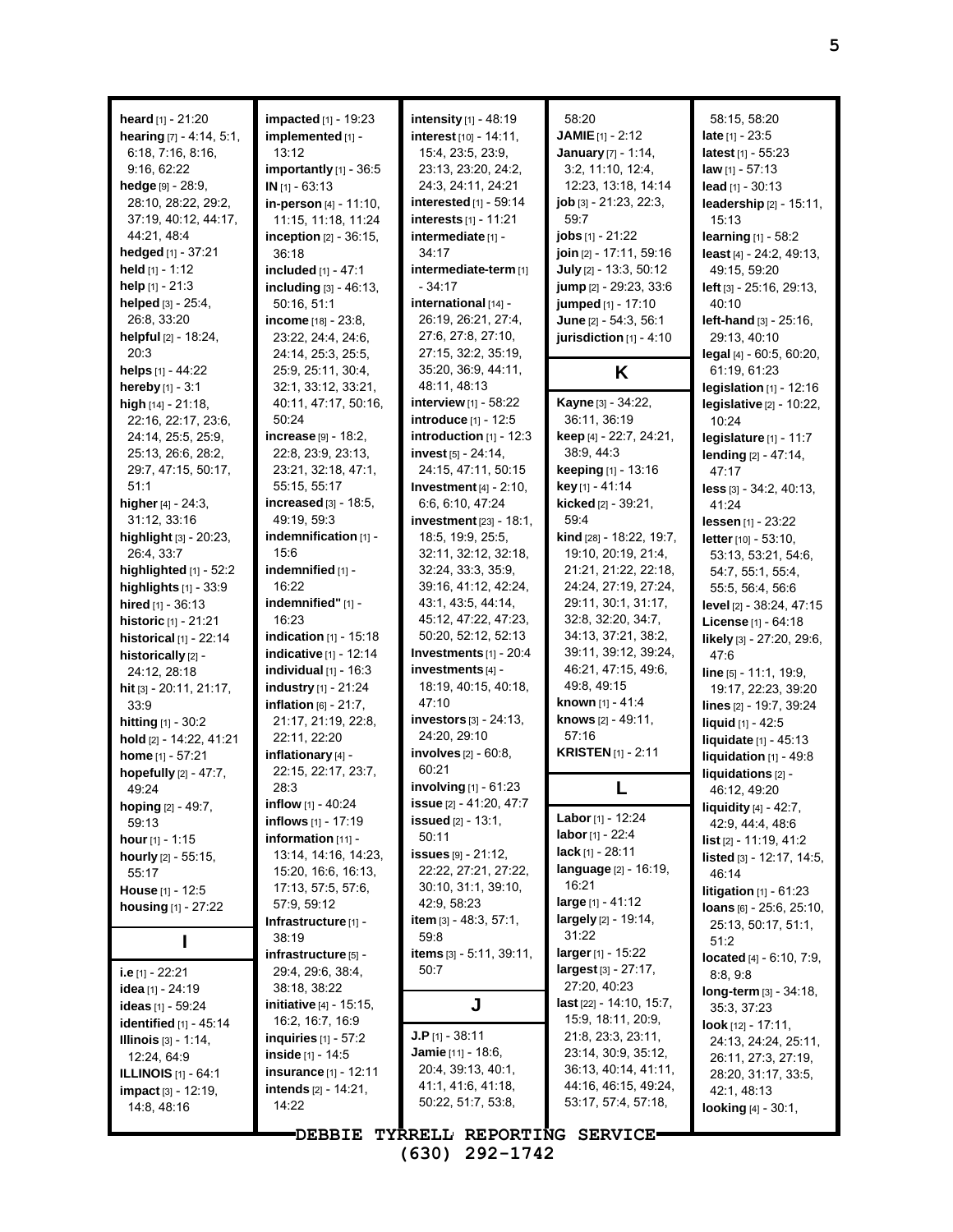| 39:18, 39:19, 51:10<br>looks $[1] - 11:17$<br><b>loss</b> $[2] - 23:23$<br>losses [1] - 25:4<br>$low$ [10] - 24:12,<br>28:24, 30:5, 31:2,<br>37:9, 37:11, 37:12,<br>37:14, 41:4, 42:16<br><b>LSV</b> [2] - 36:3, 44:11<br><b>LTD</b> $[1] - 2.6$<br>luster [1] - 28:11<br>M                                                                                                                                                                         | 29:5, 29:22, 32:15,<br>32:19, 36:23, 37:7,<br>50:18<br>markets [20] - 18:3,<br>18:13, 20:8, 20:11,<br>20:18, 20:24, 22:19,<br>23.2, 23.8, 25.15,<br>27:6, 27:8, 27:11,<br>27:14, 27:18, 36:23,<br>37:1, 48:20<br>Marquette $[3]$ - 2:12,<br>26:12, 33:7<br>match [2] - 28:17,                                                                                                                                                                               | met [1] - 20:9<br>mid [2] - 26:13, 31:23<br>$mid-cap$ [1] - 31:23<br>middle $[3] - 19:10$ ,<br>28:9, 39:24<br><b>might</b> $[4] - 12.19$ ,<br>14:4, 23:5, 47:21<br>migration $[1] - 58:21$<br>million [29] - 17:20,<br>17:22, 17:24, 18:2,<br>19:11, 40:22, 40:23,<br>40:24, 41:5, 43:24,<br>44:1, 44:2, 44:3,                                                                                                                                                                 | 61:17, 61:20, 61:24,<br>62:1, 62:14, 62:23,<br>63:1, 63:2<br>move [11] - 4:15, 8:2,<br>9:2, 10:2, 11:22,<br>14:21, 15:14, 15:19,<br>16:12, 49:7, 54:24<br>moved $[2] - 5:16$ ,<br>15:22<br>movement [1] - 20:9<br>moves $[1] - 7:12$<br>$moving$ [5] - 10:22.<br>14:11, 15:11, 19:15,                                                                                                                                                                                                      | nauseam [1] - 32:21<br>navigate [1] - 58:3<br>navy [1] - 39:24<br>nearly [3] - 22:13,<br>29:18, 29:19<br>necessarily [3] - 11:8,<br>16:11, 34:4<br>need [4] - 16.6, 43:23,<br>44:19, 51:19<br>needed [1] - 53:19<br>needle [1] - 27:24<br>needs [1] - 44:4<br>negative [6] - 19:18,                                                                                                                                             |
|-----------------------------------------------------------------------------------------------------------------------------------------------------------------------------------------------------------------------------------------------------------------------------------------------------------------------------------------------------------------------------------------------------------------------------------------------------|-------------------------------------------------------------------------------------------------------------------------------------------------------------------------------------------------------------------------------------------------------------------------------------------------------------------------------------------------------------------------------------------------------------------------------------------------------------|--------------------------------------------------------------------------------------------------------------------------------------------------------------------------------------------------------------------------------------------------------------------------------------------------------------------------------------------------------------------------------------------------------------------------------------------------------------------------------|--------------------------------------------------------------------------------------------------------------------------------------------------------------------------------------------------------------------------------------------------------------------------------------------------------------------------------------------------------------------------------------------------------------------------------------------------------------------------------------------|---------------------------------------------------------------------------------------------------------------------------------------------------------------------------------------------------------------------------------------------------------------------------------------------------------------------------------------------------------------------------------------------------------------------------------|
|                                                                                                                                                                                                                                                                                                                                                                                                                                                     | 59.3                                                                                                                                                                                                                                                                                                                                                                                                                                                        | 44:4, 44:5, 44:8,                                                                                                                                                                                                                                                                                                                                                                                                                                                              | 48:14                                                                                                                                                                                                                                                                                                                                                                                                                                                                                      | 24:4, 24:5, 27:11,                                                                                                                                                                                                                                                                                                                                                                                                              |
| <b>M.A.I</b> [1] - 2:12<br>MacKay [3] - 33:17,<br>36:3, 51:11<br><b>Madam</b> $[7] - 15.9$ ,<br>16:10, 43:10, 45:23,<br>49.2, 52.20, 54.13<br>mailing $[2] - 58:10$ ,<br>58:11<br><b>mailings</b> $[1] - 58.8$<br>main [2] - 33:10, 41:20<br>major [1] - 42:2<br>majority [1] - 19:19<br>makeup [1] - 25:4<br>management [2] -                                                                                                                      | <b>matter</b> $[12] - 1:12$ ,<br>3:17, 52:15, 55:2,<br>60.6, 60.8, 60.9,<br>60:17, 60:20, 61:1,<br>61:20, 61:23<br><b>matters</b> $[3] - 4.9, 12.9,$<br>56:24<br><b>MEABF</b> $[1] - 14.8$<br>$MEABFs[1] - 41:11$<br>mean $[1]$ - 16:11<br>meaningful [1] - 21:18<br>means $[1] - 45:3$<br>measured $[1]$ - 28:12<br>media $[1] - 57:2$<br>meet [2] - 32:13, 32:22                                                                                          | 44.9, 44.10, 44.11,<br>44:13, 44:15, 44:19,<br>44:22, 45:7, 45:14,<br>45:17, 46:14, 46:16<br><b>mind</b> [1] - 59:5<br>minimize [1] - 49:8<br>Minor [1] - 7:5<br>minutes $[4] - 4:16$ ,<br>4:17, 20:17, 31:5<br>$mitigations$ [1] - 13:7<br>modest [1] - 28:23<br>moment [2] - 27:1,<br>28:21<br>money $[2] - 48.5$ ,                                                                                                                                                          | MR [48] - 3:9, 4:22,<br>5.8, 5.18, 6.3, 6.15,<br>7:1, 7:14, 7:23, 8:13,<br>8:23, 9:13, 9:23,<br>10:11, 10:19, 10:24,<br>16:20, 17:8, 17:10,<br>17:15, 18:20, 20:5,<br>39:13, 41:20, 42:11,<br>42:21, 43:22, 45:5,<br>45:7, 46:11, 47:21,<br>48:1, 48:23, 49:21,<br>50:3, 50:6, 51:9,<br>51:24, 52:2, 53:12,<br>54.2, 55.3, 56.22,<br>61.6, 61.16, 62.3,                                                                                                                                    | 27:12, 27:13<br>net [16] - 17:7, 17:21,<br>17:24, 18:5, 18:9,<br>18:19, 19:2, 19:9,<br>19:17, 19:21, 31:14,<br>35:13, 37:5, 39:16,<br>40:24, 44:2<br>Neuberger [1] - 28:14<br>neutral [1] - 16:16<br>new [13] - 13:17,<br>15:12, 16:3, 18:22,<br>20:3, 36:12, 40:8,<br>40:17, 46:24, 47:1,<br>51:5, 62:20, 62:21<br>next [15] - 11:17, 12:4,                                                                                    |
| 41.7, 41.15<br><b>Manager</b> [3] - 2:9,                                                                                                                                                                                                                                                                                                                                                                                                            | <b>MEETING</b> $[2] - 1.4$                                                                                                                                                                                                                                                                                                                                                                                                                                  | 49:16<br>month $[12] - 18:4$ ,                                                                                                                                                                                                                                                                                                                                                                                                                                                 | 62:13, 63:4                                                                                                                                                                                                                                                                                                                                                                                                                                                                                | 13:24, 34:19, 37:9,                                                                                                                                                                                                                                                                                                                                                                                                             |
| 2:11, 2:11<br>manager [13] - 31:22,<br>34:4, 34:23, 35:5,<br>35:15, 41:17, 41:22,<br>41:23, 42:16, 47:5,<br>51:6, 51:19<br>managers [31] - 26:24,<br>28:17, 29:17, 30:2,<br>30:21, 31:20, 33:8,<br>33:17, 34:20, 35:8,<br>35:21, 35:24, 36:10,<br>36:12, 37:12, 37:24,<br>38:7, 40:2, 40:7,<br>44:21, 45:14, 46:13,<br>46:14, 48:8, 48:12,<br>50:15, 50:24, 51:16,<br>52:3, 52:7<br>manages $[2] - 31:2$ ,<br>34:5<br><b>managing</b> $[1]$ - 51:13 | 63:13<br>meeting $[17] - 1:11$ ,<br>3:2, 3:11, 3:12, 3:15,<br>3:22, 3:24, 4:6, 4:18,<br>39.4, 46.15, 47.20,<br>47:24, 57:4, 58:20,<br>60.18, 62:24<br><b>Meetings</b> [2] - 3:23,<br>61:22<br>meetings $[3] - 11:13$ ,<br>47:22, 47:23<br><b>MELISSA</b> $[1] - 2.4$<br><b>MEMBER</b> [11] - 16:17,<br>16:24, 43:9, 45:2,<br>45.6, 45.22, 49.18,<br>50:1, 50:5, 52:19,<br>54:12<br><b>Member</b> $[3] - 2:11$ ,<br>60:21, 61:2<br><b>member</b> [2] - 57:9, | 18:11, 19:2, 22:12,<br>36:20, 39:22, 40:14,<br>40:21, 40:24, 43:23,<br>44:5, 44:16<br>month's [1] - 46:15<br>months $[1] - 47:7$<br>morale [1] - 59:10<br>Morgan [1] - 38:11<br>morning [4] - 11:4,<br>15:2, 20:5, 56:22<br>$most [4] - 26.15,$<br>33:24, 36:4, 55:16<br><b>motion</b> [66] - 4:17,<br>4:20, 5:9, 5:13, 5:15,<br>6.4, 6.5, 6.9, 6.12,<br>6:13, 7:2, 7:3, 7:8,<br>7:11, 7:24, 8:1, 8:6,<br>8.9, 8.11, 8.24, 9.1,<br>9:7, 9:10, 9:12, 9:24,<br>10:1, 10:5, 10:8, | $MS$ [74] - 2:6, 3:4, 3:6,<br>3.8, 4.13, 5.3, 5.5,<br>5:7, 5:9, 5:12, 5:22,<br>5:24, 6.2, 6.4, 6.7,<br>6:20, 6:22, 6:24, 7:2,<br>7:7, 7:18, 7:20, 7:22,<br>7:24, 8:4, 8:18, 8:20,<br>8:22, 8:24, 9:4, 9:18,<br>9:20, 9:22, 9:24,<br>10:4, 10:14, 10:16,<br>10:18, 10:20, 11:3,<br>15:5, 17:2, 17:4,<br>43:13, 43:15, 43:17,<br>43:19, 46:2, 46:4,<br>46.6, 46.8, 52.23,<br>53:1, 53:3, 53:5,<br>54:16, 54:18, 54:20,<br>54:22, 56:13, 56:15,<br>56:17, 56:19, 60:6,<br>61.9, 61.11, 61.13, | 38.2, 40.8, 40.19,<br>41:1, 43:22, 44:6,<br>46:11, 46:19, 47:6,<br>62:19<br>nice [6] - 31:16, 32:10,<br>34:6, 34:13, 34:20,<br>35:17<br>nicely [1] - 32:4<br><b>NIKKI</b> $[1]$ - 2:11<br>NIS [3] - 34:5, 34:7,<br>34:9<br><b>NO</b> [1] - 1:4<br>nobody [1] - 34:15<br>none [7] - 4:14, 5:1,<br>6.18, 8.16, 9.16,<br>62:22<br><b>normal</b> [2] - 57:16,<br>58:2<br><b>North</b> $[1]$ - 1:12<br><b>Northern</b> $[1]$ - 44:12 |
| <b>mandate</b> $[4] - 41:5$ ,                                                                                                                                                                                                                                                                                                                                                                                                                       | 59:20                                                                                                                                                                                                                                                                                                                                                                                                                                                       | 10:10, 10:20, 10:21,                                                                                                                                                                                                                                                                                                                                                                                                                                                           | 61:15, 61:17, 62:6,                                                                                                                                                                                                                                                                                                                                                                                                                                                                        | note [2] - 3:19, 60:22                                                                                                                                                                                                                                                                                                                                                                                                          |
| 41:12, 44:12, 50:14                                                                                                                                                                                                                                                                                                                                                                                                                                 | <b>MEMBERS</b> $[1]$ - 2:2                                                                                                                                                                                                                                                                                                                                                                                                                                  | 43:1, 43:6, 43:7,                                                                                                                                                                                                                                                                                                                                                                                                                                                              | 62:8, 62:10, 62:12,                                                                                                                                                                                                                                                                                                                                                                                                                                                                        | notes $[1] - 64:12$                                                                                                                                                                                                                                                                                                                                                                                                             |
| <b>mandated</b> $[1]$ - 57:13                                                                                                                                                                                                                                                                                                                                                                                                                       | members $[8] - 4.7$ ,                                                                                                                                                                                                                                                                                                                                                                                                                                       | 43:19, 43:20, 45:13,                                                                                                                                                                                                                                                                                                                                                                                                                                                           | 62:14<br>multi [2] - 50:9, 51:14                                                                                                                                                                                                                                                                                                                                                                                                                                                           | <b>notice</b> $[1] - 3.22$                                                                                                                                                                                                                                                                                                                                                                                                      |
| manner [1] - 45:15                                                                                                                                                                                                                                                                                                                                                                                                                                  | 45:16, 47:16, 57:19,                                                                                                                                                                                                                                                                                                                                                                                                                                        | 45:19, 45:20, 46:8,                                                                                                                                                                                                                                                                                                                                                                                                                                                            | <b>MUNICIPAL</b> $[1]$ - 1:2                                                                                                                                                                                                                                                                                                                                                                                                                                                               | number [2] - 19:23,                                                                                                                                                                                                                                                                                                                                                                                                             |
| $map_{[1]} - 49:15$<br><b>March</b> [4] - 44:24,                                                                                                                                                                                                                                                                                                                                                                                                    | 57:23, 58:5, 59:21,<br>60:15                                                                                                                                                                                                                                                                                                                                                                                                                                | 46.9, 52.13, 52.16,<br>52:17, 53:5, 53:6,                                                                                                                                                                                                                                                                                                                                                                                                                                      |                                                                                                                                                                                                                                                                                                                                                                                                                                                                                            | 21:22                                                                                                                                                                                                                                                                                                                                                                                                                           |
| 45:9, 45:18, 58:17                                                                                                                                                                                                                                                                                                                                                                                                                                  | <b>mention</b> $[1]$ - 32:24                                                                                                                                                                                                                                                                                                                                                                                                                                | 54:5, 54:9, 54:10,                                                                                                                                                                                                                                                                                                                                                                                                                                                             | N                                                                                                                                                                                                                                                                                                                                                                                                                                                                                          | <b>numbers</b> [11] - 22:11,<br>25:17, 25:21, 25:22,                                                                                                                                                                                                                                                                                                                                                                            |
| $market_{[14]} - 20:21,$                                                                                                                                                                                                                                                                                                                                                                                                                            | mentioned $[7] - 32:1$ ,                                                                                                                                                                                                                                                                                                                                                                                                                                    | 54:22, 54:23, 56:3,                                                                                                                                                                                                                                                                                                                                                                                                                                                            |                                                                                                                                                                                                                                                                                                                                                                                                                                                                                            | 29:12, 29:17, 31:10,                                                                                                                                                                                                                                                                                                                                                                                                            |
| 22:4, 22:5, 25:1,<br>25:4, 26:1, 27:22,                                                                                                                                                                                                                                                                                                                                                                                                             | 38:5, 40:2, 41:6,<br>44.9, 44.19, 58.21                                                                                                                                                                                                                                                                                                                                                                                                                     | 56:7, 56:8, 56:19,<br>61:1, 61:3, 61:4,                                                                                                                                                                                                                                                                                                                                                                                                                                        | <b>names</b> $[1] - 58:15$<br><b>nature</b> [1] - 22:21                                                                                                                                                                                                                                                                                                                                                                                                                                    | 36:16, 38:20, 59:4<br><b>Nuveen</b> [1] - 35:5                                                                                                                                                                                                                                                                                                                                                                                  |
|                                                                                                                                                                                                                                                                                                                                                                                                                                                     | <b>DEBBIE</b>                                                                                                                                                                                                                                                                                                                                                                                                                                               | TYRRELL REPORTING SERVICE.                                                                                                                                                                                                                                                                                                                                                                                                                                                     |                                                                                                                                                                                                                                                                                                                                                                                                                                                                                            |                                                                                                                                                                                                                                                                                                                                                                                                                                 |

**(630) 292-1742**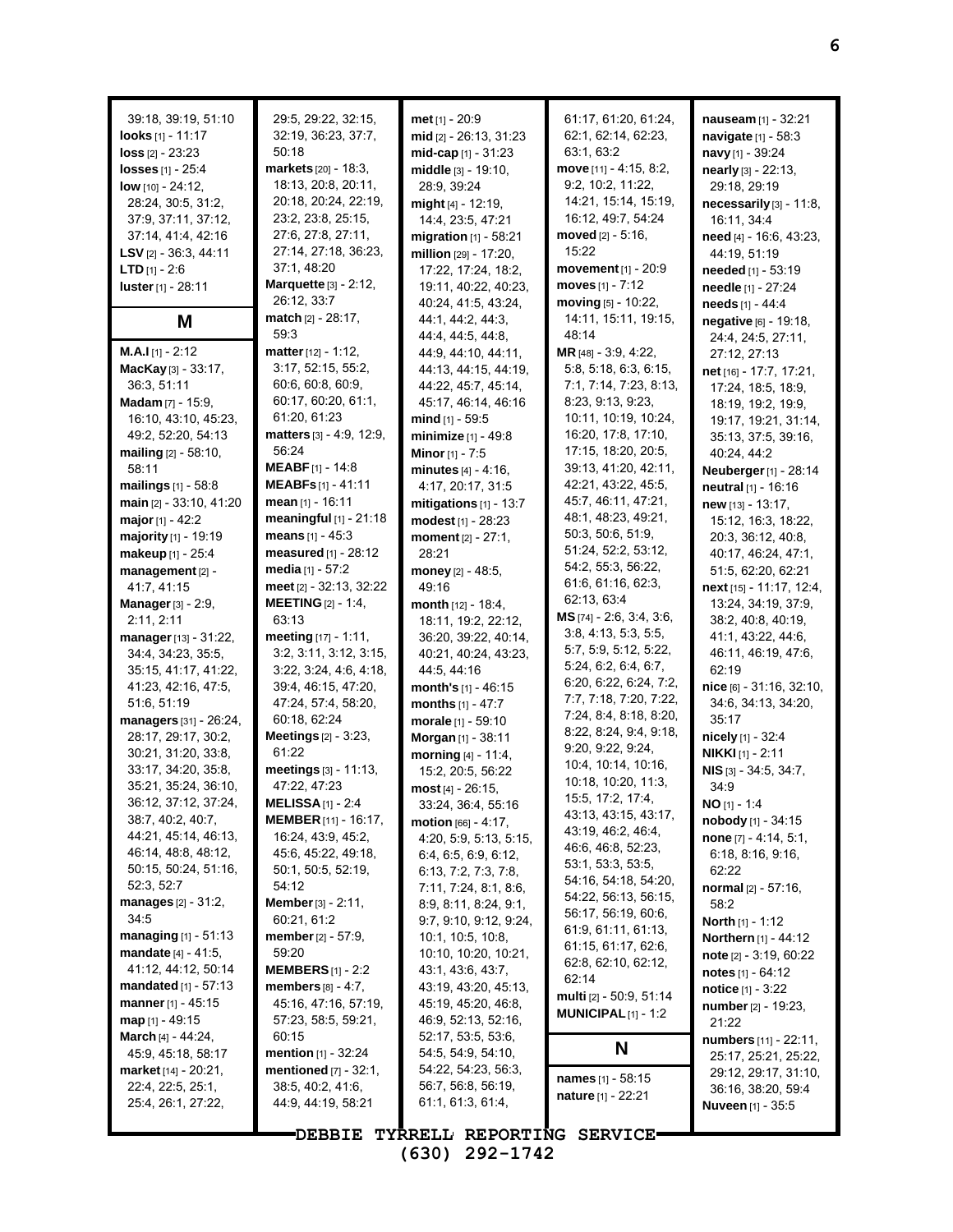| O                                          | 7:7, 8:5, 9:5, 10:4,<br>22:7, 49:9, 62:19       | 43:20, 46:9, 53:6<br>passive [1] - 44:12           | <b>persistent</b> $[1]$ - 22:21<br>person [4] - 11:10, | 20:12, 49:13<br>preparation $[2]$ - 54:6,       |
|--------------------------------------------|-------------------------------------------------|----------------------------------------------------|--------------------------------------------------------|-------------------------------------------------|
| oath [1] - 64:7                            | Orders [1] - 13:21                              | past [3] - 32:21, 38:12,                           | 11:15, 11:18, 11:24                                    | 56:5                                            |
| <b>Obviously</b> [1] - 20:8                | Ordinary $[6] - 8:2, 8:7,$                      | 59:18                                              | personnel [2] - 37:16,                                 | prepared $[1] - 4.1$                            |
| obviously [5] - 20:19,                     | 9:2, 9:7, 10:3, 10:6                            | path [1] - 24:2                                    | 58:18                                                  | <b>PRESENT</b> [1] - 2:7                        |
| 21:2, 42:1, 52:7,                          | organizational [3] -                            | patience [2] - 35:7,                               | personnel-wise [1] -                                   | <b>present</b> $[4] - 3.5, 3.21,$               |
| 60:18                                      | 30:10, 41:6, 41:10                              | 35:14                                              | 58:18                                                  | 14:17, 48.9                                     |
| Odyssey [1] - 38:6                         | <b>OSHA</b> $[1]$ - 13:13                       | pause [2] - 14:24,                                 | perspective $[2] - 27:4,$                              | <b>Present</b> [2] - 3:7, 3:9                   |
| OF $[4] - 1:3, 1:10,$                      | outflows [1] - 17:20                            | 42:17                                              | 59:10                                                  | presentation [1] -                              |
| 64.1, 64.2                                 | outlined [1] - 45:8                             | pay [5] - 44:23, 45:8,                             | pertaining [1] - 61:1                                  | 53:7                                            |
| <b>Office</b> $[1] - 2:9$                  | outpaced [1] - 32:12                            | 49:9, 58:24, 59:22                                 | philosophy [1] - 35:16                                 | presented $[3] - 43:5$ ,                        |
| office $[2] - 3:21, 13:10$                 | outpacing $[2] - 31:8$ ,<br>33:18               | <b>paying</b> $[1] - 44.2$<br>payment [2] - 42.14, | physically [1] - 3:21<br>picked [2] - 19:4, 21:5       | 54:8, 56:6<br>President $[4] - 2:3$ ,           |
| Officer [1] - 2:10<br>official [1] - 58:14 | outperform [2] -                                | 50:4                                               | pieces [1] - 58:16                                     | 2.3, 20.5, 60.8                                 |
| offset [1] - 33:20                         | 31:13, 37:3                                     | payments [5] - 32:13,                              | <b>PINELLI</b> [1] - 2:6                               | <b>PRESIDENT</b> [82] - 3:1,                    |
| often [1] - 53:24                          | outperformance <sup>[3]</sup> -                 | 32:23, 33:2, 42:13,                                | place [3] - 29:8, 38:22,                               | 3:7, 3:10, 4:14, 4:21,                          |
| old $[1] - 62:21$                          | 31:18, 31:23, 34:13                             | 45:16                                              | 42:2                                                   | 4:23, 5:6, 5:10, 5:13,                          |
| older [1] - 57:23                          | outperformed [7] -                              | peer $[1] - 38.7$                                  | placed [1] - 41:8                                      | 5:16, 5:19, 6:1, 6:5,                           |
| <b>Omicron</b> [2] - 11:16,                | 31:21, 32:3, 32:4,                              | pending [2] - 13:4,                                | plan [5] - 42:3, 46:19,                                | 6:8, 6:13, 6:16, 6:23,                          |
| 21:2                                       | 33:11, 35:22, 37:4,                             | 61:22                                              | 48:7, 48:24, 58:7                                      | 7.3, 7.8, 7.12, 7.15,                           |
| omnibus [1] - 15:23                        | 39:17                                           | pension [3] - 15:16,                               | play [3] - 29:1, 30:15,                                | 7:21, 8:1, 8:6, 8:10,                           |
| once $[5] - 13:22$ ,                       | outperforming [3] -                             | 20:19, 57:15                                       | 50:24                                                  | 8:14, 8:21, 9:1, 9:6,                           |
| 14:16, 14:22, 16:13,                       | 35:13, 36:4, 36:17                              | Pensions [1] - 14:19                               | played [1] - 30:17                                     | 9.11, 9.14, 9.21,                               |
| 55:1                                       | outside [1] - 24:11                             | people [5] - 21:22,                                | pleased [1] - 36:18                                    | 10:1, 10:5, 10:9,<br>10:12, 10:17, 10:21,       |
| one [29] - 11:10,                          | outstanding [3] -<br>39:10, 52:14, 58:13        | 26:15, 35:16, 58:2,                                | point $[7] - 15:23$ ,                                  | 17:3, 17:5, 20:2,                               |
| 13:18, 13:19, 13:22,                       | overall [3] - 20:13,                            | 59:23<br>per [1] - 9:4                             | 19:10, 32:8, 38:1,                                     | 42:19, 42:23, 43:7,                             |
| 13:24, 21:1, 21:4,                         | 28:10, 38:16                                    | percent [38] - 18:10,                              | 48:10, 48:24, 51:20<br>points [3] - 18:12,             | 43:10, 43:16, 43:20,                            |
| 21:16, 22:1, 22:3,<br>22.9, 24.10, 27.7,   | overly [1] - 36:20                              | 19:3, 22:13, 23:15,                                | 18:13, 40:6                                            | 45:10, 45:20, 45:23,                            |
| 29:11, 30:20, 33:13,                       | overview [2] - 20:12,                           | 23:20, 23:24, 24:7,                                | pool $[1] - 47:19$                                     | 46.5, 46.9, 51.21,                              |
| 35:7, 36:4, 36:20,                         | 47:15                                           | 24:17, 24:18, 25:10,                               | popping [1] - 25:16                                    | 52:11, 52:17, 52:20,                            |
| 38:23, 46:23, 48:23,                       | overweight [2] -                                | 25:18, 25:19, 25:23,                               | portfolio [15] - 20:12,                                | 53:2, 53:6, 53:24,                              |
| 55:14, 57:8, 58:22,                        | 40:11, 44:23                                    | 26:23, 27:13, 27:18,                               | 25:7, 25:12, 25:14,                                    | 54:4, 54:10, 54:13,                             |
| 58:23, 59:20, 60:6,                        | own [1] - 59:22                                 | 28:16, 29:16, 29:18,                               | 32.6, 32.17, 32.24,                                    | 54:19, 54:23, 56:2,                             |
| 60:22                                      |                                                 | 29:19, 29:21, 31:8,                                | 34.5, 35.18, 39.2,                                     | 56:8, 56:11, 56:16,<br>56:20, 60:4, 60:20,      |
| one-year [2] - 33:13,                      | P                                               | 31:14, 33:14, 33:16,                               | 39:15, 41:14, 41:24,                                   | 61.4, 61.7, 61.12,                              |
| 36:4                                       | page [10] - 18:9,                               | 33:19, 35:13, 37:5,<br>37:13, 38:9, 38:10,         | 51:13, 51:18                                           | 61.18, 62.1, 62.4,                              |
| ones [2] - 12:17, 40:1                     | 25:21, 29:3, 29:12,                             | 38:11, 38:24, 39:22,                               | portion [1] - 45:9                                     | 62.9, 62.19, 63.2,                              |
| ongoing [2] - 41:15,<br>51:3               | 31:6, 31:16, 34:19,                             | 40:12, 40:13, 47:2                                 | position [4] - 16:15,<br>17:7, 21:6, 22:6              | 63.5, 63.9                                      |
| Open [2] - 3:23, 61:21                     | 36:17, 37:9, 38:2                               | percentage [1] - 41:13                             | positions [1] - 59:5                                   | $prefix[5] - 13:12,$                            |
| open [7] - 4:7, 4:17,                      | Page [1] - 33:6                                 | <b>perform</b> $[2] - 28:13$ ,                     | positive [11] - 13:9,                                  | 23:9, 28:19, 38:9,                              |
| 18:15, 32:3, 48:20,                        | <b>PAGE</b> $[1] - 64:2$                        | 29:6                                               | 19:11, 19:15, 26:18,                                   | 53:16                                           |
| 49:14, 59:24                               | Pages $[6] - 5:14, 6:10,$                       | performance [20] -                                 | 30:20, 31:8, 33:14,                                    | prevent [1] - 28:1                              |
| openings $[1] - 22.3$                      | 7.9, 8.8, 9.8, 10.7                             | 18:12, 20:12, 20:14,                               | 37:5, 37:13, 38:17,                                    | preview [1] - 20:17                             |
| operate [1] - 12:20                        | Parametric [3] - 28:14,                         | 20:16, 20:24, 27:2,                                | 40:24                                                  | previous [1] - 19:4                             |
| operating [4] - 17:19,                     | 44:16, 44:22                                    | 28:23, 32:19, 33:6,                                | positives $[1]$ - 42:5                                 | previously [1] - 14:10<br>$prices$ [2] - 21:13, |
| 17:22, 19:18, 39:17                        | Part $[1] - 44:15$                              | 33.8, 33.20, 34:15,<br>34:18, 35:3, 35:12,         | possible [2] - 47:5,                                   | 21:15                                           |
| <b>Operating</b> [1] - 17:20               | part [7] - 29:13, 29:22,<br>35:18, 44:8, 44:17, | 37:21, 37:23, 39:3,                                | 57:24                                                  | primarily $[3] - 12:8$ ,                        |
| operational $[1]$ - 48:19                  | 46:20, 49:10                                    | 40:2, 40:6                                         | possibly [2] - 49:6,<br>60:16                          | 12:10, 53:17                                    |
| opportunistically [1] -<br>50:15           | particular [5] - 11:20,                         | performed [3] - 18:3,                              | <b>posted</b> $[1] - 3:22$                             | <b>private</b> $[5] - 29.4$ ,                   |
| opportunities [1] -                        | 14:12, 15:6, 16:15,                             | 28:7, 53:14                                        | <b>postings</b> [1] - 59:7                             | 29:7, 29:9, 40:15,                              |
| 58:24                                      | 53:15                                           | <b>performer</b> $[1] - 33:22$                     | potential [1] - 48:18                                  | 47:2                                            |
| opportunity [1] -                          | parts [3] - 25:3, 29:5,                         | <b>performing</b> $[1] - 37:23$                    | potentially $[2] - 26.18$ ,                            | problem $[1] - 14.5$                            |
| 24:13                                      | 32:5                                            | period [6] - 19:5, 26:1,                           | 48:14                                                  | proceed $[1] - 60:19$                           |
| <b>opposite</b> $[1] - 34.9$               | <b>passed</b> $[3] - 11:16$ ,                   | 27:12, 36:4, 36:5,                                 | <b>Power</b> [1] - 57:20                               | proceedings [3] - 4:1,                          |
| opposition [1] - 15:24                     | 11:20, 54:23                                    | 41:21                                              | <b>practical</b> $[1] - 3.15$                          | 64:10, 64:13                                    |
| orange [2] - 19.6, 19:9                    | <b>passes</b> $[9] - 6:5, 7:3,$                 | periods [3] - 33:3,<br>34:16, 39:5                 | <b>practice</b> $[1] - 57:17$                          | PROCEEDINGS [2] -<br>1:10, 63:12                |
| order [9] - 5:12, 6:7,                     | 8:1, 9:1, 10:1, 10:21,                          |                                                    | preliminary [2] -                                      |                                                 |
|                                            |                                                 |                                                    |                                                        |                                                 |

**DEBBIE TYRRELL REPORTING SERVICE (630) 292-1742**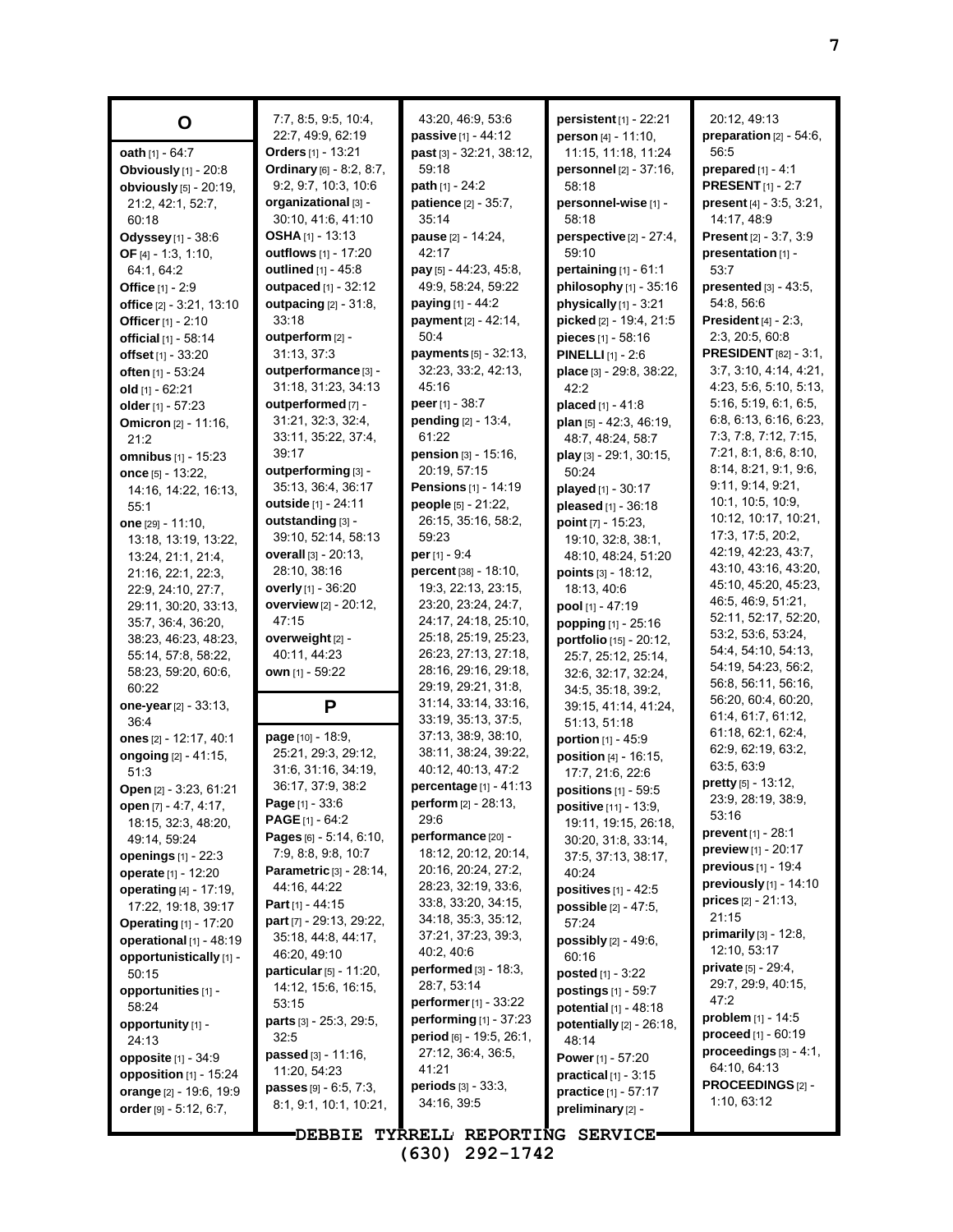| proceeds [2] - 42:12,                       | 12:13, 15:12, 28:17,                           | 46:16                                               | resignation [2] -                                | salary [1] - 59:3                                  |
|---------------------------------------------|------------------------------------------------|-----------------------------------------------------|--------------------------------------------------|----------------------------------------------------|
| 43:4<br>process [2] - 47:3,                 | 39:21<br>quorum [1] - 3:11                     | redemptions [1] -<br>40:22                          | 21:21, 59:2<br>resigned [1] - 58:19              | <b>sale</b> [1] - 42:2<br><b>SANDRA</b> [1] - 2:10 |
| 47:12                                       |                                                | reduce [3] - 44:23,                                 | resigning [1] - 21:22                            | Sarah [1] - 60:5                                   |
| Proclamation [1] -                          | R                                              | 48:5, 48:19                                         | resistance $[1]$ - 24:2                          | $SARAH$ [1] - 2:6                                  |
| 13:17                                       |                                                | redundancy [1] - 52:1                               | resolve [1] - 22:22                              | saw [4] - 23:15, 26:7,                             |
| Proclamations [1] -                         | raise [1] - 44:7                               | redundant $[1] - 51:22$                             | $respect [1] - 60:13$                            | 33:21, 40:1                                        |
| 13:22                                       | raising [2] - 23:5,                            | reflected [1] - 29:11                               | respond [1] - 58:11                              | SB [3] - 15.4, 16.18,                              |
| <b>produce</b> $[1] - 47:18$                | 26:16                                          | refresher [1] - 50:11                               | responded [1] - 57:11                            | 16:20                                              |
| product's $[1] - 41.13$                     | rankings [1] - 39:6                            | <b>Refunds</b> $[2] - 5:11$ ,                       | response [1] - 58:14                             | scarce [1] - 21:14                                 |
| professions [1] -                           | rate [3] - 26:16, 55:16,<br>55:17              | 5:14                                                | responses $[6] - 50:12$ ,                        | scheduled [4] - 13:3,                              |
| 21:24                                       | rates [9] - 23:5, 23:10,                       | regarding [2] - 57:5,                               | 50:19, 51:22, 52:6,                              | 47:22, 49:4, 49:21                                 |
| program [1] - 47:14                         | 23:13, 23:20, 24:2,                            | 57.9<br>regards $[1] - 16.7$                        | 52:8, 57:12                                      | <b>Scott</b> $[1] - 36.3$                          |
| $project[1] - 57:15$<br>proposal [1] - 47:4 | 24:3, 24:11, 24:21,                            | regular $[1] - 4.6$                                 | rest [1] - 24:11                                 | screen $[1] - 20:22$<br>scroll [1] - 31:6          |
| proposals $[1] - 50:10$                     | 34:3                                           | related [3] - 4:18,                                 | results [2] - 19:21,<br>32:22                    | second [37] - 4:21,                                |
| protocols $[1]$ - 13:7                      | ratio [4] - 18:9, 19:3,                        | 12:8, 12:15                                         | retention $[1] - 41:14$                          | 4:22, 5:17, 5:18,                                  |
| provide [6] - 11:5.                         | 19:8, 19:22                                    | relative [3] - 18:10,                               | retirement $[1]$ - 15:16                         | 6:14, 6:15, 7:13,                                  |
| 13:23, 15:20, 20:11,                        | reached [2] - 15:17,                           | 20:15, 40:3                                         | returning [1] - 29:17                            | 7:14, 8:12, 8:13,                                  |
| 28:1, 28:2                                  | 49:1                                           | <b>relatively</b> $[2] - 28:7$ ,                    | returns [18] - 20:22,                            | 9:12, 9:13, 10:11,                                 |
| provided [3] - 11:19,                       | real $[11] - 29.13$ ,                          | 28:23                                               | 24:4, 25:12, 25:22,                              | 26:19, 26:21, 27:9,                                |
| 13:13, 27:1                                 | 29:14, 29:22, 30:2,                            | relevant $[1] - 4.9$                                | 26:2, 26:14, 26:18,                              | 43.8, 43.9, 44.17,                                 |
| provides [1] - 50:14                        | 31:10, 32:4, 38:4,                             | relief [1] - 12:12                                  | 26:23, 27:5, 29:7,                               | 45:21, 45:22, 52:18,                               |
| provision $[2] - 53:18$ ,                   | 38:5, 38:16, 40:16,                            | religious [1] - 12:11                               | 29:16, 29:21, 31:17,                             | 52:19, 54:11, 54:12,                               |
| 55.6                                        | 46:16                                          | remain [1] - 24:12                                  | 32:15, 33:15, 38:6,                              | 56.9, 56.10, 56.11,                                |
| Proxy [1] - 2:9                             | <b>Real</b> [1] - 29:18<br>realize [1] - 42:10 | remaining [1] - 32:17                               | 38:23, 48:16                                     | 57:14, 58:11, 61:5,                                |
| prudent [2] - 3:14,                         | really $[15] - 16:21$ ,                        | remains [1] - 58:13                                 | Reversionary [1] - 7:5                           | 61:6, 61:7, 62:2,                                  |
| 60:24                                       | 21:4, 22:9, 25:4,                              | reminder [2] - 25:24,                               | review [4] - 11:19,                              | 62:3, 63:3, 63:4<br>seconded [10] - 4:23,          |
| public [5] - 3:12, 3:15,                    | 25:12, 25:24, 26:4,                            | 50:22                                               | 14:15, 39:5, 55:24                               | 5:19, 6:16, 7:15,                                  |
| 4.7, 4.8, 4.11<br>Public [2] - 3:18, 4:4    | 26:7, 26:8, 29:21,                             | <b>remote</b> [1] - 11:13                           | reviewed [2] - 50:20,<br>53:21                   | 8:14, 9:14, 10:12,                                 |
| pull [2] - 22:24, 48:5                      | 32:3, 33:19, 34:23,                            | remove [1] - 30:19<br>replacement [1] - 36:8        | revisit $[2] - 48.3, 50.9$                       | 43:10, 62:4, 63:5                                  |
| pulled [2] - 44:16,                         | 59:3                                           | <b>REPORT</b> $[1] - 1:10$                          | RFP [3] - 50:11, 51:22,                          | <b>section</b> [5] - 17:14,                        |
| 46:13                                       | Realty [1] - 38:10                             | report [16] - 14:23,                                | 52:14                                            | 17:23, 18:7, 19:1,                                 |
| pulling [1] - 18:21                         | reasonable $[2] - 4:5$ ,                       | 16:14, 17:15, 17:16,                                | RIALS [6] - 2:11, 5:12,                          | 39:15                                              |
| purchase [2] - 14:15,                       | 57:24                                          | 19:1, 31:11, 32:9,                                  | 7:7, 8:4, 9:4, 10:4                              | Section [1] - 61:21                                |
| 16:5                                        | reasons [3] - 24:10,                           | 33:7, 37:18, 48:22,                                 | right-hand [4] - 17:18,                          | securities [6] - 23:22,                            |
| pure [1] - 27:19                            | 35:7, 41:16                                    | 54:3, 54:7, 55:5,                                   | 23:18, 28:10, 36:16                              | 24:20, 24:21, 42:7,                                |
| pursuant [1] - 61:21                        | rebounded $[1]$ - 35:1                         | 55:20, 56:5, 58:12                                  | rising $[1] - 34.3$                              | 42:10, 47:17                                       |
| pushed [1] - 21:13                          | receive [7] - 19:19,<br>40:17, 40:21, 49:5,    | Report [4] - 29:24,                                 | risk [1] - 27:20                                 | security [2] - 37:2,                               |
| put [5] - 15:22, 22:14,                     | 49:22, 58:6, 60:10                             | 30:1, 56:21, 60:3                                   | risks [3] - 20:18, 27:19                         | 47:14                                              |
| 27:14, 30:13, 51:21                         | received $[3] - 50:12$ ,                       | reported [2] - 14:9,                                | Roadmap [1] - 39:11                              | see [41] - 12:9, 12:16,<br>14:24, 15:20, 15:21,    |
| <b>PutWrite</b> [1] - 28:13                 | 50:19, 57:3                                    | 64:9                                                | <b>ROBERT</b> [1] - 2:3                          | 17:23, 19:4, 19:11,                                |
|                                             | receiving $[1] - 44:1$                         | <b>Reporter</b> [1] - 64:7<br>reporter $[1] - 64:7$ | roll [16] - 3:3, 3:16,<br>5:1, 5:21, 6:19, 7:17, | 19:16, 20:21, 23:19,                               |
| Q                                           | recommend [1] -                                | reporting $[2] - 14:2$ ,                            | 8:17, 9:17, 10:13,                               | 24:3, 24:4, 24:6,                                  |
| quality [1] - 24:14                         | 41:16                                          | 31:10                                               | 43:12, 46:1, 52:22,                              | 24:7, 25:8, 25:17,                                 |
| <b>quarter</b> [13] - 23:14,                | recommendation [8] -                           | reports [1] - 18:23                                 | 54:15, 56:12, 61:8,                              | 26.20, 27:1, 28:15,                                |
| 25:18, 27:12, 27:15,                        | 30:7, 30:21, 38:14,                            | Republicans [1] -                                   | 62:5                                             | 28:22, 29:5, 29:7,                                 |
| 29:14, 29:16, 29:17,                        | 41:3, 42:24, 43:4,                             | 12:10                                               | rolling $[2] - 13:21$ ,                          | 31:7, 31:12, 31:16,                                |
| 29:18, 34:15, 35:2,                         | 45:11, 52:12                                   | request [3] - 4:8, 47:4,                            | 17:24                                            | 31:20, 31:24, 32:5,                                |
| 36:13, 38:19, 38:20                         | recommended [2] -                              | 50.9                                                | room $[1] - 49.11$                               | 32.21, 33.2, 34.7,<br>34:12, 35:17, 36:15,         |
| quarters $[3] - 38:14$ ,                    | 30:19, 37:17<br>record [2] - 3:19,             | requests $[1] - 4.11$                               | row [2] - 26:21, 27:9                            | 39:20, 40:4, 40:9,                                 |
| 41:11, 47:10                                | 62:16                                          | <b>requires</b> $[1] - 3:16$                        | <b>RUFFOLO</b> $[1]$ - 2:8                       | 46.13, 51.5, 59.15                                 |
| questions $[5]$ - 15:1,                     | <b>recorded</b> $[1] - 3:24$                   | research [1] - 30:18                                | rules [1] - 12:24                                | <b>seeing</b> [1] - 23:6                           |
| 29:23, 39:2, 39:8,<br>42:18                 | <b>recovered</b> $[1]$ - 23:18                 | Reserve <sup>[1]</sup> - 22:24                      |                                                  | seek [1] - 57:7                                    |
| quick $[1]$ - 30:2                          | redeem $[2] - 44.9$ ,                          | <b>RESHMA</b> $[1]$ - 2:3                           | S                                                | <b>seeking</b> [2] - 57:5,                         |
| quickly [1] - 11:5                          | 45:3                                           | resided [1] - 57:21                                 | S&P [4] - 25:17, 25:22,                          | 57:9                                               |
| quite [6] - 11:14, 12:7,                    | redemption [1] -                               | residence's [1] -<br>57:21                          | 25:23, 39:20                                     | seeks [1] - 16:21                                  |
|                                             |                                                |                                                     |                                                  |                                                    |
|                                             | <b>DEBBIE</b>                                  | TYRRELL REPORTING SERVICE-                          |                                                  |                                                    |

**(630) 292-1742**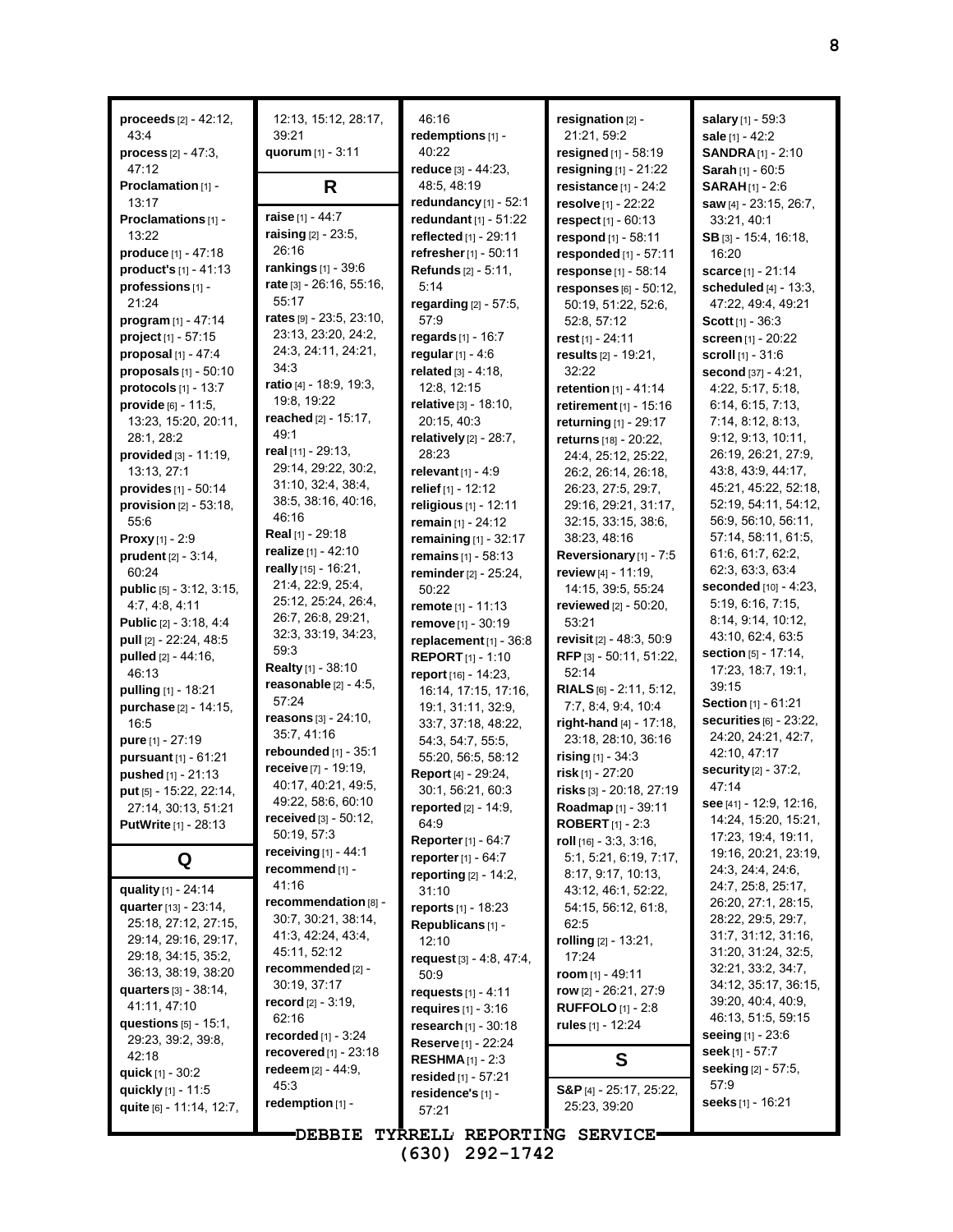| Segal [1] - 56:4<br>Segall [6] - 30:3, 30:8,<br>30:9, 30:12, 30:19,<br>36:10<br>selection [1] - 37:2<br>selling [1] - 32:16<br><b>Senate [7] - 12:3,</b><br>14:8, 14:13, 14:19,<br>15:5, 15:13, 16:1<br>Senator [5] - 14:9,<br>14:18, 15:17, 16:2,<br>16:7<br>send [4] - 16:19,<br>58:10, 58:11, 59:6<br>sending [1] - 59:12<br>senior [1] - 55:16<br>sense [3] - 13:11,<br>35:10, 48:18<br><b>separate</b> $[4] - 42.6$ , | similar $[3] - 12:17$ ,<br>35:19, 55:3<br><b>simple</b> $[1]$ - 28:11<br>$single$ [3] - 26:13,<br>29:7, 29:18<br>Slack [1] - 9:14<br><b>SLACK</b> [21] - 2:9, 3:9,<br>4:22, 5:8, 5:18, 6:3,<br>6:15, 7:1, 7:14, 7:23,<br>8:13, 8:23, 9:13,<br>9:23, 10:11, 10:19,<br>61.6, 61.16, 62.3,<br>62:13, 63:4<br><b>slack</b> [19] - $3:8, 4:23$ ,<br>5:7, 5:19, 6:2, 6:16,<br>6:24, 7:15, 7:22,<br>8:14, 8:22, 9:22,<br>10:12, 10:18, 61:7,<br>61:15, 62:4, 62:12, | Stacey [1] - 59:18<br><b>STACEY</b> $[1]$ - 2:8<br><b>staff</b> $[9] - 15:21$<br>37:18, 42:24, 43:5,<br>45:12, 45:15, 52:12,<br>59:20, 59:21<br>stage [1] - 20:20<br>stand $[1] - 21:6$<br><b>standard</b> $[2] - 13:2$ ,<br>57:1<br>start $[1] - 12:16$<br>started [2] - 23:12,<br>47:12<br>starting [3] - 37:9,<br>43:23, 58:1<br>starts [1] - 22:24<br>State [2] - 1:13, 64:8<br><b>STATE</b> $[1]$ - 64:1<br>state [2] - 12:21, 58:2 | strongest $[1]$ - 52:3<br><b>strongly</b> [2] - 31:8,<br>34:23<br>structural [1] - 22:20<br>structure [1] - 48:11<br>structured [1] - 50:17<br>Study [3] - 55:10,<br>55:11, 55:12<br>sub $[1] - 50:16$<br>subject [1] - 12:9<br>submitted $[1]$ - 60:11<br>subsequent [1] -<br>60:18<br>substantially [1] -<br>39:21<br><b>suit</b> $[1]$ - 12:22<br>Suite [1] - 1:12<br>Sullivan [2] - 8:5, 9:4<br>summarize [1] - 55:2 | 13:8, 20:15, 22:4,<br>34:11, 35:9, 36:9,<br>42:9, 54:8, 56:6,<br>57.4<br>tests [1] - 13:9<br>THE [3] - 2.5, 63.12,<br>63:13<br>themselves $[1]$ - 22:22<br>thesis $[1] - 35:10$<br>thinking $[1]$ - 55:22<br>third [1] - 53:14<br>thirds [1] - 25:8<br><b>THIS</b> $[1]$ - 63:14<br><b>Thompson</b> $[1]$ - 60:23<br>thoughts [1] - 17:12<br>thousand $[1] - 34:16$<br>thread [1] - 27:24<br>Threadneedle [5] -<br>31.4, 41.3, 41.8, |  |  |
|----------------------------------------------------------------------------------------------------------------------------------------------------------------------------------------------------------------------------------------------------------------------------------------------------------------------------------------------------------------------------------------------------------------------------|--------------------------------------------------------------------------------------------------------------------------------------------------------------------------------------------------------------------------------------------------------------------------------------------------------------------------------------------------------------------------------------------------------------------------------------------------------------|------------------------------------------------------------------------------------------------------------------------------------------------------------------------------------------------------------------------------------------------------------------------------------------------------------------------------------------------------------------------------------------------------------------------------------------|--------------------------------------------------------------------------------------------------------------------------------------------------------------------------------------------------------------------------------------------------------------------------------------------------------------------------------------------------------------------------------------------------------------------------|--------------------------------------------------------------------------------------------------------------------------------------------------------------------------------------------------------------------------------------------------------------------------------------------------------------------------------------------------------------------------------------------------------------------------------------|--|--|
| 48:12, 48:19, 61:19<br>separately $[1]$ - 15:22                                                                                                                                                                                                                                                                                                                                                                            | 63:5<br>slide [13] - 17:14,                                                                                                                                                                                                                                                                                                                                                                                                                                  | statistics $[1] - 22:1$<br><b>status</b> $[4] - 30.8$ ,                                                                                                                                                                                                                                                                                                                                                                                  | summary [1] - 31:6                                                                                                                                                                                                                                                                                                                                                                                                       | 43:2, 44:10<br>three [10] - 25:20,                                                                                                                                                                                                                                                                                                                                                                                                   |  |  |
| service <sup>[2]</sup> - 14:14,                                                                                                                                                                                                                                                                                                                                                                                            | 39:14, 40:8, 40:9,                                                                                                                                                                                                                                                                                                                                                                                                                                           | 30:10, 30:20, 30:22                                                                                                                                                                                                                                                                                                                                                                                                                      | supply [2] - 21:12,<br>22:23                                                                                                                                                                                                                                                                                                                                                                                             | 25:21, 27:5, 33:16,                                                                                                                                                                                                                                                                                                                                                                                                                  |  |  |
| 16:5                                                                                                                                                                                                                                                                                                                                                                                                                       | 40:19, 41:1, 42:22,<br>43:22, 44:6, 44:8,                                                                                                                                                                                                                                                                                                                                                                                                                    | <b>stay</b> $[2] - 13.1, 13.3$                                                                                                                                                                                                                                                                                                                                                                                                           | support [4] - 26:6,                                                                                                                                                                                                                                                                                                                                                                                                      | 34:24, 41:24, 46:14,                                                                                                                                                                                                                                                                                                                                                                                                                 |  |  |
| <b>Services</b> [1] - 2:11<br>session [4] - 11:11,                                                                                                                                                                                                                                                                                                                                                                         | 44.18, 46.12, 46.19                                                                                                                                                                                                                                                                                                                                                                                                                                          | <b>STENOGRAPHIC [1] -</b><br>1:10                                                                                                                                                                                                                                                                                                                                                                                                        | 26:10, 28:1, 28:2<br>supported $[1]$ - 15:15                                                                                                                                                                                                                                                                                                                                                                             | 50:23, 51:16, 59:5<br>throughout [2] -                                                                                                                                                                                                                                                                                                                                                                                               |  |  |
| 60:7, 61:19, 61:21                                                                                                                                                                                                                                                                                                                                                                                                         | slight $[1]$ - 55:15                                                                                                                                                                                                                                                                                                                                                                                                                                         | Stephen [8] - 17:7,                                                                                                                                                                                                                                                                                                                                                                                                                      | Supreme [1] - 13:1                                                                                                                                                                                                                                                                                                                                                                                                       | 23:21, 32:16                                                                                                                                                                                                                                                                                                                                                                                                                         |  |  |
| <b>Session [2] - 62:16,</b>                                                                                                                                                                                                                                                                                                                                                                                                | <b>slightly</b> [1] - 40:11<br>small $[5] - 12:12$ ,                                                                                                                                                                                                                                                                                                                                                                                                         | 18:17, 20:2, 20:13,                                                                                                                                                                                                                                                                                                                                                                                                                      | surge [2] - 11:16, 21:3                                                                                                                                                                                                                                                                                                                                                                                                  | <b>Thursday</b> $[1]$ - 11:12                                                                                                                                                                                                                                                                                                                                                                                                        |  |  |
| 62:18<br>set $[6] - 13.18, 13.19,$                                                                                                                                                                                                                                                                                                                                                                                         | 31:23, 34:20, 35:17,                                                                                                                                                                                                                                                                                                                                                                                                                                         | 37:18, 43:21, 45:10,<br>53:7                                                                                                                                                                                                                                                                                                                                                                                                             | surprising $[3] - 21:1$ ,                                                                                                                                                                                                                                                                                                                                                                                                | ticket [1] - 59:20<br>tickets $[1] - 59:17$                                                                                                                                                                                                                                                                                                                                                                                          |  |  |
| 20:20, 54:7, 56:5,                                                                                                                                                                                                                                                                                                                                                                                                         | 36:9                                                                                                                                                                                                                                                                                                                                                                                                                                                         | <b>STEPHEN</b> $[1]$ - 2:10                                                                                                                                                                                                                                                                                                                                                                                                              | 33:23, 34:4<br>surprisingly [1] -                                                                                                                                                                                                                                                                                                                                                                                        | <b>TIME</b> $[1]$ - 63:14                                                                                                                                                                                                                                                                                                                                                                                                            |  |  |
| 58:17                                                                                                                                                                                                                                                                                                                                                                                                                      | social $[1] - 13.8$                                                                                                                                                                                                                                                                                                                                                                                                                                          | Stephen's [1] - 32:9                                                                                                                                                                                                                                                                                                                                                                                                                     | 21:18                                                                                                                                                                                                                                                                                                                                                                                                                    | timeframe [1] - 49:16                                                                                                                                                                                                                                                                                                                                                                                                                |  |  |
| several [1] - 22:9                                                                                                                                                                                                                                                                                                                                                                                                         | sold $[2] - 31:3, 41:7$<br>someone [1] - 16:19                                                                                                                                                                                                                                                                                                                                                                                                               | Steve [2] - 17:10, 39:9                                                                                                                                                                                                                                                                                                                                                                                                                  | <b>Suspended</b> [1] - 7:6                                                                                                                                                                                                                                                                                                                                                                                               | timing [3] - 49:3, 49:6,                                                                                                                                                                                                                                                                                                                                                                                                             |  |  |
| shall [1] - 16:22<br>share [1] - 17:13                                                                                                                                                                                                                                                                                                                                                                                     | sometimes [2] -                                                                                                                                                                                                                                                                                                                                                                                                                                              | stick [1] - 35:14<br>still [11] - 12:2, 14:15,                                                                                                                                                                                                                                                                                                                                                                                           | switch [1] - 21:24                                                                                                                                                                                                                                                                                                                                                                                                       | 49:7<br>today [8] - 4:12, 10:23,                                                                                                                                                                                                                                                                                                                                                                                                     |  |  |
| <b>SHELBY</b> [2] - 2:10,                                                                                                                                                                                                                                                                                                                                                                                                  | 35:23, 47:10                                                                                                                                                                                                                                                                                                                                                                                                                                                 | 26:18, 27:20, 31:13,                                                                                                                                                                                                                                                                                                                                                                                                                     | Symphony [2] - 33:18,<br>51:12                                                                                                                                                                                                                                                                                                                                                                                           | 20:7, 21:6, 30:21,                                                                                                                                                                                                                                                                                                                                                                                                                   |  |  |
| 6:7                                                                                                                                                                                                                                                                                                                                                                                                                        | <b>SONI</b> [5] $- 2.3$ , 56:10,                                                                                                                                                                                                                                                                                                                                                                                                                             | 37:4, 37:24, 40:11,                                                                                                                                                                                                                                                                                                                                                                                                                      | syndicated $[1]$ - 51:1                                                                                                                                                                                                                                                                                                                                                                                                  | 50.8, 60.14, 60.23                                                                                                                                                                                                                                                                                                                                                                                                                   |  |  |
| Shields [3] - 33:17,                                                                                                                                                                                                                                                                                                                                                                                                       | 56:18, 61:14, 62:11<br>Soni [6] - 49:1, 49:14,                                                                                                                                                                                                                                                                                                                                                                                                               | 40:14, 49:19, 55:17                                                                                                                                                                                                                                                                                                                                                                                                                      | system [1] - 27:23                                                                                                                                                                                                                                                                                                                                                                                                       | today's $[2] - 3:11$ ,                                                                                                                                                                                                                                                                                                                                                                                                               |  |  |
| 36:3, 51:11<br>shift [2] - 25:15, 49:6                                                                                                                                                                                                                                                                                                                                                                                     | 56:11, 56:17, 61:13,                                                                                                                                                                                                                                                                                                                                                                                                                                         | stimulus [2] - 21:9,<br>22:24                                                                                                                                                                                                                                                                                                                                                                                                            | systems [1] - 15:16                                                                                                                                                                                                                                                                                                                                                                                                      | 62:23<br>took [2] - 17:11, 42:2                                                                                                                                                                                                                                                                                                                                                                                                      |  |  |
| short [1] - 16:20                                                                                                                                                                                                                                                                                                                                                                                                          | 62:10                                                                                                                                                                                                                                                                                                                                                                                                                                                        | stock [1] - 42:7                                                                                                                                                                                                                                                                                                                                                                                                                         | Т                                                                                                                                                                                                                                                                                                                                                                                                                        | top [4] - 19:1, 34:19,                                                                                                                                                                                                                                                                                                                                                                                                               |  |  |
| shorter [1] - 41:21                                                                                                                                                                                                                                                                                                                                                                                                        | sort [4] - 49:3, 49:10,                                                                                                                                                                                                                                                                                                                                                                                                                                      | stocks [1] - 26:8                                                                                                                                                                                                                                                                                                                                                                                                                        |                                                                                                                                                                                                                                                                                                                                                                                                                          | 39:15, 44:7                                                                                                                                                                                                                                                                                                                                                                                                                          |  |  |
| shortfall [1] - 44:3                                                                                                                                                                                                                                                                                                                                                                                                       | 57:1, 58:21<br><b>sought</b> [1] - 57:18                                                                                                                                                                                                                                                                                                                                                                                                                     | story [6] - 34:14,                                                                                                                                                                                                                                                                                                                                                                                                                       | table [6] - 23:18, 25:9,                                                                                                                                                                                                                                                                                                                                                                                                 | topic [1] - 47:24                                                                                                                                                                                                                                                                                                                                                                                                                    |  |  |
| Shorthand $[1] - 64.6$<br>shorthand $[2] - 64:9$ ,                                                                                                                                                                                                                                                                                                                                                                         | <b>sources</b> $[1] - 42:22$                                                                                                                                                                                                                                                                                                                                                                                                                                 | 34:20, 35:8, 35:19,<br>35:22, 37:6                                                                                                                                                                                                                                                                                                                                                                                                       | 26:20, 27:10, 28:9,<br>29:14                                                                                                                                                                                                                                                                                                                                                                                             | total [2] - 25:11, 45:7<br>touched [1] - 50:6                                                                                                                                                                                                                                                                                                                                                                                        |  |  |
| 64:12                                                                                                                                                                                                                                                                                                                                                                                                                      | space $[13] - 28.24$ ,                                                                                                                                                                                                                                                                                                                                                                                                                                       | strategies $[8] - 28:11$ ,                                                                                                                                                                                                                                                                                                                                                                                                               | <b>tables</b> $[1] - 17.8$                                                                                                                                                                                                                                                                                                                                                                                               | tough [1] - 36:24                                                                                                                                                                                                                                                                                                                                                                                                                    |  |  |
| show $[1] - 44:6$                                                                                                                                                                                                                                                                                                                                                                                                          | 29.2, 29.9, 30.5,                                                                                                                                                                                                                                                                                                                                                                                                                                            | 28:15, 28:23, 36:6,                                                                                                                                                                                                                                                                                                                                                                                                                      | talks [1] - 43:22                                                                                                                                                                                                                                                                                                                                                                                                        | tougher [1] - 36:24                                                                                                                                                                                                                                                                                                                                                                                                                  |  |  |
| showing [2] - 18:23,                                                                                                                                                                                                                                                                                                                                                                                                       | 31:23, 33:12, 33:23,<br>38:22, 40:18, 50:24,                                                                                                                                                                                                                                                                                                                                                                                                                 | 37:22, 38:1, 38:3,                                                                                                                                                                                                                                                                                                                                                                                                                       | team $[5] - 30.13$ ,                                                                                                                                                                                                                                                                                                                                                                                                     | toward [1] - 49:12                                                                                                                                                                                                                                                                                                                                                                                                                   |  |  |
| 19:7<br>shown [1] - 38:8                                                                                                                                                                                                                                                                                                                                                                                                   | 51:6, 51:11, 51:16                                                                                                                                                                                                                                                                                                                                                                                                                                           | 51:10<br>strategy [5] - 30:23,                                                                                                                                                                                                                                                                                                                                                                                                           | 30:16, 30:18, 31:2,<br>60:1                                                                                                                                                                                                                                                                                                                                                                                              | <b>towards</b> [2] - 19:20,<br>34:11                                                                                                                                                                                                                                                                                                                                                                                                 |  |  |
| shows [4] - 18:9, 19:2,                                                                                                                                                                                                                                                                                                                                                                                                    | <b>specific</b> $[3] - 38:14$ ,                                                                                                                                                                                                                                                                                                                                                                                                                              | 31:3, 34:7, 35:16,                                                                                                                                                                                                                                                                                                                                                                                                                       | temporary $[1]$ - 13:2                                                                                                                                                                                                                                                                                                                                                                                                   | <b>track</b> $[1] - 12:2$                                                                                                                                                                                                                                                                                                                                                                                                            |  |  |
| 19:22, 40:9                                                                                                                                                                                                                                                                                                                                                                                                                | 51:13, 57:9                                                                                                                                                                                                                                                                                                                                                                                                                                                  | 36:10                                                                                                                                                                                                                                                                                                                                                                                                                                    | ten $[1]$ - 18:13                                                                                                                                                                                                                                                                                                                                                                                                        | tracker [1] - 20:21                                                                                                                                                                                                                                                                                                                                                                                                                  |  |  |
| shy $[1] - 38.10$                                                                                                                                                                                                                                                                                                                                                                                                          | specifically $[1]$ - 14:8<br>spend [2] - 39:18,                                                                                                                                                                                                                                                                                                                                                                                                              | Street [2] - 1:12, 40:23                                                                                                                                                                                                                                                                                                                                                                                                                 | term $[5] - 34:17$ ,                                                                                                                                                                                                                                                                                                                                                                                                     | tracking $[1]$ - 14:2                                                                                                                                                                                                                                                                                                                                                                                                                |  |  |
| side [9] - 19:12, 26:19,<br>28:9, 35:20, 35:21,                                                                                                                                                                                                                                                                                                                                                                            | 49:22                                                                                                                                                                                                                                                                                                                                                                                                                                                        | strong [20] - 18:4,<br>18:12, 20:14, 25:16,                                                                                                                                                                                                                                                                                                                                                                                              | 34:18, 35:3, 37:23,<br>48:8                                                                                                                                                                                                                                                                                                                                                                                              | transactions [3] -                                                                                                                                                                                                                                                                                                                                                                                                                   |  |  |
| 36:16, 36:23, 37:7,                                                                                                                                                                                                                                                                                                                                                                                                        | <b>spent</b> $[1]$ - 52:5                                                                                                                                                                                                                                                                                                                                                                                                                                    | 26:1, 28:16, 29:21,                                                                                                                                                                                                                                                                                                                                                                                                                      | <b>terminate</b> $[2] - 43:2$ ,                                                                                                                                                                                                                                                                                                                                                                                          | 29.8, 38.21, 42.1<br>transcript $[3]$ - 3:24,                                                                                                                                                                                                                                                                                                                                                                                        |  |  |
| 40:10                                                                                                                                                                                                                                                                                                                                                                                                                      | <b>sports</b> [2] - 59:24                                                                                                                                                                                                                                                                                                                                                                                                                                    | 32:2, 32:11, 32:14,                                                                                                                                                                                                                                                                                                                                                                                                                      | 52:14                                                                                                                                                                                                                                                                                                                                                                                                                    | 4:19, 64:11                                                                                                                                                                                                                                                                                                                                                                                                                          |  |  |
| signed [1] - 13:17                                                                                                                                                                                                                                                                                                                                                                                                         | spread [2] - 40:3, 40:5                                                                                                                                                                                                                                                                                                                                                                                                                                      | 32:19, 34:18, 35:4,                                                                                                                                                                                                                                                                                                                                                                                                                      | terminated [1] - 35:11                                                                                                                                                                                                                                                                                                                                                                                                   | transcripts $[1] - 4:16$                                                                                                                                                                                                                                                                                                                                                                                                             |  |  |
| significant $[3] - 21:12$ ,<br>23:9, 23:12                                                                                                                                                                                                                                                                                                                                                                                 | Springfield $[1]$ - 11:6<br>$SS$ <sub>[1]</sub> - 64:1                                                                                                                                                                                                                                                                                                                                                                                                       | 37:24, 38:5, 38:21,<br>40.2, 40.6, 40.14,                                                                                                                                                                                                                                                                                                                                                                                                | termination [1] -<br>41:17                                                                                                                                                                                                                                                                                                                                                                                               | <b>transfer</b> $[2] - 42:15$ ,                                                                                                                                                                                                                                                                                                                                                                                                      |  |  |
| significantly $[1]$ - 18:5                                                                                                                                                                                                                                                                                                                                                                                                 | stable [1] - 29:1                                                                                                                                                                                                                                                                                                                                                                                                                                            | 51:16                                                                                                                                                                                                                                                                                                                                                                                                                                    | <b>terms</b> $[12] - 12:15$ ,                                                                                                                                                                                                                                                                                                                                                                                            | 44:14<br>transition $[2] - 39.9$ ,                                                                                                                                                                                                                                                                                                                                                                                                   |  |  |
|                                                                                                                                                                                                                                                                                                                                                                                                                            |                                                                                                                                                                                                                                                                                                                                                                                                                                                              |                                                                                                                                                                                                                                                                                                                                                                                                                                          |                                                                                                                                                                                                                                                                                                                                                                                                                          |                                                                                                                                                                                                                                                                                                                                                                                                                                      |  |  |
| <b>TYRRELL</b><br>REPORTING SERVICE<br><b>DEBBIE</b><br>(630)<br>$292 - 1742$                                                                                                                                                                                                                                                                                                                                              |                                                                                                                                                                                                                                                                                                                                                                                                                                                              |                                                                                                                                                                                                                                                                                                                                                                                                                                          |                                                                                                                                                                                                                                                                                                                                                                                                                          |                                                                                                                                                                                                                                                                                                                                                                                                                                      |  |  |

**9**